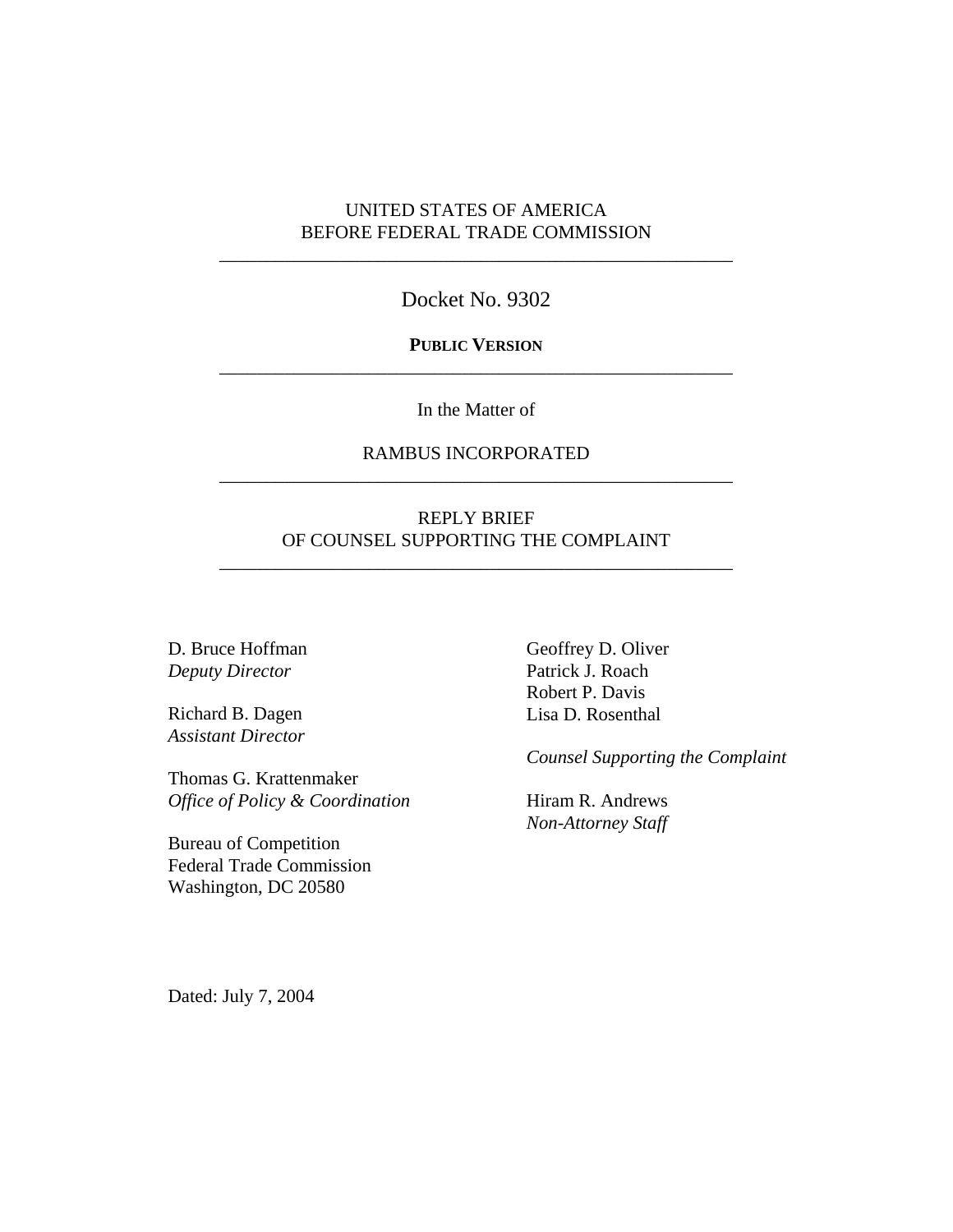# **TABLE OF CONTENTS**

| I. |           |    |                                                                                                                                       |
|----|-----------|----|---------------------------------------------------------------------------------------------------------------------------------------|
|    | A.        |    | Antitrust Law Seeks to Prevent Anticompetitive Harm Resulting From<br>Opportunistically Hijacking the Economic Power of Industry-Wide |
|    |           |    |                                                                                                                                       |
|    | <b>B.</b> |    | JEDEC Sought to Prevent Opportunism By Requiring Members'                                                                             |
|    |           |    | Disclosure of Patents and Applications Relevant to Ongoing JEDEC                                                                      |
|    |           |    |                                                                                                                                       |
|    |           |    | JEDEC's Operative Documents Required Members' Disclosure.  14                                                                         |
|    |           | 1. |                                                                                                                                       |
|    |           |    | a)                                                                                                                                    |
|    |           |    | b)                                                                                                                                    |
|    |           |    | $\mathbf{c})$                                                                                                                         |
|    |           |    | Other Documentation Directed to Members. 18<br>d)                                                                                     |
|    |           | 2. | JEDEC Confirms Its Disclosure Policy Obligated Members to                                                                             |
|    |           |    | Disclose Patents and Applications Relevant to Ongoing JEDEC                                                                           |
|    |           |    |                                                                                                                                       |
|    |           | 3. | JEDEC Members Understood the Obligation to Disclose Patents                                                                           |
|    |           |    |                                                                                                                                       |
|    |           | 4. | Rambus Representatives Understood Their Obligation to Disclose                                                                        |
|    |           |    | Patents and Applications Relating to Ongoing JEDEC Work. 29                                                                           |
|    |           | 5. | The JEDEC Disclosure Rules Served the Procompetitive Purpose                                                                          |
|    |           |    | of Ensuring Full Knowledge About Potential Patents Before                                                                             |
|    |           |    |                                                                                                                                       |
|    |           | 6. | Rambus's Arguments, Based on a Handful of Documents and                                                                               |
|    |           |    | Snippets of Testimony, Are Overwhelmed by the Weight of the                                                                           |
|    |           |    |                                                                                                                                       |
|    |           |    | a)                                                                                                                                    |
|    |           |    | b)                                                                                                                                    |
|    |           |    | 1994 Memorandum Regarding ETSI Policy34<br>$\mathbf{c})$                                                                              |
|    |           |    | $\rm d)$                                                                                                                              |
|    |           |    | e)                                                                                                                                    |
|    |           |    | f)                                                                                                                                    |
|    |           |    | g)                                                                                                                                    |
|    |           | 7. | Rambus Had Specific Obligations Under the JEDEC Disclosure                                                                            |
|    |           |    |                                                                                                                                       |
|    |           |    | Richard Crisp and Others Had More Than Sufficient<br>a)                                                                               |
|    |           |    | Knowledge of Rambus Patent Interests Relevant to                                                                                      |
|    |           |    |                                                                                                                                       |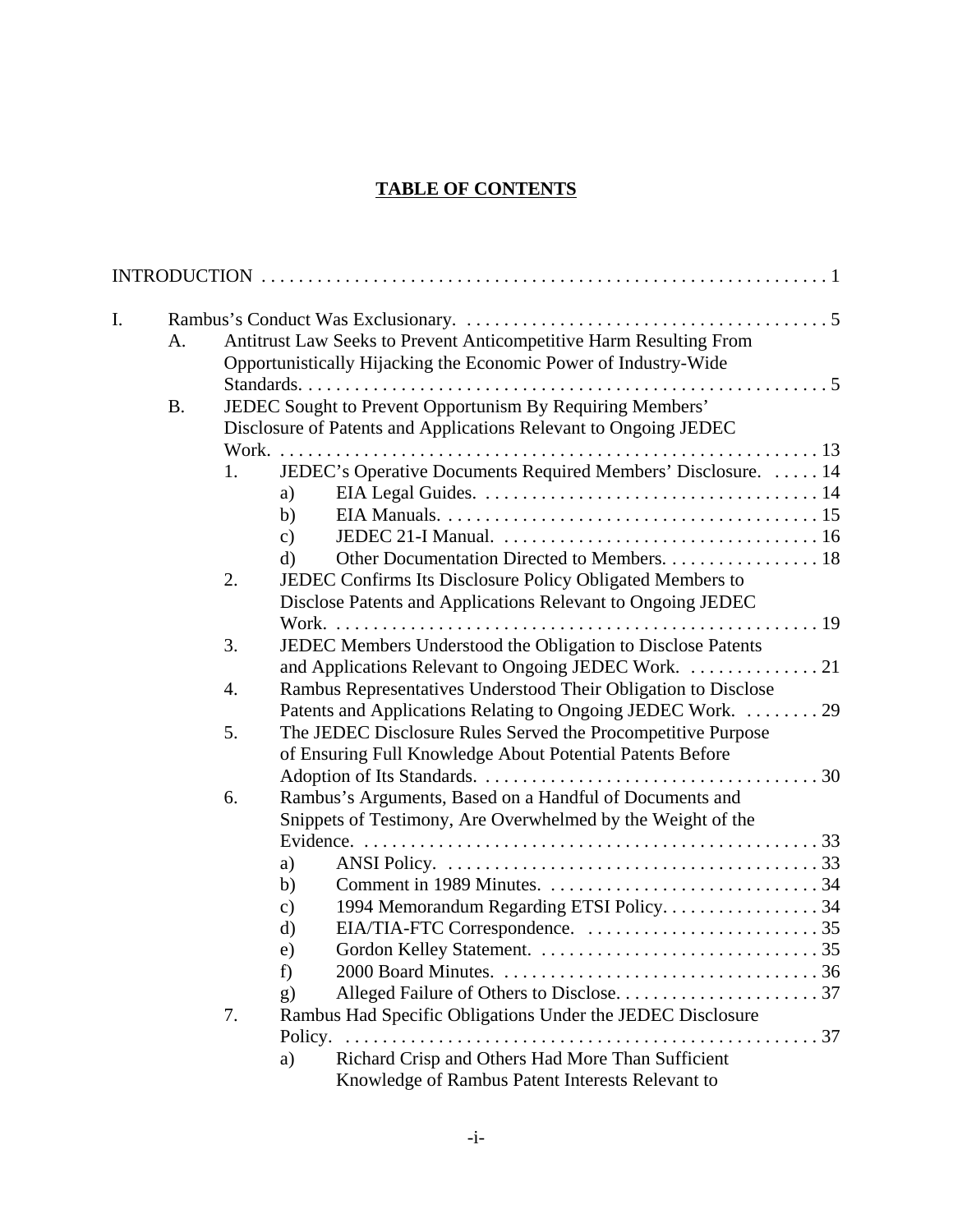|    |    |    | b) | Rambus's Disclosure Obligation Arose Before the Final                      |  |
|----|----|----|----|----------------------------------------------------------------------------|--|
|    |    |    |    |                                                                            |  |
|    | C. |    |    | Rambus Subverted the JEDEC Standard-Setting Process and Violated           |  |
|    |    |    |    |                                                                            |  |
|    |    | 1. |    | This Case Involves a Pattern of Conduct Far More Extensive Than            |  |
|    |    |    |    | Simple Concealment of Patents and Applications. 41                         |  |
|    |    |    | a) | Rambus's Secret Effort to Use JEDEC Information to                         |  |
|    |    |    |    |                                                                            |  |
|    |    |    | b) | Rambus Affirmatively Misled JEDEC and Its Members.  43                     |  |
|    |    | 2. |    | Rambus Failed to Disclose to JEDEC That It Could Obtain Patent             |  |
|    |    |    |    | Claims Covering Ongoing JEDEC Work, Its Efforts To Prepare                 |  |
|    |    |    |    | Such Claims, or Its Belief That It Had Such Claims Pending. 44             |  |
|    |    | 3. |    | Rambus Had a Patent and Four Pending Applications it Was                   |  |
|    |    |    |    |                                                                            |  |
|    |    | 4. |    | Rambus's Obligations Applied Equally to the DDR SDRAM                      |  |
|    |    |    |    |                                                                            |  |
|    |    |    | a) | The Formal Date the Complete DDR SDRAM Package                             |  |
|    |    |    |    | Was Proposed Has No Relevance to Rambus's Disclosure                       |  |
|    |    |    |    |                                                                            |  |
|    |    |    | b) | JEDEC Worked on the DDR SDRAM Standard While                               |  |
|    |    |    |    |                                                                            |  |
|    | D. |    |    | Rambus's Subversion of JEDEC's Process and Violations of JEDEC's           |  |
|    |    |    |    | Specific Disclosure Rules Had No Procompetitive Justification. 53          |  |
|    |    |    |    |                                                                            |  |
| Π. |    |    |    | Rambus's Exclusionary Conduct Contributed to Rambus's Unlawful Acquisition |  |
|    |    |    |    |                                                                            |  |
|    |    |    |    | Rambus's Acquisition of Monopoly Power Arose from its Exclusionary         |  |
|    |    |    |    |                                                                            |  |
|    |    | 1. |    | The Appropriate Focus Is Whether Information Withheld by                   |  |
|    |    |    |    |                                                                            |  |
|    |    | 2. |    | Rambus's Course of Conduct Was More Than Capable of                        |  |
|    |    |    |    | Contributing To Its Monopoly Power, and the Record Establishes             |  |
|    |    |    |    | that It Did Just That.                                                     |  |
|    |    |    | a) | Had Rambus Disclosed, JEDEC Could Not Have Adopted                         |  |
|    |    |    |    | the Technologies Because Rambus Refused RAND Terms. 64                     |  |
|    |    |    | b) | Rambus's Argument That All Alternatives Were More                          |  |
|    |    |    |    | Costly and Technically Inferior Is Contradicted by the                     |  |
|    |    |    |    | Overwhelming Weight of Reliable Evidence. 66                               |  |
|    |    |    | c) | Rambus Failed to Present Credible Evidence of Blocking                     |  |
|    |    |    |    |                                                                            |  |
|    |    |    | d) | JEDEC Members Would Have Adopted Alternatives. 72                          |  |
|    |    |    |    | Rambus's Misinformation and Failure to Disclose<br>$\mathbf{i}$            |  |
|    |    |    |    | Led JEDEC Members to Believe Rambus Had No                                 |  |
|    |    |    |    |                                                                            |  |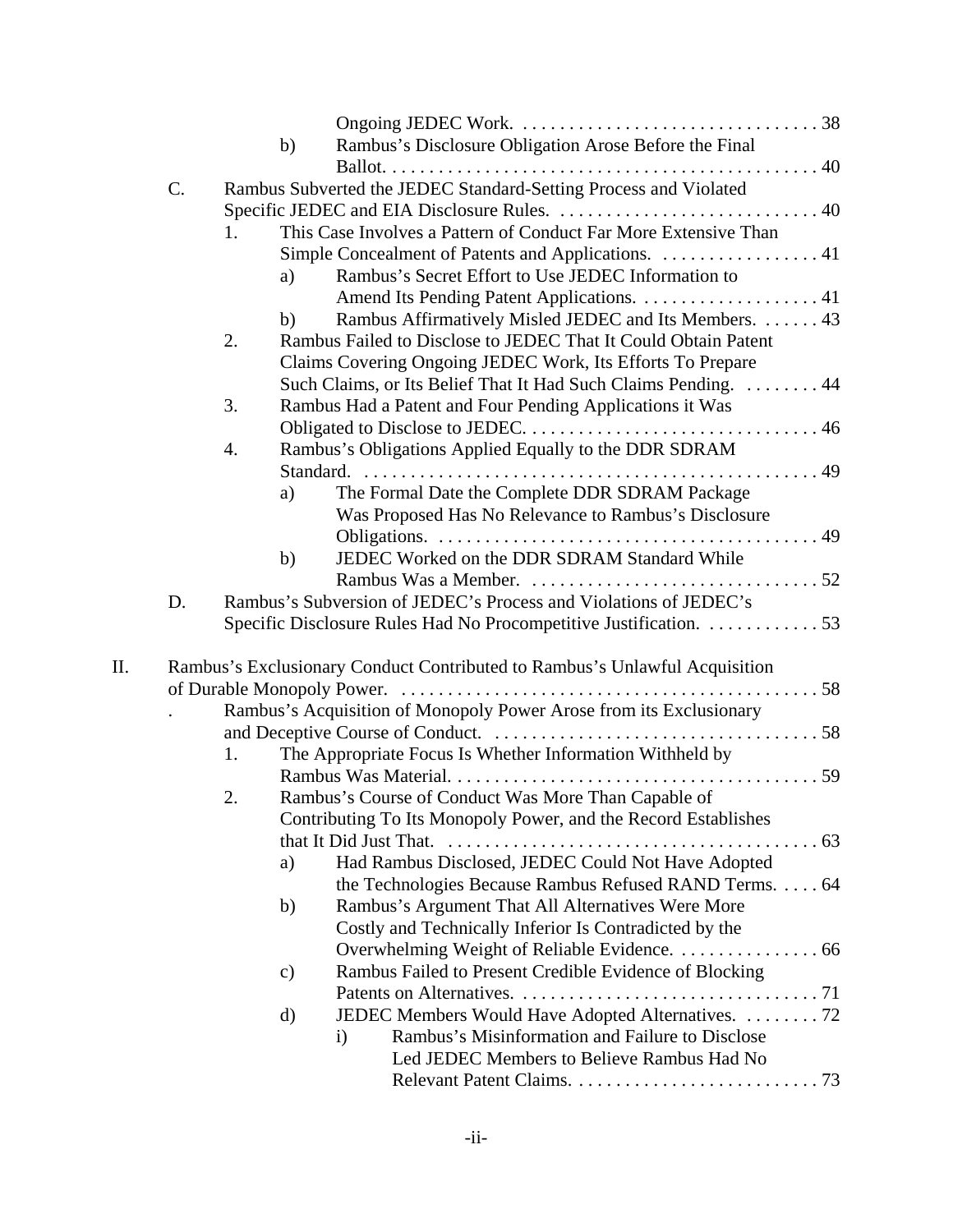|      |           |                                                               |    | $\mathbf{ii}$       | Three Individuals' Speculation About Prior Art                       |  |  |
|------|-----------|---------------------------------------------------------------|----|---------------------|----------------------------------------------------------------------|--|--|
|      |           |                                                               |    |                     | Says Nothing About JEDEC's Likely Response to a                      |  |  |
|      |           |                                                               |    |                     |                                                                      |  |  |
|      |           |                                                               |    | $\overline{iii}$ )  | Reactions in 2000 Do Not Reflect How JEDEC                           |  |  |
|      |           |                                                               |    |                     | Would Have Reacted in the Early-to-mid 1990's. 81                    |  |  |
|      |           |                                                               | e) |                     | Rambus's Argument That Its Royalties Are Consistent                  |  |  |
|      |           |                                                               |    |                     | With RAND Lack Any Reasonable Basis in the Record.  84               |  |  |
|      |           |                                                               |    | $\mathbf{i}$        | JEDEC Would Have Selected Alternate                                  |  |  |
|      |           |                                                               |    |                     |                                                                      |  |  |
|      |           |                                                               |    | $\ddot{\mathbf{i}}$ | Some JEDEC Members Likely Would Have                                 |  |  |
|      |           |                                                               |    |                     |                                                                      |  |  |
|      |           |                                                               |    | iii)                | The Royalties Demanded By Rambus Are Far From                        |  |  |
|      |           |                                                               |    |                     |                                                                      |  |  |
|      | <b>B.</b> |                                                               |    |                     | Rambus Possesses Durable Monopoly Power in the Relevant Technology   |  |  |
|      |           |                                                               |    |                     |                                                                      |  |  |
|      |           | 1.                                                            |    |                     | Rambus's Arguments Rely on Flawed Assumptions and a                  |  |  |
|      |           |                                                               |    |                     |                                                                      |  |  |
|      |           | 2.                                                            |    |                     |                                                                      |  |  |
|      |           |                                                               |    |                     |                                                                      |  |  |
| III. |           |                                                               |    |                     |                                                                      |  |  |
|      | A.        |                                                               |    |                     | The Proposed Remedy Falls Well Within the Commission's Broad         |  |  |
|      |           |                                                               |    |                     |                                                                      |  |  |
|      | <b>B.</b> |                                                               |    |                     | The Proposed Relief Is Necessary to Remedy Rambus's Unlawful         |  |  |
|      |           |                                                               |    |                     | Conduct and Restore Competition to the Affected Markets. 97          |  |  |
|      |           | 1.                                                            |    |                     | The Proper Remedy Applies to All Rambus U.S. Patents Claiming        |  |  |
|      |           |                                                               |    |                     |                                                                      |  |  |
|      |           | 2.                                                            |    |                     | The Remedy Will Not Be Effective If It Does Not Apply to the         |  |  |
|      |           |                                                               |    |                     |                                                                      |  |  |
|      |           |                                                               |    |                     |                                                                      |  |  |
|      |           |                                                               |    |                     |                                                                      |  |  |
|      |           |                                                               |    |                     |                                                                      |  |  |
|      |           |                                                               |    |                     |                                                                      |  |  |
|      | A.        |                                                               |    |                     | This Case Does Not Challenge the Validity of the Rambus Patents. 102 |  |  |
|      | <b>B.</b> | The Relief Sought under the Proposed Order Does Not Require a |    |                     |                                                                      |  |  |
|      |           |                                                               |    |                     |                                                                      |  |  |
|      |           |                                                               |    |                     |                                                                      |  |  |
|      |           |                                                               |    |                     |                                                                      |  |  |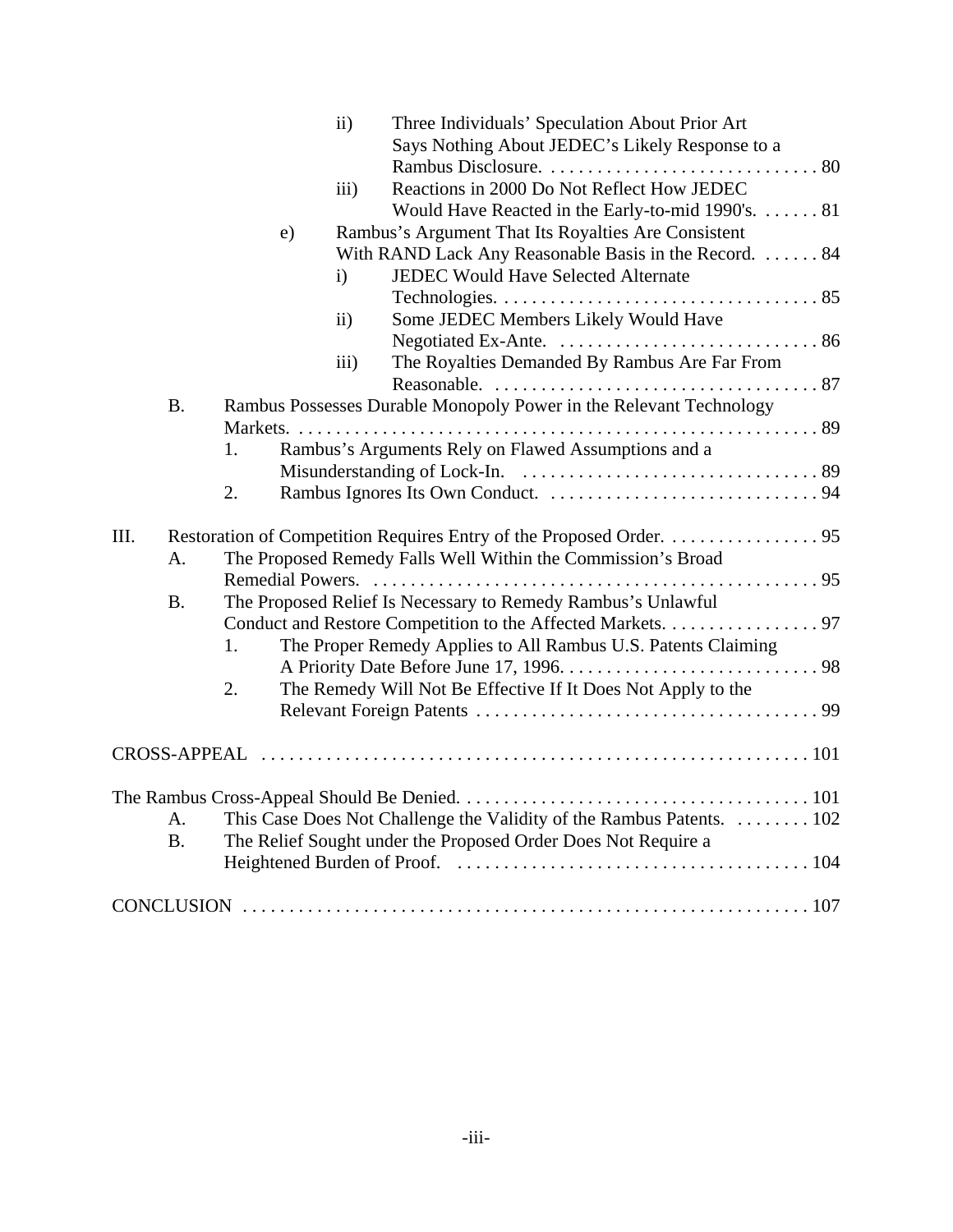# **TABLE OF AUTHORITIES**

# **CASES**

| Allied Tube & Conduit Corp. v. Indian Head, Inc., 486 U.S. 494 (1988)  4, 8, 106 |
|----------------------------------------------------------------------------------|
| American Hoist & Derrick Co. v. Sowa & Sons, Inc., 725 F.2d 1350 (Fed. Cir.      |
| American Society of Mechanical Engineers, Inc. v. Hydrolevel Corp., 456 U.S.     |
| American Prof'l Testing Service, Inc. v. Harcourt Brace Jovanovich Legal and     |
| Brookeside Ambulance Serv., Inc. v. Walker Ambulance Serv., Inc., 39 F.3d 1181,  |
| Caribbean Broadcasting System, Ltd. v. Cable & Wireless PLC, 148 F.3d 1080       |
| Cataphote Corp. v. De Soto Chemical Coatings, Inc., 450 F.2d 769 (9th Cir.       |
|                                                                                  |
|                                                                                  |
|                                                                                  |
|                                                                                  |
|                                                                                  |
|                                                                                  |
|                                                                                  |
| Handgards, Inc. v. Ethicon, Inc., 601 F.2d 986 (9th Cir. 1979)  102, 103         |
|                                                                                  |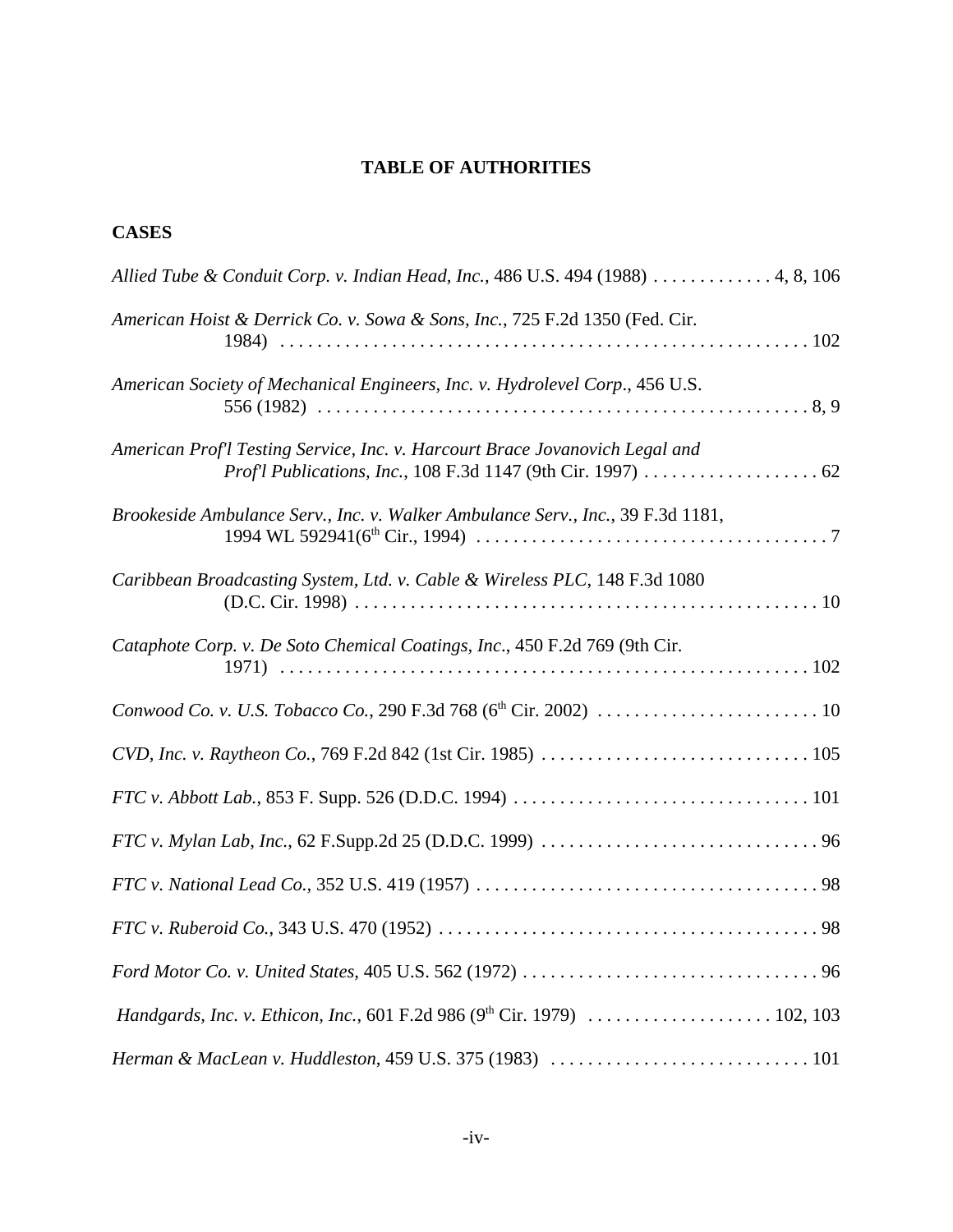| In re American Cyanamid Co., 72 F.T.C. 623 (1967), aff'd sub nom., Charles         |  |
|------------------------------------------------------------------------------------|--|
|                                                                                    |  |
|                                                                                    |  |
|                                                                                    |  |
| In re Ekco Prods. Co., 65 F.T.C. 1163 (1964), aff'd, Ecko Prods. Co. v. FTC, 347   |  |
|                                                                                    |  |
| In re Firestone Tire & Rubber Co., 81 F.T.C. 398 (1972), aff'd, 481 F.2d 246 (6th  |  |
|                                                                                    |  |
|                                                                                    |  |
|                                                                                    |  |
|                                                                                    |  |
| In re VISX, Inc., FTC Dkt. No. 9286 (Initial Decision, May 27, 1999)  102          |  |
|                                                                                    |  |
|                                                                                    |  |
| International Travel Arrangers, Inc. v. Western Airlines, Inc., 623 F.2d 1255 (8th |  |
|                                                                                    |  |
|                                                                                    |  |
|                                                                                    |  |
|                                                                                    |  |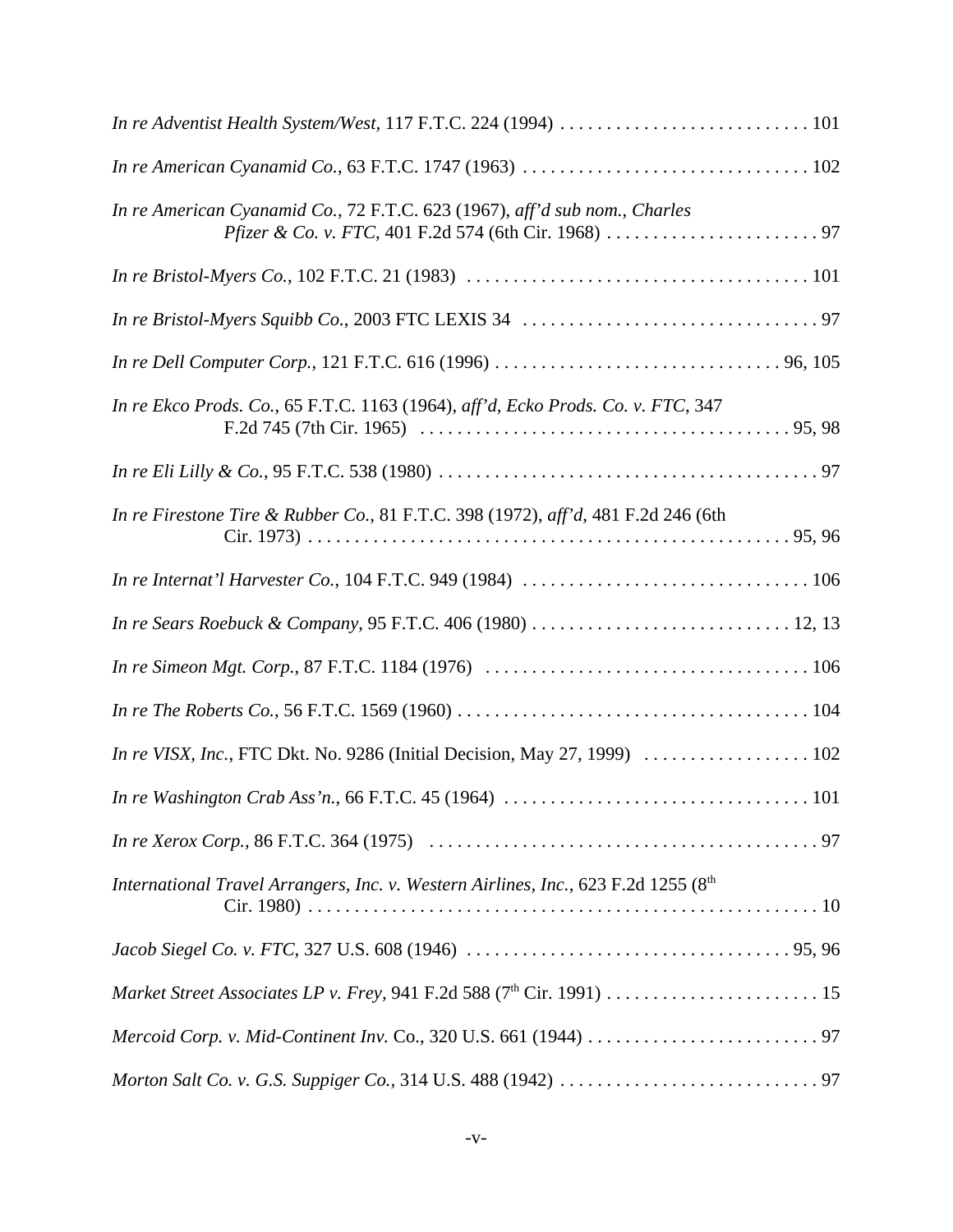| Nobelpharma AB v. Implant Innovations, Inc., 141 F.3d 1059 (Fed. Cir. 1998)  62                                                                |
|------------------------------------------------------------------------------------------------------------------------------------------------|
|                                                                                                                                                |
|                                                                                                                                                |
| Rambus, Inc. v. Infineon Tech. AG, 318 F.3d 1081 (Fed. Cir.2003) 47, 56, 57, 106                                                               |
| Rambus, Inc. v. Infineon Tech. AG, 220 F.R.D. 264 (March 17, 2004)  48                                                                         |
| Rambus, Inc. v. Infineon Tech. AG, 155 F.Supp 2d 660, 682-83 (E.D.Va., 2001),<br>reversed on other grounds, 318 F.3d 1081 (Fed. Cir. 2003)  56 |
| Rambus, Inc. v. Infineon Tech. AG, Civil Action No. 3:00cv524 (E.D. Va., Mem.                                                                  |
| Rambus, Inc. v. Infineon Tech. AG, Civil Action No. 3:00cv524 (E.D. Va., Mem.                                                                  |
| Sessions Tank Liners, Inc. v. Joor Mfg. Inc., 786 F. Supp. 1518 (C.D. Cal. 1991),                                                              |
| Scholle Corp., v. Blackhawk Molding Co., Inc., 133 F.3d 1469 (Fed. Cir. 1998) 97                                                               |
| Stambler v. Diebold, Inc., 11 U.S.P.Q.2d 1709 (E.D.N.Y. 1988), aff'd mem., 878                                                                 |
|                                                                                                                                                |
| Townshend v. Rockwell Int'l Corp., 2000 U.S. Dist. LEXIS 5070 (N.D. Cal. 2000)  86                                                             |
| United States v. Boston Scientific Corp., 253 F.Supp.2d 85, 100 (D. Mass. 2003) 18                                                             |
| United States v. General Electric Co., 115 F. Supp 835 (D.N.J. 1953)  97, 100                                                                  |
| United States v. Microsoft Corp., 253 F.3d 34 (D.C. Cir. 2001) 7, 11, 59, 60, 61                                                               |
|                                                                                                                                                |
|                                                                                                                                                |
| Verizon Communications., Inc. v. Law Offices of Curtis V. Trinko, LLP, 124                                                                     |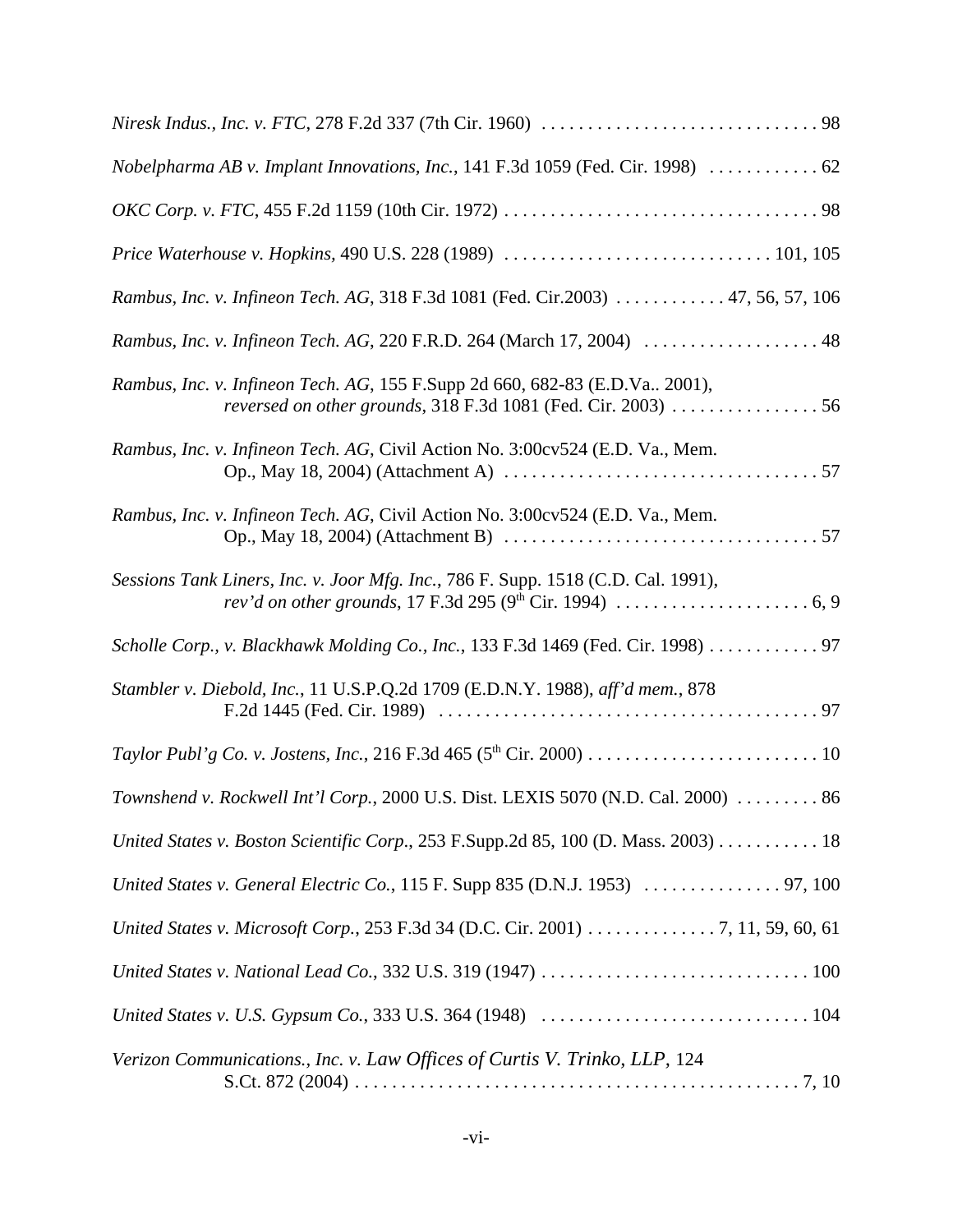| Walker Process Equipment, Inc. v. Food Machinery & Chemical Corp., 382 U.S. |
|-----------------------------------------------------------------------------|
|                                                                             |

# **STATUTES AND REGULATIONS**

| Standards Development Organization Advancement Act of 2004, Pub. L. No. |  |
|-------------------------------------------------------------------------|--|
|                                                                         |  |
|                                                                         |  |

# **OTHER AUTHORITIES**

| American Intellectual Property Association, AIPLA Response to the October     |  |
|-------------------------------------------------------------------------------|--|
| 2003 Federal Trade Commission Report (April 21, 2004),                        |  |
| available at                                                                  |  |
| www.aipla.org/Content/ContentGroups/Issues_and_Advocacy/Co                    |  |
| mments2/Patent_and_Trademark_Office/2004/ResponseToFTC.pd                     |  |
|                                                                               |  |
| Brief for the United States as Amicus Curiae, 3M Co. fka Minnesota Mining and |  |
| Manufacturing Co. v. LePage's Inc., No. 02-1865 (U.S., May                    |  |
| 2004) at 8, 11-15 <i>available at</i>                                         |  |
|                                                                               |  |
| Brief for the United States and the Federal Trade Commission as Amicus Curiae |  |
| Supporting Petitioner, Verizon Communications, Inc. v. Trinko,                |  |
| No. 02-682 (U.S., May 2003), <i>available at</i>                              |  |
|                                                                               |  |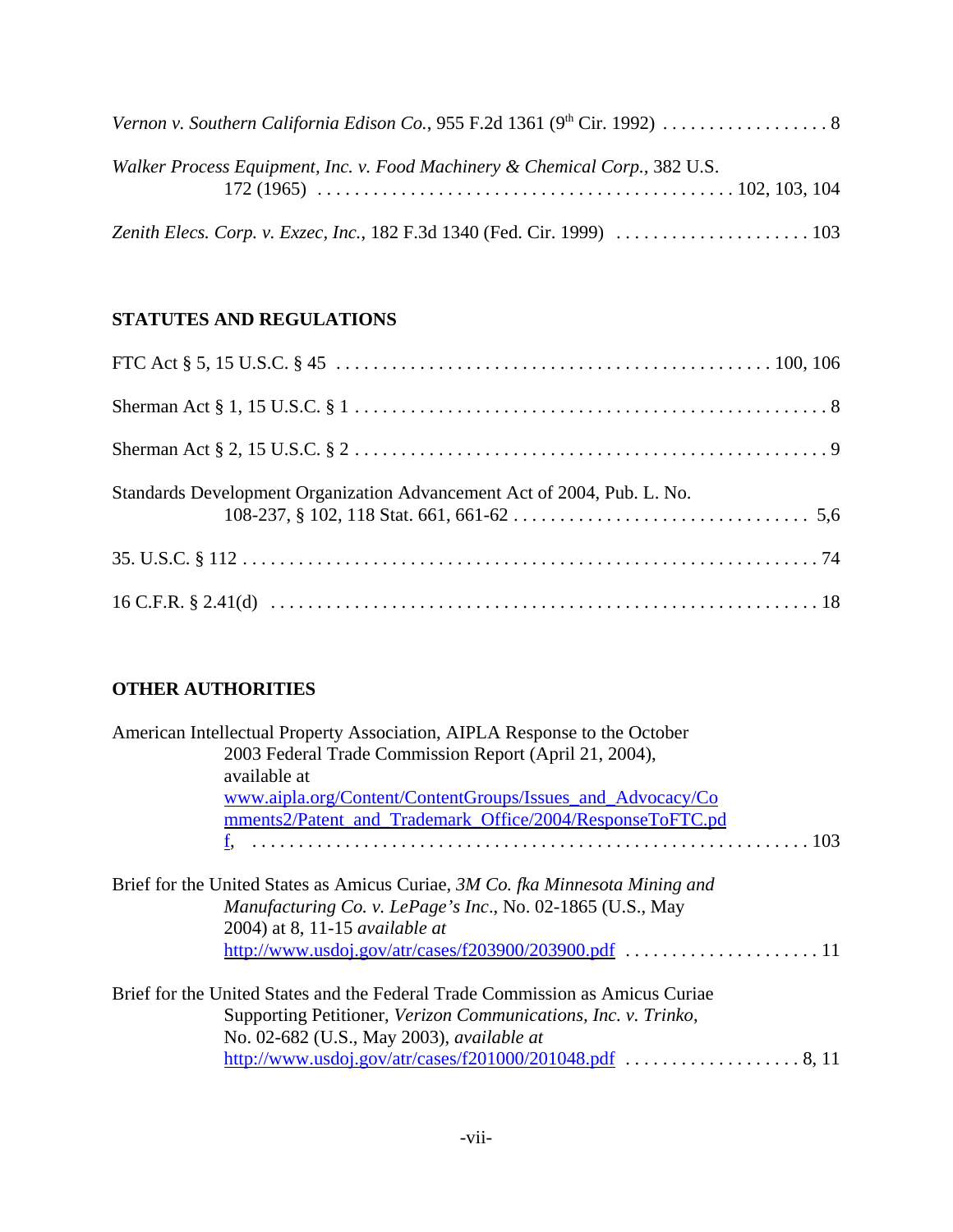| Reply Brief for the United States, United States v. Dentsply Int'l, Inc., No. 03-<br>4097 (3rd Cir., May 14, 2004) ("Dentsply Reply") at 4-5, available                                                                                                             |
|---------------------------------------------------------------------------------------------------------------------------------------------------------------------------------------------------------------------------------------------------------------------|
| Philip Areeda & Herbert Hovenkamp, Antitrust Law (2002) 59, 60, 61                                                                                                                                                                                                  |
| Kenneth S. Broun et al., McCormick on Evidence (5th ed. 1999)  101                                                                                                                                                                                                  |
| Einer Elhauge, Defining Better Monopolization Standards, 56 Stan. L. Rev. 253                                                                                                                                                                                       |
| FTC Report, To Promote Innovation: The Proper Balance of Competition and<br>Patent Law and Policy (October 2003) available at                                                                                                                                       |
| Kenneth L. Glazer and Brian R. Henry, Coercive vs. Incentivizing Conduct: A<br>Way Out of the Section 2 Impasse?, 18 Antitrust 45 (Fall 2003)  10                                                                                                                   |
| William E. Kovacic, Designing Antitrust Remedies for Dominant Firm                                                                                                                                                                                                  |
| Mark Lemley, Intellectual Property Rights and Standard-Setting Organizations,                                                                                                                                                                                       |
| Statement of Amy Marasco, ANSI Vice-President and General Counsel, FTC and<br>United States Department of Justice Joint Hearings Regarding<br>Competition and Intellectual Property Law and Policy in the<br>Knowledge-Based Economy (April 18, 2002), available at |
| Statement of Amy Marasco, ANSI Vice-President and General Counsel, before<br>the Federal Trade Commission (Dec. 1, 1995), available at                                                                                                                              |
| Timothy Muris, Improving the Economic Foundations of Competition Policy,<br>Remarks at the George Mason University Law Review's Winter<br>Antitrust Symposium (Jan. 15, 2003), available at<br>http://www.ftc.gov/speeches/muris/improveconfoundatio.htm 6          |
| Mark Patterson, The Sacrifice of Profits in Non-Price Predation, 18 Antitrust 37                                                                                                                                                                                    |
| Roundtable Discussion: Recent Developments in Section 2, 18 Antitrust 15 (Fall<br>2003)                                                                                                                                                                             |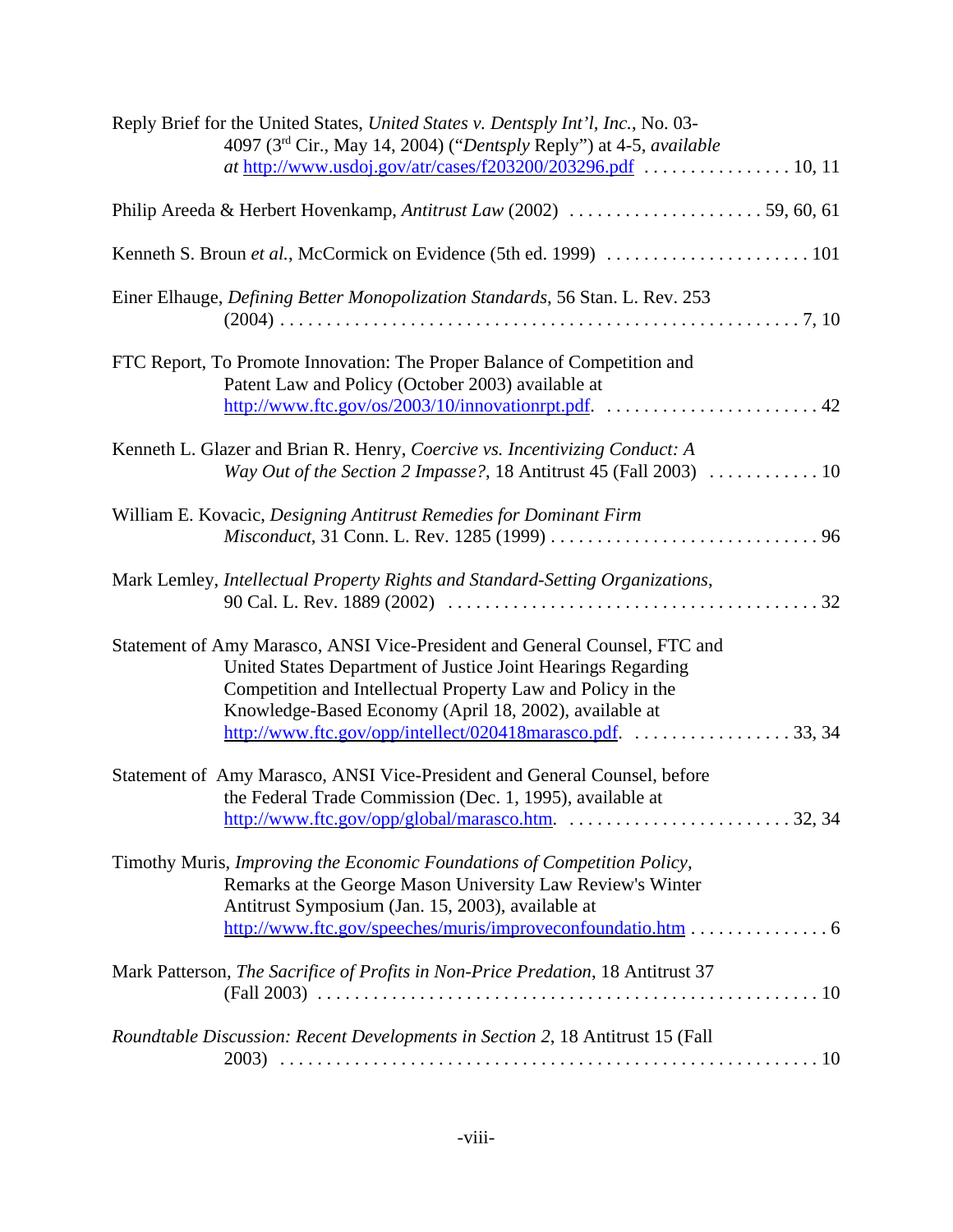| U.S. Patent & Trademark Office, Manual of Patent Examining Procedure,                           |
|-------------------------------------------------------------------------------------------------|
| Chapter 1800 (Rev. 2, 2004), available at                                                       |
| http://www.uspto.gov/web/offices/pac/mpep/mpep_e8r2_1800_50                                     |
|                                                                                                 |
|                                                                                                 |
| U.S. Department of Justice and Federal Trade Commission, Enforcement                            |
| Guidelines for Int'l Operations (April 1995), available at                                      |
|                                                                                                 |
|                                                                                                 |
| U.S. Department of Justice and Federal Trade Commission, Antitrust Guidelines                   |
| for the Licensing of Intellectual Property $\mathbb{Z}$ 2.1 (1995), available at                |
| http://www.usdoj.gov/atr/public/guidelines/ipguide.htm $\ldots \ldots \ldots \ldots \ldots 104$ |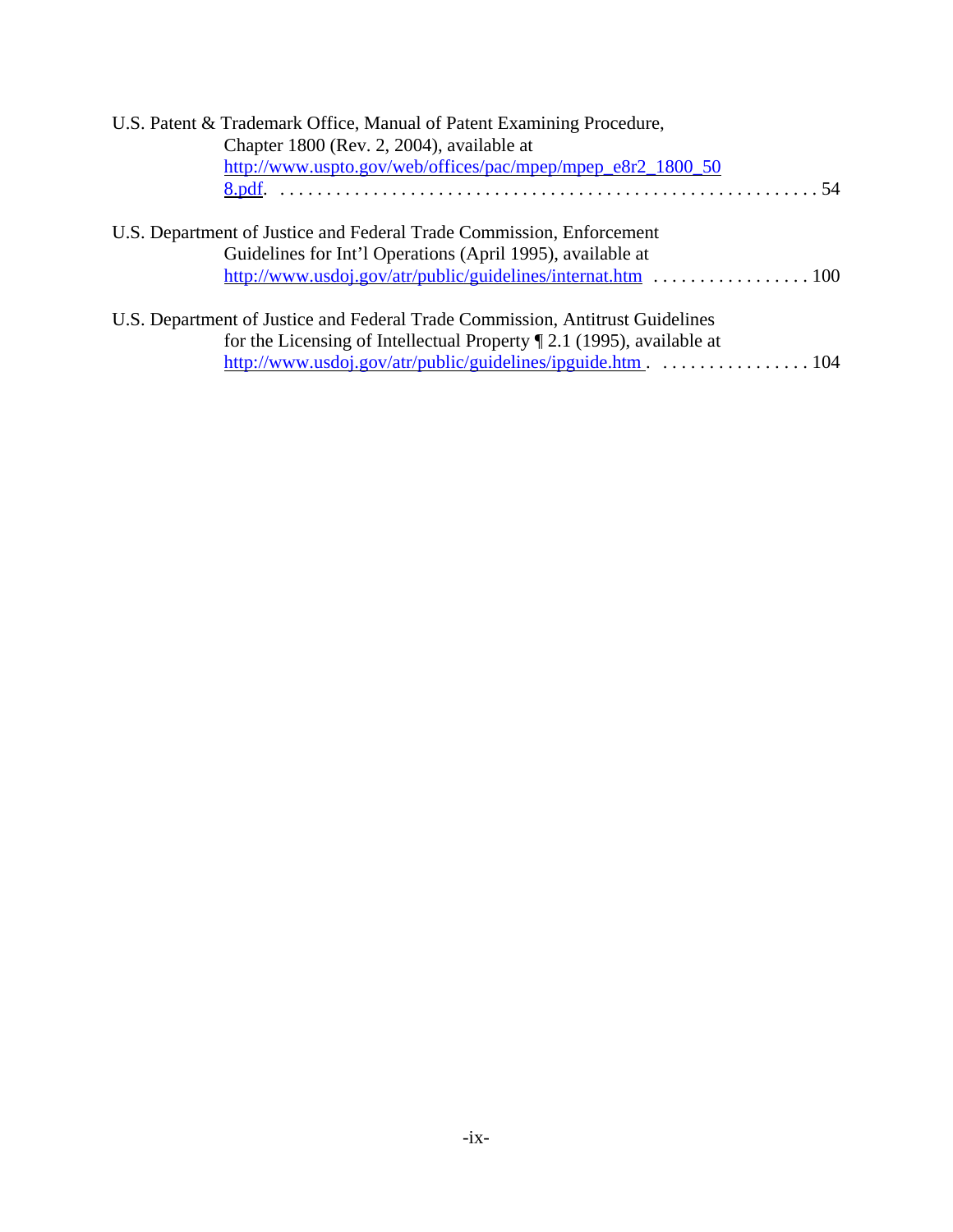### **PUBLIC VERSION**

## **UNITED STATES OF AMERICA BEFORE FEDERAL TRADE COMMISSION**

In the Matter of

RAMBUS INCORPORATED,

Docket No. 9302

a corporation.

#### **REPLY BRIEF OF COUNSEL SUPPORTING THE COMPLAINT**

### **INTRODUCTION**

Ever since its subversion of the JEDEC standard-setting process came to light, Rambus has insisted that it is not the perpetrator of a deceptive scheme to monopolize, but an innocent bystander. Rambus says that its intentional concealment of material information and its misleading conduct before JEDEC, all part of its plan to ambush the DRAM industry, should be ignored because JEDEC's rules weren't as clear as Rambus thinks they could have been. Rambus's success in concealing from the industry the true scope of its potential patent rights is of no consequence, says Rambus, because a handful of companies had limited information that – had they connected the dots correctly –  $might$  have allowed them to catch Rambus in the act, though they failed to do so. U.S. consumers, says Rambus, should willingly pay up to \$3 billion in unanticipated royalty costs for products designed and manufactured to a supposedly open standard.

Can Rambus be what its brief tries to portray – the innocent monopolist? Not when one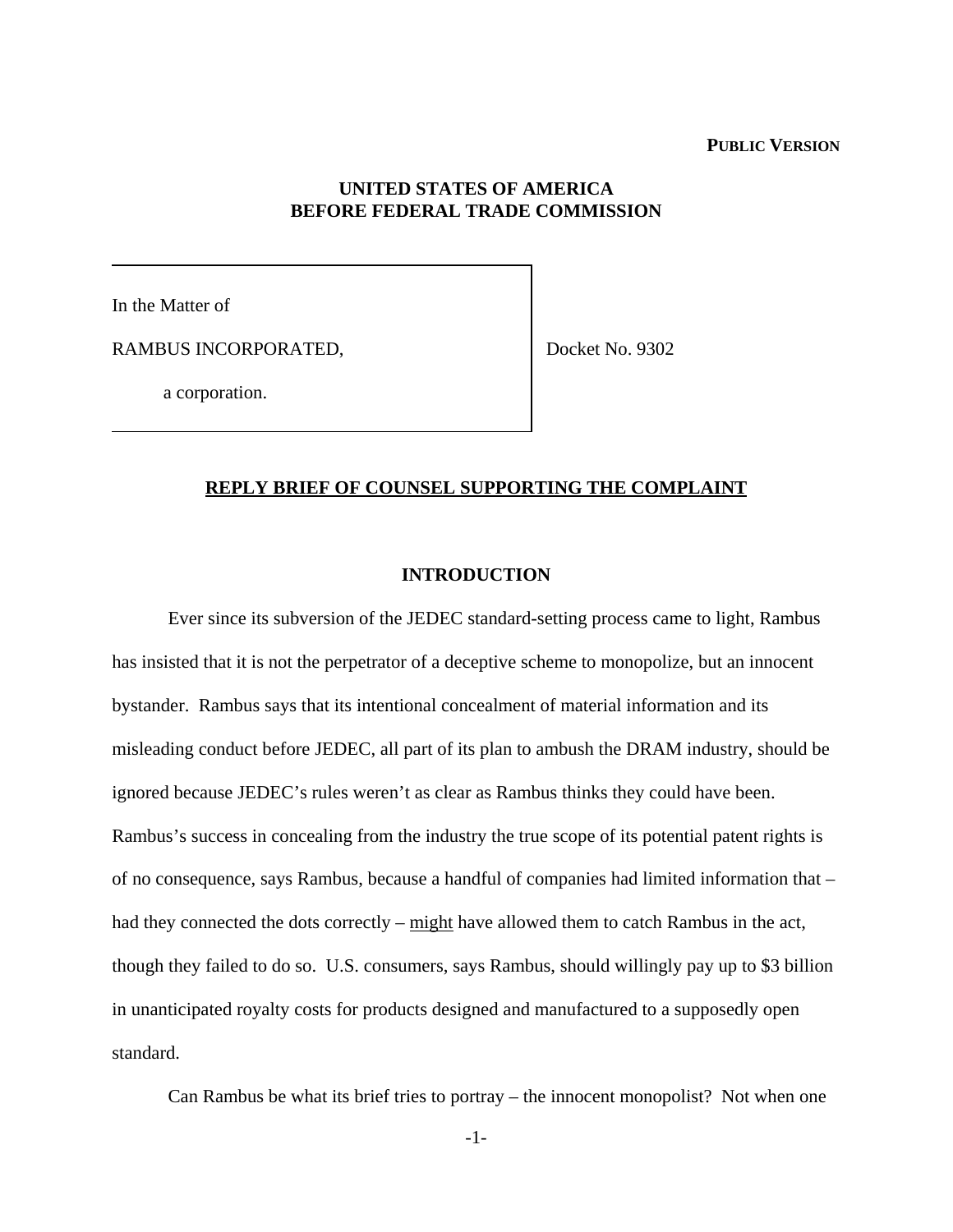considers these facts, none of which Rambus contests:

- Rambus voluntarily joined and regularly participated in JEDEC for over four years.
- Rambus's primary representative to the JC-42.3 Committee, Richard Crisp, told others at Rambus that "The job of JEDEC is to create standards which steer clear of patents which must be used to be in compliance with the standard whenever possible." CX0903 at 2.
- Rambus representatives, including Vice President David Mooring, understood that JEDEC had a disclosure policy, observed regular presentations by Chairman Jim Townsend describing the disclosure policy, and observed and commented on other members' disclosure of patents and applications.
- When Richard Crisp sought clarification of JEDEC's disclosure policy, he was given the 21-I Manual. Mr. Crisp understood from this manual that JEDEC "wanted to know about both patents and applications that might relate to the works that were going on within JEDEC." CX2104 at 852-53 (Crisp).
- Shortly after joining JEDEC, Rambus representatives met with outside patent counsel to discuss JEDEC, "preplanning before accus[ing] others of infringement," and "Advising JEDEC of patent application." CX1941 at 1. Counsel advised Rambus that "there could be [an] equitable estoppel problem" from JEDEC participation. CX1942.
- Rambus representatives believed that it had pending patent applications covering features considered for the JEDEC standards. CEO Geoffrey Tate set out this belief in a Rambus business plan. CX0543 at 17, CX0545 at 21.
- Rambus observed JEDEC proposals to include in the SDRAM standard programmable CAS latency and programmable burst length, among other technologies. Based in part on what it saw at JEDEC, Rambus filed amendments to its patent applications "directed against SDRAMs." CX0702.
- Between the 1993 adoption of the SDRAM standard and Rambus's 1996 withdrawal from JEDEC, Rambus observed JEDEC proposals on the Future SDRAM or Next-Generation SDRAM standard (later named DDR SDRAM) including proposals for programmable CAS latency, programmable burst length, on-chip PLL/DLL and dual-edge clocking.
- JEDEC had available, and actively considered, various specific alternatives to each of the technologies in question.
- Rambus actively planned to enforce its patents against fellow JEDEC members.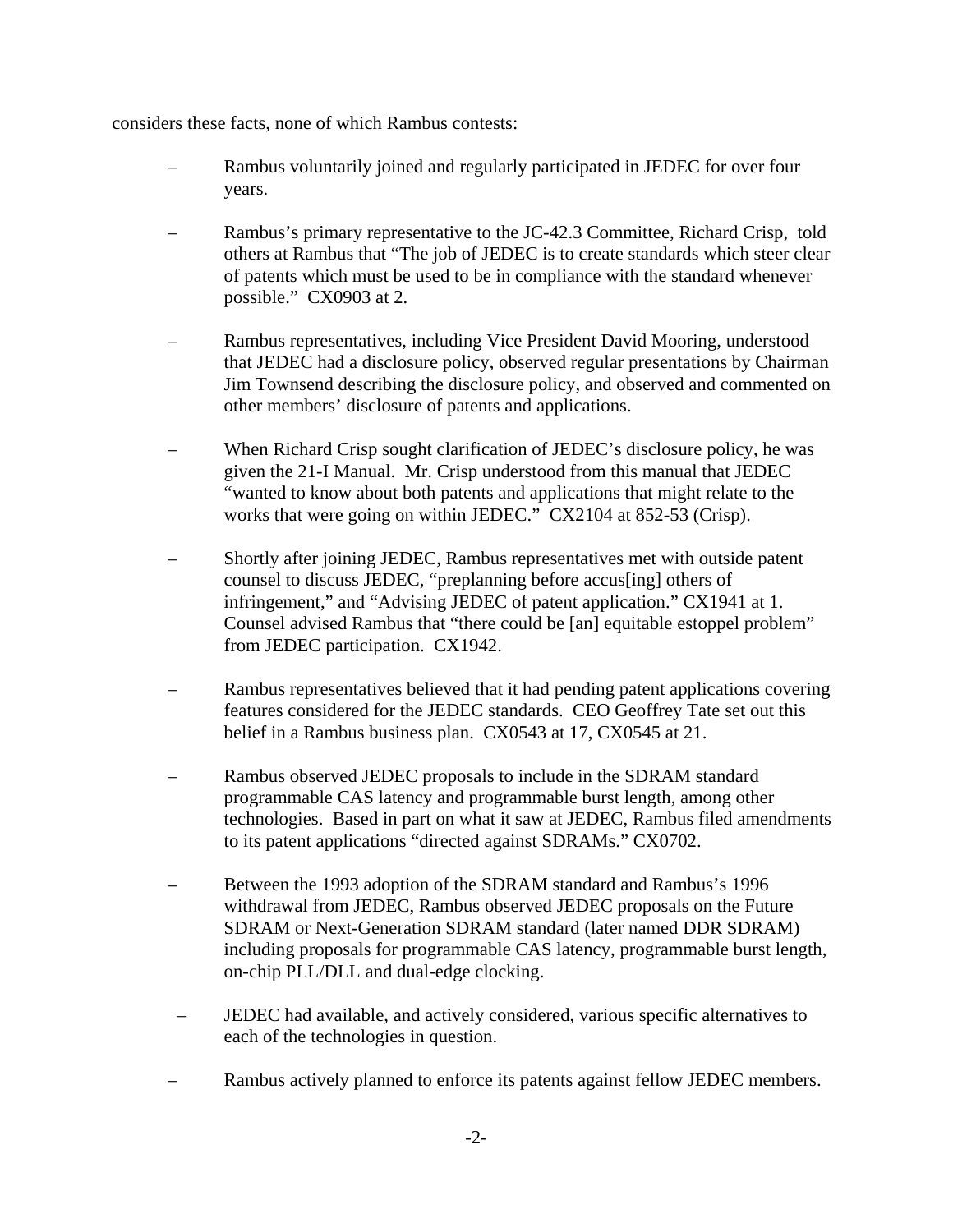- Rambus never disclosed to JEDEC its issued '327 patent, its pending '651, '961, '490, '692 or '646 applications, its belief that it invented and could obtain patent rights covering specific technologies considered by JEDEC, or its on-going efforts to amend its applications to cover JEDEC standards.
- After quitting JEDEC, following CEO Tate's instructions that "our leverage is better to wait," Rambus continued to conceal its patent-related information. CX0919.
- Anticipating patent litigation against the industry, Rambus intentionally destroyed documents over a two-year period that it knew would be relevant to that litigation.
- After the industry adopted the DDR SDRAM standard, and after its own RDRAM architecture failed in the marketplace, Rambus began suing companies producing JEDEC-compliant products for patent infringement.
- As a result of its patents covering JEDEC-compliant products, Rambus now holds monopoly power and stands to collect up to \$3 billion in royalties from the industry and ultimately from consumers.

Though effectively conceding this conduct, Rambus argues that it should escape liability.

Rambus claims, for instance, that its conduct was not "exclusionary" and hence is beyond the reach of the antitrust laws. As explained below, case law and sound analysis show otherwise. Rambus further claims that its conduct is justified by its business interest in protecting the confidentiality of trade secrets. But this would mean that companies could voluntarily join standards organizations and then disregard the organizations' disclosure rules with impunity. Rambus denies that JEDEC required member companies to disclose relevant patents and applications. But Rambus's arguments are contradicted by JEDEC's documents, management, and members, and by its own admissions. Finally, Rambus imagines a variety of scenarios to argue that even had it disclosed in good-faith compliance with JEDEC's rules, the standards would have remained unchanged. This, too, is demonstrably false.

Throughout its arguments, Rambus dismisses the central documents and ignores the core testimony of 34 third-party fact witnesses, relying instead on tangential third-party documents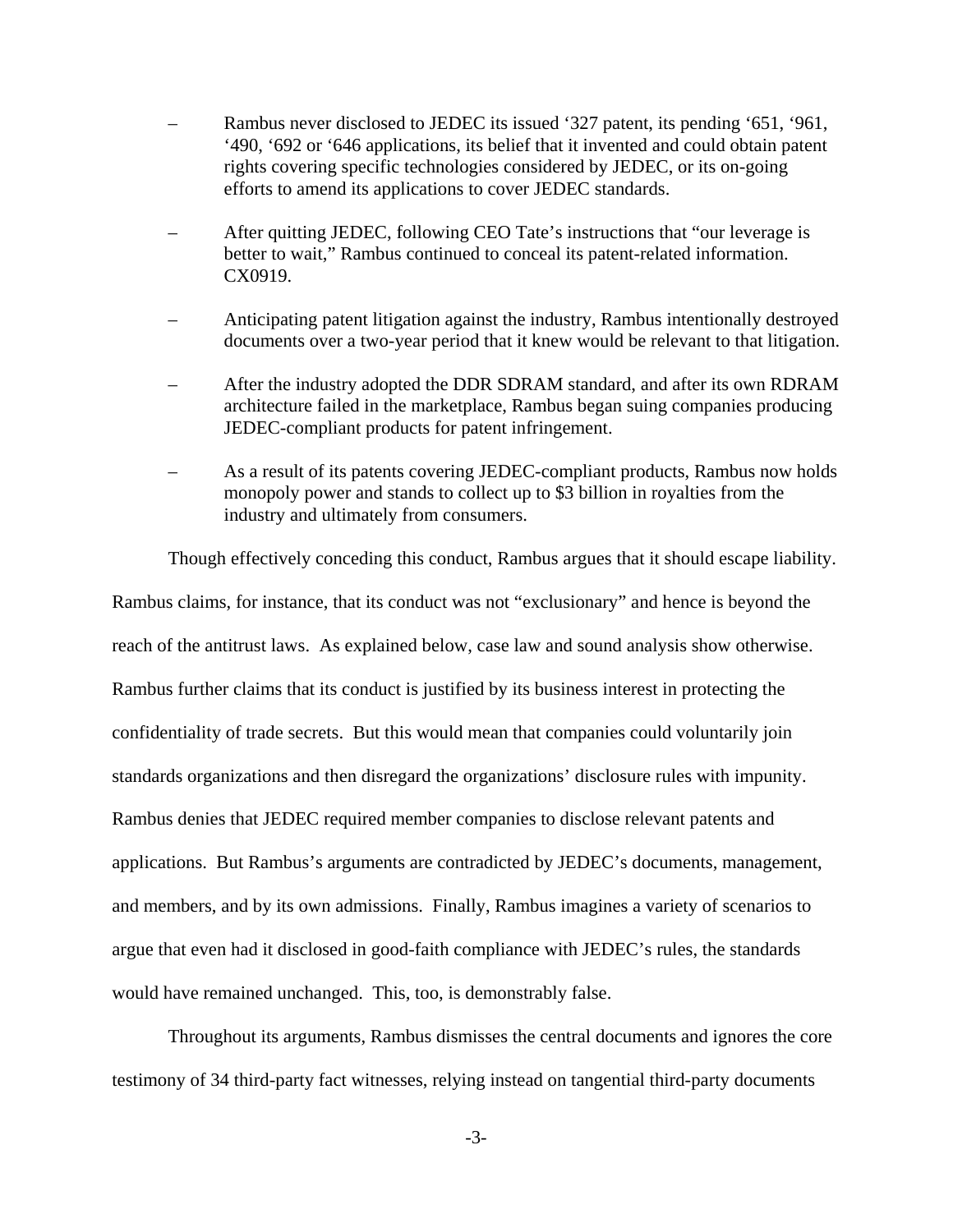(often interpreted solely by Rambus's lawyers), selected bits of testimony, and a phalanx of paid experts. The case should not be decided on such fragments. The expansive record includes testimony from managers and engineers who collectively, since 1991, have been employed by 21 different companies spanning the entire industry. While their testimony differs in some details, the overall consistency among witnesses and with the central documents is striking. These documents and witnesses are corroborated by JEDEC, an organization of 250 corporate members that has no financial stake in the outcome of this litigation, but an enormous interest in the integrity of its procedures. JEDEC's testimony and amicus brief demonstrate that its members understand and support the policies and procedures it articulated. Rambus's position simply cannot be reconciled with the overwhelming weight of third-party testimony, the central documents, or its own admissions.

The truth is that Rambus voluntarily joined JEDEC, an organization whose members cooperated to develop open standards. Rambus misled JEDEC, its members and the industry at large into believing that the JEDEC standards were open, free of patents and available to all. Rambus perfected its patents, waited until the industry had locked itself in to JEDEC-compliant products, and then sued to collect the maximum royalties it could extract. These are not the acts of an innocent bystander, but of an opportunist that, having abused the JEDEC process to seize monopoly power, was found out after the fact.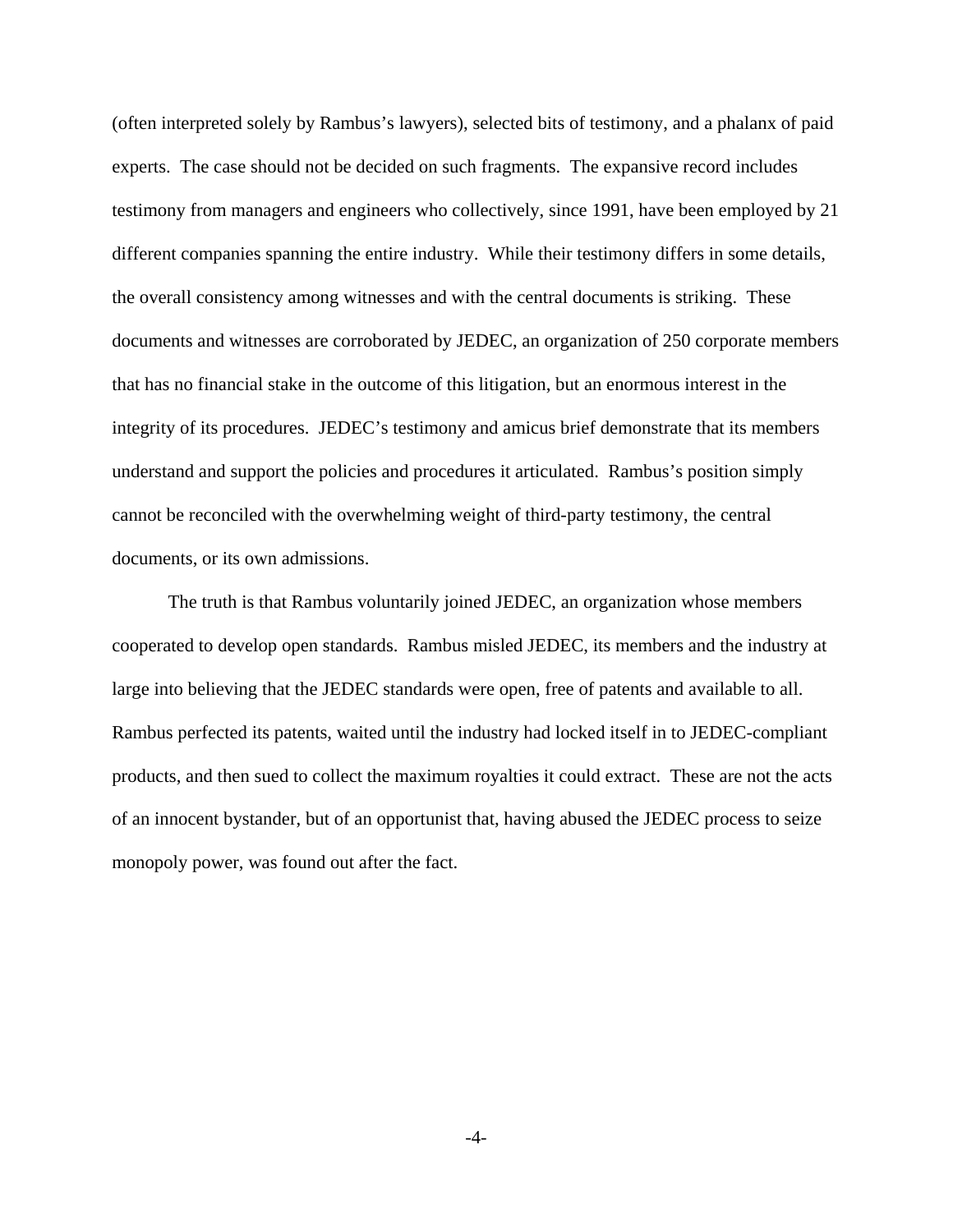### **I. Rambus's Conduct Was Exclusionary.**

## **A. Antitrust Law Seeks to Prevent Anticompetitive Harm Resulting From Opportunistically Hijacking the Economic Power of Industry-Wide Standards.**

As explained in Complaint Counsel's Appeal Brief, industry-wide standard-setting carries the potential for tremendous economic benefits, but also the risk of anticompetitive outcomes. Contrary to Rambus's unsupported claim that collusion is the only antitrust concern in standard-setting (RB at  $92-93$ ,  $106-08$ )<sup>1</sup>, it is well-established that unilateral "hold-up" (where a participant gains control over a standard and uses it for its own economic gain) is a proper subject of antitrust enforcement. *See* CCAB at 31-41.

Where organizations adopt policies intended to prevent hold-up, opportunistic and

inefficient conduct that violates those policies or intentionally subverts the outcome in a manner

that concentrates economic power is properly condemned as exclusionary.<sup>2</sup> This is so for two

Page references to testimony refer to the internal pagination of the designated deposition or trial transcript.

<sup>2</sup> CCAB at 31-41. Congress recently stressed that standards organizations should follow "principles that require openness, balance, transparency, consensus, and due process," specifically providing for "balancing interests so that standards development activities are not dominated by any single group of interested persons" and for "readily available access to essential information regarding proposed and final standards." Standards Development Organization Advancement Act of 2004 ("2004 Standards Act"), Pub. L. No. 108-237, § 102, 118 Stat. 661, 661-62. Rambus's conduct denied access to essential information regarding

<sup>&</sup>lt;sup>1</sup> The following abbreviations are used:

CCAB: Complaint Counsel's Appeal Brief (April 16, 2004) RB: Rambus's Answering Brief (June 2, 2004) JEDEC Brief: Amicus Curiae Brief of JEDEC (April 16, 2004) SSO Brief: Brief of Amicus Curiae Consumer Electronics Ass'n et al. (April 16, 2004) Scholars Brief: Brief Amicus Curiae of Economics and Scholars (April 15, 2004) CCFF: Complaint Counsel's Proposed Findings of Fact CCRF: Complaint Counsel's Reply Findings ID: Initial Decision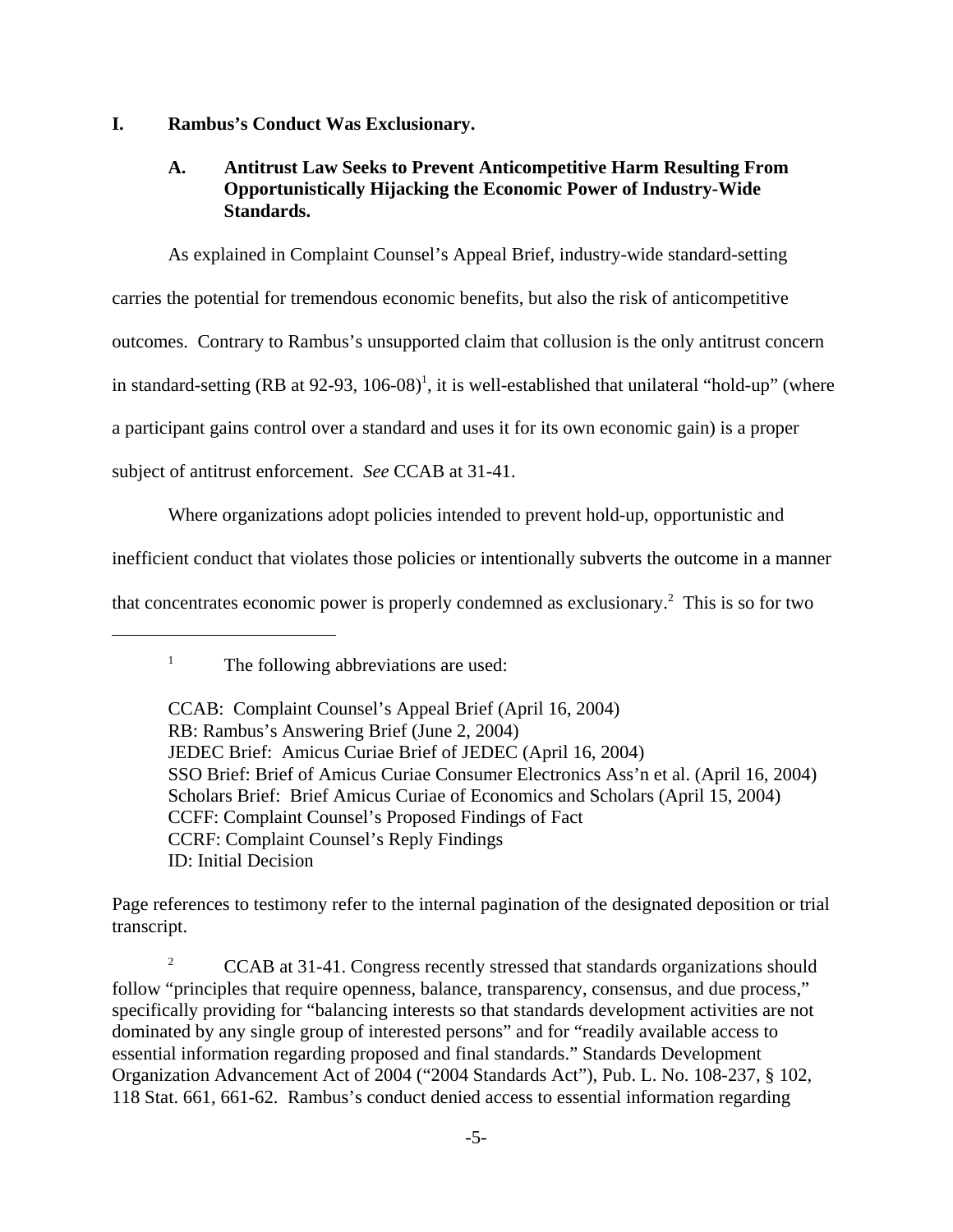well-established reasons. First, when hold-up subverts the decisionmaking process of a standard-setting body, "a standard produced by that process does not promote competition,"3 because "the hope of procompetitive benefits depends upon the existence of safeguards sufficient to prevent the standard-setting process from being biased by members with economic interests in restraining competition."4 Second, opportunistic conduct like Rambus's, that violates the legitimate expectations of parties to a cooperative endeavor, lacks cognizable justification and is inefficient because it raises costs without providing any economic benefit.<sup>5</sup>

Rambus evades this point by misstating the core conduct at issue. The Complaint does not challenge Rambus's abstract interest in preserving the confidentiality of, nor its abstract right to amend, its patent applications. RB at 86-92. Rather, the challenged conduct is Rambus's reneging on its voluntary agreement (express and implied) to cooperate in the JEDEC process,

<sup>3</sup> *Sessions Tank Liners, Inc. v. Joor Mfg. Inc. ("Joor")*, 786 F. Supp. 1518, 1530 (C.D. Cal. 1991), *rev'd on other grounds*, 17 F.3d 295 (9<sup>th</sup> Cir. 1994).

<sup>4</sup> *Allied Tube & Conduit Corp. v. Indian Head, Inc. ("Allied Tube")*, 486 U.S. 492, 509 (1988); *see generally* CCAB at 31-41; 2004 Standards Act, § 102, 118 Stat. at 662.

<sup>5</sup> CCAB at 34-36. Rambus's argument that Chairman Muris's 1981 article on opportunism was not discussing antitrust liability (RB at 105-06) not only ignores later remarks linking opportunism and antitrust (Timothy Muris, *Improving the Economic Foundations of Competition Policy,* Remarks at the George Mason University Law Review's Winter Antitrust Symposium (Jan. 15, 2003)), but it misses the point. The unrebutted thrust of that article was that opportunistic conduct is costly and inefficient, both for the participants in the original arrangement and for society in general, and should be subject to judicial curtailment. Rambus makes no effort to claim that opportunism is in any way efficient or has any legitimate business justification. *See* RB at 106. Instead, it asserts it has not acted opportunistically, and that we can only prove the contrary by showing "that the parties – JEDEC and Rambus – had a clear understanding of the disclosure requirements, and that the rules themselves had failed to capture that understanding." *Id*. Though the rules did capture that understanding, we easily meet the burden Rambus proposes.

proposed and final standards in order to gain exclusionary power over JEDEC's standards, foreclosing the very values that Congress seeks to promote.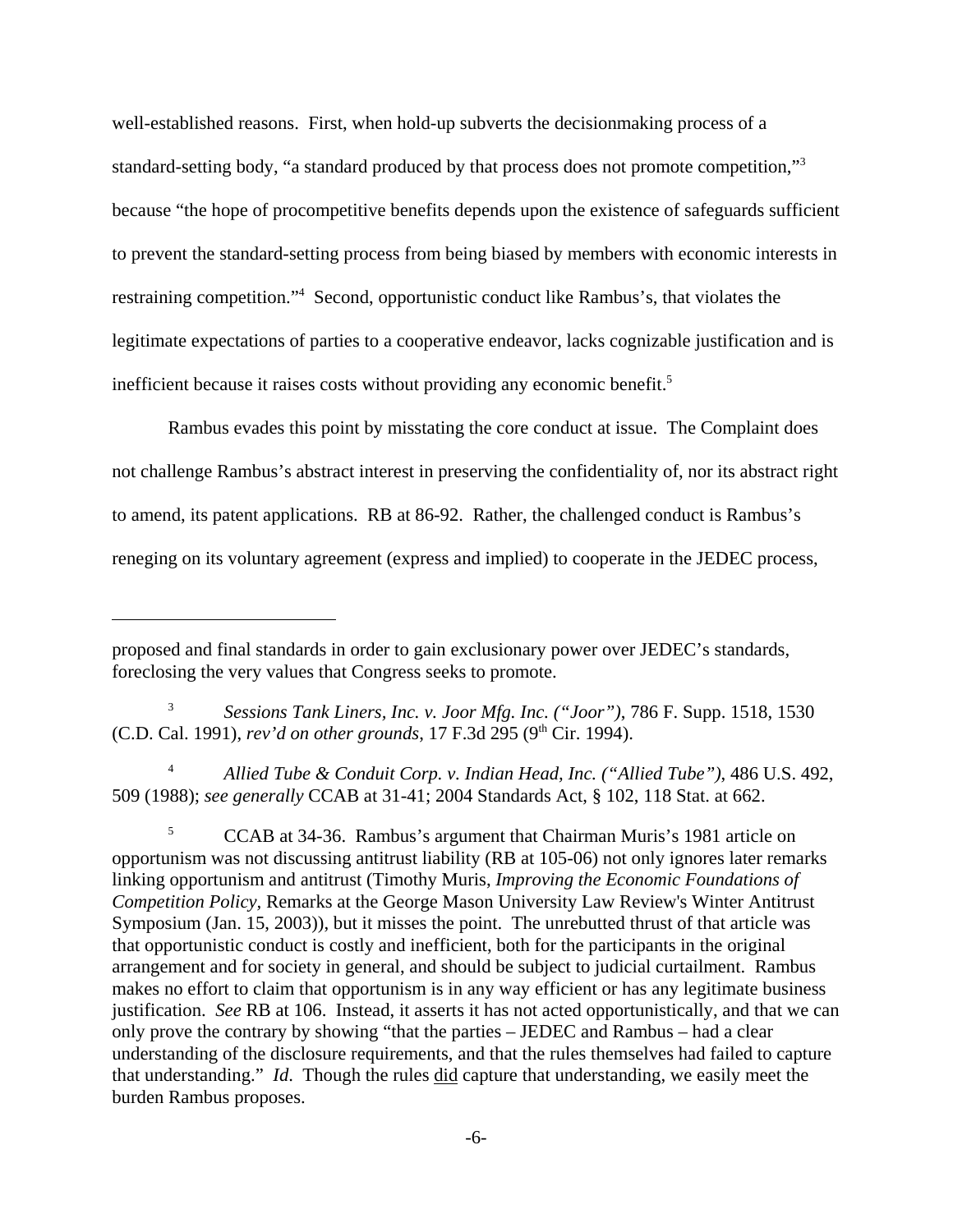failing to disclose relevant applications, using information and ideas discussed there to perfect its patent rights, and ultimately abusing the advantages it gained from participating in JEDEC to extort royalties. Rambus identifies nothing about this conduct that would promote competition, economic efficiency, or consumer welfare.

So understood, Rambus's legal house of cards collapses. That it is normally legitimate to conceal trade secrets in no way suggests that it was legitimate for Rambus falsely to lead JEDEC and its members to believe that Rambus had agreed to disclose in exchange for participating in JEDEC.<sup>6</sup> Rambus cites no contrary authority, because courts and commentators have long recognized that deceptive and coercive conduct lacks a legitimate business justification, and can therefore be "exclusionary," and prohibited by the antitrust laws, when it leads to market power.<sup>7</sup>

This disposes of the vast bulk of Rambus's legal argument, leaving only four minor points to clarify.

First, although the breach of a so-called "extrinsic" duty does not necessarily violate the antitrust laws, it does not follow that such a breach can never violate the antitrust laws. *See* RB

<sup>6</sup> This also negates Rambus's attempt to shoehorn itself into the Supreme Court's holding in *Verizon Communications, Inc. v. Law Offices of Curtis V. Trinko, LLP ("Trinko"),* 124 S.Ct. 872 (2004). *Trinko* held that antitrust does not penalize a monopolist's failure to comply with a statutorily-imposed duty to assist its rivals unless that failure independently violates the antitrust laws. There was no allegation there that the defendant "voluntarily engaged in a course of dealing with its rivals, or would ever have done so absent statutory compulsion." 124 S.Ct. at 880. *Trinko* therefore says nothing about antitrust's role in a situation where an aspiring monopolist voluntarily cooperated with, and then misled, customers and rivals in a successful scheme to monopolize.

<sup>7</sup> *United States v. Microsoft Corp.("Microsoft")*, 253 F.3d 34, 76-79 (D.C. Cir. 2001); Einer Elhauge, *Defining Better Monopolization Standards* ("Elhauge"), 56 Stan. L. Rev. 253, 280-82 (2004) (collecting authorities). A case Rambus cites makes the same point. *Brookeside Ambulance Serv., Inc. v. Walker Ambulance Serv., Inc.*, 39 F.3d 1181 (table), No. 93- 4135, 1994 WL 592941 at  $* 8$  (6<sup>th</sup> Cir., Oct. 26, 1994) (giving false information to disadvantage a competitor "could be anticompetitive").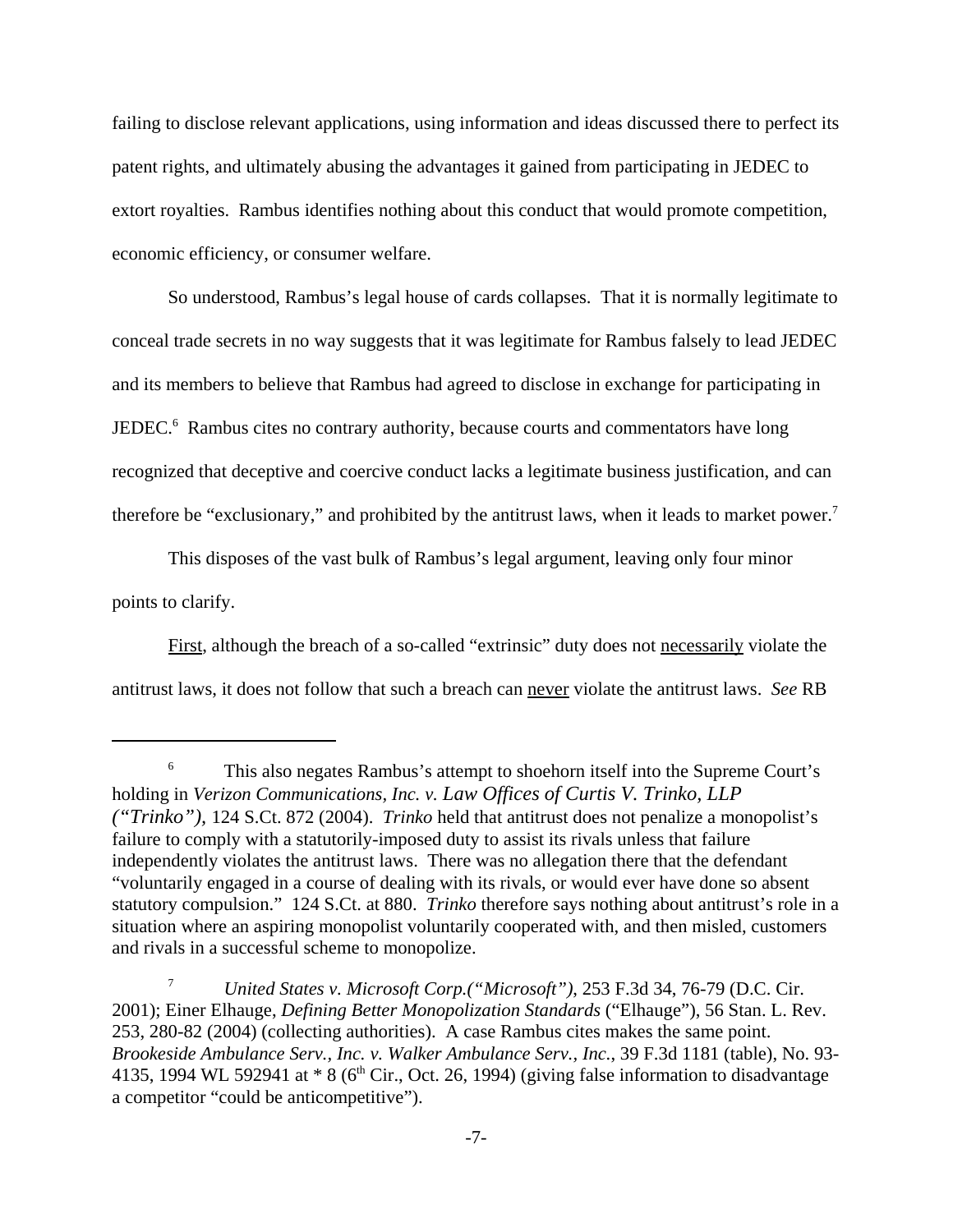at 109-110. Where – as here – the violation consists of conduct that "does not advance competition on the merits, or does so in an unnecessarily restrictive way" it may indeed be "exclusionary."<sup>8</sup> And the nature of the duty may – as here – shed light on whether and why the conduct is exclusionary.<sup>9</sup>

Second, antitrust enforcement does not require that "explicit" rules be violated, nor (by necessary implication) that the rules be "clear and unambiguous." The Supreme Court held in *Allied Tube* that "literal compliance with the rules" of a standards organization does not establish "antitrust validity." 486 U.S. at 509. A standard-setting participant's conduct is not to be judged alone on the question of compliance with the rules of the organization, the Court said, but on whether the "hope of procompetitive benefits" from standard-setting had been subverted. *Id.* at 509. The Court reached the same result in an earlier case, *American Society of Mechanical Engineers, Inc. v. Hydrolevel Corp*. *("Hydrolevel")*, 456 U.S. 556 (1982), affirming liability despite the absence of any violation of a "clear and unambiguous" rule, or indeed, of any rule at all.

Like the ALJ, Rambus claims *Hydrolevel* and *Allied Tube* are limited to Section 1 "conspiracies." RB at 106-08. This fundamentally misunderstands the decisions. Although *Hydrolevel* and *Allied Tube* were decided under Section 1 of the Sherman Act, liability was predicated on the defendants' opportunistic behavior in the standards process. Both cases were

<sup>&</sup>lt;sup>8</sup> Brief for the United States and the Federal Trade Commission as Amicus Curiae Supporting Petitioner, *Verizon Communications, Inc. v. Trinko*, No. 02-682, at 12 n.3 (U.S., May 27, 2003), *available at* http://www.usdoj.gov/atr/cases/f201000/201048.pdf ("*Trinko* Merits Br."). Again, Rambus's cited cases agree. *See Vernon v. Southern California Edison Co.*, 955 F.2d 1361, 1368 ( $9<sup>th</sup>$  Cir. 1992) (conduct that creates a contract dispute may also create antitrust liability).

<sup>9</sup> *Trinko* Merits Br. at 12, n.3.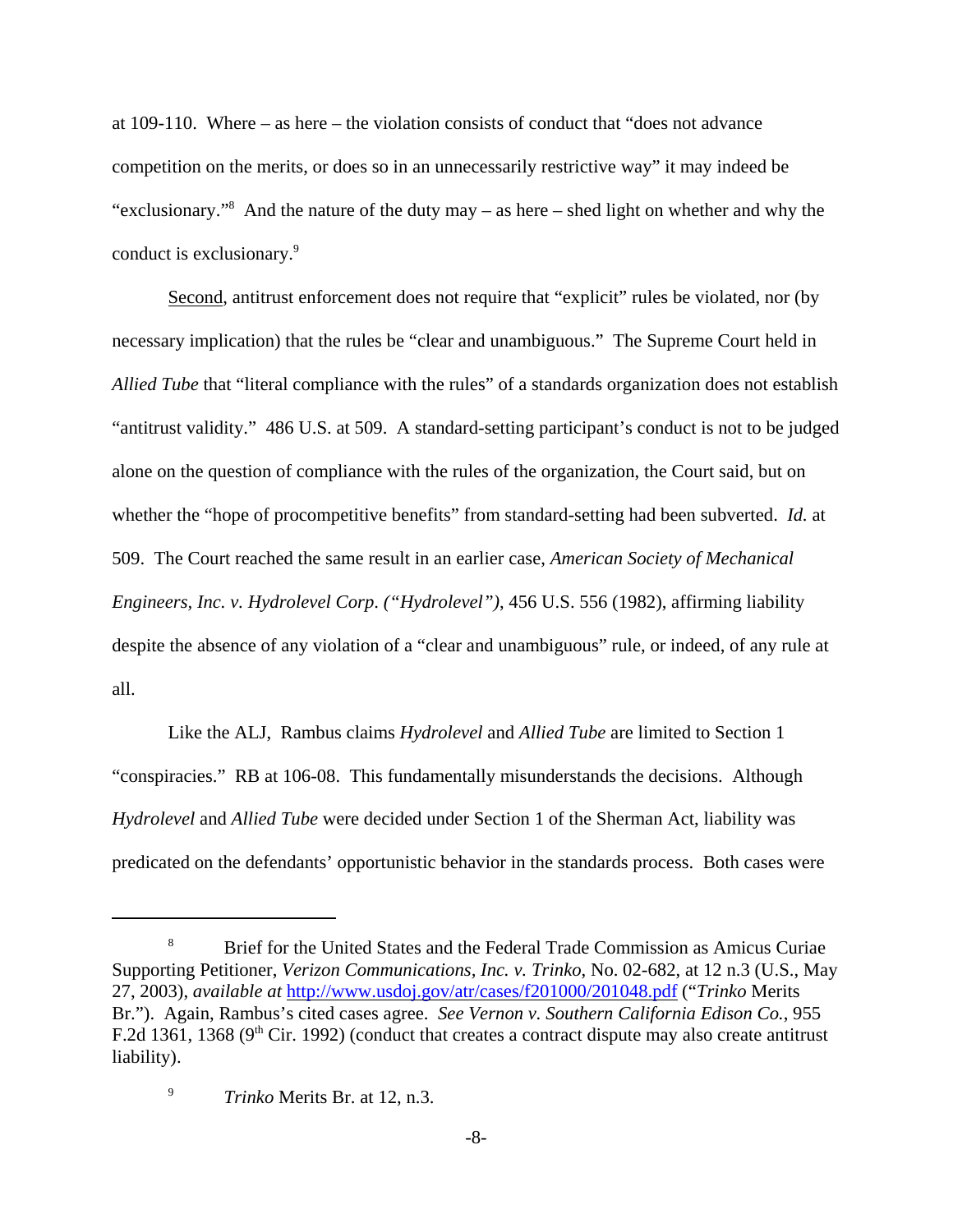decided under the rule of reason, with analysis similar to that in a Section 2 case. The conduct in both cases, if undertaken outside the context of a standards organization, likely would not have been unlawful because, absent the organization's power, it likely would not have harmed competition. In each case, the conduct violated the antitrust laws precisely because it negated the procompetitive benefits of standard-setting and used the power of the organization to exclude competition for individual gain.<sup>10</sup>

*Hydrolevel* in particular negates Rambus's effort to lump all standard-setting cases into the conspiracy box. The defendant held liable there was the standards organization itself (ASME), which (contrary to Rambus's assertion, RB at 107) did not "conspire" with anyone in any meaningful sense. Indeed, ASME's primary defense was that its processes and name were abused without its knowledge and with no benefit to it by the employees of one of ASME's members to disadvantage another. Accepting those facts as true, the Supreme Court nevertheless held ASME liable because when "the great influence of ASME's reputation is placed at their disposal, the less altruistic of ASME's agents have an opportunity to harm their employers' competitors through manipulation of ASME's codes." 456 U.S. at 571. Similarly, the *Joor* decision – to which Rambus makes no response – held that the mere involvement of a standards organization is enough to supply the concerted conduct element of Section 1.

Third, the question is not whether JEDEC's rules were independently "procompetitive" under the rule of reason, as Rambus claims (RB at 99-104), but whether Rambus's misleading conduct was anticompetitive. If Rambus believed that JEDEC's rules violated the rule of reason, it was free to not join JEDEC, or demand that JEDEC change its rules, or sue JEDEC. It was not free, however, to join JEDEC, ignore the rules and use the standards process to seize monopoly

<sup>10</sup> *See generally* JEDEC Brief, SSO Brief.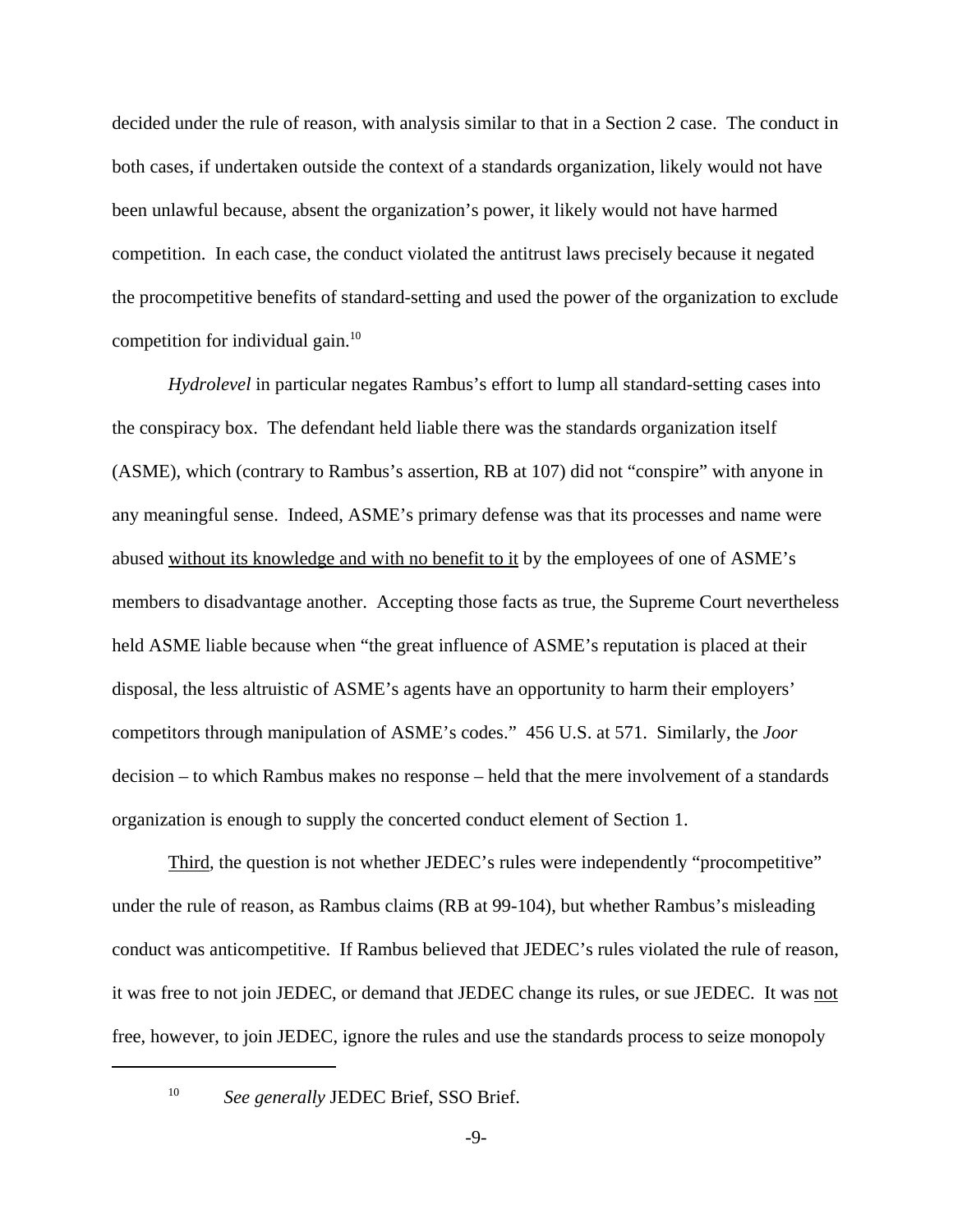$power.<sup>11</sup>$ 

Fourth, Rambus's reliance on the "sacrifice" test is inapt. Meeting that test may be sufficient – but is plainly not always necessary – to identify exclusionary conduct.<sup>12</sup> The Supreme Court in *Trinko* pointed out that evidence of sacrifice is useful not because it is required but because of what it may reveal: "a distinctly anticompetitive bent" and "dreams of monopoly."<sup>13</sup> And courts and commentators have routinely identified conduct that lacks any legitimate business justification but requires little cost and no profit sacrifice as "exclusionary."14

<sup>12</sup> The test (particularly in the form urged by Rambus) has been criticized as underinclusive, overinclusive, and content-less. *See, e.g.*, Elhauge at 268-94.

<sup>14</sup> *See Conwood Co. v. U.S. Tobacco Co.*, 290 F.3d 768 (6<sup>th</sup> Cir. 2002) (misrepresentations, destroying competitors' facilities, abuse of trust by misusing category manager position); *Taylor Publ'g Co. v. Jostens, Inc.*, 216 F.3d 465, 480-82 (5<sup>th</sup> Cir. 2000) (tortiously inducing rivals' employees to violate non-compete clauses); *Caribbean Broadcasting System, Ltd. v. Cable & Wireless PLC*, 148 F.3d 1080 (D.C. Cir. 1998) (misrepresentations, sham objections to competitor's license applications); *International Travel Arrangers, Inc. v. Western Airlines, Inc.*, 623 F.2d 1255 (8<sup>th</sup> Cir. 1980) (misrepresentations); Elhauge at 280 ("sacrificing short-term profits is normally not even necessary for illicit monopolization;" *see also id.* at 271, 280-94; *Roundtable Discussion: Recent Developments in Section 2*, 18 Antitrust 15, 22 (Fall 2003) (comments of Gary L. Roberts), and at 23 (comments of Aaron Edlin) ("Antitrust Roundtable"); Mark Patterson, *The Sacrifice of Profits in Non-Price Predation*, 18 Antitrust 37, 42 (Fall 2003) (tortious conduct); Kenneth L. Glazer and Brian R. Henry, *Coercive vs. Incentivizing Conduct: A Way Out of the Section 2 Impasse?*, 18 Antitrust 45, 46-48 (Fall 2003) (describing "coercion" scenario with no price reduction by monopolist); Reply Brief for the United States, *United States v. Dentsply Int'l, Inc.*, No. 03-4097 (3rd Cir., May 14, 2004) ("*Dentsply* Reply") at 4-5, *available at* http://www.usdoj.gov/atr/cases/f203200/203296.pdf. One point that emerges from these authorities is that a "profit sacrifice" requirement makes little sense in the context of activities, such as torts, that may not be profit-generating activities in the first place (though they may involve at least some costs).

<sup>&</sup>lt;sup>11</sup> Rambus's claim that JEDEC's rules were anticompetitive is wrong. As rules of an entirely voluntary enterprise, they had no coercive effect, and served to ensure that standards decisions were based on full information – precisely what Rambus sought to prevent. As the amicus briefs and unrebutted authorities cited in our Appeal Brief uniformly explain, the anticompetitive threat here – the danger to innovation, standard-setting as an activity, and consumer welfare – is posed by Rambus's deception, not JEDEC's rules.

<sup>13</sup> *Trinko*, 124 S.Ct. at 880.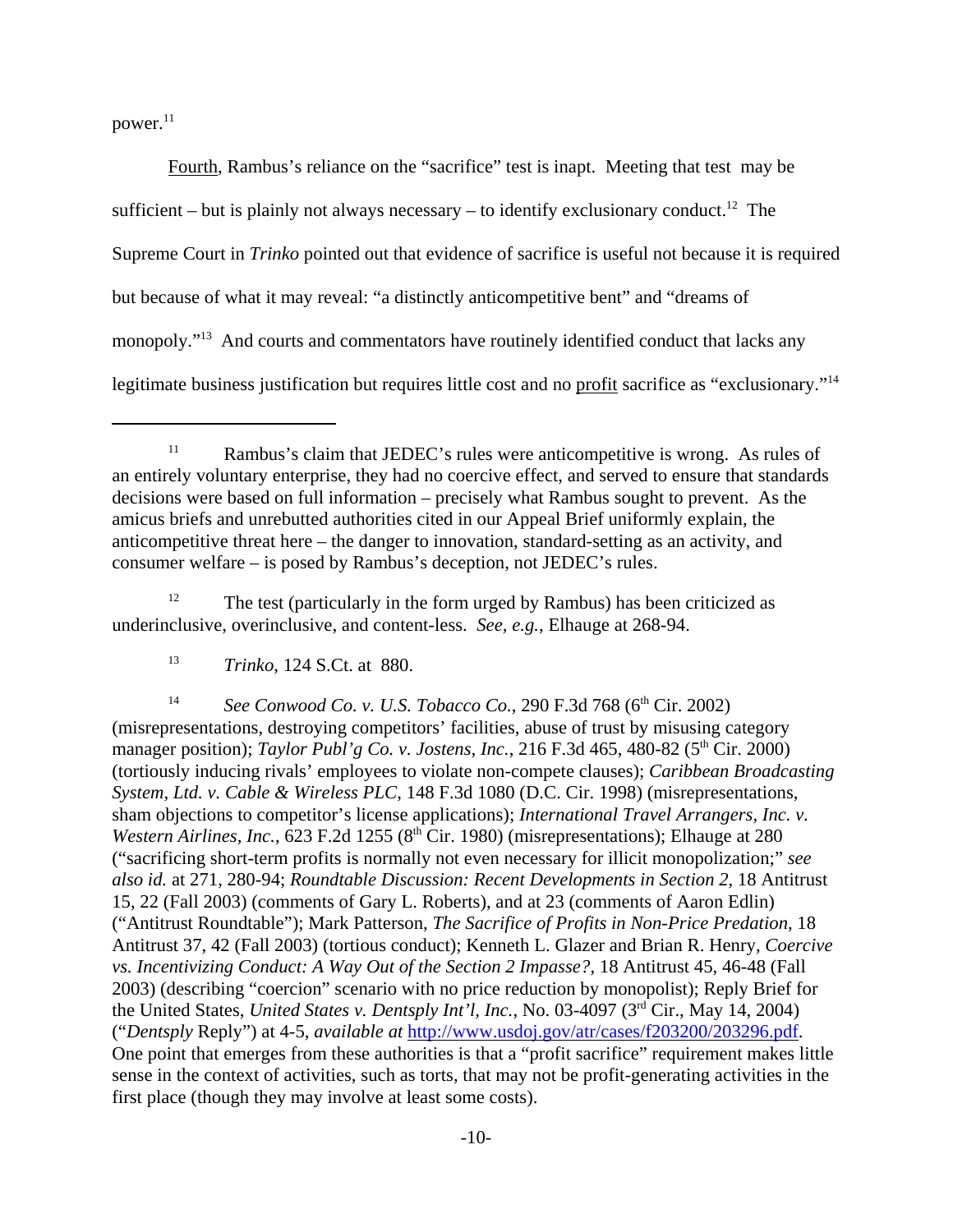Indeed, in the *Trinko* Merits Brief on which Rambus relies, the Agencies specifically explained that opportunistic behavior in standard-setting should be evaluated under the general test for exclusionary conduct – that it not further competition on the merits or do so in an unnecessary way – rather than under the "sharper focus" imposed by the sacrifice test.<sup>15</sup>

But this theoretical point is not consequential here. Rambus "sacrificed" under any version of that test. Indeed, though commentators have been unable to agree whether the required "sacrifice" involves simply incurring costs (as every business activity does),<sup>16</sup> or risking long-term loss of goodwill or otherwise jeopardizing some right or interest, $17$  or (as Rambus urges) giving up immediate profit for longer-term gratification, Rambus did all three.

Rambus incurred costs in attending JEDEC, concealing its activities, ensuring its patent applications covered the evolving standards, litigating, and otherwise. Its misleading and other conduct sacrificed enormous goodwill, and also ran serious risk that, pursuant to the doctrine of

<sup>&</sup>lt;sup>15</sup> Trinko Merits Br. at 14-18, and at 14, n.4. The Agencies have recently reemphasized in two briefs that "sacrifice" is not a one-size-fits-all test for exclusionary conduct. First, in the recent *LePage's* case, the Agencies pointed out that the requirement that anticompetitive behavior be short-term unprofitable is rooted in the careful weighing of the risk of false positives in predatory pricing cases, and should not be blindly extended to all forms of anticompetitive conduct. Brief for the United States as Amicus Curiae, *3M Co. fka Minnesota Mining and Manufacturing Co. v. LePage's Inc*., No. 02-1865 (U.S., May 2004) at 8, 11-15 *available at* http://www.usdoj.gov/atr/cases/f203900/203900.pdf. Second, in its reply brief on appeal in *Dentsply*, the Department rejected Dentsply's argument that "conduct must entail a 'short-term sacrifice,'" pointing out that in "monopoly maintenance cases like this . . . exclusionary conduct can make a net positive contribution to profit at all times, by preserving ongoing monopoly profits." *Dentsply* Reply at 3, n.3.

<sup>&</sup>lt;sup>16</sup> *See Dentsply Reply at 3-5; Roberts, Antitrust Roundtable at 22; Melamed,* Antitrust Roundtable at 22.

<sup>&</sup>lt;sup>17</sup> *See Microsoft*, 253 F.3d at 76-79 (deceiving purchasers of Microsoft's Java software development tools, and threatening Intel); *Dentsply* Reply at 5; Patterson, *supra*, at 43;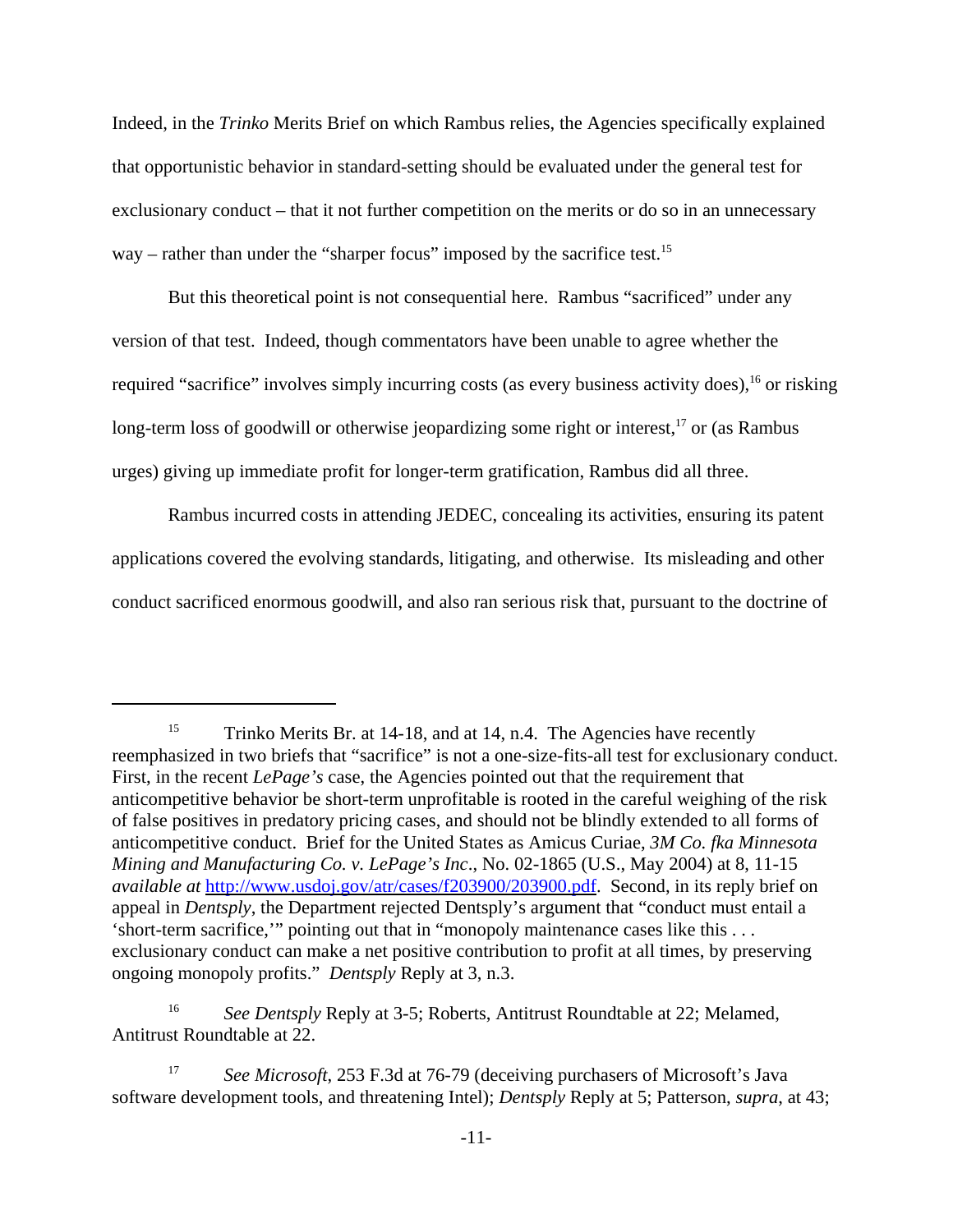equitable estoppel, Rambus's patents could be held unenforceable.<sup>18</sup> This represented a cost worth incurring only because it increased the likelihood of securing monopoly profits by reducing the possibility of JEDEC working around Rambus's patents. Tr. 7170-71, 7500-03 (McAfee). Finally, Rambus's delay in enforcing its patents against SDRAM meant that for a period of time Rambus sacrificed significant royalties.<sup>19</sup> Indeed, it was logical for Rambus "at the management level, [to do] an estimate of what revenue [they] were forsaking" by not pursuing SDRAM royalties. CX2105 at 105 (Mooring). Foregoing such revenue meant forsaking profits, which made sense only because it concealed Rambus's patents until after the industry was locked in to the JEDEC standards.

In the final analysis, Rambus makes little serious effort to dispute the law, but instead debates legal points not at issue here. Having laid to rest the few legal issues Rambus raised, we turn now to the facts. $20$ 

**B. JEDEC Sought to Prevent Opportunism By Requiring Members' Disclosure**

<sup>19</sup> Prior to its assertion of patent claims against JEDEC standard products in 1999-2000, Rambus sought to license its intellectual property only for use in proprietary RDRAM products, but in a few instances (at licensees' insistence) the license also covered other possible uses. *See* CCFF 744-45, 1264-65, 1544-53, 1608, 2456-57. Rambus prior to 2000 did not seek to collect royalties for anything other than proprietary RDRAM products. *See* CCFF 1264-65, 1553. Beginning in 2000 Rambus collected royalties on JEDEC products from Toshiba and others. *See* CCFF 2003-13.

<sup>20</sup> Rambus asserts that *In re Sears Roebuck & Company*, 95 F.T.C. 406 (1980), requires Complaint Counsel to identify each specific error in the ALJ's findings. RB at 4, 16 n.9. Rambus's position is absurd. It ignores the purpose of the *Sears* ruling: issues on appeal must be identified in the initial brief "to permit the timely and orderly consideration of the points in issue," since the appellee would have "no opportunity to answer" an issue first raised in a reply. *Id*. Nothing in *Sears* holds that Complaint Counsel must, in 32,750 words, identify, explain and rebut every individual mistake in 1,665 separate findings. Rather, Complaint Counsel must give Rambus sufficient notice to understand and be heard concerning the issues on appeal. Rambus's brief shows notice was adequate and the purpose of *Sears* was fulfilled.

<sup>18</sup> *See* CCFF 850-51.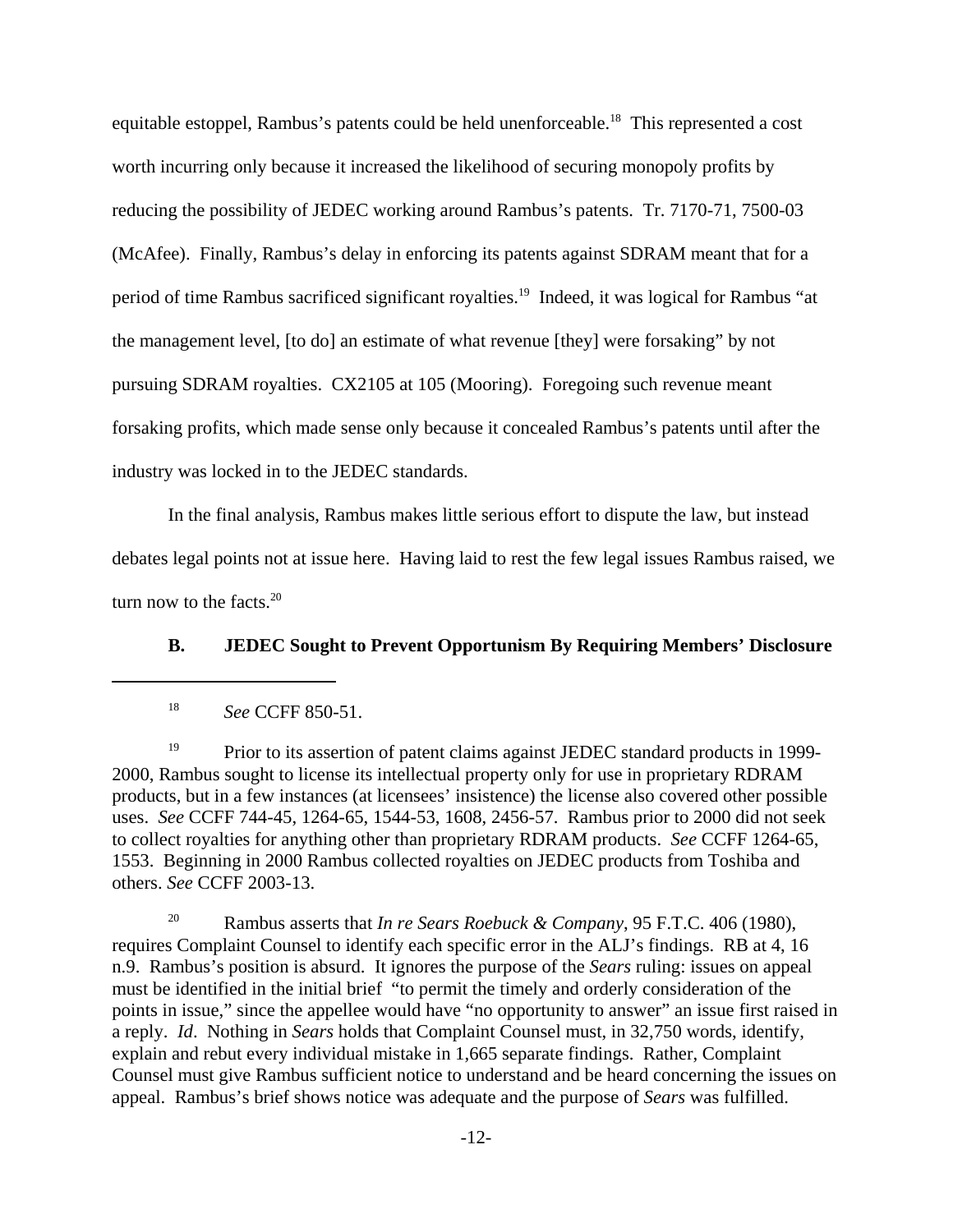#### **of Patents and Applications Relevant to Ongoing JEDEC Work.**

Rambus does not argue that its conduct was consistent with JEDEC's purposes or members' expectations. Indeed, Complaint Counsel challenged Rambus to identify either (1) a single instance when a JEDEC member attempted to enforce an undisclosed patent against companies practicing a JEDEC standard without provoking immediate and vigorous protests from JEDEC members, or (2) a single witness who testified that concealing patents, applications or ongoing patent work that a member intended to enforce against companies practicing a JEDEC standard was consistent with JEDEC's purposes and procedures. CCAB at 47. Rambus's response was silence.

Unable to justify its course of conduct, Rambus cobbles together bits and pieces of evidence into abstract arguments divorced from reality. Rambus asks the Commission to find that Rambus had no obligations whatsoever because the policy was "voluntary" not mandatory, applied only to issued patents, and applied only to patents with claims determined to cover the proposed standard. Rambus asks the Commission to disregard the most salient evidence of the policy – the operative documents that informed JEDEC members of it, the statements at each meeting explaining it, JEDEC's statements describing it, and the evidence that JEDEC members, including Rambus, understood it.

In short, Rambus suggests that JEDEC's procedures, meant to prevent members from using patents opportunistically to capture economic power over standards, should be interpreted as entitling Rambus to do precisely that.

#### **1. JEDEC's Operative Documents Required Members' Disclosure.**

*Q. . . . My question is, the written words on this document [the 21-I Manual] put an obligation on the participants to disclose pending patent applications that might be related to the work [of*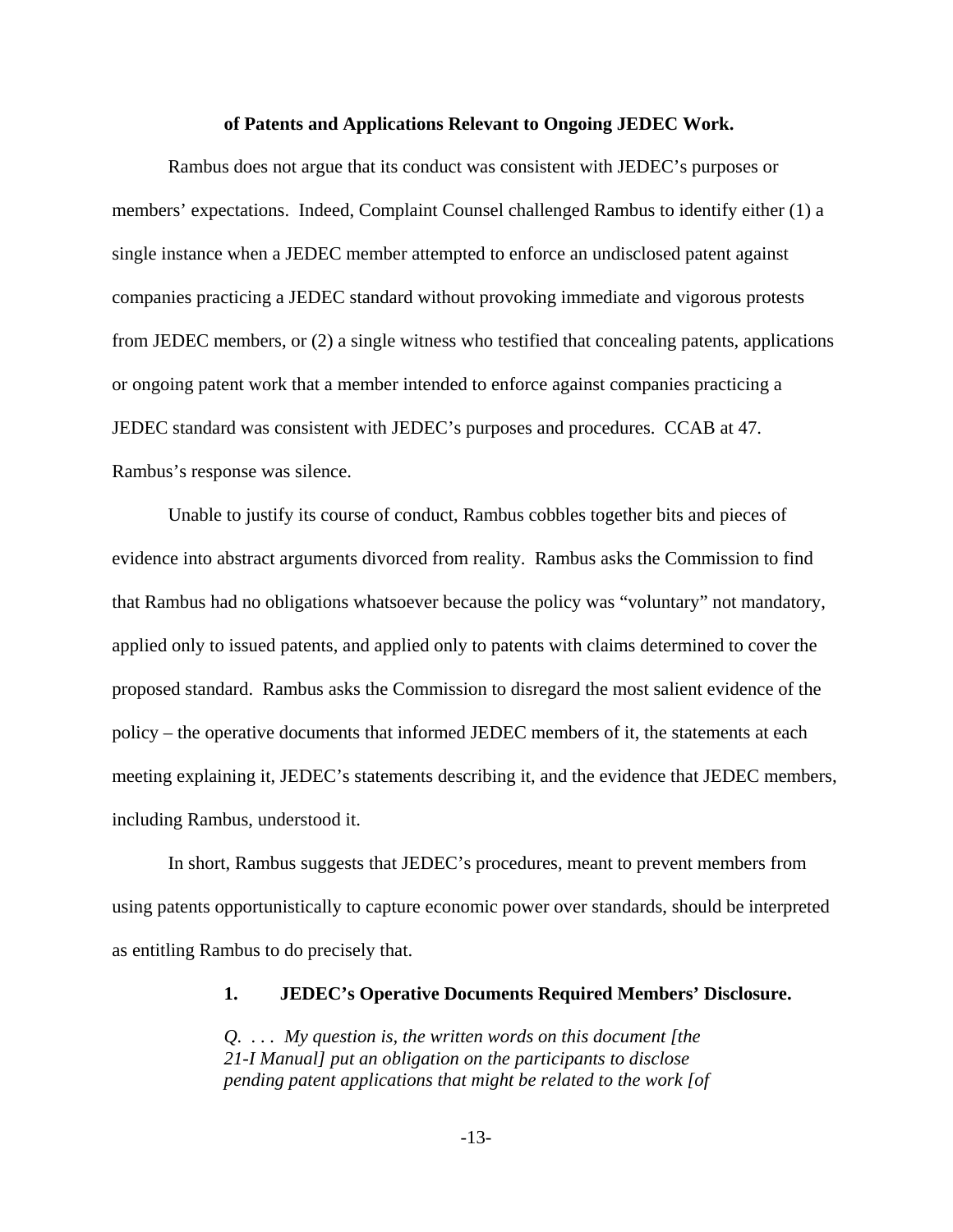*JEDEC], yes or no? [Objection omitted.]*

*THE WITNESS: So yes, if this was the valid document, there would be [a] requirement to disclose applications, yes."*

*CX2054 at 165 (Deposition of David Mooring, Rambus Vice President)*

JEDEC's purpose, policies and rules were set forth in a series of documents ranging from the general to the specific, including the EIA Legal Guides, the EIA manuals, and the JEDEC 21-I Manual. Created to inform members of their obligations when participating in EIA and JEDEC standard-setting activities, these documents were intended to be interpreted consistently, and should be considered together. Rambus addresses them piecemeal and out of context, hoping that the Commission will ignore them all.

#### **a) EIA Legal Guides.**

The EIA Legal Guides functioned as the organization's fundamental organizational document. They required that:

> [Standardization programs] shall not be proposed for or indirectly result in . . . restricting competition, giving a competitive advantage to any manufacturer, [or] excluding competitors from the market . . . .

EIA Legal Guides, CX0202 at 6; *see* CCFF 315. Standardization efforts "shall be carried on in good faith under policies and procedures which will assure fairness and unrestricted participation." CX0202 at 6. The Legal Guides lay the foundation for the patent disclosure procedures set forth elsewhere; they also govern in the event of any inadvertent gaps or loopholes in the specific procedures. Tr. 2053-55 (J. Kelly).

Rambus quotes, out of context, a single sentence from the Legal Guides to suggest that standards are proposed or adopted without regard to whether they may involve patents. RB at 9. But the immediately preceding and following sentences make clear that the language is not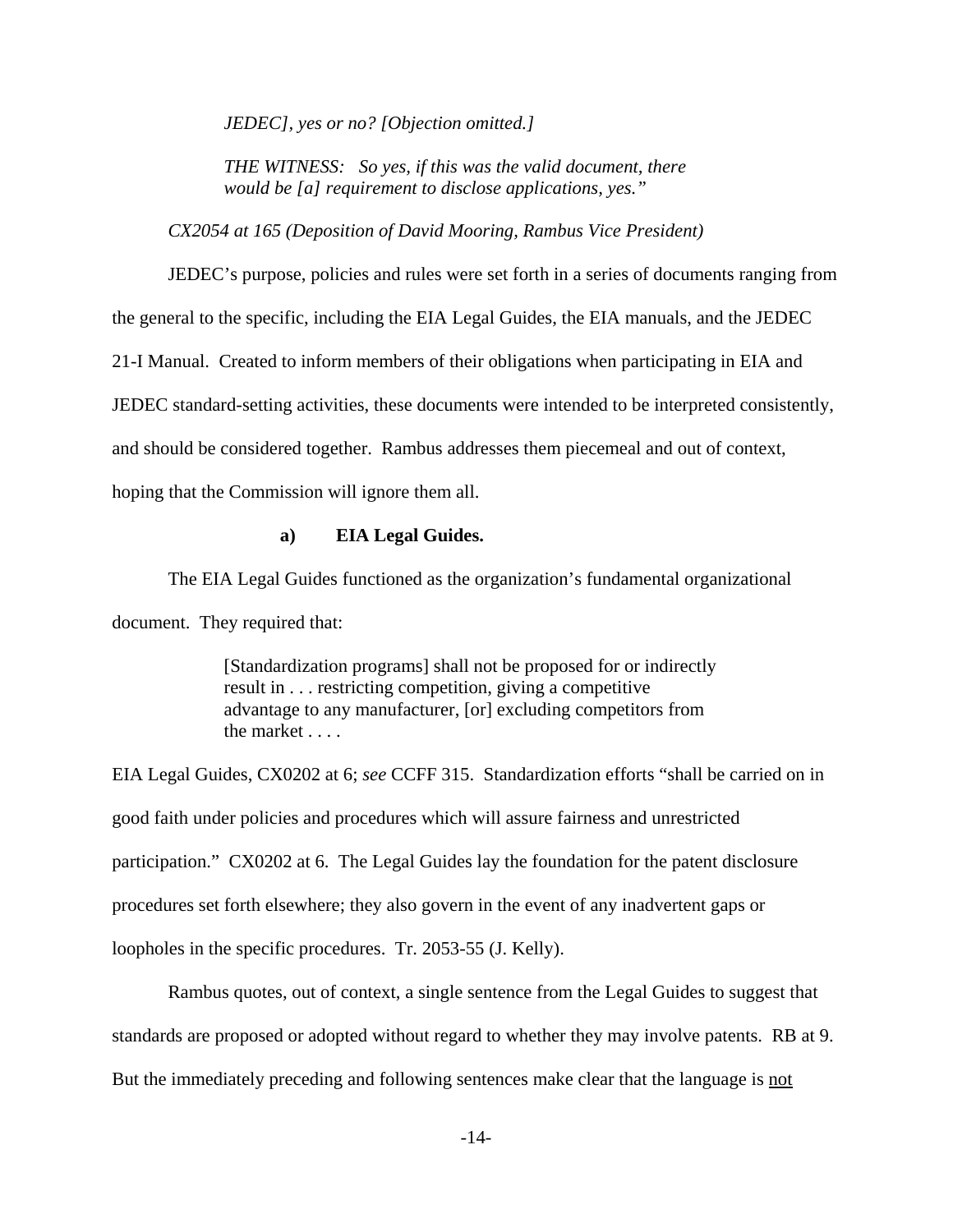intended to govern the conduct of EIA or JEDEC members, but rather is intended to limit EIA's liability if any user is sued for infringement. CX0204 at 4; *see also* JEDEC Brief at 17-18.

Rambus cites the ALJ's unsupported finding that the obligation of "good faith" in Section II of the Legal Guides is directed only to administrators. RB at 10 n.5. This argument defies logic and ignores unrebutted contrary evidence from EIA and JEDEC General Counsel John Kelly.21 A standard-setting effort cannot operate without an obligation of good faith. *See, e.g*., SSO Brief at 11, 14-16, 18. There is no logical explanation why EIA would draft extensive basic rules, intended *inter alia* to prevent misconduct by members, but exclude members from their coverage. *See, e.g.,* JEDEC Brief at 18-19. Moreover, such a duty is implied by law. *See* CCAB at 34-35; *Market Street Associates LP v. Frey*, 941 F.2d 588 (7<sup>th</sup> Cir. 1991) (Posner, J.).

#### **b) EIA Manuals.**

Various EIA manuals formed the second level of operative documents, setting forth procedures that obligated members to disclose relevant patents and applications. These EIA manuals provide that standards requiring use of patented items "should be avoided," JX0053 at 11, *see also* JX0054 at 9, or "should be considered with great care." CX0208 at 19. The EIA manual provided:

> [C]ommittees should ensure that no program of standardization shall refer to a product on which there is a known patent unless all the relevant technical information covered by the patent is known to the formulating committee[,] subcommittee, or working group.

CX0208 at 19.

Dismissing these manuals as not "describ[ing] any obligation" or not "using mandatory language" (RB at 10-11), Rambus ignores EIA General Counsel John Kelly's detailed,

<sup>21</sup> Tr. 1832, 1840; *see generally* Tr. 1840-54; CX0208 at 18.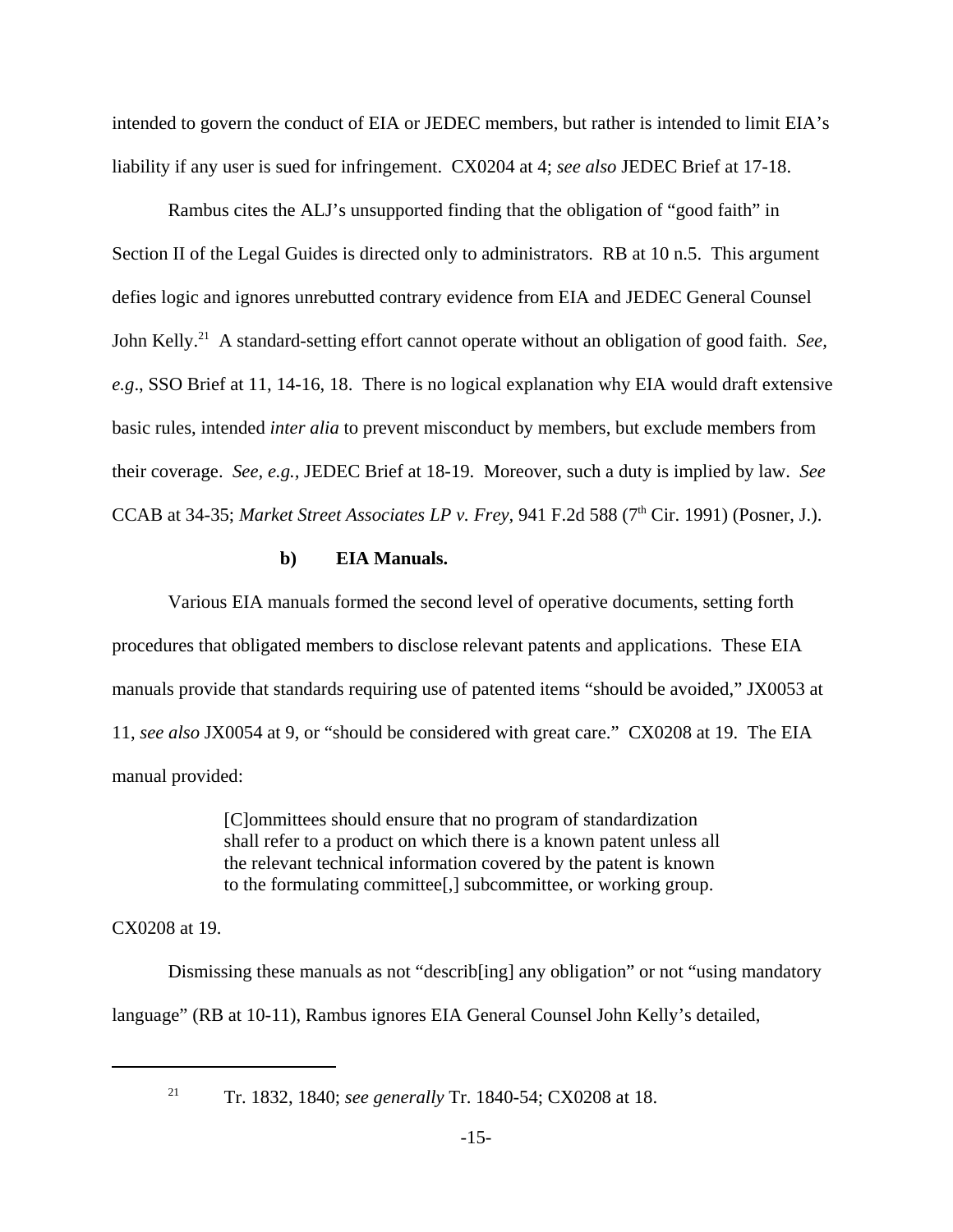unambiguous and uncontested testimony that these statements do reflect an obligation to disclose relevant patents and applications and, indeed, could not be implemented without disclosure. Tr. 1866, 1869-70, 1905-06 (J. Kelly); *see also* JEDEC Brief at 23. He confirmed that these provisions require members to inform the standards committee of relevant technical information about any patent<sup>22</sup> they know of relating to a standardization program. Tr. 1905-06; see also Tr. 1898-99; JEDEC Brief at 11, 28-29.

## **c) JEDEC 21-I Manual.**

*Q And how did you come to get that copy [of the 21-I Manual] in 1995?*

*A I had made a request to be given whatever kind of manual they must have had there for members that outlined what the patent policy was."*

*CX2104 at 852 (Deposition Testimony of Richard Crisp).*

The 21-I Manual – the third level of operative document – described the disclosure

obligation in specific terms:

The Chairperson . . . must call to the attention of all those present the requirements contained in the EIA Legal Guidelines, and call attention to the obligation of all participants to inform the meeting of any knowledge they may have of any patents, or pending patents, that might be involved in the work they are undertaking.

CX0208 at 19. Multiple witnesses confirmed that this passage was intended specifically to set

forth members' disclosure obligations, and that it meant precisely what it said. Tr. 318-19

(Rhoden); Tr. 795-96 (Williams); Tr. 2429-31 (G. Kelley).

Rambus doesn't even attempt to contest the 21-I Manual's clear language. Its sole

<sup>&</sup>lt;sup>22</sup> EIA and JEDEC used the term "patent" to refer to both issued patents and patent applications. Tr. 1893 (J. Kelly); *see also* Tr. 1896-98 (J. Kelly); Tr. 314-18 (Rhoden); Tr. 2406-07 (G. Kelley); CX2112 at 148-49 (Mooring).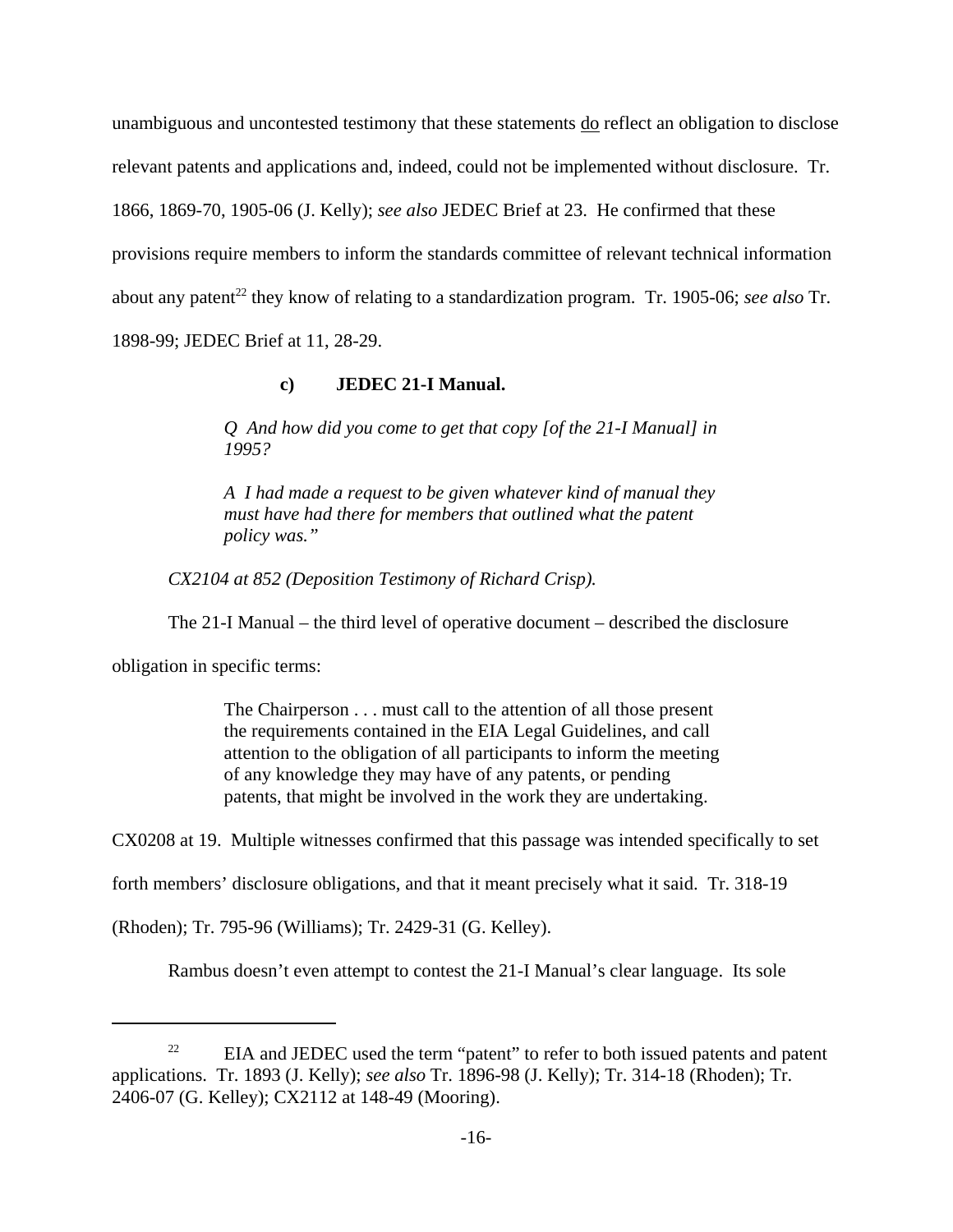argument is that the 21-I Manual could not *create* a new legal obligation where none existed before because, Rambus claims, a committee known as EDEC had not adopted it. RB at 14-16.

Rambus's argument is flawed. First, the 21-I Manual did not create any new obligation, but rather simply described the existing disclosure obligation. Tr. 2415-16 (G. Kelley); Tr. 1920-28 (J. Kelly); CX2057 at 177-78 (Meyer); Tr. 791-92 (Williams).

Second, the 21-I Manual was properly adopted. Relying exclusively on a single leading question-and-answer at trial, Rambus argues that the 21-I Manual needed EDEC's approval. RB at 15. In fact, the proper approval process was followed: Section 4.4 of the EIA EP-7-A Manual makes clear that, at that time, the preface of every document must indicate approval by either EDEC or the JEDEC Council. CX207A at 10. The 21-I Manual preface properly indicates that it was "formulated under the cognizance of the JEDEC Solid State Products Engineering Council." CX0208 at 5. Indeed, the 21-H Manual set forth the specific procedure for amending the manual: favorable vote at two Council meetings and EIA legal approval. CX205 at 15. This procedure was followed and all requirements were fulfilled. CX0054 at 7 (first Council vote); CX0055 at 2 (second Council vote); Tr. 2423-29 (G. Kelley describing Council review and approval); Tr. 1925 (J. Kelly on approval by the EIA Legal Department).

Third, technicalities of its adoption aside, the 21-I Manual was JEDEC's definitive contemporaneous statement of the disclosure policy. CCFF 408-18. Members confirm that the 21-I Manual stated the policy's substance. Tr. 312-13, 318-22 (Rhoden); Tr. 1340, 1349 (Sussman); Tr. 1702-04 (Landgraf); Tr. 1925 (J. Kelly); Tr. 2385, 2408-09 (G. Kelley). The record confirms (and Rambus virtually concedes) that JEDEC members referred to the 21-I Manual for guidance with respect to the disclosure policy. Indeed, when Richard Crisp asked for guidance concerning the JEDEC patent policy, he was given a copy of the 21-I Manual.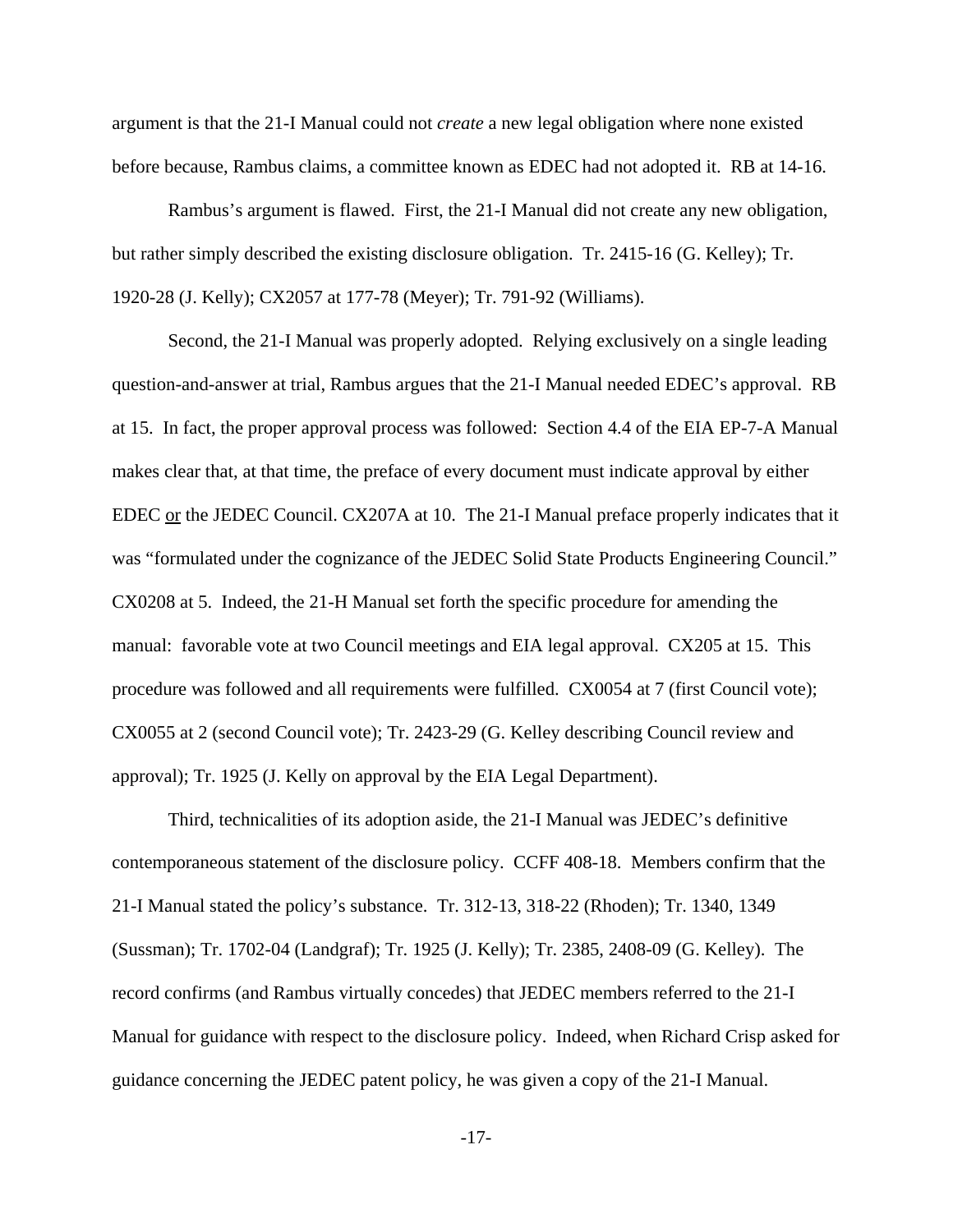CX2104 at 851-52, 923 (Crisp).

#### **d) Other Documentation Directed to Members.**

The final level of operative documents, used by JEDEC committees in carrying out their standard-setting work, included:

– the meeting sign-in sheet<sup>23</sup> (CX0306; Tr. 342-45 (Rhoden); Tr. 1350-51 (Sussman));

– the Townsend memos (CX0042A at 7; CX0336 at 1; CX0342 at 1; CX0347 at 2; JX0018 at 14; JX0019 at 17); and

– the ballots (CX0252A at 2; CX0253 at 2; CX0254 at 2; CX0255 at 2).

Rambus's sole response to the Townsend memoranda is that, "Mr. Townsend never addressed his memorandum to Rambus." RB at 23. This is true, for a very simple reason. He addressed memoranda to holders of relevant disclosed patents. Tr. 903 (Williams). He never sent a memorandum to Rambus because Rambus successfully concealed its relevant applications. But Rambus was well aware of the content of Mr. Townsend's memoranda, as they were displayed at meetings and included in the JEDEC minutes. CCFF 367-372.

In sum, Rambus marshals no persuasive evidence to counter the operative documents JEDEC and EIA created to inform members of their responsibilities. Those documents (1) prohibited members from using JEDEC standard-setting to exclude others from the market or obtain an individual competitive advantage, (2) obligated members to disclose patents and applications relevant to on-going JEDEC work, and (3) required members to fulfill these and

 $23$  After reminding members that, "Subjects involving patentable or patented items shall conform to EIA policy," the sign-in sheets instructed members, "Consult the EIA General Counsel about any doubtful question." CX0306 at 1. There is a distinct parallel with 16 C.F.R. § 2.41(d), which invites respondents subject to a Commission order to request advice from the Commission regarding interpretation of the order. A district court recently ruled that a respondent's failure to seek clarification of an unclear order constituted bad faith; the respondent "had an obligation to do more than see how close to the sun it could fly with impunity." *United States v. Boston Scientific Corp*., 253 F.Supp.2d 85, 100 (D. Mass. 2003).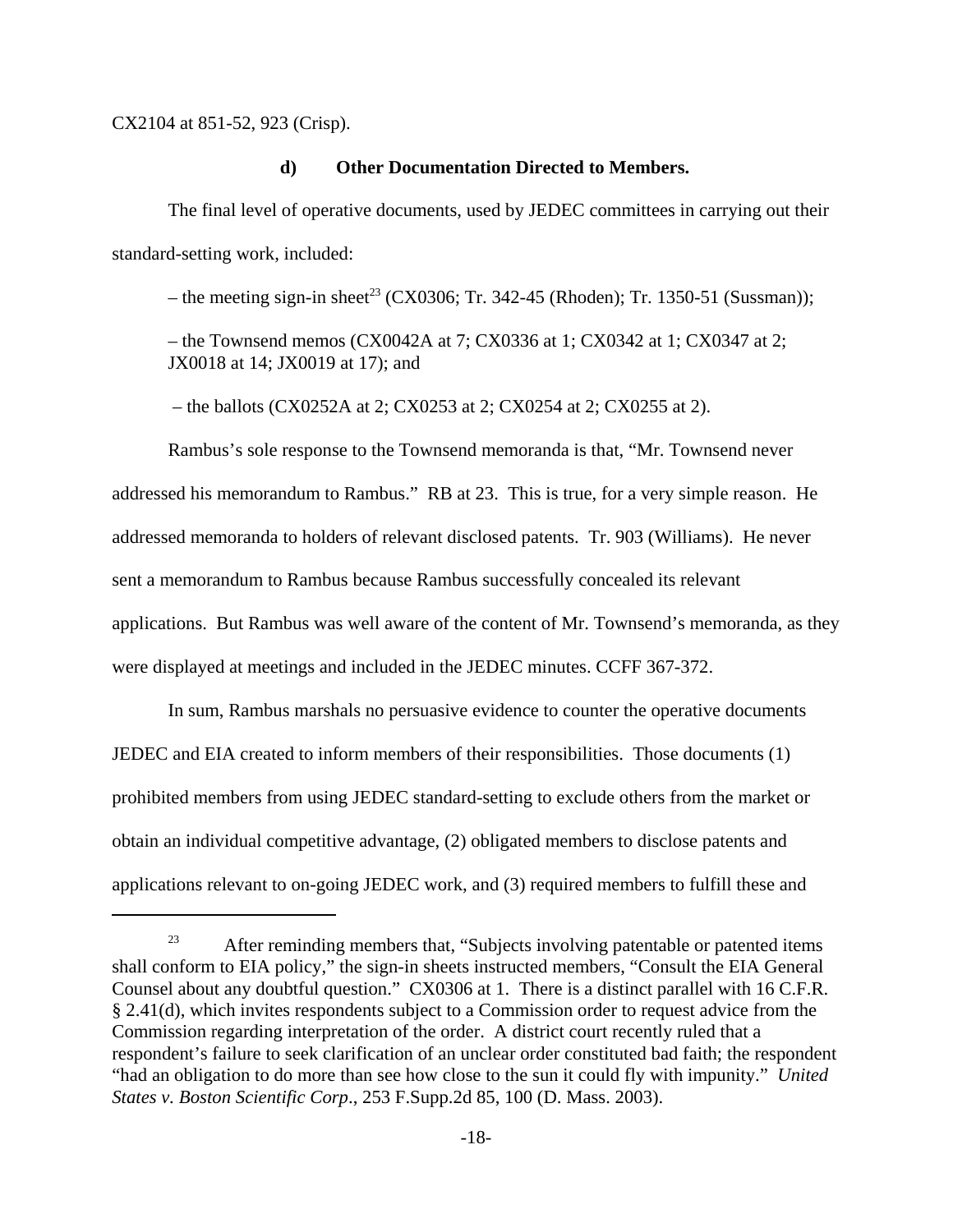other responsibilities in good faith.

### **2. JEDEC Confirms Its Disclosure Policy Obligated Members to Disclose Patents and Applications Relevant to Ongoing JEDEC Work.**

JEDEC has confirmed, both in its Amicus Curiae Brief and through the testimony of its President and General Counsel John Kelly, that its disclosure policy required members to disclose both issued patents and pending applications related to ongoing JEDEC work. *See* JEDEC Brief at 9-13. Rambus ignores Mr. Kelly's testimony, but offers no reason why the Commission should do so.<sup>24</sup> Mr. Kelly's testimony is centrally important, since he had ultimate authority regarding interpretation of EIA and JEDEC rules, including the disclosure policy. Tr. 1816-17, 1822, 1857-58, 1937-38; CCFF 226.

Mr. Kelly testified that "JEDEC standards are open in the sense that they are not subject to restrictive intellectual property rights." Tr. 1776-77; *see also* Tr. 1898-99 ("EIA does not endorse a standard that contains hidden IP"). Open standards "ensure[] that the end product of the standards process won't be subject to unfair competition or misuse by a particular company to enhance its market power." Tr. 1780-82; *see also* Tr. 1843-44. He explained that JEDEC "rel[ies] on the participants in the process to surface patent issues to our attention," as JEDEC is "not in a position to go out and find out . . . what intellectual property may be there." Tr. 1836- 37. The JEDEC patent policy "basically requires an early disclosure of intellectual property; that is, patents or patent applications that are or may be related to the work of a standard-setting committee." Tr. 1837-38; *see also* Tr. 1869-70. The disclosure obligation arises from on-going JEDEC work, and is "not tied to a formal step in the [standard-setting] process." Tr. 1983-84;

<sup>&</sup>lt;sup>24</sup> JEDEC, active for 45 years, currently has 250 member companies participating in fifty standard-setting committees. JEDEC Brief at 1-2. There is every reason to expect that its position is carefully considered.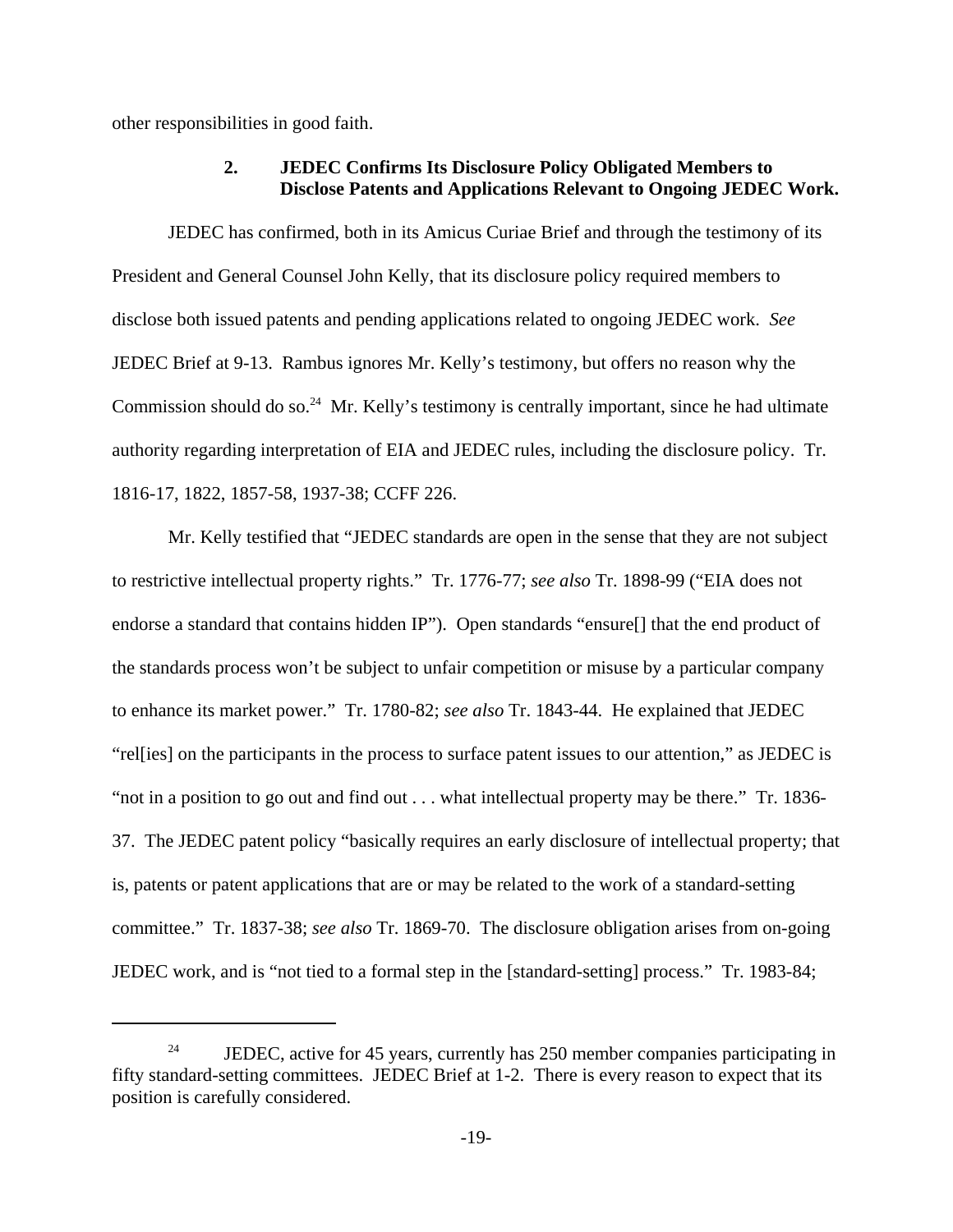*see also* Tr. 1985 ( "[I]f [a member's] present interpretation of their patent [application] was broad enough to support future amendments . . . that triggers the obligation to disclose"); Tr. 1995-96.

Mr. Kelly explained that "the entire process depends upon the disclosure of relevant IP information." Tr. 1906; *see also* Tr. 1912 ("the disclosure requirement goes right to the heart of the open standards process."). The greatest concern was the so-called "snake in the grass" scenario, where "there is nondisclosure of relevant IP with an intent to misrepresent, and then the patent owner at some subsequent date, once the technology is included in the standard" asserts previously undisclosed claims. Tr. 2020. Mr. Kelly stressed the importance of members' obligation to participate in good faith:

> [B]ad faith undermines the confidence of everyone in the process . . . [it] affects the outcome of the process, and the standard is not open, and if the standard is not open . . . it can impact the entire supply chain and the consumer and the public good.

Tr. 1841-42; *see also* Tr. 1843-44. Mr. Kelly testified that, pursuant to the duty of good faith, members must comply with the patent policy "not just in terms of its written letter, but also in terms of the spirit of the patent policy." Tr. 2053-54. The duty of good faith serves to fill any unintended loopholes in the disclosure policy. Tr. 2054-55; *see also* Tr. 1846-48 (explaining specific conduct that did not clearly violate disclosure policy, but violated good faith obligation).

# **3. JEDEC Members Understood the Obligation to Disclose Patents and Applications Relevant to Ongoing JEDEC Work.**

*Q. And one of the ways you learned that [there was a patent policy at JEDEC] is because at every meeting you attended of the 42.3 subcommittee, Jim Townsend started the meeting with a discussion of the patent policy. Isn't that right?*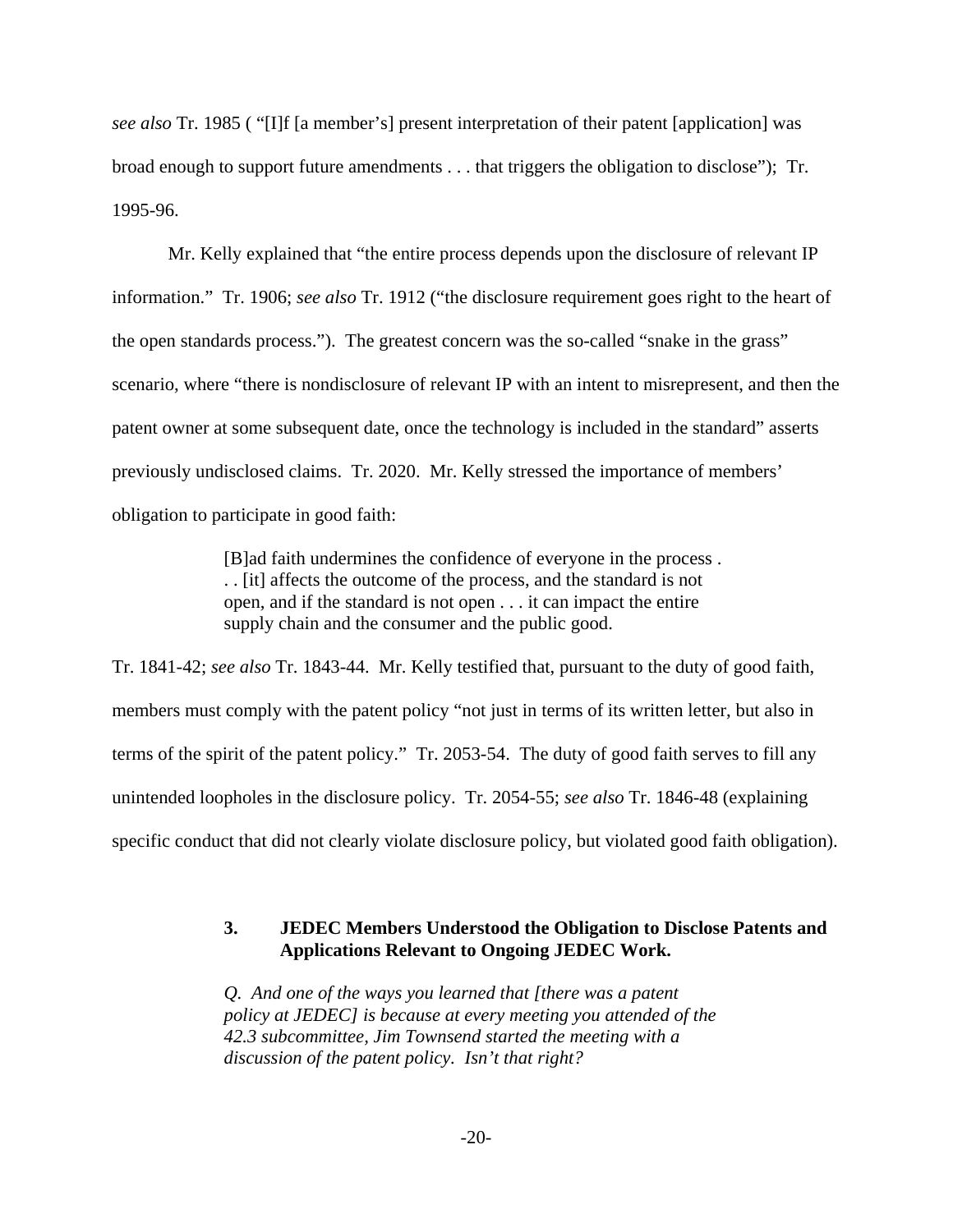*A. I believe that was generally true.*

*Tr. 2949 (Testimony of Richard Crisp)*

*Q And the draft proposed language [for the JEDEC Manual] adds [the] obligation to disclose pending patent applications, right?*

*A Yes.*

*Q And that was discussed at this meeting, December 9th and 10th of 1992, at JEDEC; right? [Objection omitted.]*

*THE WITNESS: Yes.*

*CX2055 at 96-97 (Deposition of David Mooring, Rambus Vice President)*

Jim Townsend, Chairman of the JC-42 Committee, began every meeting with a discussion of the JEDEC patent policy. Though Mr. Townsend is deceased, his legacy lives on in testimony from multiple JC-42.3 members who heard his presentations. The overwhelming weight of this testimony confirms that JEDEC members were expected to disclose patents and applications that they knew were relevant to JEDEC's work.

Rambus's tortured interpretation of its disclosure obligations runs counter to the testimony of almost every witness to testify on the subject. Only Rambus's witness Alan Grossmeier of Cray Research can fairly be said to have supported some of Rambus's positions. The Commission cannot adopt Rambus's position unless it rejects not only the position of JEDEC presented in its brief and the testimony of President and General Counsel John Kelly, but also the testimony of twelve JEDEC members:

**Gordon Kelley** of IBM testified that "JEDEC had a policy on patents and in that policy the first requirement was to avoid patents." Tr. 2396. Open standards required disclosure of patents "[s]o that we could avoid them if possible." Tr. 2395, 2393. The JEDEC disclosure policy required members "to disclose patent[s] or material that would probably become a patent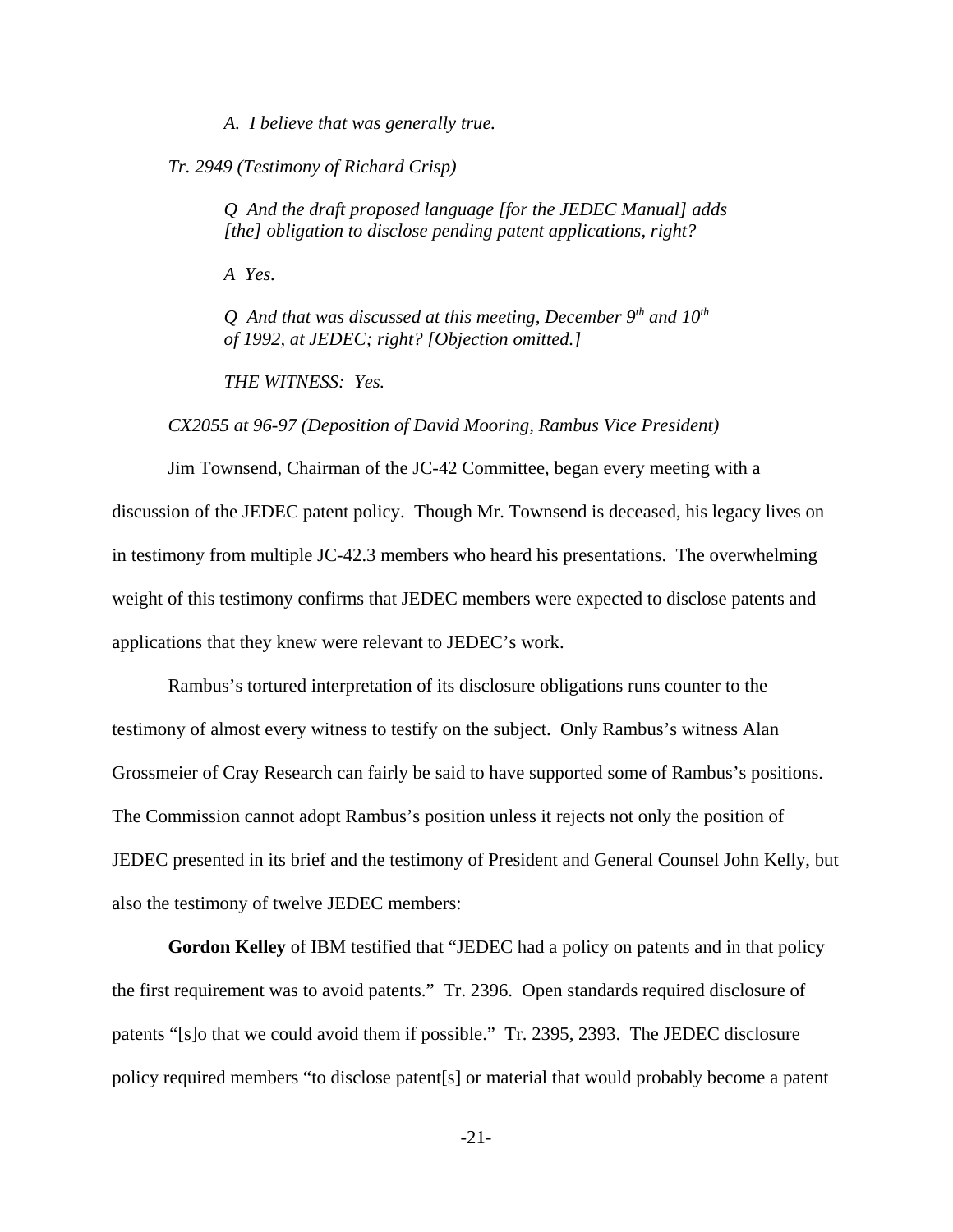to the committee so that the committee had an opportunity in the creation of its standards to avoid the patents when possible." Tr. 2406. The policy applied to patents, "patent applications that were being worked on with the patent office, and items that were probably going to become patents." Tr. 2406-07.<sup>25</sup>

**Desi Rhoden**, then of HP and VLSI, testified that "the fundamental premise inside JEDEC is open standardization, and open standardization necessarily means standards that are developed that are either free of intellectual property or at least all intellectual property is known at the time of creation of the standard . . .." Tr. 536; *see also* 301-02. He summarized the disclosure policy: "[E]ssentially if you have IP, IP that may relate to any of the discussions that are going on inside JEDEC, that you are required to disclose that IP to the people who are participating." Tr. 307. Members had "an obligation to disclose everything that is in the patent process" (Tr. 317-20), "if the intellectual property has any relevance to the work that's going on" in JEDEC. Tr. 321-22, *see also* 315-16. JEDEC did not expect members "to actually try to do a determination of whether it applies or doesn't apply. We're saying if it's related, in the same general area, then you must disclose it. You are obligated to disclose it." Tr. 321-22.

**Howard Sussman**, of NEC and Sanyo, described the JEDEC patent policy: "Basically, if you have IP, you are to inform the group of that IP." Tr. 1333. The policy applied to "[i]ssued patents, patent applications, and . . . if you were about to apply for a patent, all of the above, all inclusive." Tr. 1333-34. If it was "a gray situation, you weren't sure whether or not the IP or the patent would apply" to the ongoing JEDEC work, "I have an obligation to tell you that it exists."

<sup>&</sup>lt;sup>25</sup> Mr. Kelley also testified that, if a company observed a presentation while that company was a member and then chose to withdraw before the matter came to ballot, the member's withdrawal would not relieve it of its obligation to disclose relevant patents or applications. Tr. 2758.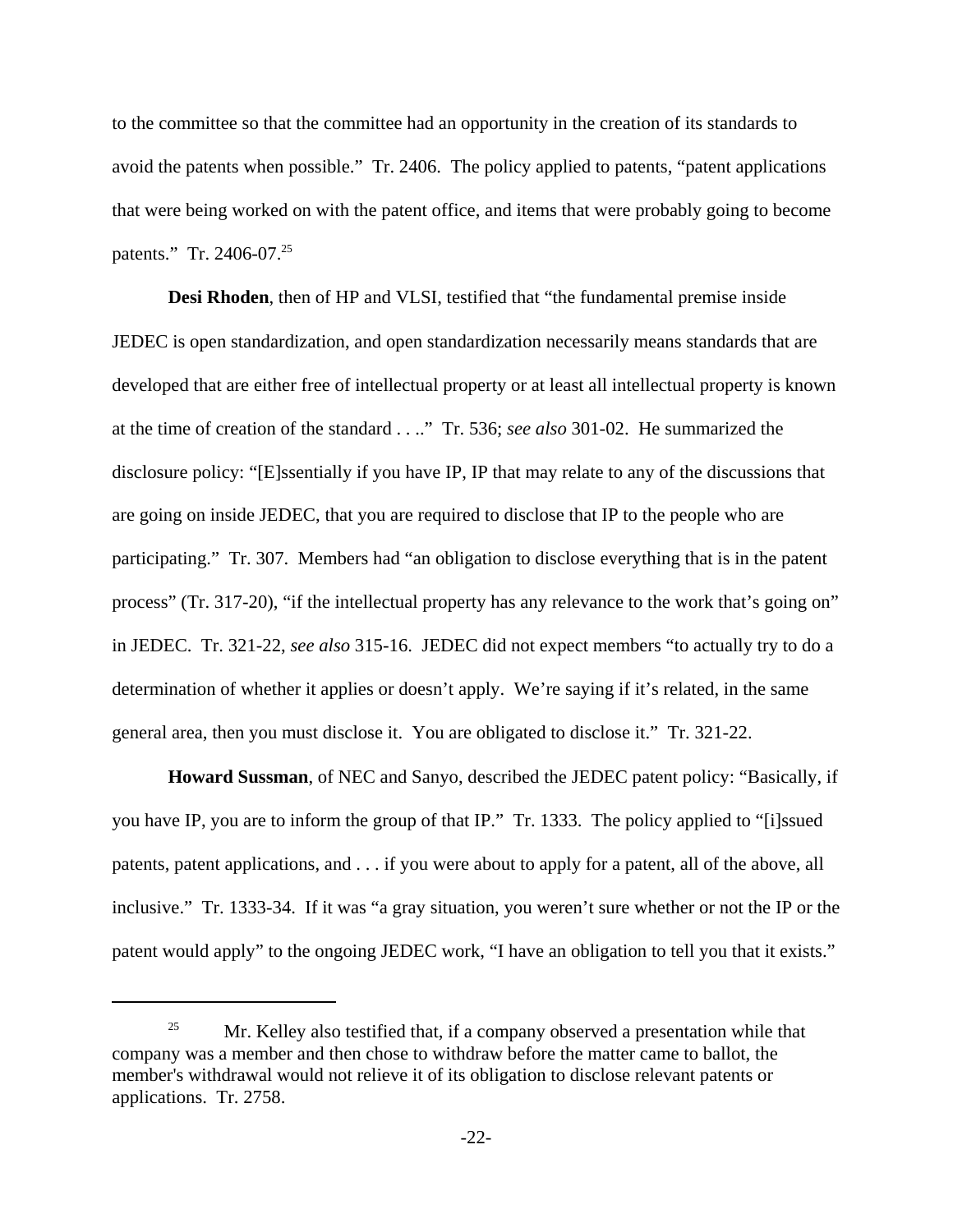Tr. 1346; *see also* 1331-32. The obligation to disclose was triggered by any discussion of a specific technology in JEDEC. Tr. 1343.

**Brett Williams** of Micron explained: "[I]f somebody had a patent or pending patent based upon the work that was being discussed at JEDEC, that there needed to be disclosure of sufficient information so that the council or the committee could determine whether or not what was being discussed was actually implied in the patent." Tr. 771. He added, "As soon as you knew that there was a possible patent that could apply to what was being discussed, you were to bring that forward" so that the committee could investigate licensing terms or "tr[y] to design around it." Tr. 771-72. The policy applied to "all patented items, no matter what stage of process it was in. If you believe you have some invention that is covered – that applies to what is being discussed at JEDEC, if there's a reasonable possibility that it applies, then you need to bring that up to the committee." Tr. 788-89. He testified that Chairman Townsend and the JEDEC board emphasized the policy "so that the industry was not held hostage again like it was under the WANG case." Tr. 787.

**Thomas Landgraf** of HP testified that the purpose of the JEDEC disclosure policy was to "make sure that standards do not have any conflicts down the road with their potential use. The worst thing to have is a standard and products made according to that standard and then later you find an infringement, and . . . you can't produce a system because you've got an infringing component in there . . . ." Tr. 1694. The policy "was that if you as a member of JEDEC knew of a patent or application . . . that would potentially be impacting the standard or proposed standard, you were to disclose it to the committee for . . . consideration so the committee could decide to either modify the standard proposal . . . so that it did not infringe," or determine whether the patent holder would license on RAND terms. Tr. 1693-94, 1695-96. "[I]f you are going to

-23-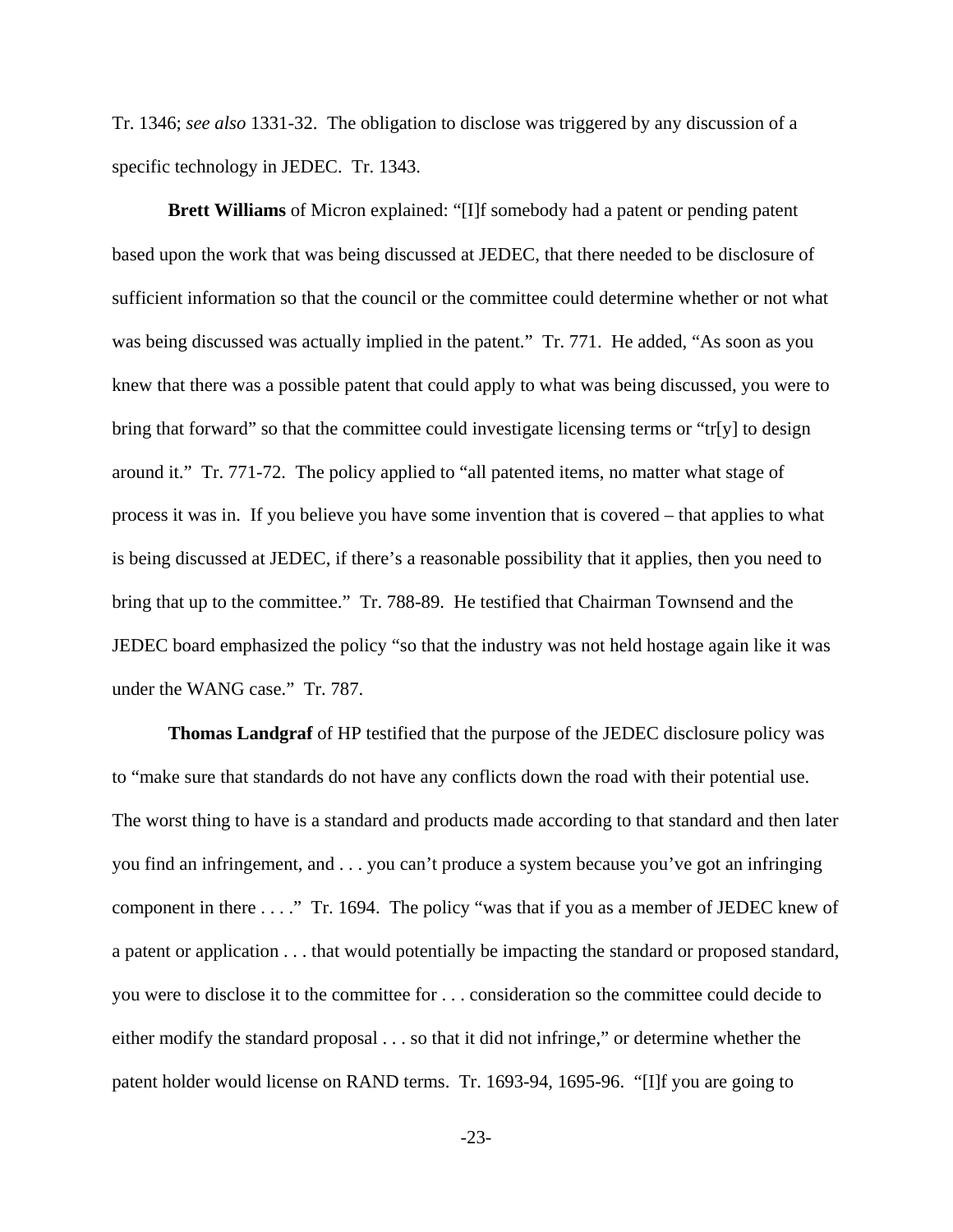participate in an open standard formulation body, you need to disclose everything that is applicable or potentially impacting the standards that you are going to adopt," and "the expectation was that members would disclose anything they're working on that they potentially wanted to protect with patents down the road." Tr. 1698-99.

**Willibald Meyer** of Siemens (now Infineon) testified that the JEDEC disclosure policy provided that "the holders of a patent or an application should make the committee aware . . . [of] the application [or] the patent which they held or had filed was in relationship to the work in JEDEC that we were doing." CX2089 at 142-143. Siemens disclosed patents to JEDEC because the patents were "sufficiently close that [they] could have covered" the JEDEC work. CX2057 at 203-204. Rambus should have disclosed to JEDEC when "it had become clear that the work [on its pending patent applications] . . . became close or overlapping with to the work in JEDEC which was also a process going on in parallel." CX2058 at 368.

**Samuel Calvin** of Intel (now retired) described the JEDEC disclosure policy as providing that "anyone who was aware of patented . . . items, that could affect policy, had an obligation to bring that awareness to the group." Tr. 1003-04. The purpose of the policy was to permit JEDEC "to understand the [e]ffect of patents upon things that you were standardizing." Tr. 1001-02. If JEDEC work evolved over time, "as you began to realize that the direction the standard was going could be affected by [your company's patent applications], you would have a similar obligation [to disclose]." Tr. 1011-12; *see also* 1009-10.

**Mark Kellogg** of IBM testified that "Gordon [Kelley, the Subcommittee Chairman,] made it clear that IBM and in fact that any company was obligated to disclose patent activity." Tr. 5024. He explained: "Patent activity to me is intent to file, file, the actual filing itself or the issuance of a patent." Tr. 5032. IBM disclosed not only patents and applications, but also

-24-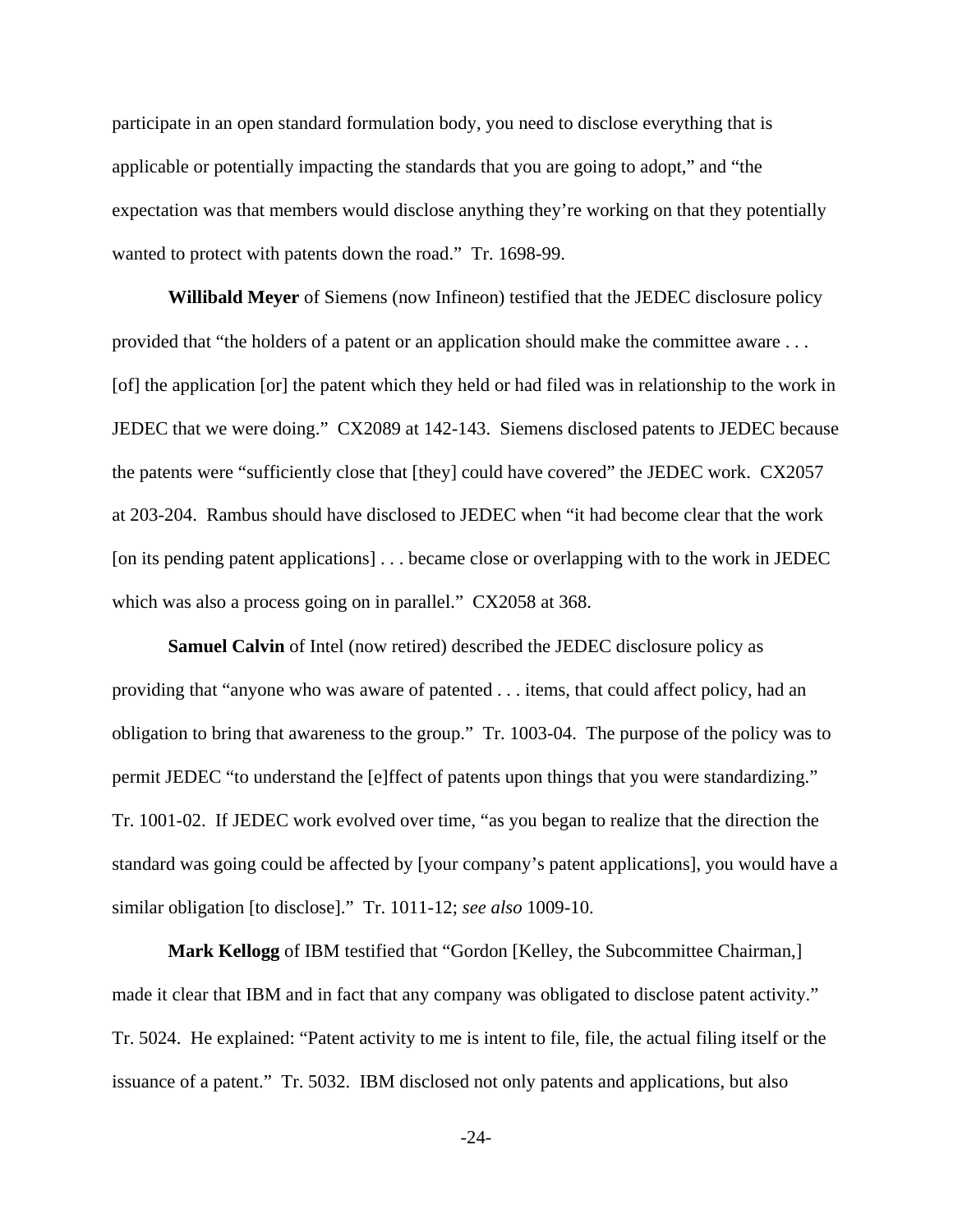"preapps." "That's a term I use for disclosing plans to apply for a patent. In other words, the application hasn't yet been submitted to the patent office." Tr. 5023; *see also* Tr. 5030-36. Mr. Kellogg also explained the obligation to provide "a reference for the patent" to "allow us to comprehend the implications of the patent." Tr. 5058-60.<sup>26</sup>

**Terry Lee** of Micron explained that JEDEC's "general goal was to develop a standard that was free from encumbrance from patents." Tr. 6598. JEDEC's policy was "to try to avoid the use of patents, when possible, in defining a standard." Tr. 6595-96. JEDEC rules contained "a requirement to disclose patents or patent applications in progress to the committee if the work that they were doing may relate or if the patent may relate to the work the committee was doing." Tr. 6595. The purpose of the disclosure rule "was to be able to allow the committee to avoid the use of patents and incorporating them in the standard." Tr. 6598. If a company failed to disclose a patent related to the work of JEDEC, and if that technology was adopted into a standard, the company "would forego their right to enforce the patent against the standard." Tr. 6599.

**Joel Karp** of Samsung (before joining Rambus as Senior Vice President of Intellectual Property) signed an affidavit stating: "My understanding of the EIA patent policy is that standards promulgated by standard-setting groups are 'open' standards, unless the holder of an intellectual property right has previously disclosed during the standard-setting process its property interest . . .. It is contrary to industry practice and understanding for an intellectual property owner to remain silent during the standard-setting process – and then after a standard has been adopted and implemented – later attempt to assert that its intellectual property covers

<sup>&</sup>lt;sup>26</sup> "JUDGE McGUIRE: . . . if [the disclosers] haven't also disclosed the implications of the patent, have they I guess adequately then disclosed the patent under the patent policy? THE WITNESS: No. . . . Within the context of the patent policy at JEDEC, disclosure of a number I don't believe meets the patent policy. If the number is disclosed not in any context of anything else." Tr. 5058-60.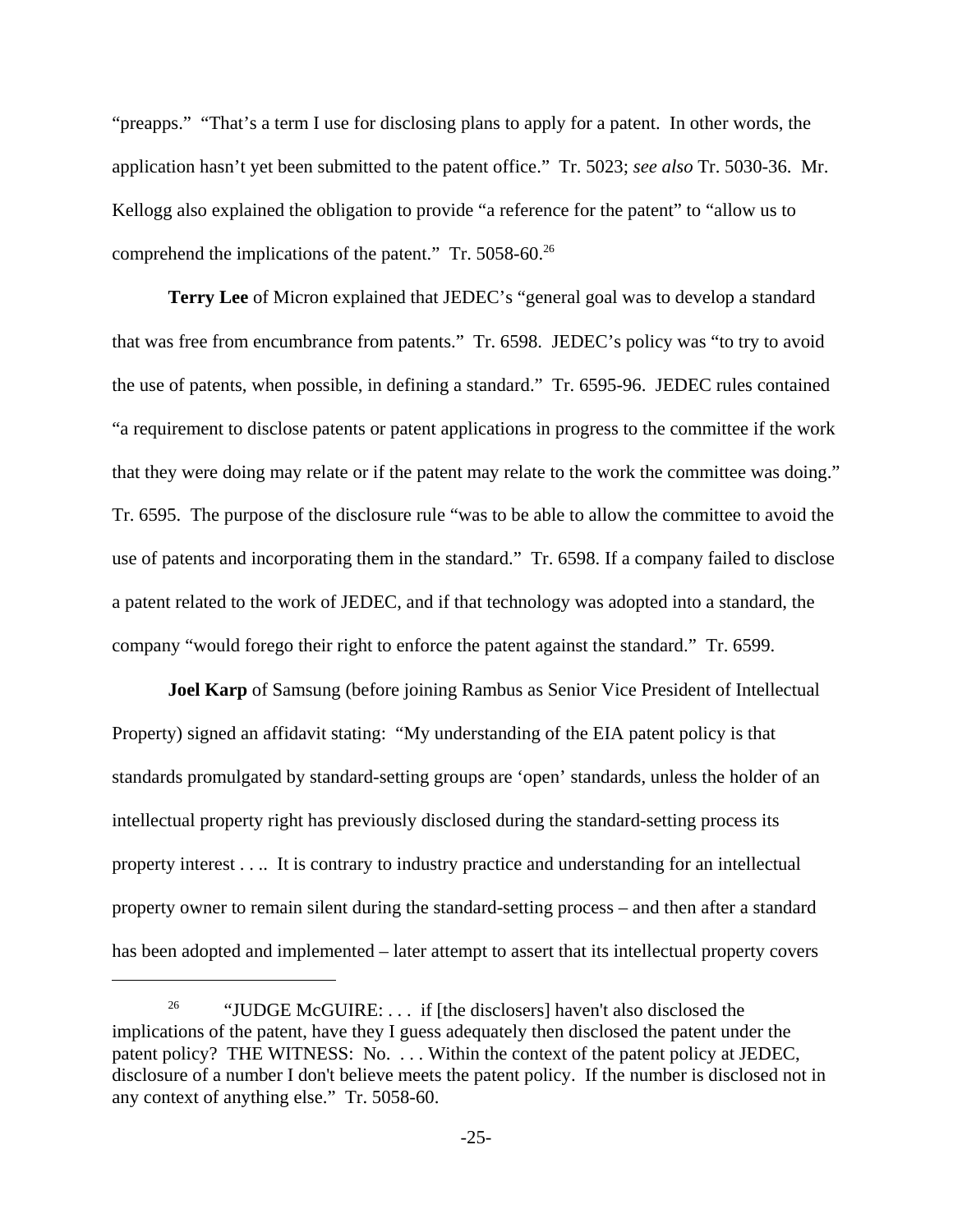the standard." CX2957 at 2.

Rambus introduced deposition testimony of **Samuel Chen** of Mitsubishi. Mr. Chen agreed with the leading questions framed by Rambus's counsel that "the JEDEC patent policy . . . encourages members to disclose patent applications that relate to a standard" and "disclosure of a patent application that relates to a standard goes one step beyond the requirements of the policy." CX3135 at 15-16. But Mr. Chen testified in his own words that the JEDEC policy required the disclosure of both patents and applications if the representative was aware of them. CX3135 at 102. The purpose was to "mak[e] known to all the members . . . all the technologies of the patent" so they could consider alternate solutions. CX3135 at 104. When asked about disclosing plans to amend a pending patent application to cover ongoing JEDEC work, he testified, "We would disclose if we know this is a patent that will directly relate to the standard . . . ." CX3135 at 103-104. He understood that disclosure should be made when awareness of the issue arose, "[b]ecause we are not trying to take advantage of JEDEC discussion. That's a good procedure of JEDEC member. I should [disclose] if I'm aware of it." CX3135 at 110.

Rambus introduced testimony of **James McGrath** of Molex. He attended meetings of the JC-11 committee and sometimes the JC-42.5 committee, but generally attended only the tail end of the JC-42.3 committee meetings and generally missed Mr. Townsend's patent presentations. Tr. 9243-44, 9268-69. He testified that the JEDEC policy was intended to "somewhat level the playing field" between a patent holder, who could restrict competition or exclude others, and other JEDEC members. Tr. 9274-75. He stated that there was an expectation among JEDEC members that patents would be disclosed. "There was [also], I think, an expectation that patent applications would be disclosed. I don't recall that that was done very frequently though." Tr. 9245. He testified that, "From time to time somebody would mention

-26-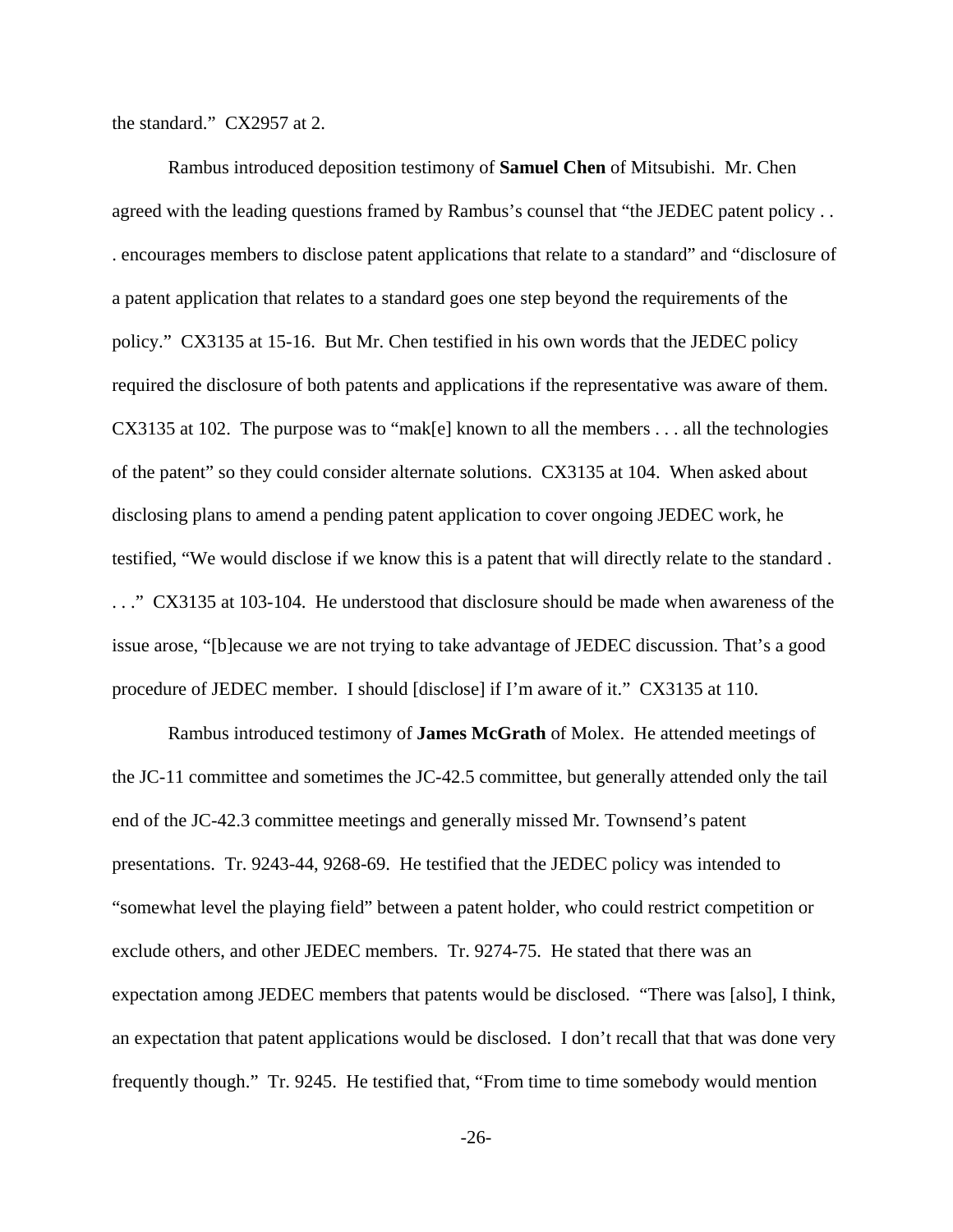that they had a patent application, yes" and noted that Mr. Townsend's patent tracking list contained items listed as patent applications. Tr. 9246-47. Mr. McGrath also noted the importance of the good faith requirement. Tr. 9272-73 ("JUDGE McGUIRE: But also this obligation to act in good faith, did that incorporate the idea of disclosing patent applications as they were being developed? THE WITNESS: Yes, it would.").<sup>27</sup>

Rambus introduced testimony of **Alan Grossmeier** of Cray Research. Although Mr. Grossmeier testified that he thought the disclosure policy "was pretty vague" and that he did not expect members to disclose patent applications (Tr. 10947), he admitted that he was "not real concerned about patents and patentable products and patent policies in that time frame" (Tr. 10964), that other individuals at JEDEC were more knowledgeable than he was about the requirements of the JEDEC patent policy<sup>28</sup> (Tr. 10957), and he "missed a lot of meetings" in the early 1990's. Tr. 10973-74. He understood that JEDEC aimed to create open standards, and it had a patent disclosure policy between 1991 and 1996. Tr. 10953. He described his understanding of the policy, "if a patent holder had a patent that in any way was applicable to a proposed standard, they were to disclose that at the time of balloting within the committee." Tr. 10945.29

<sup>&</sup>lt;sup>27</sup> Mr. McGrath explained two good faith scenarios: a presenter should be aware of and disclose his or her company's relevant patents at the time of the presentation; and an attendee listening to somebody else's presentation might not be aware of his or her company's relevant patents, and wouldn't disclose until the person is sure that the JEDEC work and the patents under development "are going to cross at some point." Tr. 9272-74.

<sup>&</sup>lt;sup>28</sup> Mr. Grossmeier was absent when the proposed JEDEC manual was presented to the JC-42.3 Committee in December 1992, the Quad CAS incident was discussed in December 1993 and March 1994 meetings (including the unanimous vote when members stated that the policy was clear). Tr. 10961, 10963-65, 10974-75, 10977-79; *see also* Tr. 10972-73.

 $29$  Rambus succeeded in excluding much of the deposition testimony of Mr. Reese Brown, a retired former consultant to JEDEC. The remaining portions of Mr. Brown's testimony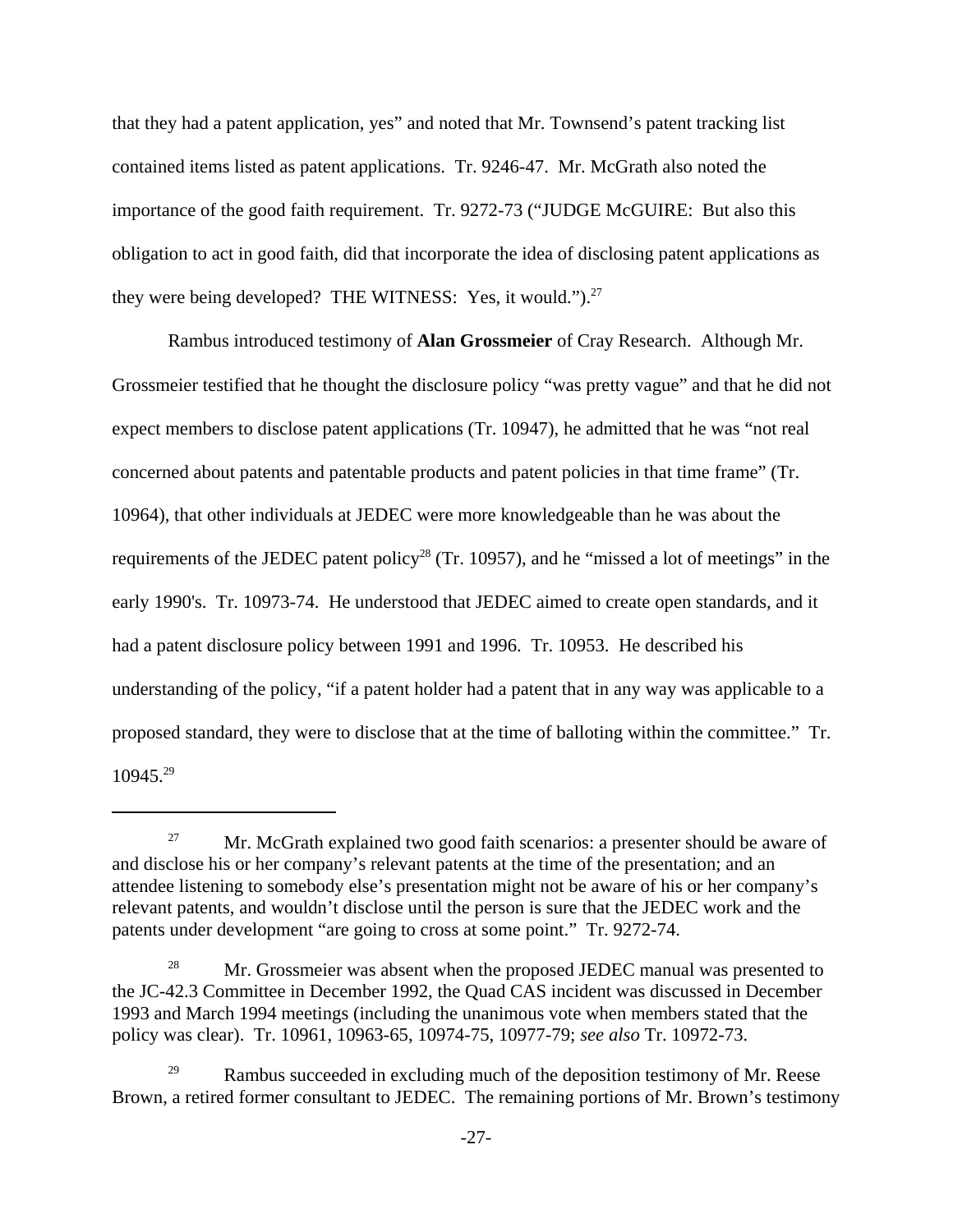In addition to individuals who attended JEDEC meetings, others, including senior industry leaders responsible for strategic company decisions, also understood JEDEC's purposes and policies. **Andreas Bechtolsheim**, a founder of Sun Microsystems, understood that JEDEC developed open standards and sought to "choose technologies . . . that were not encumbered by proprietary patents or royalty claims." Tr. 5781-82, 5785-86. An essential element "is having matters disclosed at the time the standards groups make certain decisions so that the participants are fully aware of the implication of making such a choice." Tr. 5897.

**Steven Appleton**, CEO of Micron, understood that the purpose of JEDEC "is to develop an open standard that companies and customers would have access to" in developing their products. Tr. 6327-28. Later enforcement of undisclosed intellectual property against a JEDEC standard "destroys the whole process of developing an open standard." Tr. 6331-32, 6328-30.

**Kye Hwan Oh**, formerly Senior Executive Vice President in charge of semiconductor operations at Hynix, testified that, based on attendance at JEDEC meetings, Hynix expected JEDEC standards to be open to all users and free of royalties. CX2107 at 137-138, 160; *see also* CX2108 at 230, 294.

are contradictory. CX2076 at 80-81; CX2110 at 63. Rambus also called as witnesses Mr. Farhad Tabrizi of Hitachi and Hyundai and Betty Prince of Texas Instruments, later an independent consultant, but carefully avoided asking them about the JEDEC disclosure policy and objected to any attempts by Complaint Counsel to do so. Tr. 9119-20, 9122-24; *see also* 9125-26.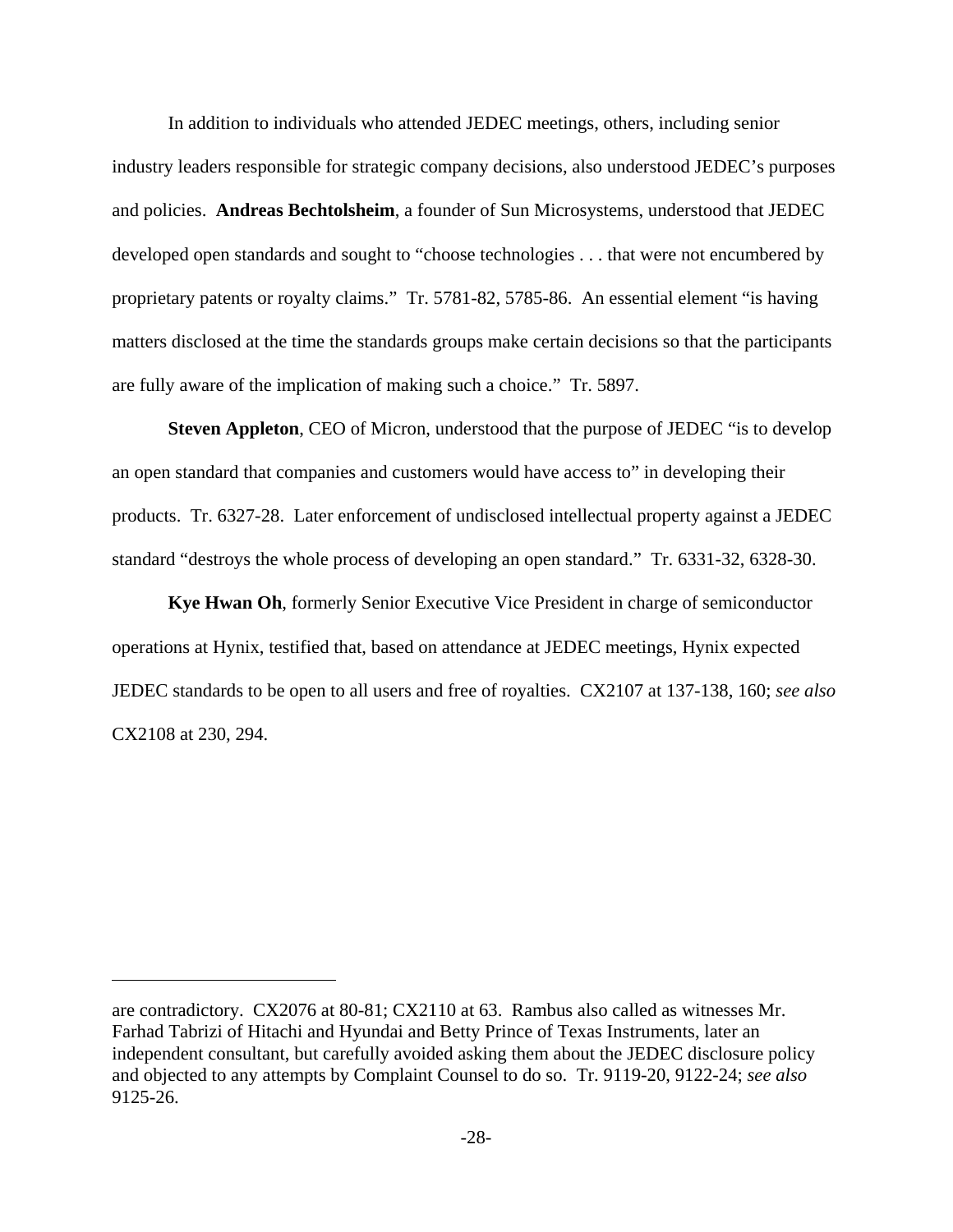### **4. Rambus Representatives Understood Their Obligation to Disclose Patents and Applications Relating to Ongoing JEDEC Work.**

*Q . . . Based on your reading of [the] 21-I [Manual], did you come to some understanding of what the written patent policy was of JEDEC?*

*A Well, they wanted to know about both patents and patent applications that might relate to the works that were going on within JEDEC.*

*CX2104 at 852-53 (Deposition Testimony of Richard Crisp)*

Rambus representatives shared the understanding of the JEDEC patent policy reflected in the testimony of JEDEC members. As Richard Crisp said, "[t]he job of JEDEC is to create

standards which steer clear of patents which must be used to be in compliance with the standard

whenever possible." CX0903 at 2.<sup>30</sup> From the outset, Rambus representatives observed Mr.

Townsend's presentations and saw members disclosing both patents and applications. *See*

CX0672 (Garrett e-mail: "Fujitsu indicated that they do have patents applied for . . . !!!");

CX0685 (Mooring e-mail: "IBM [said] some 'voting' JEDEC attendees have patents pending on

SDRAMs that they have not made the committee aware of. They will come to the next meeting

with a list of the offenders."); CX2092 at 63-64 (Crisp). Rambus Vice President David Mooring

and Mr. Crisp observed Mr. Townsend displaying and describing the new language being added

to the JEDEC Manual.

*. . .* 

Q And what [the draft 21-I Manual] said and what [Mr. Townsend] said to everyone in the committee is that the policy applied equally to patent applications as it did to patents, right?

A I think he said that. I don't remember it very clearly, but I think

<sup>&</sup>lt;sup>30</sup> Mr. Crisp acknowledged it was "reasonable" that, if one wanted to avoid forcing users of a JEDEC standard to pay royalties, the disclosure policy needed to include both patents as well as pending applications. CX2086 at 149. And he acknowledged that the 21-I Manual specifically stated that patent applications had to be disclosed. CX2092 at 62.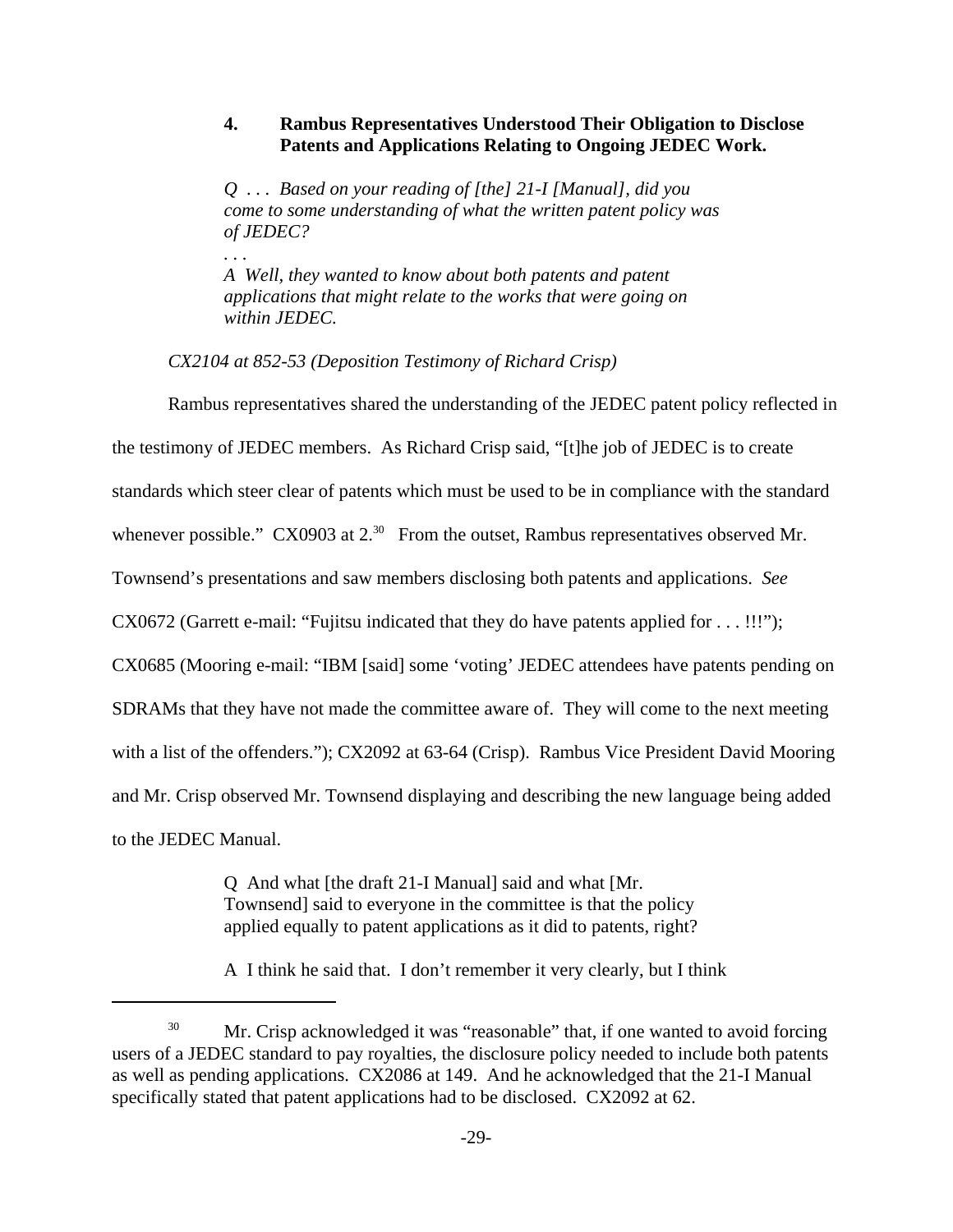he said that.

CX2092 at 168 (Crisp); *see also id*. at 62; CX2055 at 96-97 (Mooring). Mr. Crisp admitted that he was "pretty well aware of the patent policy at JEDEC" in 1992-93. CX2092 at 56. Rambus representatives witnessed the sharp reaction of other members to the rare instances where a company failed to disclose properly. CX0711 at 1 (Crisp: "TI was chastized for not informing JEDEC that it had a 1987 patent on quad CAS devices"); *id.* at 187 (Crisp: "Hitachi stated that they had a patent relating to it. This created a big ruckus."); CCAB at 44-47.

Rambus representatives recognized that they too had disclosure obligations. CX0868 (Crisp e-mail: "I think we should have a long hard look at our IP and if there is a problem, I believe we should tell JEDEC that there is a problem. Other opinions?"). Indeed, the Chairman of the JC-42.3 Committee twice asked Richard Crisp specifically about Rambus patents relating to ongoing JEDEC work. CX0673; CX2089 at 130-31, 136-37 (Meyer); CX0711 at 73; CX794 at 4; Tr. 3266-68 (Crisp); CCFF 902-909, 1041-48, 1062-68.

### **5. The JEDEC Disclosure Rules Served the Procompetitive Purpose of Ensuring Full Knowledge About Potential Patents Before Adoption of Its Standards.**

*Q. Don't they also want to know . . . whether it will be encumbered by patents so that they can decide as part of the process whether to go with that technological route or some other alternative? [Objection omitted.]*

*THE WITNESS: Yes. An objective of . . .[JEDEC] is to understand to the best of their ability whether there are patents that read on the standard being set.*

*CX2054 at 103 (Deposition of David Mooring, Rambus Vice President)*

*Q Would you agree that a standard-setting body has an interest to the extent possible in setting standards that don't require the payment of royalties to intellectual property holders?*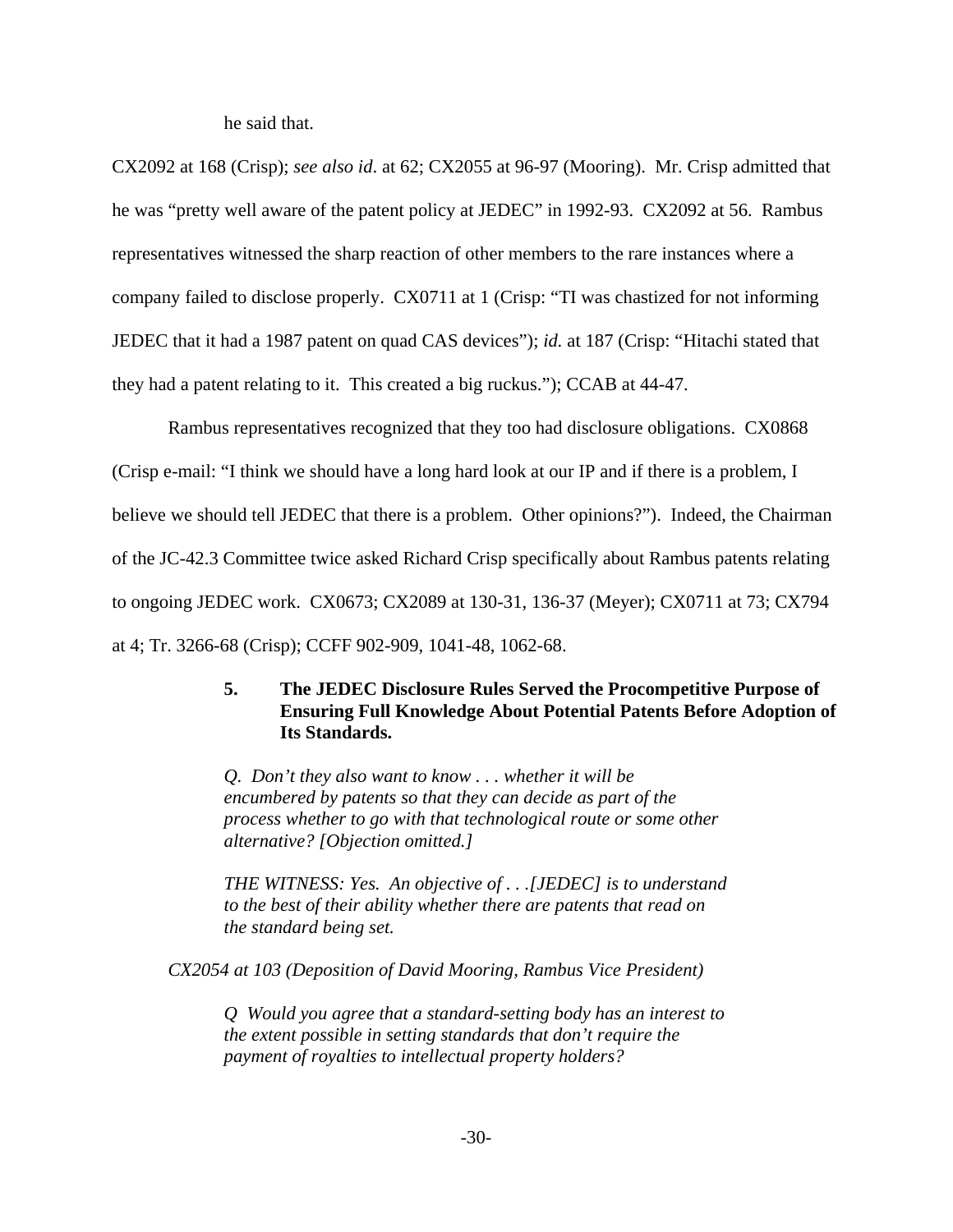*A Well, I would think that they would be interested in doing that if it's possible to do it.*

*CX2086 at 147 (Deposition of Richard Crisp).*

JEDEC's ultimate goal was to adopt open standards free of unknown patents and available to all industry participants on an equal basis. *See* CX0202 at 6; CCAB at 41-42, 57. But Rambus claims that JEDEC's purpose was only to assure RAND commitments from technology owners. RB at 20-22. Based on a few instances when JEDEC decided to adopt certain patented technologies after a RAND commitment was provided, Rambus asks the Commission to assume that JEDEC members would have adopted every technology subject to any patent held by any company, subject only to a RAND commitment and without ever conducting prior license negotiations.

None of Rambus's assumptions is correct. JEDEC did not adopt every patented technology. Rather, it examined each individually to determine whether technical reasons justified including it in the standard. For some, members concluded that selection was justified; for others, they concluded it was not. Tr. 5046-49 (Kellogg: Cypress, Kentron, Hyundai, and IBM technologies not adopted despite RAND offer); CX3135 at 104-06 (Chen: Mitsubishi proposals not adopted after mention of patents). JEDEC also considered the nature of the patent in question, as it had less concern about implementation patents than blocking patents. CX0903 at 2.

JEDEC also considered each individual RAND commitment. A RAND commitment from a manufacturing company with extensive industry cross-licenses was in most cases functionally equivalent to a 0% royalty rate. On the other hand, a RAND commitment from a pure technology company could result in substantial cash royalties and was much less likely to

-31-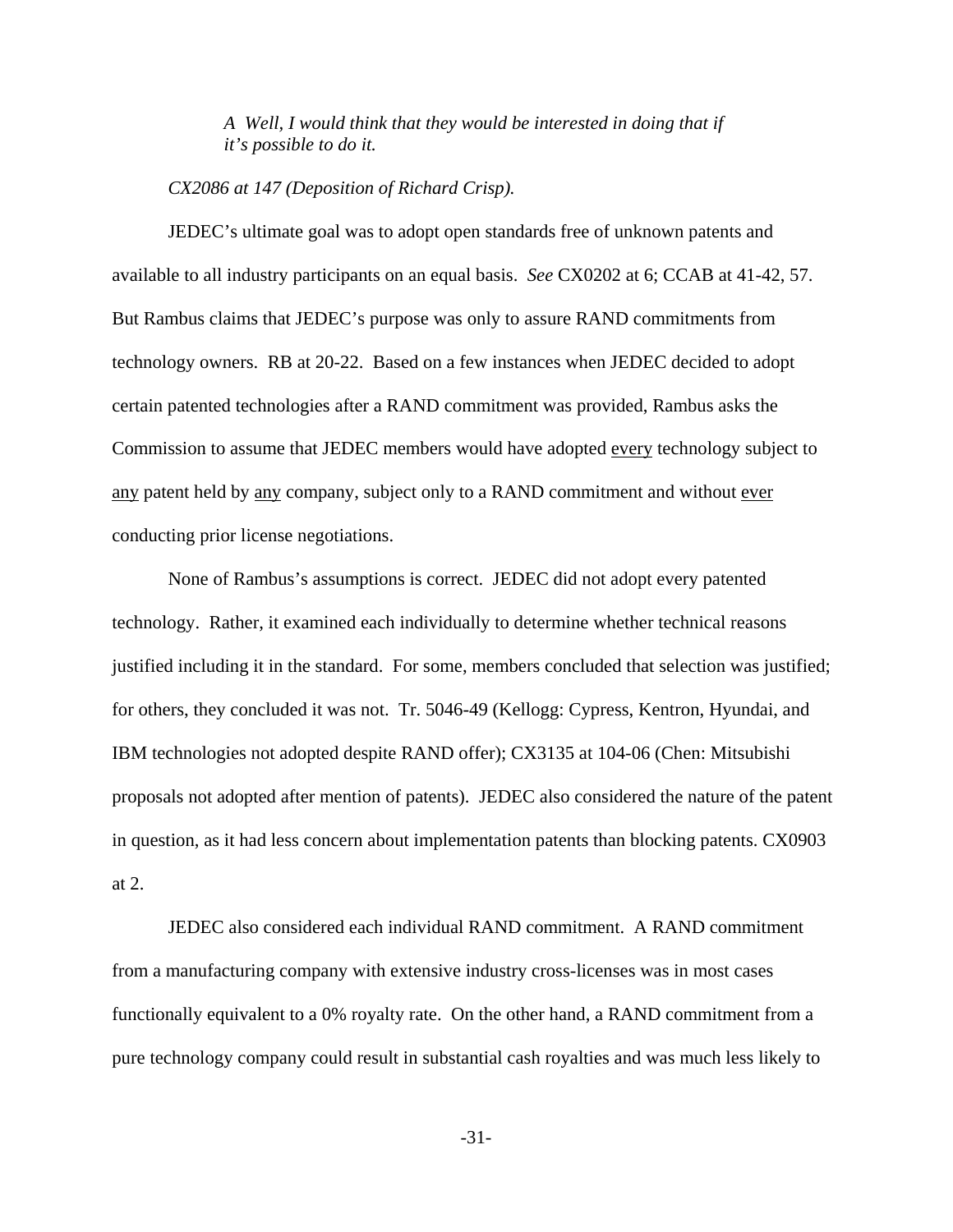be acceptable. Tr. 6716-17 (Lee); JX0007 at 5, 52. Even if JEDEC members were willing to consider technologies subject to Rambus patent rights based on RAND commitments, the evidence indicates that at least some members were likely to insist on prior negotiations. CCAB at 102.

Rambus also argues that any rule requiring disclosure is anticompetitive because the same purpose can be accomplished by requiring all members to provide blanket RAND commitments. RB at 99-104. Rambus's argument misses the mark. Although not perfect, a policy requiring disclosure of all known patents and applications reduces substantially the risk of hold-up. Rambus's proposed alternative of compulsory blanket RAND licensing has been roundly rejected not only by standard-setting organizations but also by the U.S. government. RX0669 at 3 ("ANSI and TIA joined the U.S. Government in opposing an effort by the European Telecommunications Standards Institute to force compulsory licensing on an extraterritorial basis."). *See also* ANSI's statement that ETSI policy, which "required compulsory as opposed to voluntary licensing" as a condition of membership, was "coercive."31 The popularity of disclosure policies among standard-setting organizations and the rejection of compulsory licensing reflect the considered judgment of many organizations that disclosure policies represent the best and lowest-cost means to reduce risk of hold-up. Mark Lemley, *Intellectual Property Rights and Standard-Setting Organizations*, 90 Cal. L. Rev. 1889 at 1902- 06 (2002); SSO Brief at 16, 18-19.

<sup>&</sup>lt;sup>31</sup> Statement of Amy Marasco, ANSI Vice-President and General Counsel, before the Federal Trade Commission (Dec. 1, 1995) ("Marasco 1995 Statement") at 6, available at http://www.ftc.gov/opp/global/marasco.htm.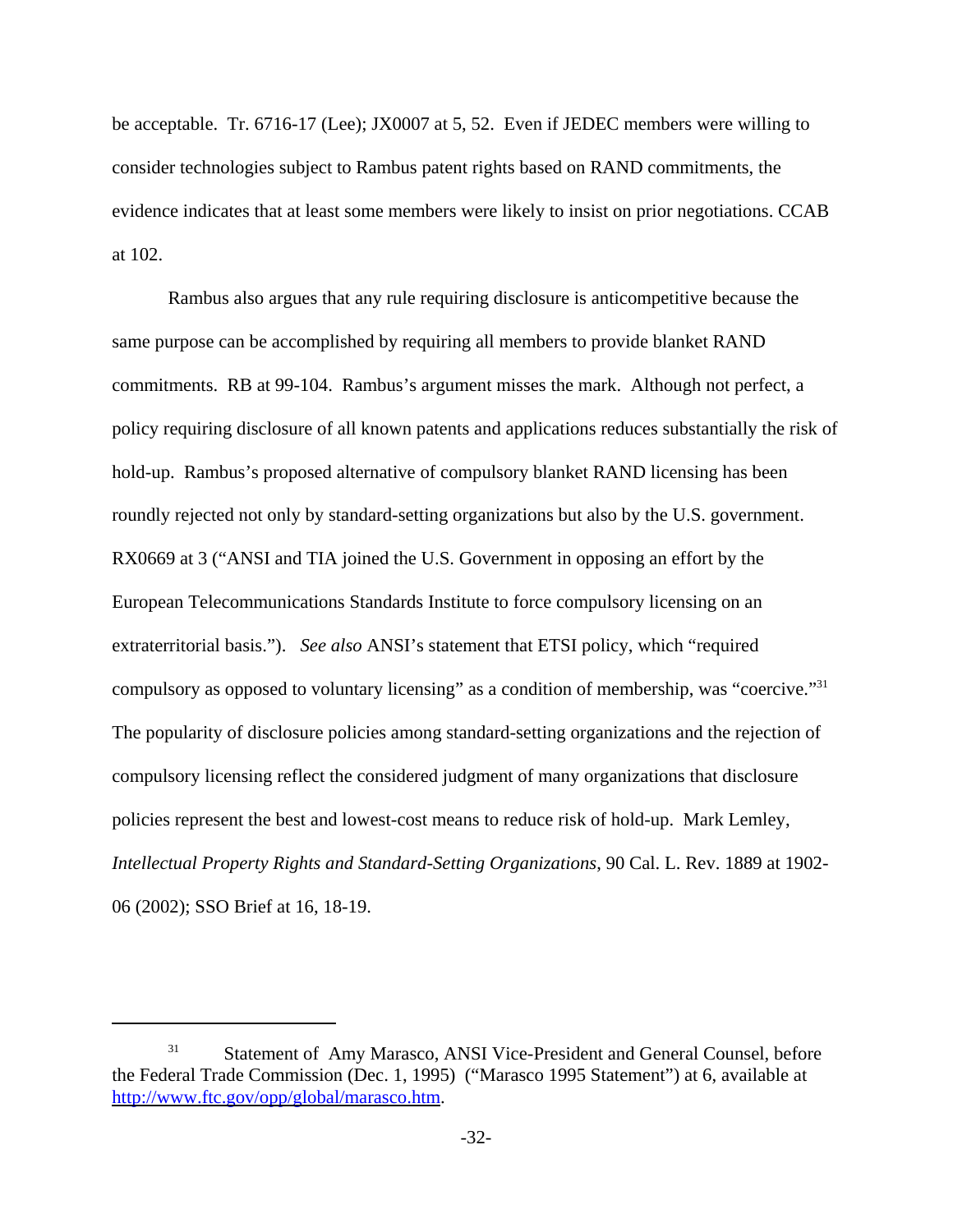# **6. Rambus's Arguments, Based on a Handful of Documents and Snippets of Testimony, Are Overwhelmed by the Weight of the Evidence.**

**a) ANSI Policy.**

Rambus argues, based on ANSI Guidelines, that it had no disclosure obligations at JEDEC. RB at 11-12. But ANSI's Guidelines represent only "suggestions" to "identify possible procedures that a standards developer may wish to adopt, either in whole or in part." CX0355 at 3. They leave considerable latitude to SSOs to create procedures appropriate to the particular organization, its members, and the industry in which it operates. *See generally id*. at 3-7.32 JEDEC's procedures, not ANSI's, govern JEDEC. Tr. 1957-59 (J. Kelly).

Second, Rambus misinterprets ANSI's position. ANSI recognized that "early disclosure of patents is likely to enhance the efficiency of the [standard-setting] process" and "provides participants the greatest opportunity to evaluate the propriety of standardizing the patented technology" and negotiate licenses before the standards are set. CX0355 at 5. A standards organization's objective is "to obtain early disclosure concerning the existence of patents, where known." *Id*. ANSI said standards organizations may want to encourage the disclosure of pending patent applications, without necessarily requiring members to conduct a patent search. *Id.* at 6. Even under its minimum criteria, ANSI supports antitrust liability "when a participant in the standards development process intentionally and deliberately fails to disclose that his or her organization holds a patent relating to the standard in question in an attempt to gain an unfair

<sup>&</sup>lt;sup>32</sup> *See also* Statement of Amy Marasco, ANSI Vice-President and General Counsel, FTC and United States Department of Justice Joint Hearings Regarding Competition and Intellectual Property Law and Policy in the Knowledge-Based Economy (April 18, 2002) ("Marasco 2002 Statement") at 15, available at http://www.ftc.gov/opp/intellect/020418marasco.pdf.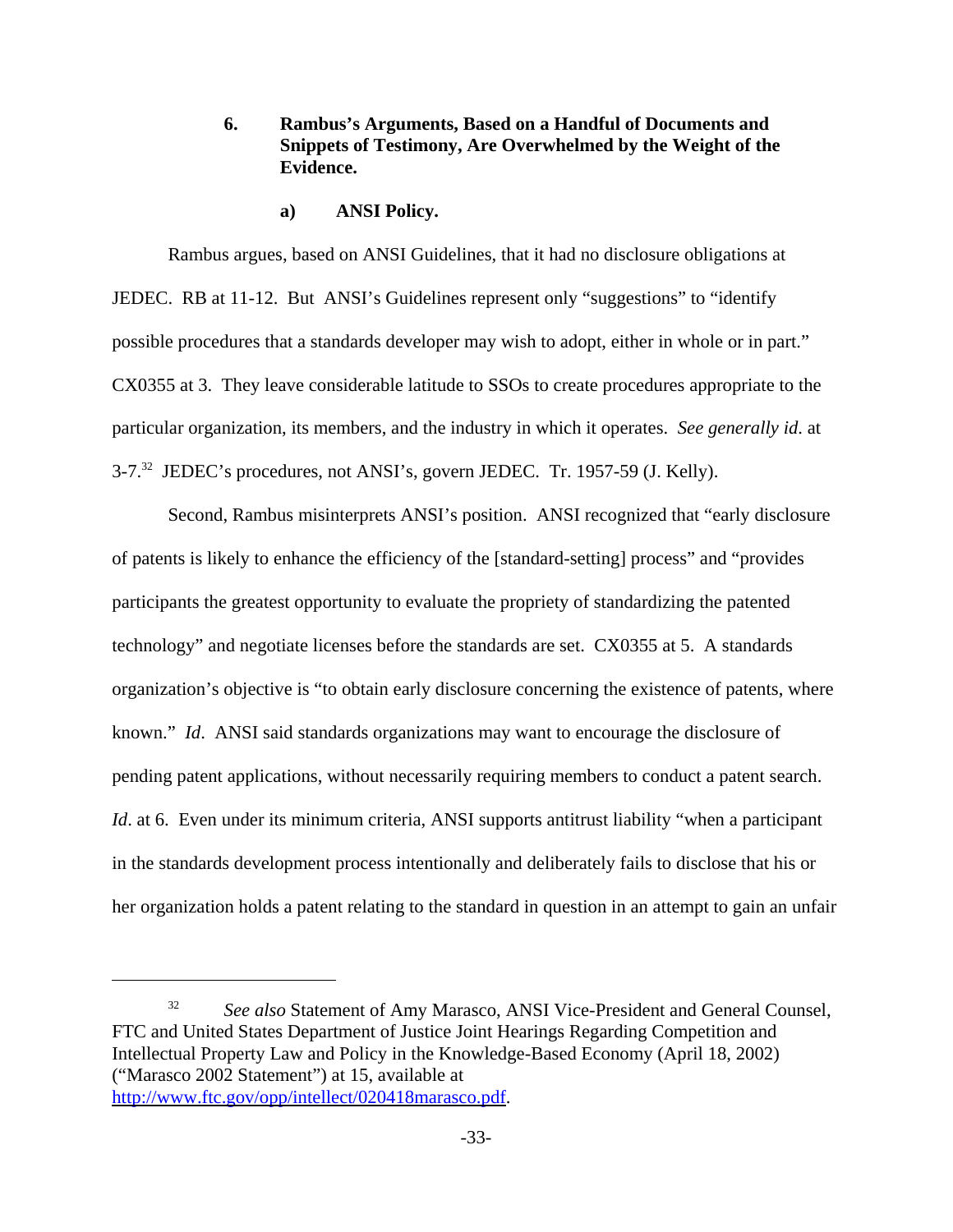competitive advantage."33 Marasco 1995 Statement at 5. *Accord, id.* at 6 ("in the case of deliberate misconduct, the FTC can intervene"); *See also* Marasco 2002 Statement at 14, 15 ("intentional abuses of the standards-setting process are not to be tolerated").

#### **b) Comment in 1989 Minutes.**

Rambus relies on an out-of-context comment from the September 1989 meeting of a different committee – the JC-42.1 Committee – to the effect that disclosure of patents would not "be checked to see who said what." RB at 21; CX0003 at 6. The concern discussed at that meeting, however, was whether large companies (which could not search their entire portfolios for relevant patents) should be liable for good faith mistakes. CX0003 at 6. Nothing in this discussion suggests that a member could deliberately conceal known patents. Indeed, Rambus's strained position cannot be reconciled with the eruption that occurred in 1993-94 following TI's failure to disclose patents relating to Quad CAS. CCFF 424-32; CX0711 at 1, 16; CX2384.

#### **c) 1994 Memorandum Regarding ETSI Policy.**

Rambus's unsupported interpretation of an informal internal memorandum prepared by Ken McGhee, the secretary of JEDEC (RB at 17-18), is disingenuous. The document involved "ETSI Policy," a different organization that required compulsory, royalty-free licensing of patents necessary to practice ETSI standards. RX0486; *see also* Marasco 1995 Statement at 6 (ETSI policy "required compulsory as opposed to voluntary licensing"). Again, the concern was that companies were afraid of providing assurances that required a portfolio search, which in

<sup>33</sup> Statement of Amy A. Marasco, ANSI Vice-President and General Counsel, before the Federal Trade Commission (Dec. 1, 1995) ("Marasco 1995 Statement") at 5, available at http://www.ftc.gov/opp/global/marasco.htm. *Accord, id.* at 6 ("in the case of deliberate misconduct, the FTC can intervene").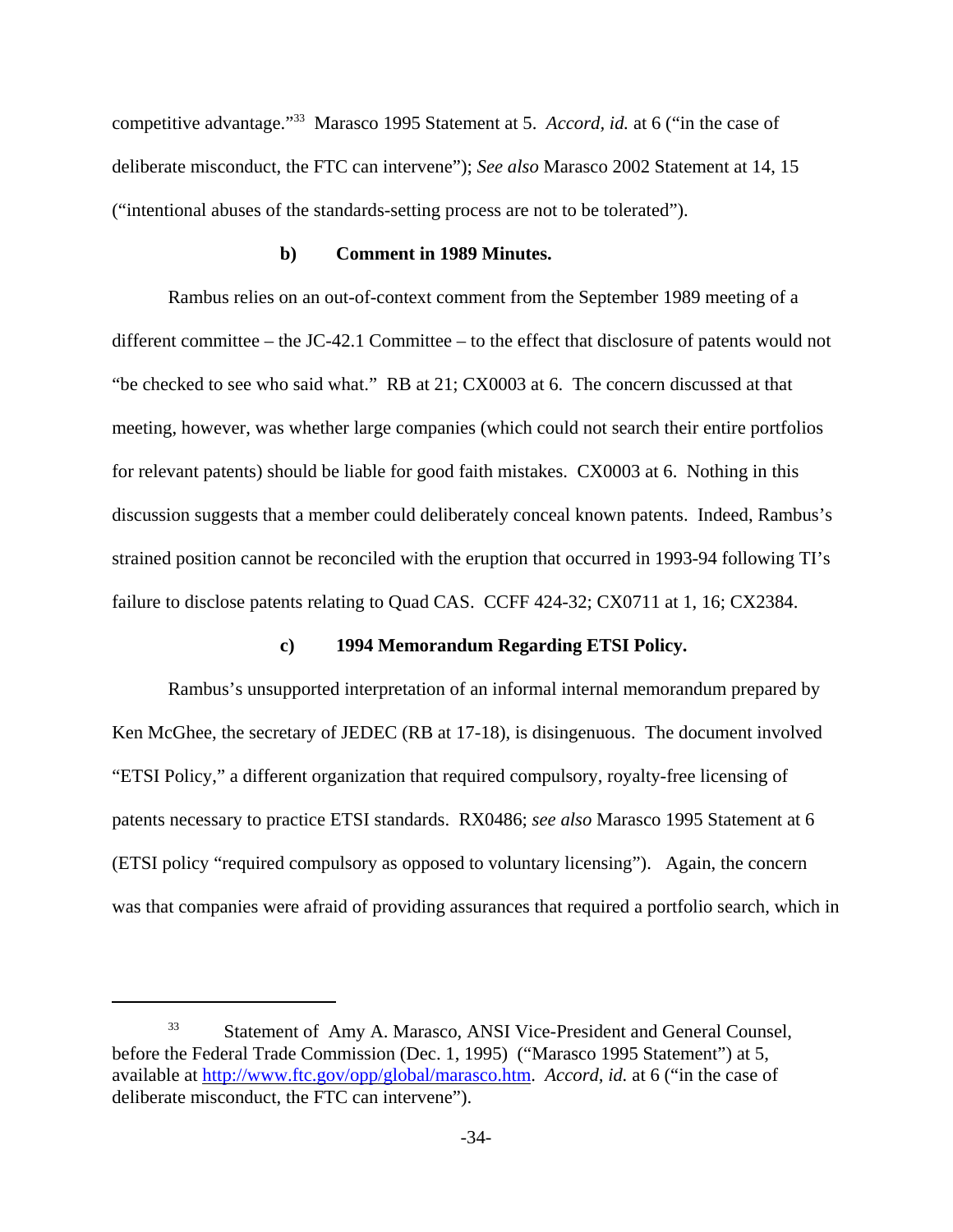a large company can be costly, time-consuming, and potentially inaccurate.<sup>34</sup>

#### **d) EIA/TIA-FTC Correspondence.**

Rambus relies heavily (RB at 12-14) on a January 1996 letter to the Commission prepared jointly on behalf of EIA and a related but separate organization. RX0669.<sup>35</sup> Rambus ignores both Mr. Kelly's testimony about the letter (Tr. 2013-20) and the letter's context. The letter urged the Commission not to extend liability to cases involving a negligent failure to disclose or to impose any affirmative duty on companies to perform patent searches. RX0669 at 3-4. The letter supported antitrust liability, however, for monopolization in "cases involving actual knowledge of the existence of a patent and intentional failure to disclose the patent interest." *Id*. at 3; Tr. 2013-20 (J. Kelly).

#### **e) Gordon Kelley Statement.**

Rambus's reliance on statements of Gordon Kelley that, it says, indicate that IBM would not comply with the JEDEC disclosure obligation (RB at 17) is contradicted by IBM's disclosure of numerous patents, applications, and even its intent to file applications, as well as contemporaneous statements of Mr. Kelley regarding the importance of disclosure. *E.g.*, CX0685; JX0019 at 4-5; CX2384; Tr. 2435-36, 2438, 2474-75, 2479-80 (G. Kelley). In fact, Mr. Kelley stated that, because of its sheer size and number of research locations, IBM could not provide a comprehensive list of all patents or applications relating to JEDEC's work. He committed to JEDEC, however, that he would disclose any relevant patent or application of which he, or any other IBM attendee was aware, and would investigate and respond to any

<sup>&</sup>lt;sup>34</sup> Rambus chose not to call Mr. McGhee to testify about the document.

<sup>&</sup>lt;sup>35</sup> Rambus also cites to a return letter to EIA/TIA from Commission Secretary Don Clark, and a subsequent cover memo that repeated the language of the EIA/TIA letter, but have no independent probative value.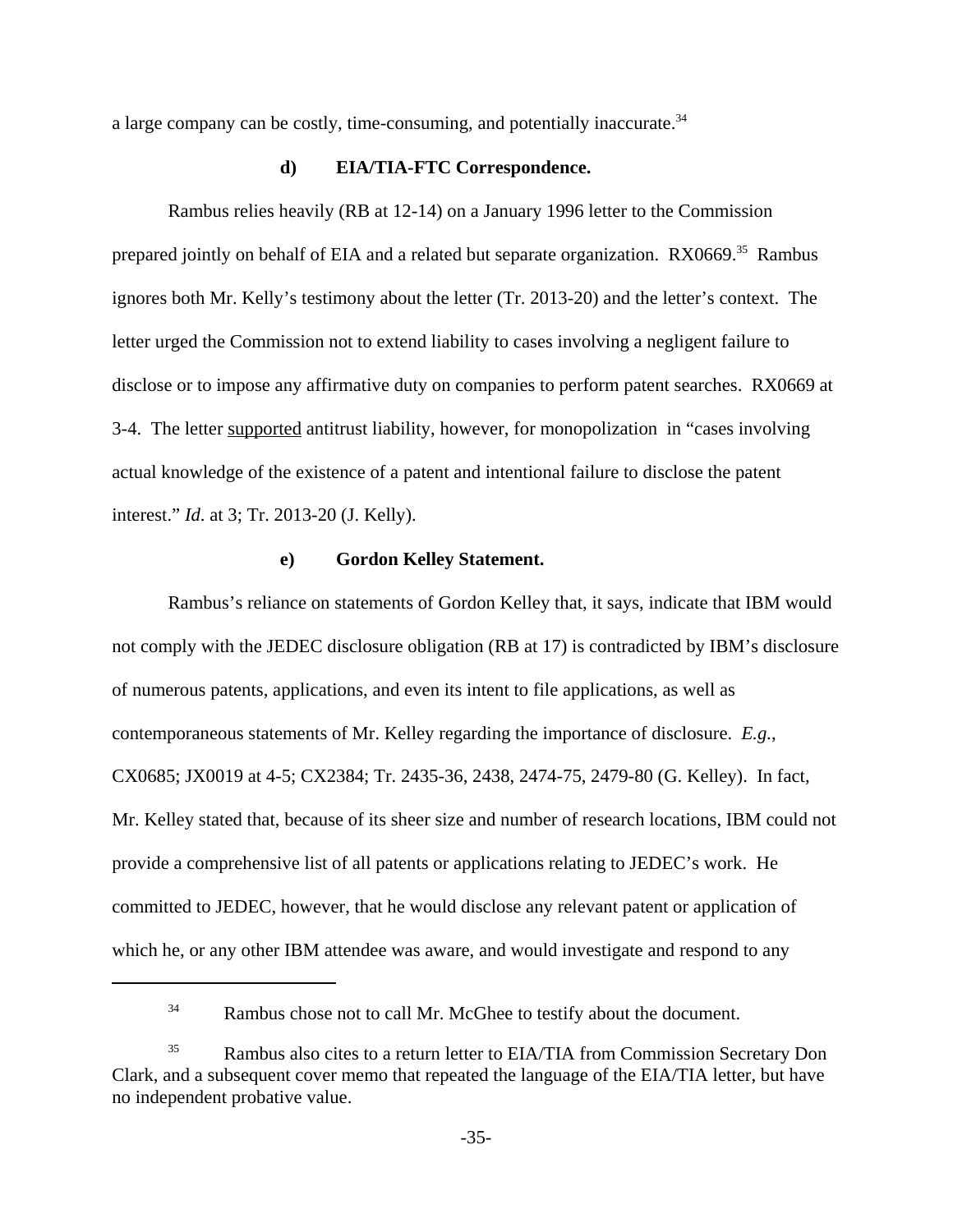questions raised by others. Tr. 2449-52, 2455-58, 2471-73 (G. Kelley). Contemporaneous documentation and testimony from other witnesses confirms Mr. Kelley's account. CX2375 at 2 (Kellogg notes of March 1994 JC-42.3 meeting: "IBM: Not full IBM position, IBM agrees to warn of potential applicable patents"); Tr. 589-90 (Rhoden: "I heard . . . IBM make the statement . . . the company was so large, they could not guarantee that they would bring all patents to the attention of the committee"); Tr. 5022-23, 5024-26 (Kellogg: "Gordon was indicating that IBM would disclose patent activity that the participating members were aware of. . . . [W]e felt [it was] impossible for us . . . to study/evaluate the entire patent portfolio from IBM. So Gordon more than once disclosed the fact that we would not research [for] patents"); Tr. 10983-84 (Grossmeier: IBM's concern was that it was so large, the representatives couldn't search the whole company and could not bring JEDEC a list of all relevant patents and applications).

# **f) 2000 Board Minutes.**

Rambus relies on an e-mail from Ken McGhee and a draft set of minutes from a February 2000 JEDEC Board of Directors meeting to assert that patent disclosure cannot be required and Micron's disclosure of a patent application had gone a step beyond the patent policy. RB at 18- 19. Rambus deliberately omits the context of the documents. The discussion involved Micron's issuance of a follow-up letter confirming a previous disclosure of a patent application, and whether Micron was required to report a *specific number* for an application to comply with the policy. *See* RX1559; RX1568; CCRF 237. Rambus chose not to call Mr. McGhee to clarify. These references, made in a very different context years after Rambus was a JEDEC member, are hardly grounds to disregard the direct contemporaneous evidence of JEDEC's policy.<sup>36</sup>

<sup>&</sup>lt;sup>36</sup> Rambus represents to the Commission that the copy of the Board minutes it quotes "show approval by Chairman Rhoden . . . and by General Counsel Kelly." RB at 19 n.11. In fact, Chairman Rhoden and General Counsel Kelly approved a different version of the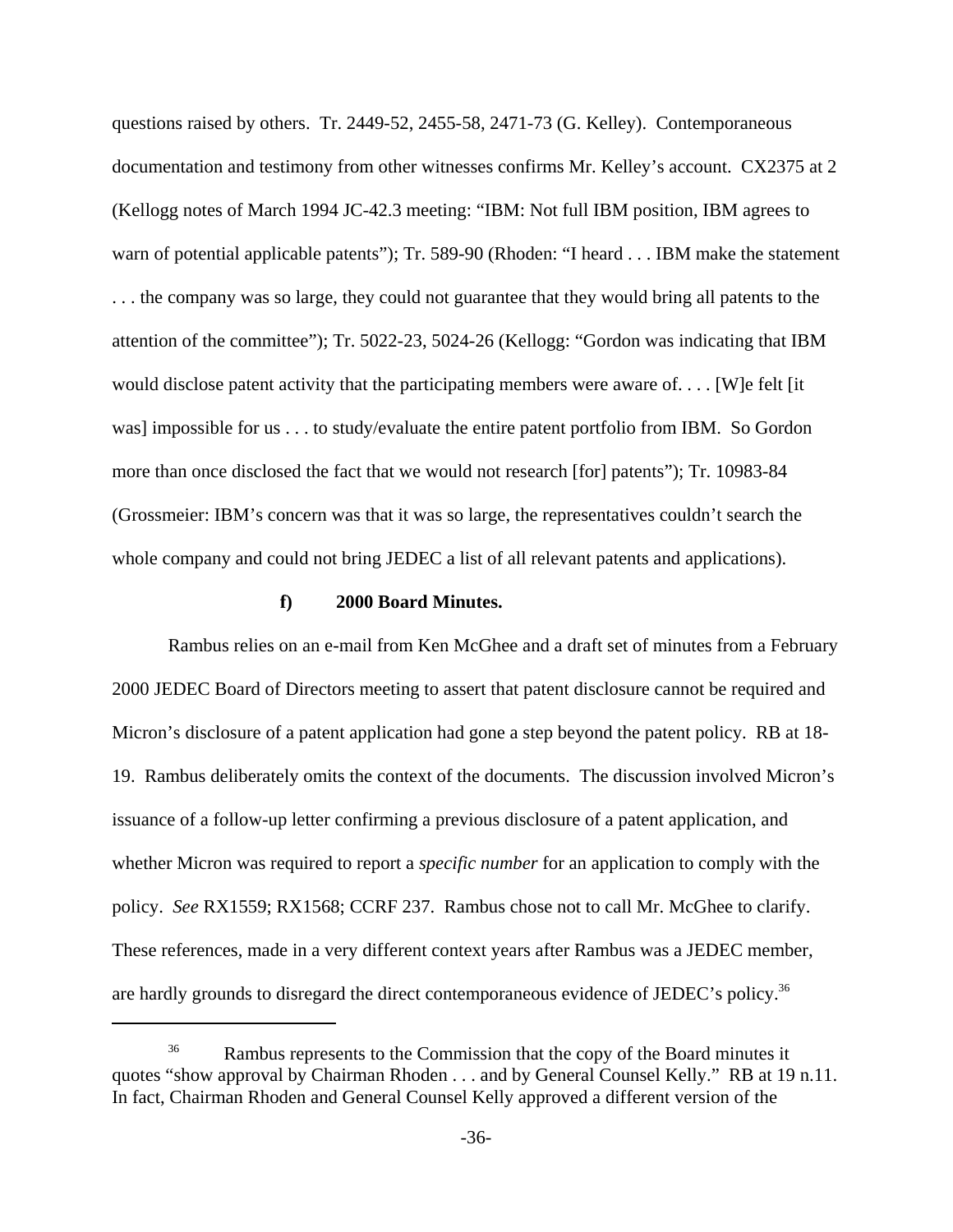#### **g) Alleged Failure of Others to Disclose.**

The instances Rambus cites in which JEDEC members allegedly failed to disclose relevant patents or applications to JEDEC (RB at 18) prove nothing. Contrary to Rambus's assertions, in several of the instances the appropriate patents or applications were disclosed. *See* Tr. 936-37 (Williams); Tr. 1240-42 (Rhoden). In the others, there is no evidence of what technology was being proposed, what the patent related to, whether it was a blocking or an implementation patent, whether representatives recognized a relationship between the technology being proposed and the patent, whether a disclosure was made, and if not, why not. One thing is clear: With the exception of the Seeq, Wang, and Quad-CAS incidents (CCAB 45- 47), there is no evidence that any other JEDEC member has attempted, as Rambus has, to assert an undisclosed patent against companies practicing a JEDEC standard, let alone engage in deliberate concealment, misuse of JEDEC information, or other misconduct in connection with a patent ambush.

### **7. Rambus Had Specific Obligations Under the JEDEC Disclosure Policy.**

Plainly, Rambus had specific obligations under the JEDEC disclosure policy that it failed to fulfill. JEDEC's disclosure policy required disclosure of issued patents and applications. Rambus's contrary argument (RB at 25-26) ignores the language of the 21-I Manual and the overwhelming weight of the evidence. *See* pages 13-30 *supra*. Rambus violated this obligation when it failed to disclose.

### **a) Richard Crisp and Others Had More Than Sufficient Knowledge of Rambus Patent Interests Relevant to Ongoing**

minutes that did not contain the language quoted by Rambus. *See* Complaint Counsel's Motion to Reopen the Record to Include Evidence that Corrects Misrepresentation in Answering Brief (July 2, 2004).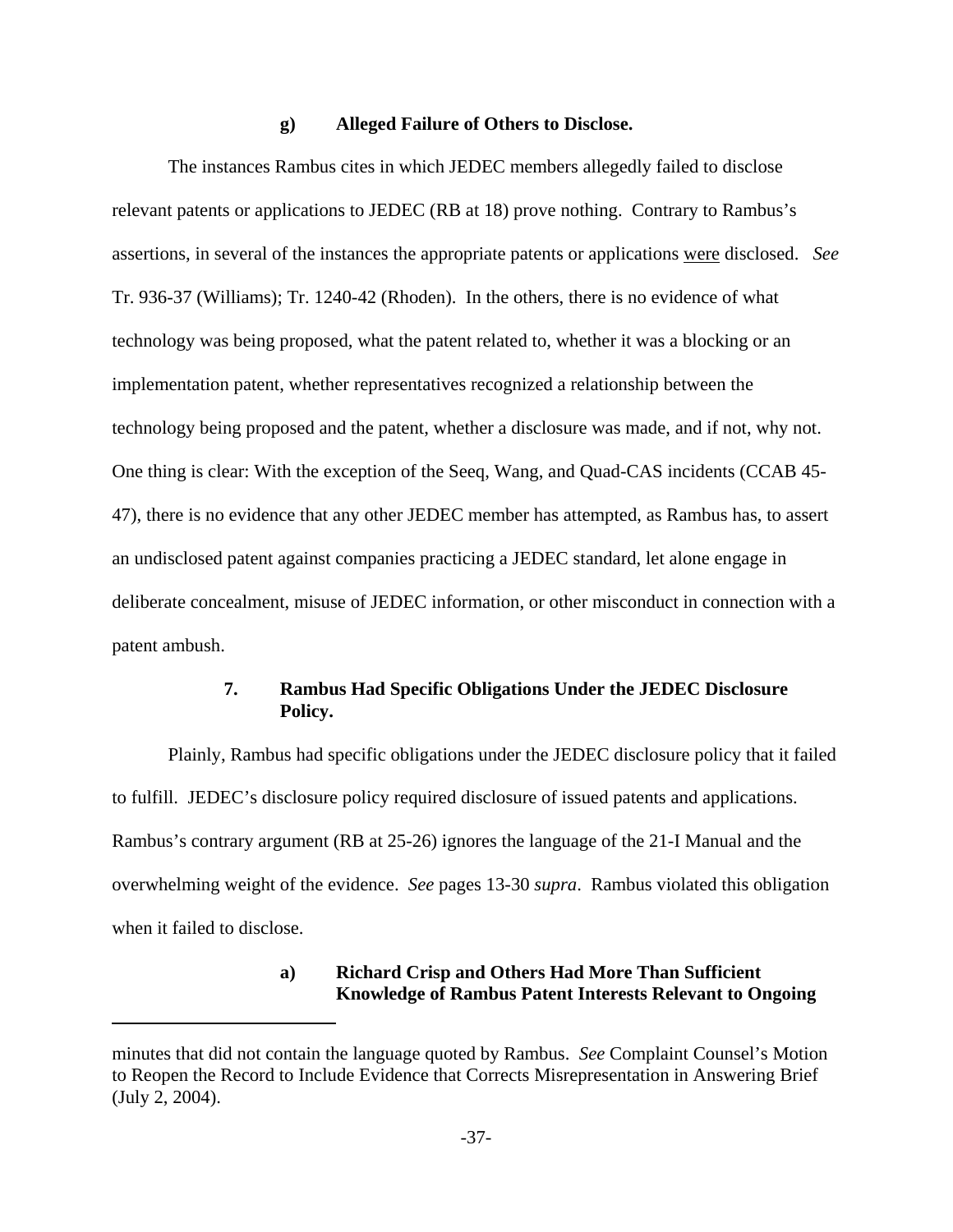#### **JEDEC Work.**

*Q '91, '92, '93, '94, '95, [Richard] Crisp and the other representatives of Rambus are sitting at JEDEC meetings, they were watching standardization proposals, they are reporting back to you and everybody else at Rambus about the futures of the SDRAM standardization effort, and it is those features that Rambus was trying to cover in the claims that it was filing; don't you know that, sir?*

*. . . THE WITNESS: Okay. Yes.*

*. . .*

*CX2088 at 143-44 (Trial Testimony of Geoffrey Tate, Rambus v. Infineon)*

*Q Would it be fair to say that at some point then in the '91 to '95 time frame you came to understand that certain members of JEDEC were expecting Rambus to identify patent rights and to identify Rambus's approach to licensing those rights?*

*THE WITNESS: That's my vague recollection of the issue.*

*CX2061 at 141 (Deposition Testimony of Geoffrey Tate).*

Rambus asks the Commission to find that, because JEDEC members had no obligation to

search for relevant patents, only Richard Crisp's specific personal knowledge of the precise

language of patent claims is relevant, and that he lacked that knowledge. RB at 25. Rambus's

position is not only contrary to the evidence, but also is an invitation to game the system.<sup>37</sup>

First, Richard Crisp had the requisite knowledge. "Knowledge" does not mean that the

individual in question actually read and understood the specific language of the patent claims.

Tr. 321-22 (Rhoden); Tr. 1346 (Sussman); Tr. 1698-99 (Landgraf); Tr. 1011-12 (Calvin);

CX2057 at 203-04 (Meyer). Without doubt, Mr. Crisp understood the subject matter of the

<sup>&</sup>lt;sup>37</sup> Rambus essentially asks the Commission to find that a person can attend JEDEC meetings and observe ongoing work, take that information to a lawyer with specific instructions of what to include in patent claims, know that the lawyer has filed amended claims with the PTO, and later observe JEDEC continue with the same work, yet have no obligation to disclose anything to JEDEC, so long as there is no proof that the individual specifically read the claims after they were filed. *But see* Tr. 1846-48 (J. Kelly).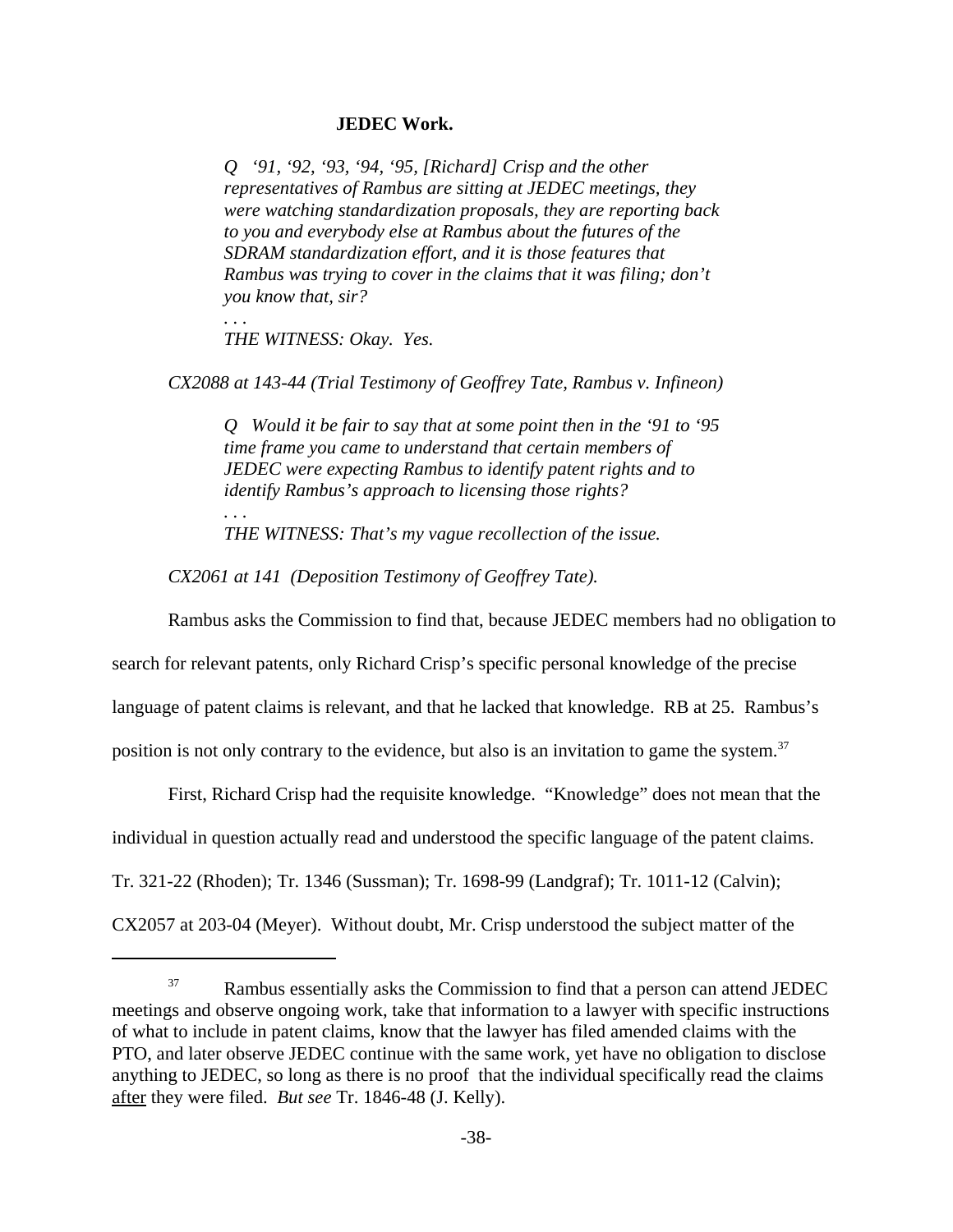claims in question and recognized the potential overlap between those claims and ongoing JEDEC work, which was enough to require disclosure. *See* CX1946; CX1947; CX 1949 at 1; CX0682; CX0686; CX0691; CX0797; CX0702; CX0703; CX0711 at 31, 36-37, 54, 58; CX1963; CX1973 at 79; CCFF 967.

Moreover, Mr. Crisp saw many of the specific claims. He received the '651 and '692 patent applications after they were filed (CX1957; CX1961), had access to Rambus's entire patent portfolio, and in mid-1995 conducted a review of Rambus's patents. CX0798; Tr. 3584-85 (Crisp); CCFF 1050-55. Having apparently shredded the cover letters identifying who received the '961 and '490 applications (*see* CCFF 1744-52), Rambus cannot now assert a lack of proof that Richard Crisp was a recipient.

Second, other Rambus representatives had both the requisite knowledge and an obligation to ensure appropriate disclosure. That obligation applied to individuals with knowledge, not merely those who attended the meetings. Tr. 624 (Rhoden: the disclosure obligation "was triggered by the actual knowledge of the people that were involved, and that would be not just the representative at the meeting, but all of the people that would have been involved"); *see also* Tr. 319-20 (Rhoden); Tr. 1846-48 (J. Kelly); Tr. 2499-2500 (G. Kelley).

Rambus CEO Geoff Tate, Vice President Allen Roberts, engineer Fred Ware and inhouse counsel Anthony Diepenbrock not only understood the overlap between on-going JEDEC work and Rambus's patent position, but they actively used JEDEC information supplied by Richard Crisp to further Rambus's patent position. CX1959; CX1970 at 1; CX0745 at 1. Each of these individuals had an obligation to ensure that Rambus made the appropriate disclosures to JEDEC.

#### **b) Rambus's Disclosure Obligation Arose Before the Final Ballot.**

-39-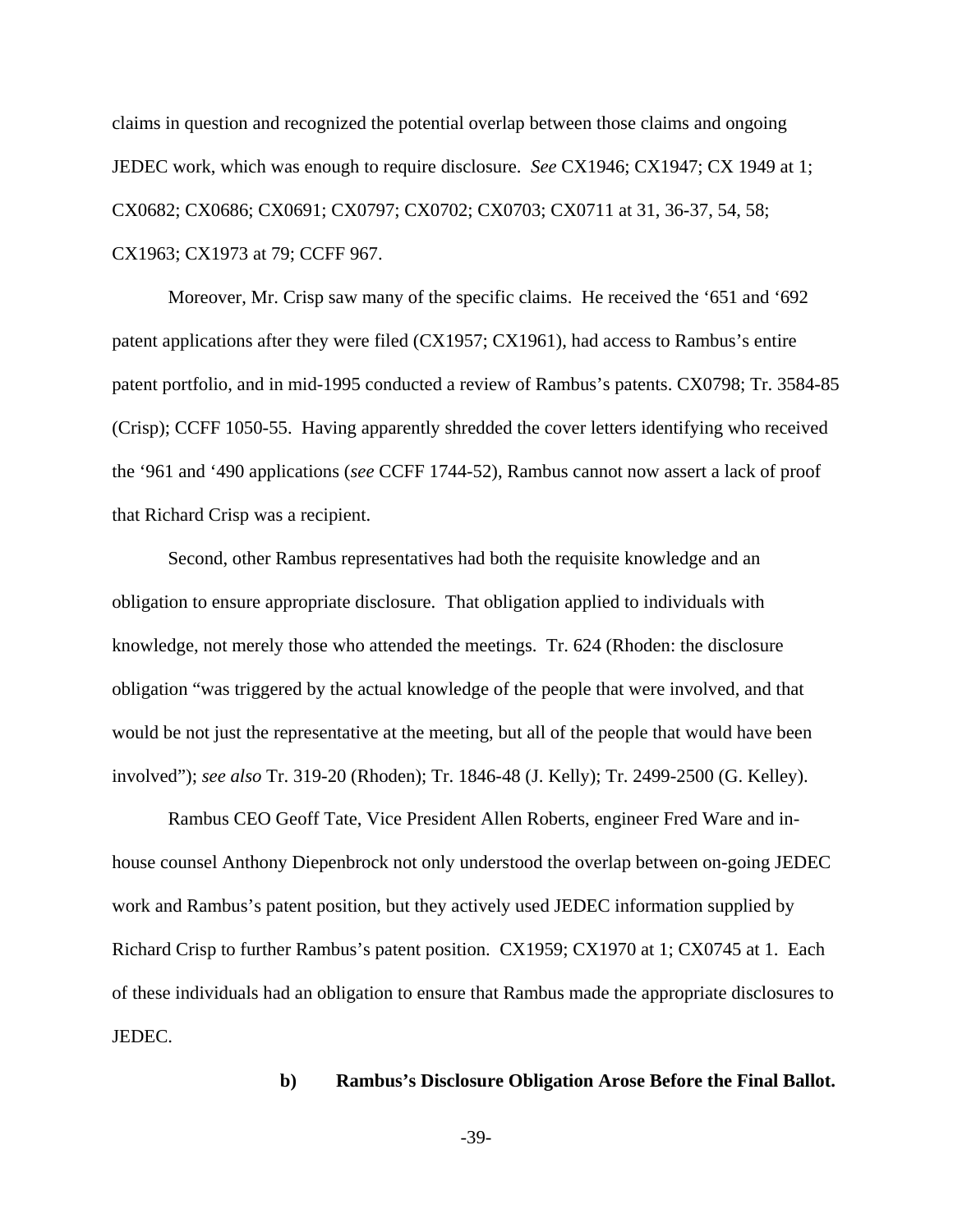Rambus's argument that any disclosure obligation arose only at the final ballot and that it had no on-going obligation after it left JEDEC in mid-1996 (RB at 24-27) invites the Commission to create a loophole ripe for exploitation by companies interested in using standardsetting as a means to ambush others.<sup>38</sup> The argument is also contrary to the record, which demonstrates that a member's disclosure obligation arose as soon as it recognized the overlap between ongoing JEDEC work and its patent rights, $39$  and that it could not then evade its disclosure obligation by withdrawing from JEDEC.<sup>40</sup> Because Rambus failed to fulfill its obligations while it was a member, it had a duty to correct that failure after its withdrawal.

### **C. Rambus Subverted the JEDEC Standard-Setting Process and Violated Specific JEDEC and EIA Disclosure Rules.**

Focusing solely on JEDEC's disclosure policy, interpreted in the narrowest possible manner (RB at 27-35), Rambus asks the Commission to disregard most of its actions, ignore Rambus's obligation to act in good faith, and evaluate its conduct based on an after-the-fact, line-by-line analysis of the patent claims actually pending while it was a member of JEDEC. Such an analysis was not expected by JEDEC at the time, and would render SSO disclosure policies largely unworkable. Nevertheless, even if the Commission were to adopt Rambus's hypertechnical approach, Rambus was obligated to disclose at least one issued patent and four pending applications.

<sup>&</sup>lt;sup>38</sup> Rambus essentially argues that a company can observe ongoing work at JEDEC that it recognizes as falling within its patent rights, use that information to amend its applications to ensure patent coverage of the ongoing JEDEC work, observe JEDEC finalize the details of its standards, plan to enforce its patents against its fellow JEDEC members, and yet have no disclosure obligations so long as it withdraws from JEDEC before the final ballot occurs.

<sup>39</sup> Tr. 1836-37, 1945, 1983-85 (J. Kelly); Tr. 356-57 (Rhoden); Tr. 771-72 (Williams); Tr. 1011-12 (Calvin); CX3135 at 110-11 (Chen); Tr. 1695-96 (Landgraf).

<sup>40</sup> Tr. 2758 (G. Kelley); Tr. 1992-93 (J. Kelly).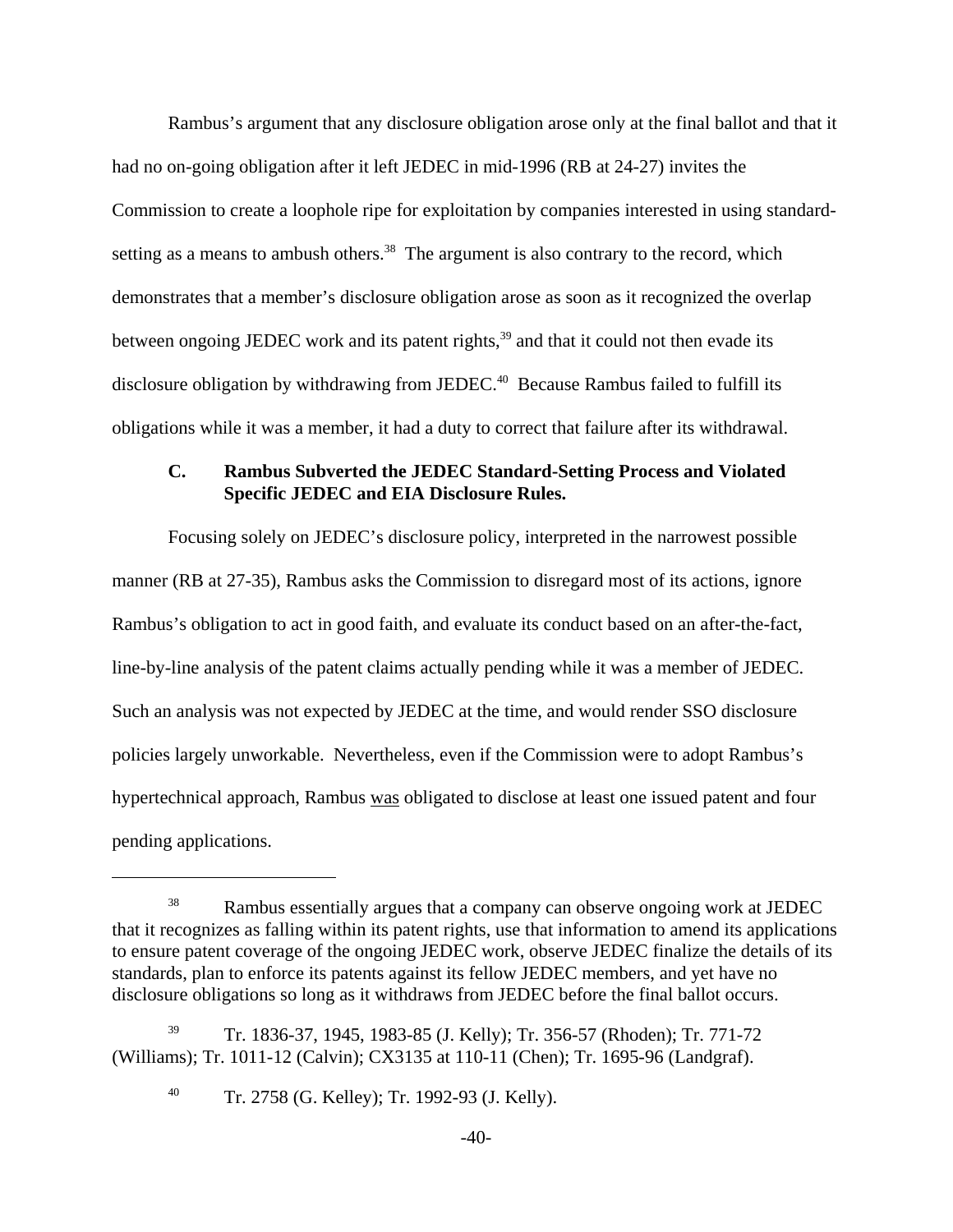# **1. This Case Involves a Pattern of Conduct Far More Extensive Than Simple Concealment of Patents and Applications.**

The Commission should resist Rambus's efforts to recast this case as involving only a

limited failure to disclose. Rambus's scheme, hatched soon after joining JEDEC and

deliberately pursued for a decade, involved far more.

# **a) Rambus's Secret Effort to Use JEDEC Information to Amend Its Pending Patent Applications.**

*Q . . . [I]n the meetings you had with Rambus patent lawyers after a JEDEC meeting, . . . one source of the information for changing the Rambus patent claims was what you had seen at JEDEC with respect to the SDRAM standardization? Right?*

*A Yes. That's right.*

*Q . . . your intent was to make [the claims] broad enough that they would cover an SDRAM using the features that you had seen at the prior [JEDEC] meetings. Isn't that a fact?*

*A In some cases that was true.*

*CX2092 at 71-72 (Trial Testimony of Richard Crisp, Rambus v. Infineon)*

Rambus argues that the Commission should disregard Rambus's intentional misuse of information presented at JEDEC to broaden its patent applications, because patent law permits such amendments. RB at 89-92. But a member's use of a standard-setting organization's information to amend its own pending patent applications raises substantial risks of opportunism. CCAB at 31-40; JEDEC Brief at 33-37; SSO Brief at 10-12, 19-20; *see generally* Scholars Brief. As recognized in the Commission report issued after its 2002 hearings concerning antitrust and Intellectual property, such activity "can allow opportunistic behavior," which can "disrupt competitive activity."41 Hearing panelists recognized no justification "for the use of continuation

<sup>&</sup>lt;sup>41</sup> FTC Report, To Promote Innovation: The Proper Balance of Competition and Patent Law and Policy (October 2003) Chapter 4, at 28, available at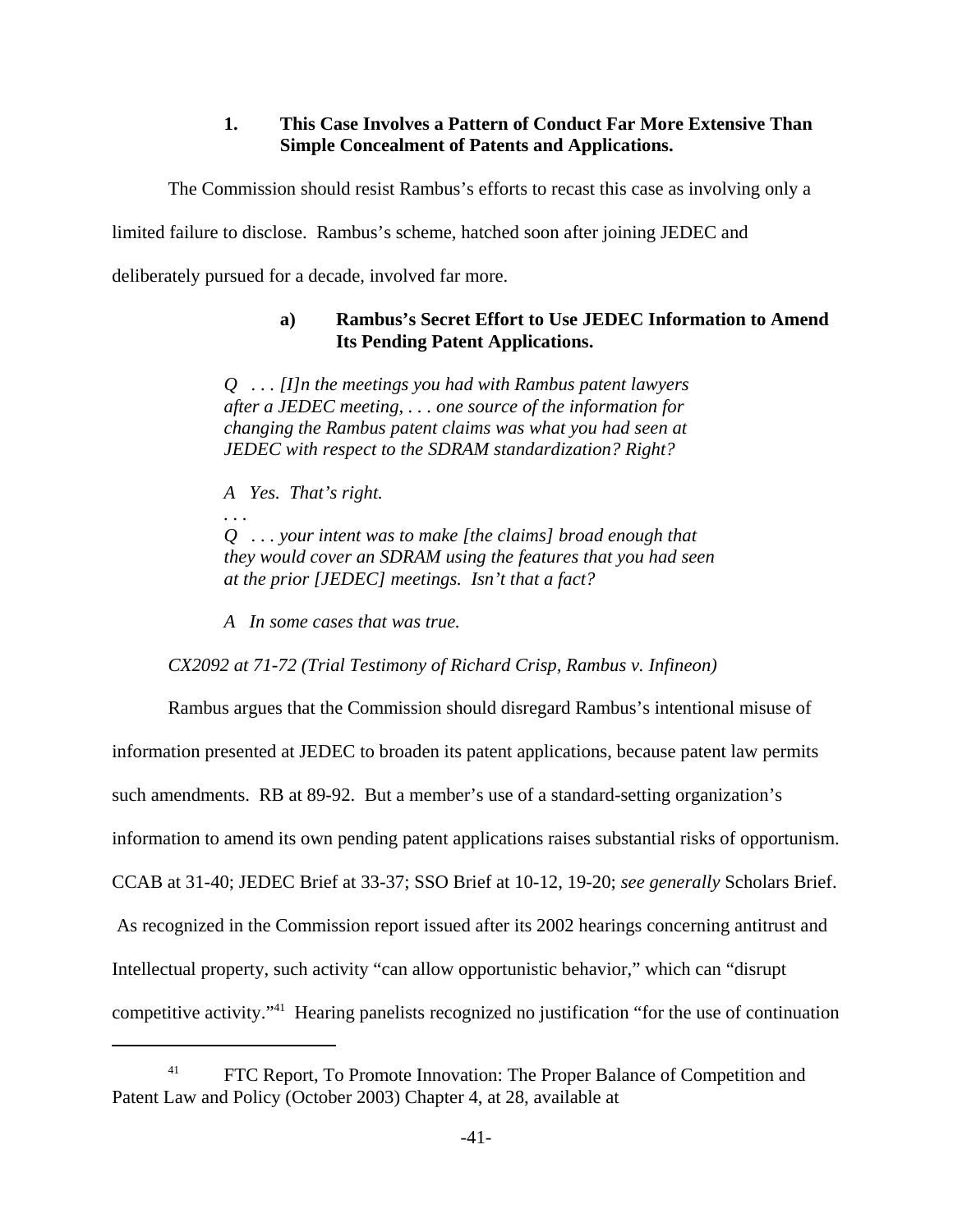practice to broaden claims to cover competitors' subsequent products." (*id*.), and Rambus offers none. The potential competitive consequences of such activity are compounded when it is directed not at the products of a single competitor, but at an industry-wide standard, especially if the effort is "used to undercut standard setting organizations' disclosure rules." *Id*.

 Such conduct necessarily implicates the Legal Guides' prohibition on using standardization to give a competitive advantage to one company or to exclude competitors from the market. CX0202 at 6. JEDEC had serious concerns about such conduct.<sup>42</sup> While a patentholder's amendment of a pending patent application to cover an SSO's ongoing work may not always be improper, in the face of the EIA Legal Guides and the duty of good faith such conduct could be justified in JEDEC, if at all, only if a member complied scrupulously with its obligations under the disclosure policy and acted in good faith to ensure that other JEDEC members knew of the potential scope of the patents. This Rambus did not do.

#### **b) Rambus Affirmatively Misled JEDEC and Its Members.**

Based on carefully selected testimony from a handful of witnesses, Rambus also asks the Commission to disregard its various misleading statements. Because some JEDEC members had sufficient information to raise "flags" (RB at 43-48), Rambus asserts that members should have

http://www.ftc.gov/os/2003/10/innovationrpt.pdf.

<sup>42</sup> JEDEC Brief at 34. *See also* Tr. 2002-03 (J. Kelly: it would be "an act of bad faith, to use information first learned at a [JEDEC] meeting and for your company's own advantage" to amend pending patent applications); CX2058 at 431 (Meyer: absent good faith, "everybody would run out of these meetings and use the information picked up from the meeting, use that for their own purposes . . . to seek an unfair advantage"); Tr. 1460-61 (Sussman: based on his observations, Rambus's conduct did not comply with the requirements of good faith); CX3135 at 110 (Chen: "we are not trying to take advantage of JEDEC discussion."); JX0024 at 5, 11-12; CX2608 at 2 (Kentron "firmly believes that taking information learned after the fact from any association's activities and incorporating that information into existing claims of a pending patent is not only unethical but also illegal").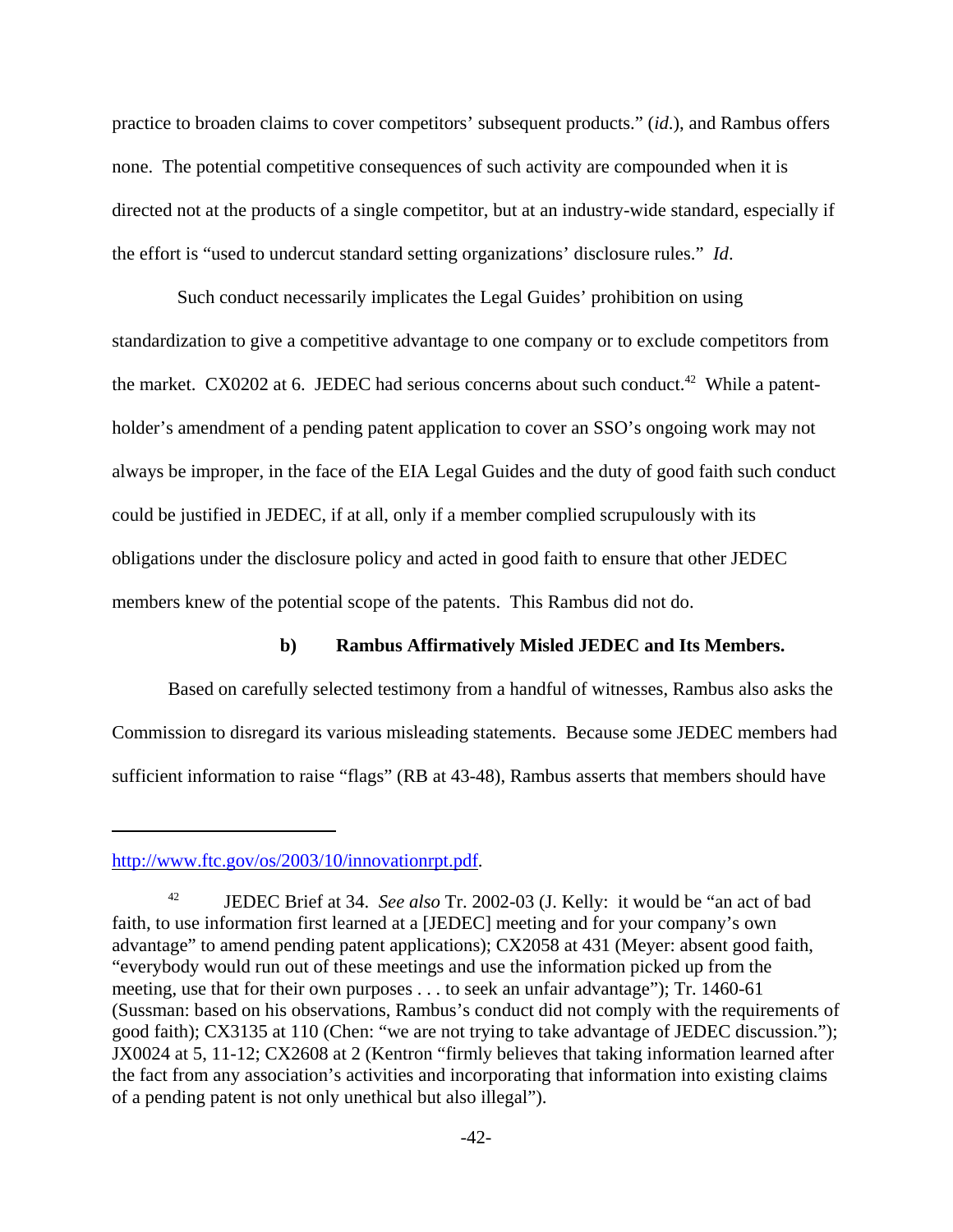figured out for themselves that Rambus was concealing something, implying that this is the equivalent of open and forthright disclosure. RB at 43-48. The inadequacy of these "flags" is described *infra* at pages 73-80; here it is enough to say that the Commission should not accept this self-serving distortion of the concept of disclosure.

Rambus does not attempt to defend important misrepresentations, including Richard Crisp's failure to mention patent issues when he voted on and discussed the CAS latency/burst length ballot in July 1992, or his disclosure of Rambus's irrelevant '703 patent in September 1993. *See* CCAB at 12-13, 14 n.9, 19-20, 50-51. For other incidents, Rambus disregards critical evidence. Rambus implies that, when Richard Crisp in 1992 responded to the Chairman's question whether he had anything to say about possible relevant Rambus patents by shaking his head "no," he conveyed the equivalent of truthful and accurate information. RB at 44. Rambus ignores that another JEDEC member, Howard Sussman, made a follow-up comment that "he had read [Rambus's foreign patent application] and that there was no problem." CX2069 at 611-13 (Crisp). Crisp understood that Sussman intended to "defuse that issue about the question about [Rambus] patents" and "to set aside the concern of the patent worry that had been raised by the people from Siemens." *Id*. Mr. Crisp made no effort to correct the impression conveyed by Mr. Sussman, and escaped further questioning about Rambus patents.

Three years later, in September 1995, Mr. Crisp again faced uncomfortable questions about suspicions that Rambus might have patent rights related to the SyncLink presentation. When pressed, Mr. Crisp reassured members by referring to his past disclosure of the '703 patent, an indication that Rambus had in the past complied with the JEDEC disclosure policy. CCAB at 19-20, 50-51; CCFF 1065-67.

Rambus admits that its 1996 JEDEC withdrawal letter omitted the '327 patent, at the time

-43-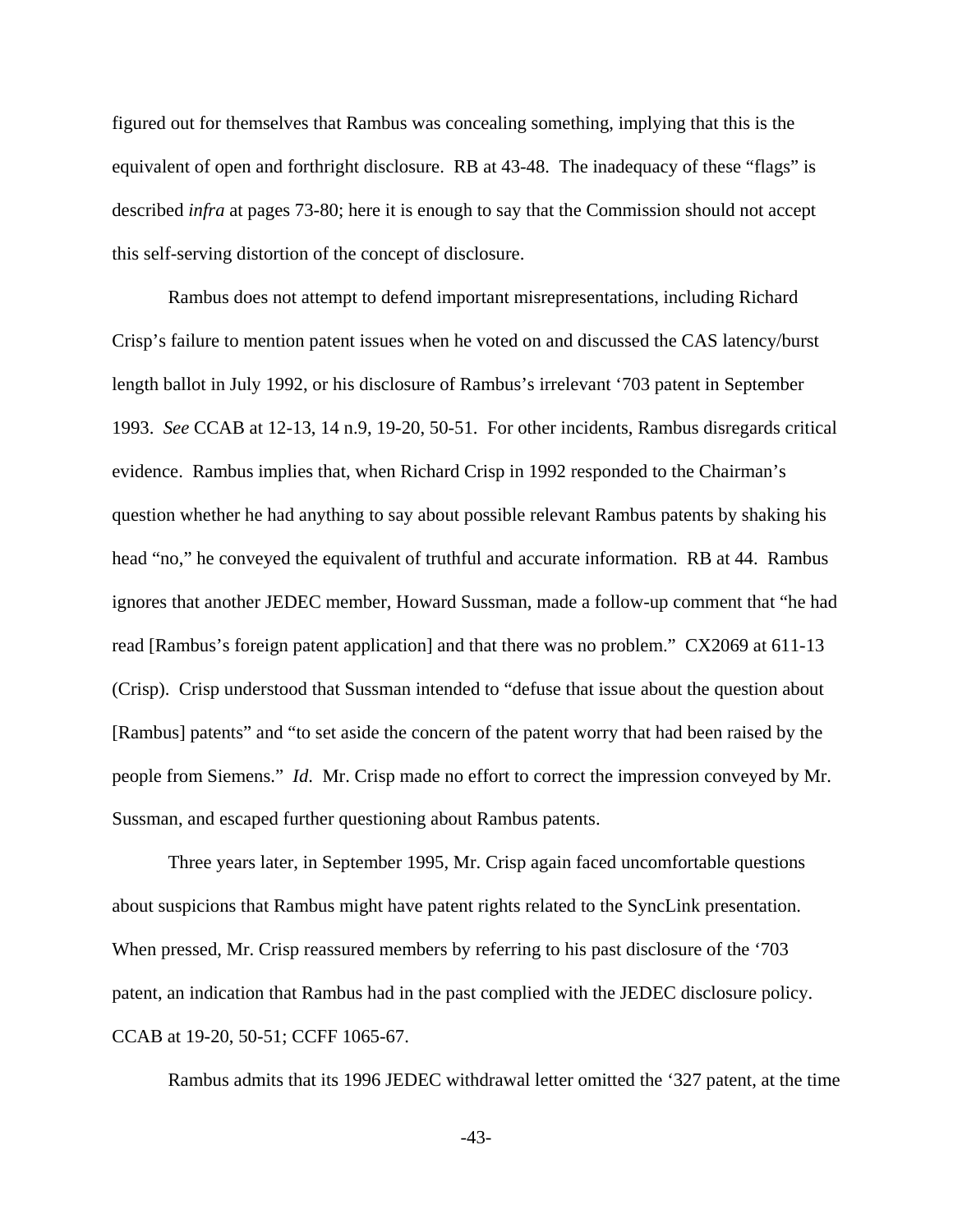Rambus's sole issued patent relevant to JEDEC's ongoing work, yet asserts that JEDEC was not misled because Rambus omitted the '327 patent by mistake. RB at 47-48. Even if that were true, $43$  it makes no difference. Rambus had intentionally concealed from JEDEC the pending application that led to the '327 patent, even though JEDEC was considering the related dualedge clock technology. CCFF 1008, 1076-82, 1092-95, 1114.

# **2. Rambus Failed to Disclose to JEDEC That It Could Obtain Patent Claims Covering Ongoing JEDEC Work, Its Efforts To Prepare Such Claims, or Its Belief That It Had Such Claims Pending.**

*There were various times where certain individuals believed that our patent applications should or were covering the SDRAM.*

*CX2056 at 252 (Deposition Testimony of David Mooring).*

*At the time I was – I believe[d] that the claims that were being created by [Rambus's patent lawyers] were to cover the features broadly. . . . And I assume[d] that the claims, as generated, were adequate to perform broad coverage of these features.* 

*CX2103 at 99-100 (Deposition Testimony of Fred Ware).*

Rambus officers and employees, including Richard Crisp, knew that Rambus could

obtain patent claims covering technologies under consideration by JEDEC and at times between

1991 and 1996 believed that Rambus had pending applications containing such claims. *See,*

*e.g.,* CX0543A at 16-17; CX0606 at 2; CCFF 803, 805-06, 809-811. Rambus representatives

<sup>&</sup>lt;sup>43</sup> Rambus's claim that the '327 patent was omitted by mistake is highly questionable. Rambus regarded the '327 patent as highly important, and planned for its offensive enforcement. CX942; CX1267; CCFF 1095, 1100-08. Rambus had known months before that the '327 would be issued. CX1482 at 1 (notice, Oct. 6, 1995). The very same day in June 1996 that Rambus sent its withdrawal letter to JEDEC (without the '327 patent), Rambus sent a written request to outside patent counsel to evaluate the '327 patent for enforcement readiness. CX0889; CCFF 1100-01, 1112. In the final version of the withdrawal letter, Rambus deleted these statements that appeared in earlier drafts: "In the spirit of full disclosure, Rambus would like to bring to the attention of JEDEC all issued U.S. patents held by Rambus Inc." and "This list [of patents] is complete as of this writing and follows below." CX0873 at 1; *compare* CX0888.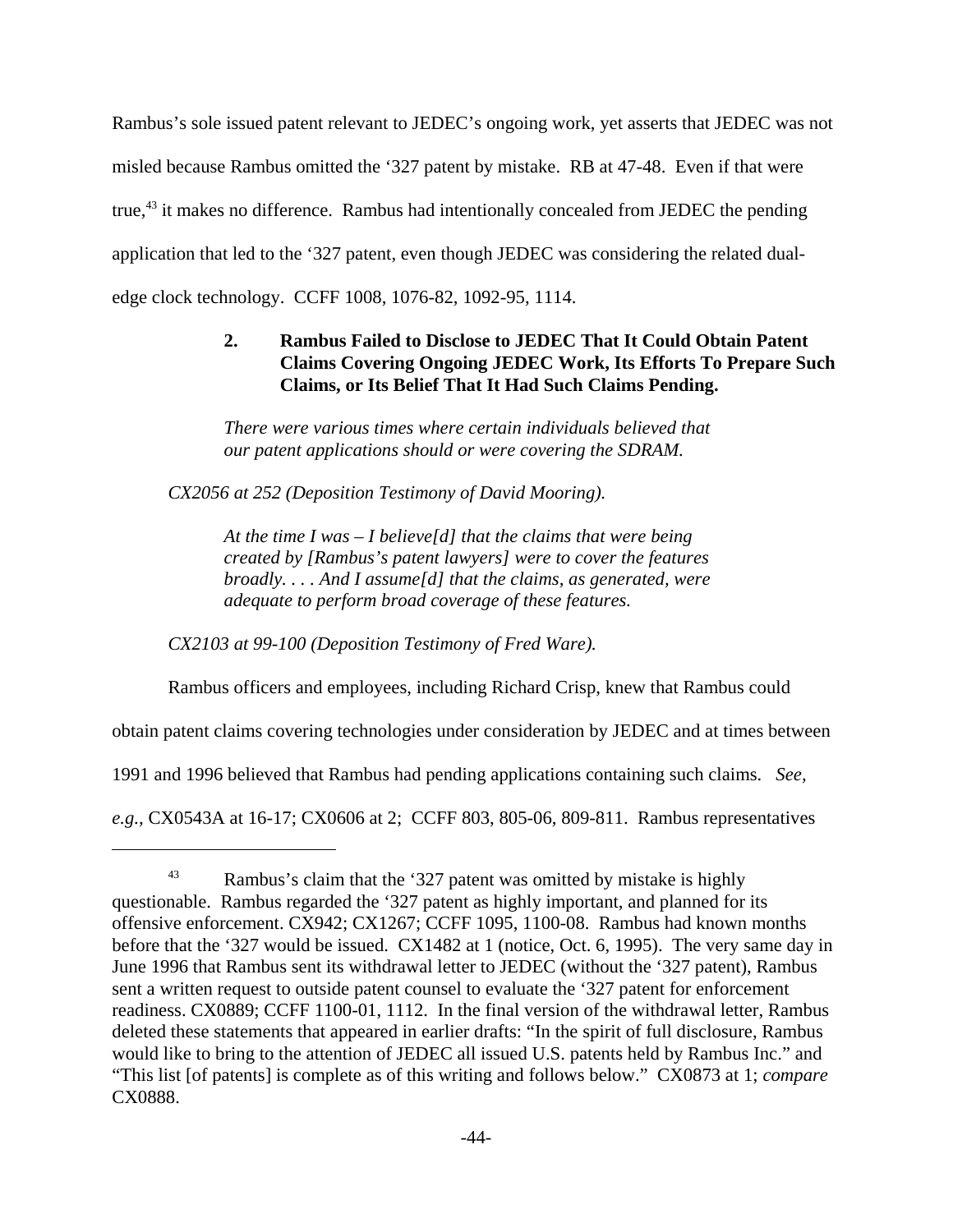concealed from JEDEC both their knowledge that they could (and intended to) obtain and enforce such patent claims, and their belief that applications containing such claims were pending at the PTO. *See, e.g.,* CCFF 813-814.

Rambus argues that, regardless of the contemporaneous knowledge and belief of its representatives, it had no obligation to disclose unless later formal analysis determined that Rambus's pending applications contained claims that actually covered ongoing JEDEC work. RB at 27-36. Rambus's position is contrary to the evidence and bad policy. The JEDEC disclosure obligation was based on the good faith knowledge and belief of members that a patent or application might apply, not on any formal patent claim analysis. CX0208 at 19 ("might be involved in"); Tr. 1980-82 (J. Kelly); Tr. 321-22 (Rhoden); Tr. 1346 (Sussman); Tr. 788-89 (Williams); Tr. 1693-94 (Landgraf); Tr. 6595 (Lee); CX2057 at 203-04 (Meyer). Rambus does not explain how, under its interpretation, a company participating in the JEDEC process would as a practical matter determine whether it was required to disclose a patent or application. *See* JEDEC Brief at 30. Rambus's position also invites gaming the system. It would encourage a devious patent-holder to delay filing claims until after quitting the organization.

Consistent with its obligations under the JEDEC disclosure policy and its obligation of good faith, Rambus should have disclosed as early as 1992 that it expected to obtain patent claims covering programmable CAS latency and programmable burst length, and as early as 1994-96 that it expected to obtain claims covering on-chip PLL/DLL and dual-edge clocking technologies, as those technologies were proposed for use at JEDEC. Even if Rambus had delayed disclosing until actually filing applications with claims covering this JEDEC work, it

-45-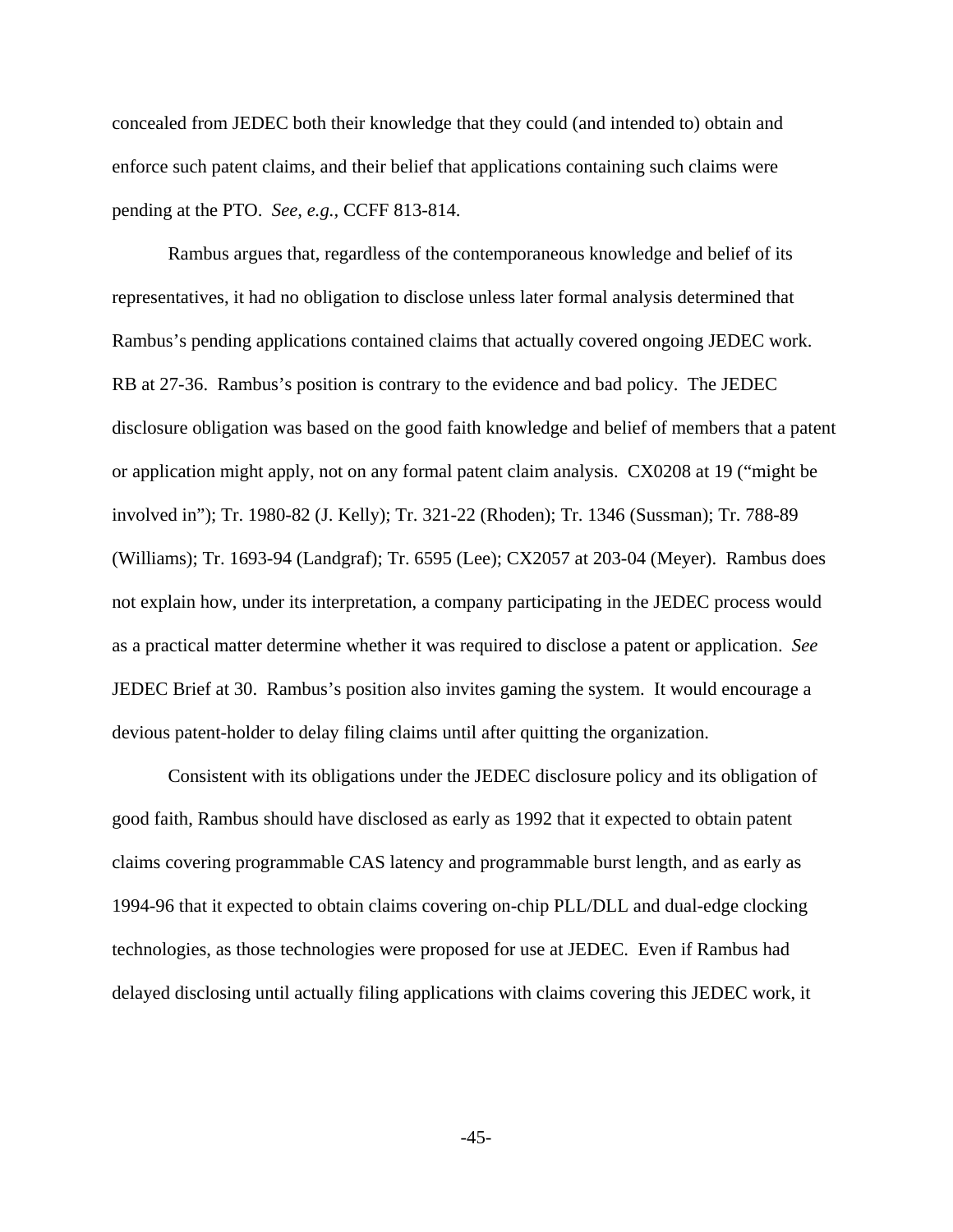should have disclosed for programmable CAS latency in May 1993 (the '651 application<sup>44</sup>), programmable burst length in January 1995 (the '961 application), and on-chip PLL/DLL and dual edge clock at the time these technologies were discussed at JEDEC between 1994 and 1996.

# **3. Rambus Had a Patent and Four Pending Applications it Was Obligated to Disclose to JEDEC.**

Even applying Rambus's narrowest-possible interpretation of its disclosure obligations,

the record establishes that Rambus failed to disclose the subject matter of a patent and four

applications.

Two witnesses presented proper, formal patent claims analyses of the type used in patent

infringement analysis:

- Professor Bruce Jacob, Associate Professor of Electrical and Computer Engineering at the University of Maryland, and
- Mr. Mark Nusbaum, patent attorney and former Senior Patent Examiner and member of the PTO Board of Patent Appeals and Interferences.

Following a full claims analysis, Professor Jacob and Mr. Nusbaum testified that Rambus had an

issued patent and four pending applications containing claims that a reasonable engineer would

conclude covered specific JEDEC work:

'961 application: claims 151, 160, and 165 covered programmable CAS latency and burst length, and claims 159, 164 and 168 covered programmable CAS latency, as used in the SDRAM standard. Tr. 1550-55, 1565-72 (Nusbaum); 5508-13, 5523-28 (Jacob); DX 15, 99, 100.

'490 application: claims 183, 184 and 185 covered programmable CAS latency as used in the SDRAM standard. Tr. 1573-77, 1581 (Nusbaum), 5528-32 (Jacob); DX 15, 99, 100.

'692 application: claims 151, 152, 166 and 167 covered on-chip PLL as proposed by NEC for use in the JEDEC standard in September 1994. Tr. 1589-95 (Nusbaum), 5535-

<sup>&</sup>lt;sup>44</sup> Although Rambus later discovered that the claims were narrower than intended, at the time, Rambus representatives understood the '651 application to cover programmable CAS latency as proposed for use at JEDEC. CX0702; CX2103 at 99-100 (Ware).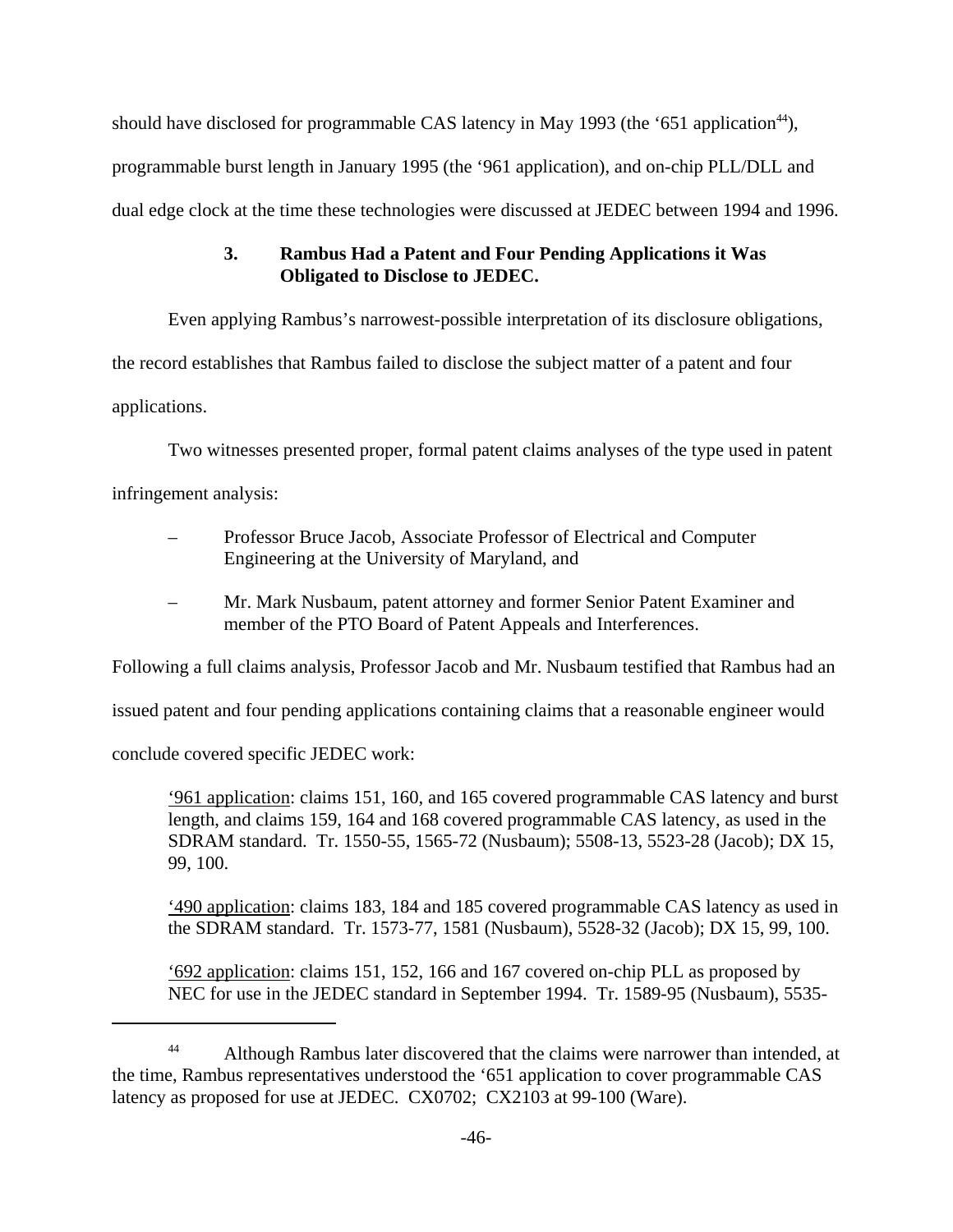41 (Jacob), DX 15, 16, 99, 101.

'646 application: claim 151 covered dual edged clocking as proposed by IBM in April 1992, as reflected in the survey ballot of October/December 1995, and as proposed by Samsung in March 1996. Tr. 1601-03 (Nusbaum), 5550-51 (Jacob); DX 15, 16, 99.

'327 patent: claims 1 and 7 covered the most likely implementation of dual edge clocking as proposed by IBM in April 1992, as reflected in the survey ballot of October/December 1995, and as proposed by Samsung in March 1996. Tr. 5543-49 (Jacob); DX 99.

Rambus's countervailing reliance on the Federal Circuit pronouncement in the *Infineon*

case that the '961 application did not read on the SDRAM standard (RB at 30-31) is misplaced.

The *Infineon* record contained no evidence on this issue,<sup>45</sup> and the evidence here confirms that

the Federal Circuit erred. The Federal Circuit majority opined that the claims in the '961

application were limited to the "device identifier" feature. *Rambus, Inc. v. Infineon Tech. AG*,

318 F.3d 1081, 1103 (Fed. Cir.).<sup>46</sup> In fact, Professor Jacob confirmed that, while some claims of

the '961 application were so limited, the relevant claims 151, 160, 164, and 165 were not. Tr.

5676-80 (Jacob). Rambus has no similar limiting language argument with respect to the '327

The majority has gone so far as to make a de novo comparison of the pending claims to the JEDEC standard . . . I do not believe that we, as an appellate court of review, are in a position to make this finding because neither party appears to have given the jury the necessary evidence to make such an analysis in the first instance.

318 F.3d at 1117 (Prost, J., dissenting).

<sup>46</sup> Rambus's reliance on the Federal Circuit's holding is misplaced for more global reasons than this. As explained by Judge Payne, "[n]othing in the Federal Circuit's opinion negates the overwhelming evidence that Rambus planned a fraudulent scheme to obtain claims covering the SDRAM standard and to conceal these claim[s] from JEDEC." *Rambus, Inc. v. Infineon Tech. AG*, 220 F.R.D. 264, 279 (March 17, 2004).

<sup>45</sup> As stated by Judge Prost: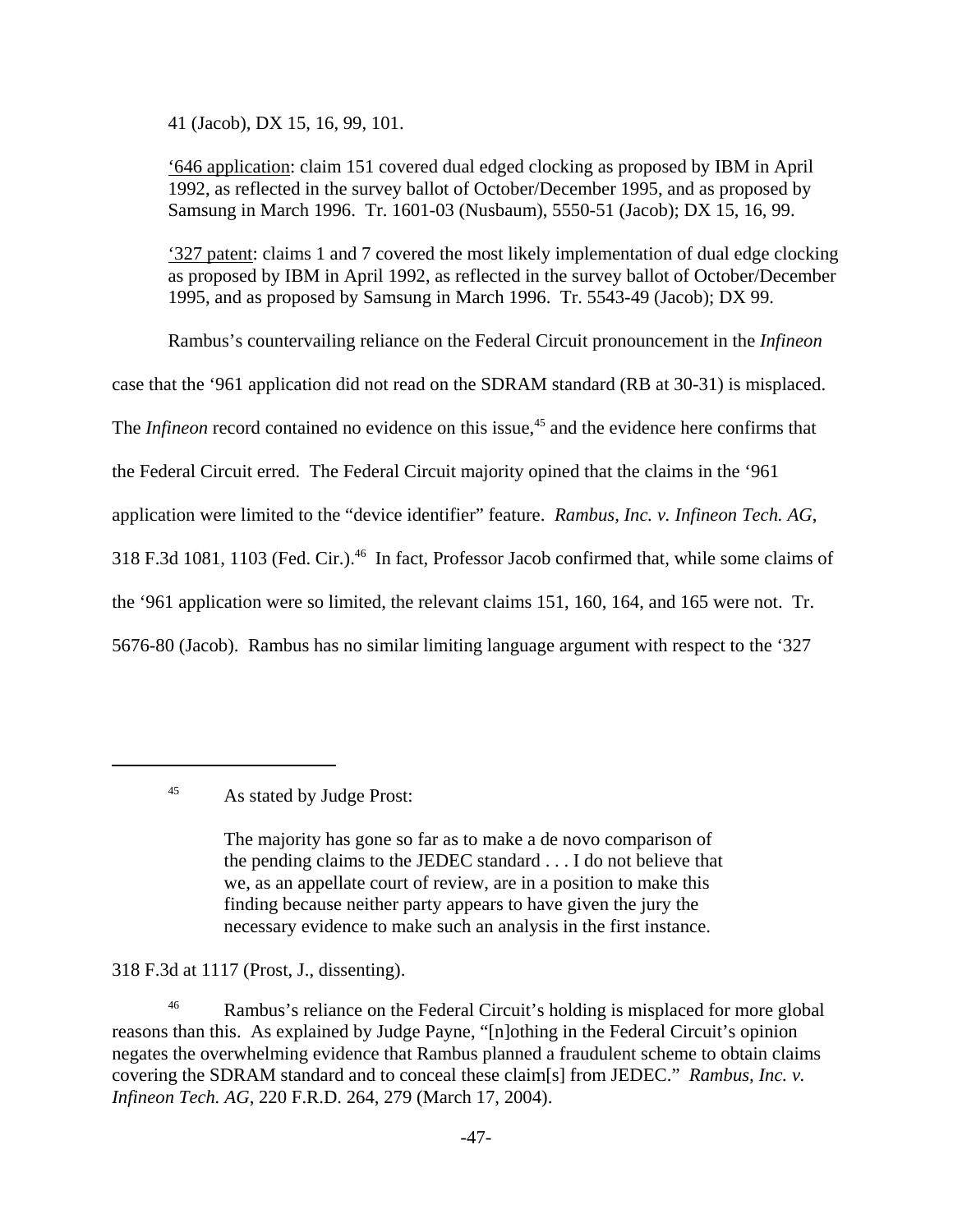patent or any of the other applications.<sup>47</sup>

Rambus argues that the '961 and '490 applications were later rejected (RB at 31), implicitly conceding that they were valid pending applications when Rambus belonged to JEDEC. More importantly, nothing about the rejection precluded Rambus from later refiling and obtaining identical or substantially similar claims. Rambus in fact did so and later asserted patent claims against firms practicing the JEDEC standard based on patents tracing their lineage to these applications. *See* CCFF 858.

Finally, Rambus argues that none of the vast number of documents that it destroyed could have affected this analysis. RB at 35. But internal Rambus correspondence, correspondence between Rambus and its patent counsel, counsel's handwritten notes and claim analysis all could have shed light on the scope of Rambus's claims and their relation to JEDEC work, and all were among the massive volume of materials destroyed. Any doubt whether Rambus's pending claims covered ongoing JEDEC work – if relevant to liability – should be resolved in Complaint Counsel's favor.

<sup>&</sup>lt;sup>47</sup> Rambus's argument with respect to the '490 application is contradictory: Rambus insists that the Commission must base an obligation to disclose on a complete, technical and detailed claims analysis, but argues that the Commission should disregard this very analysis because the '490 application is "similar to" the '961 application. RB at 31.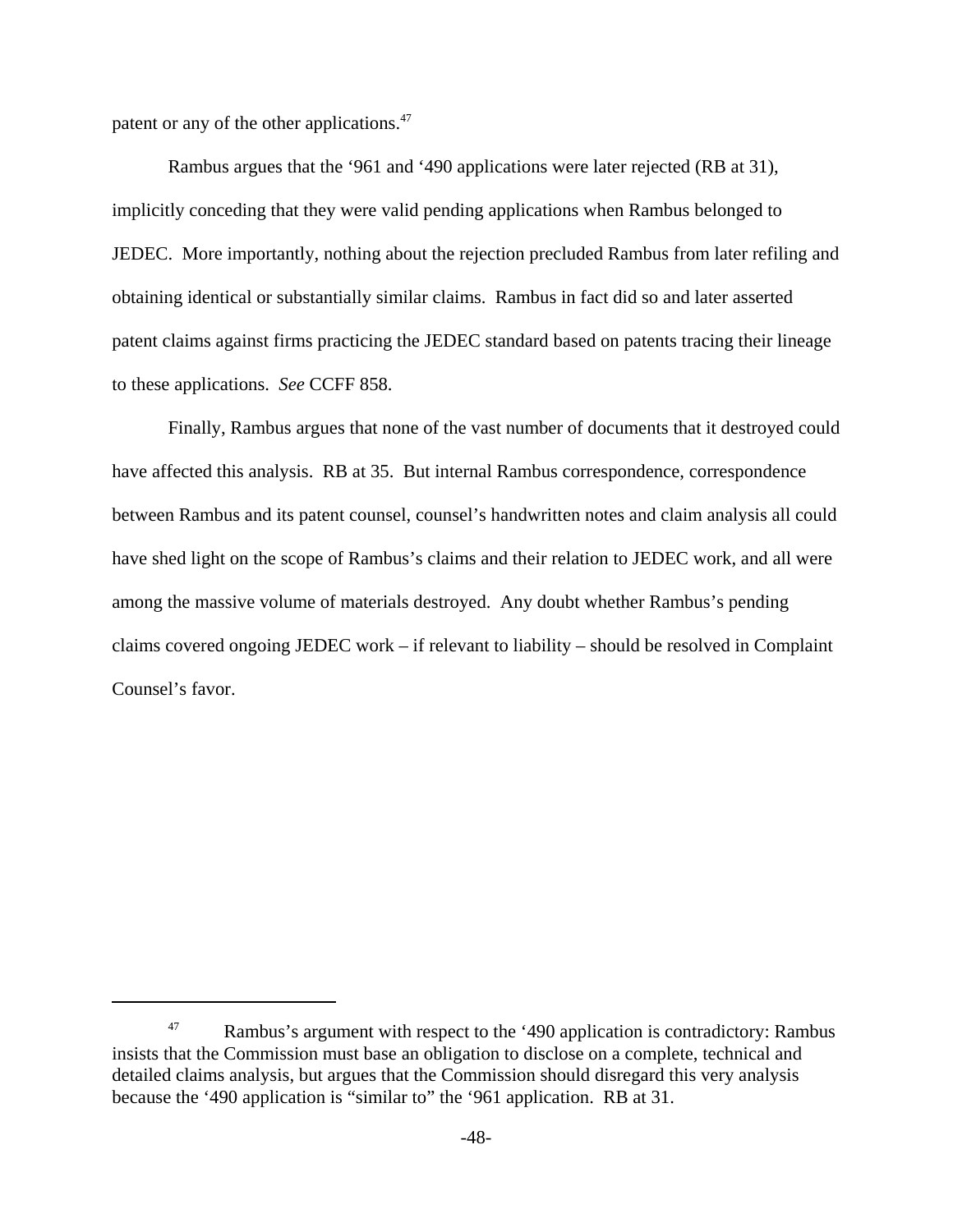# **4. Rambus's Obligations Applied Equally to the DDR SDRAM Standard.**

Rambus argues that it had no obligation to disclose with respect to some of the JEDEC standard technologies because it withdrew from JEDEC before standardization of DDR SDRAM began. RB at  $32-34$ . Its position invites gaming the system, <sup>48</sup> imputes a meaningless formalism to JEDEC procedures, and ignores actual work at JEDEC during the period Rambus was a member.

# **a) The Formal Date the Complete DDR SDRAM Package Was Proposed Has No Relevance to Rambus's Disclosure Obligations.**

Rambus relies on the *Infineon* decision to assert that it had no disclosure obligation with respect to the DDR SDRAM standard. RB at 34. But whatever evidence or assumptions underlay that decision, it is flatly contrary to the evidence in this record.

The JEDEC disclosure policy required members to disclose patents and applications relating to "the work they are undertaking." CX0208 at 19. There is no reference to the concept of a formal "start-date" of a standard, or indeed the concept of one particular standard versus another, and for very good reason: JEDEC work is on-going and cumulative. The SDRAM standard was based on the former EDO standard, and was published as an integral part of JEDEC's compendium of standards. CCFF 500-12; JX0056 at 103-24. Technologies added to the SDRAM standard, including programmable CAS latency and burst length, were carried over

<sup>&</sup>lt;sup>48</sup> Rambus asks the Commission to interpret JEDEC's disclosure policy to permit a company to join JEDEC, observe features proposed for use in the next generation standard, use that information to amend its pending applications, plan to enforce its patents against those features, conceal its potential patent rights from JEDEC, wait for adoption and lock-in, and then enforce its patents. According to Rambus, this is legitimate so long as the company withdraws from JEDEC before the final package of features for the standard is formally proposed at JEDEC.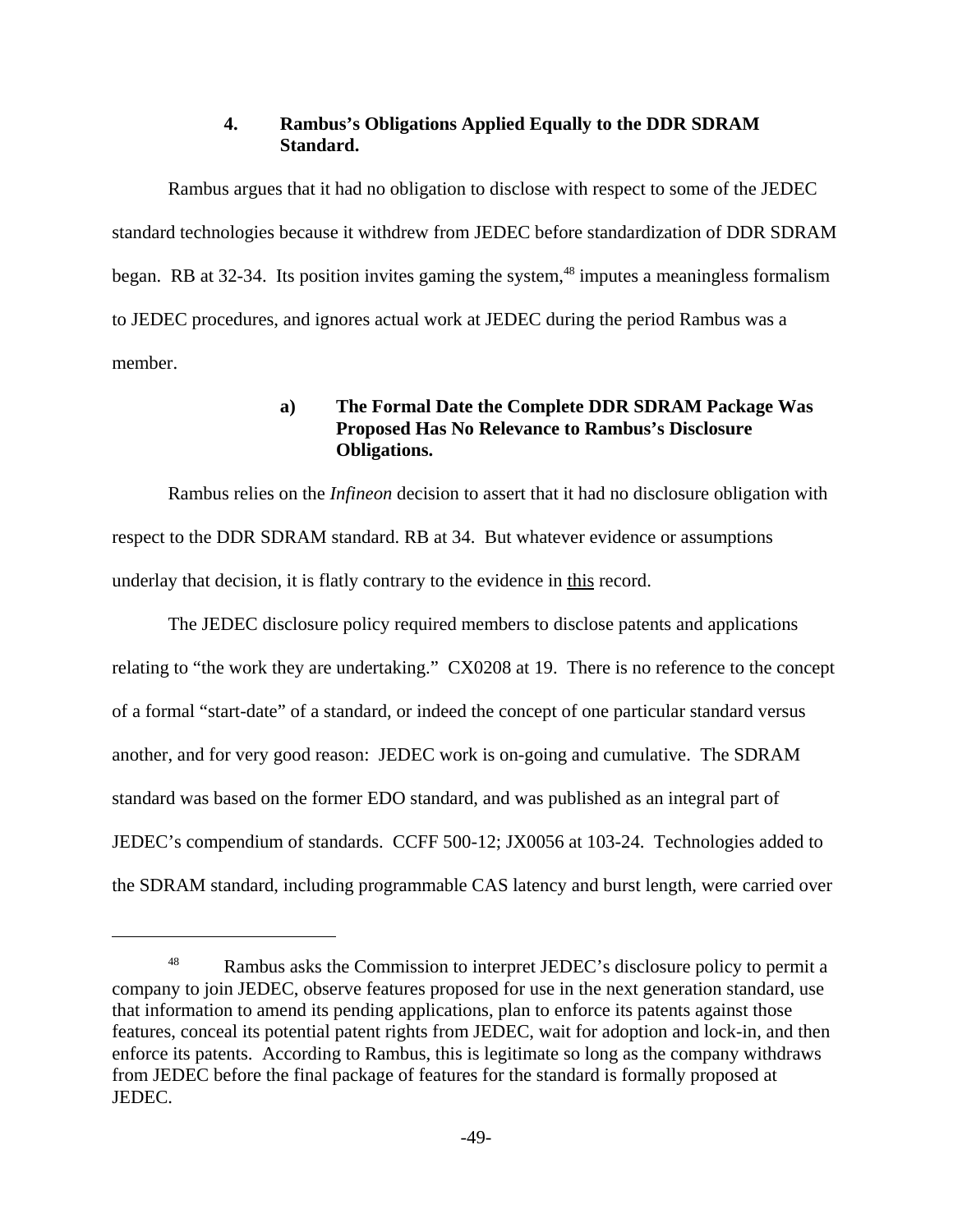into the next generation, or DDR, standard.<sup>49</sup> JX0057 at 13. Other technologies, such as dualedge clocking, were considered and rejected for the SDRAM standard, but were consciously put on hold for reconsideration in the next-generation standard. CCFF 623-32; Tr. 2515, 2584-85 (G. Kelley); Tr. 462 (Rhoden).

Thus, DDR SDRAM consists of technologies carried through from EDO and earlier standards, technologies added in SDRAM, technologies considered for SDRAM but set aside, and technologies first proposed after adoption of the SDRAM standard. This is reflected in its publication in Release 9 of the 21-C standard, which combined elements of SDRAM and DDR SDRAM. *See, e.g.,* CX0234 at 150 (3.11.5.1.3) (standard for programmable CAS latency and burst length for single data rate SDRAM and DDR SDRAM). Features of DDR SDRAM (including programmable CAS latency and burst length, on-chip DLL and dual-edge clocking) in turn were carried over into the DDR2 SDRAM standard. One cannot separate the work involved in one standard from the work involved in another, let alone define a meaningful precise startdate for any of these standards.<sup>50</sup>

The record confirms that JEDEC's disclosure policy was tied to ongoing work, not to any particular formality such as a start-date. *See, e.g*., Tr. 1983-85 (J. Kelly: disclosure obligation is "not tied to a formal step in the process," and is "not tied to any procedural formality in the process at all."); Tr. 2586-87 (G. Kelley: disclosure obligation relating to dual-edge clocking

<sup>&</sup>lt;sup>49</sup> *See* CCFF 586-93. Other technologies carried over from SDRAM to DDR SDRAM included auto-precharge (which Rambus sought to patent because of its "high harassment value," CX0738), multi-bank design (the subject of Mr. Crisp's 1992 shake-of-thehead incident, after which he worked with Mr. Vincent to patent it) and externally-supplied reference voltage (that, according to Mr. Crisp, "may well infringe our work," CX0711 at 54).

<sup>&</sup>lt;sup>50</sup> Thus, Gordon Kelley defines the start of DDR SDRAM as 1988, when IBM first proposed its toggle mode, a form of dual-edge clocking. Tr. 2584-85.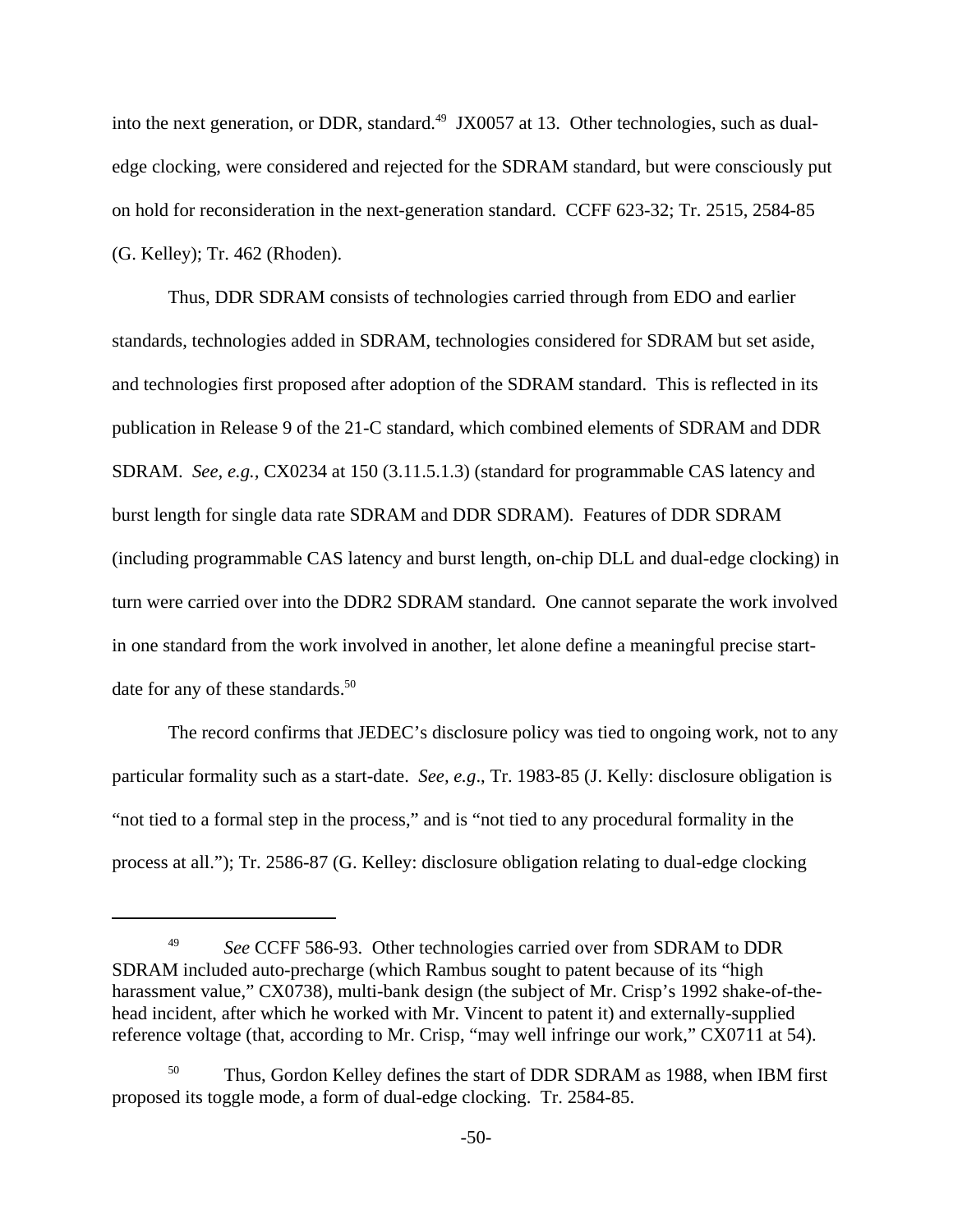was not limited to post-December 1996). Rather, the duty to disclose arises "[i]f there is any suggestion that the committee's work should move in a certain direction or any information that's presented with that as . . . the intent." Tr. 1883-83; *see also* Tr. 356-57 (Rhoden: disclosure required "as soon as you become aware that a topic is being discussed for which you know that there is IP"); Tr. 771-72 (Williams: disclosure needed "[a]s soon as you knew that there was a possible patent that could apply to what was being discussed"). Uncontested witness testimony confirms that the disclosure obligation was triggered by JEDEC work on particular DDR SDRAM technologies. Tr. 468, 493, 514 (Rhoden, on-chip PLL/DLL); Tr. 2571 (G. Kelley: same); Tr. 1406-07 (Sussman: same); Tr. 2570-71 (G. Kelley: dual-edge clocking); Tr. 1381-82, 1386, 1408-09 (Sussman: same); Tr. 512-14 (Rhoden: same).

Nor can Rambus contest that when it observed these technologies at JEDEC, it believed it had pending applications covering these technologies directed at future SDRAMs, it further amended its pending applications, or that it was planning to enforce patents against them.<sup>51</sup>

<sup>51</sup> CX0702 (DLL application "directed against future SDRAMs"); CX0711 at 36-37 ("NEC PROPOSES PLL ON SDRAM!!! . . . What is the exact status of the patent with the PLL claim?\*\*\*\*"); CX0757 ("we better stock up our legal warchest"); CX0763 ("I would hope that we would sue other companies" for using on-chip PLL); CX0831 (send materials on competition, such as "JEDEC meeting reports," to help "strengthen [Rambus's] IP position"); CX0833 ("Let the IP war begin"); CX1483 (further DLL amendment); CX0260 at 1; Tr. 3328-29 (circulating JEDEC survey ballot, which included on-chip PLL/DLL, within Rambus); CX1999 (meeting with patent counsel concerning on-chip DLLs); CX0868 (Crisp e-mail emphasizing Micron's JEDEC proposal regarding on-chip DLL and alternatives; "we should have a long hard look at our IP and if there is a problem . . . we should tell JEDEC"); CX2001 (meeting with Lester Vincent concerning on-chip DLLs); CX0745 (dual-edge clocking application "for the MOST/SDRAM defense"); CX0711 at 156-57 (e-mail regarding SyncLink's JEDEC proposal using dual-edge clocking for input); CX1482 (notice of allowance for '646 application); CX1267 (Rambus's "Offensive" patent strategy regarding DLLs and dual-edge clocking); CX0260 at 1 (circulating JEDEC survey ballot, which included dual-edge clocking, within Rambus); CX1320 at 4-5, CX0905 (Crisp presentation, two months after leaving JEDEC but based on earlier confidential JEDEC information, showing SDRAMs with dual-edge clocking); CX1494 (issuance of '327 patent); CX0889 (seeking enforcement readiness opinion on the '327 patent).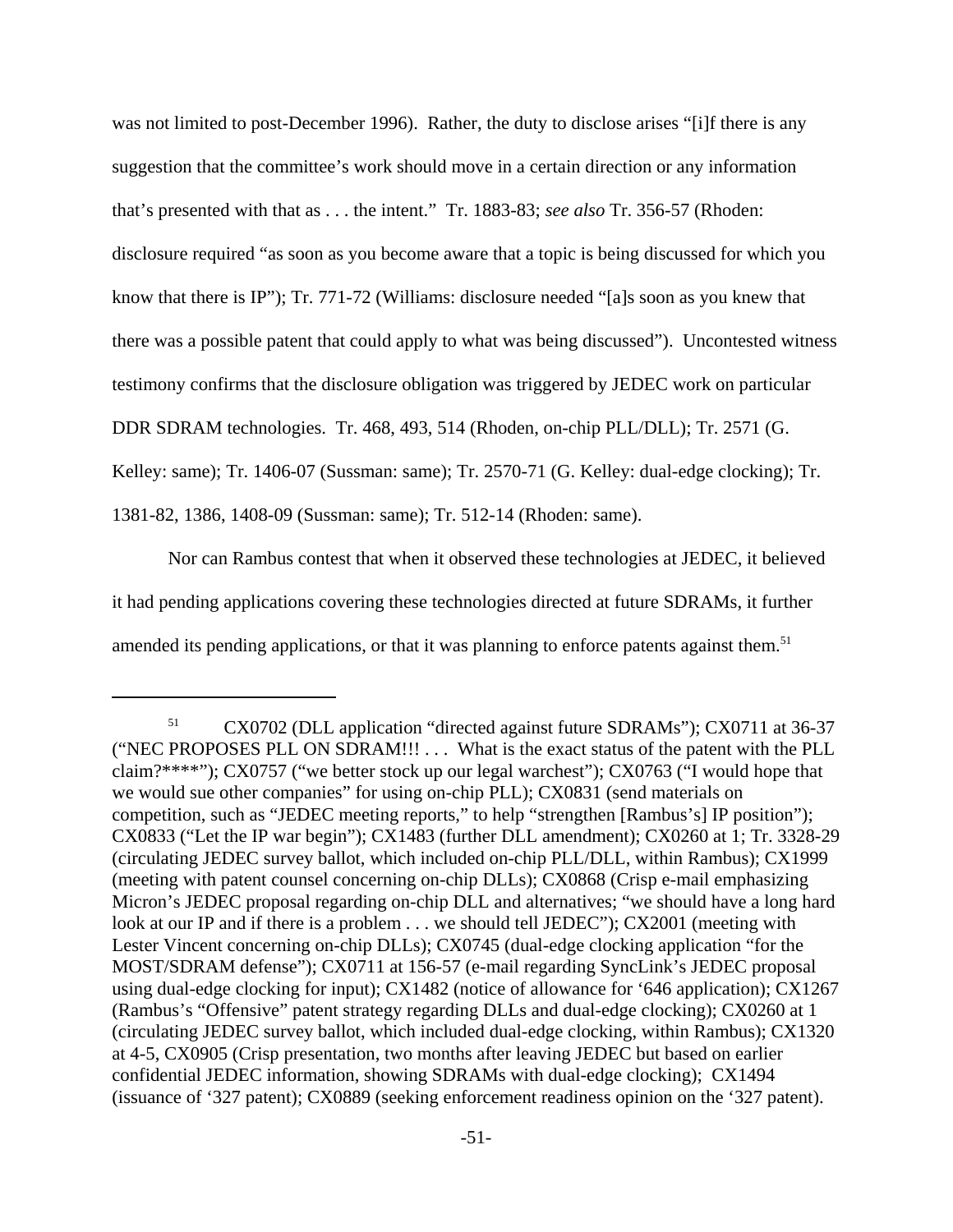### **b) JEDEC Worked on the DDR SDRAM Standard While Rambus Was a Member.**

The record establishes that JEDEC began work on what became DDR SDRAM no later than late 1993/early 1994, two-and-a-half years before Rambus quit JEDEC.

At that time, JEDEC began work on the next generation standard to follow SDRAM. CCFF 578-85; Tr. 460-61 (Rhoden: in 1993-96, JEDEC was working on "future generation DRAM," sometimes called "SDRAM II," which led to DDR SDRAM); Tr. 2566-67 (G. Kelley: after adoption of SDRAM, JEDEC pursued "the next generation of synchronous DRAM"); Tr. 1402 (Sussman); Tr. 820 (Williams: after publication of SDRAM, JEDEC took up "the next standard, the next generation of memory"). Work on "future SDRAM," "next-generation SDRAM," or "SDRAM II," as it was known, led directly to DDR SDRAM. Tr. 408-09 (Rhoden); Tr. 2581 (G. Kelley); Tr. 6636 (Lee); Tr. 1429 (Sussman).

JEDEC's work throughout 1994-96 consisted of discussion, debate, and movement towards consensus on specific individual technologies for the standard. In December 1996, after some consensus was emerging with respect to individual features, Fujitsu for the first time made a package proposal that was "a collection of the discussions that had taken place . . . within previous meetings for the past decade or so" and was "a unified approach to the next generation" standard. Tr. 1197-98 (Rhoden). The presentation for the first time "happened to coin the name DDR" (*id.*), which stood for "double data rate."<sup>52</sup>

Rambus's argument that it had no obligations whatsoever until the formal start-date of the DDR SDRAM standard is contradicted by the record. Even crediting this argument, however, the evidence shows that JEDEC started on the DDR SDRAM standard, under different

 $52$  Rambus mischaracterizes this testimony by referring only to the portion regarding the DDR name and omitting the rest. RB at 33.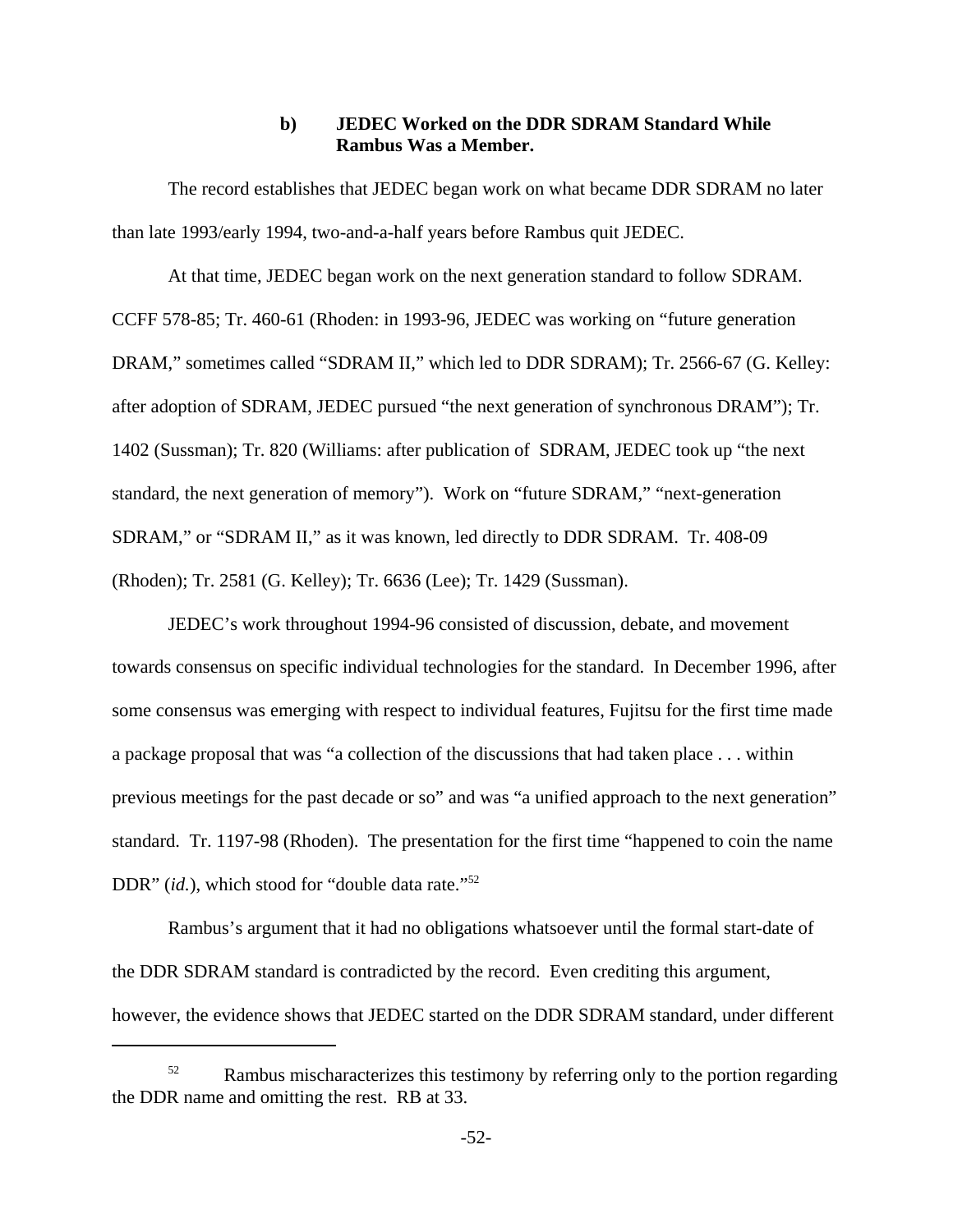names, no later than late 1993/early 1994.

#### **D. Rambus's Subversion of JEDEC's Process and Violations of JEDEC's Specific Disclosure Rules Had No Procompetitive Justification.**

Despite pointing fingers at others for their alleged inadequacies or wrong-doing, Rambus has failed to identify any compelling procompetitive justifications for its own conduct. Although concerns about preserving foreign patent rights and trade secrets might justify concealing certain patent-related information outside the context of a standard-setting organization, such concerns provide no justification for seeking to exploit participation in a cooperative standard-setting effort to obtain a patent advantage over a supposedly open standard.

Rambus's asserted justifications for its conduct<sup>53</sup> are facially insufficient, and fail to explain how the goals of lower prices, improved quality or increased efficiency were served. If accepted, they would permit any company to flout the rules of any standard-setting organization it chose to join, and defend its conduct after-the-fact by claiming protection of trade secrets or foreign patent rights. The only concrete reason for Rambus's conduct was to mislead JEDEC and increase its leverage over the industry.

Rambus's reference to preserving trade secrets is a pretext. Not only was the RDRAM architecture known, but the description of RDRAM in Rambus's PCT application was publicly available (CCFF 1267) and Rambus actively promoted RDRAM as widely as possible among DRAM manufacturers and users (CCFF 746-56, 1342-50). The "secret" was not Rambus's invention, but rather its plan to obtain claims covering not only RDRAMs but also JEDEC standard products.

Nor did Rambus's secrets have anything to do with concealing the direction of its R&D.

<sup>53</sup> These amount to little more than generic platitudes. RB at 49-50, 86-88, 114-15.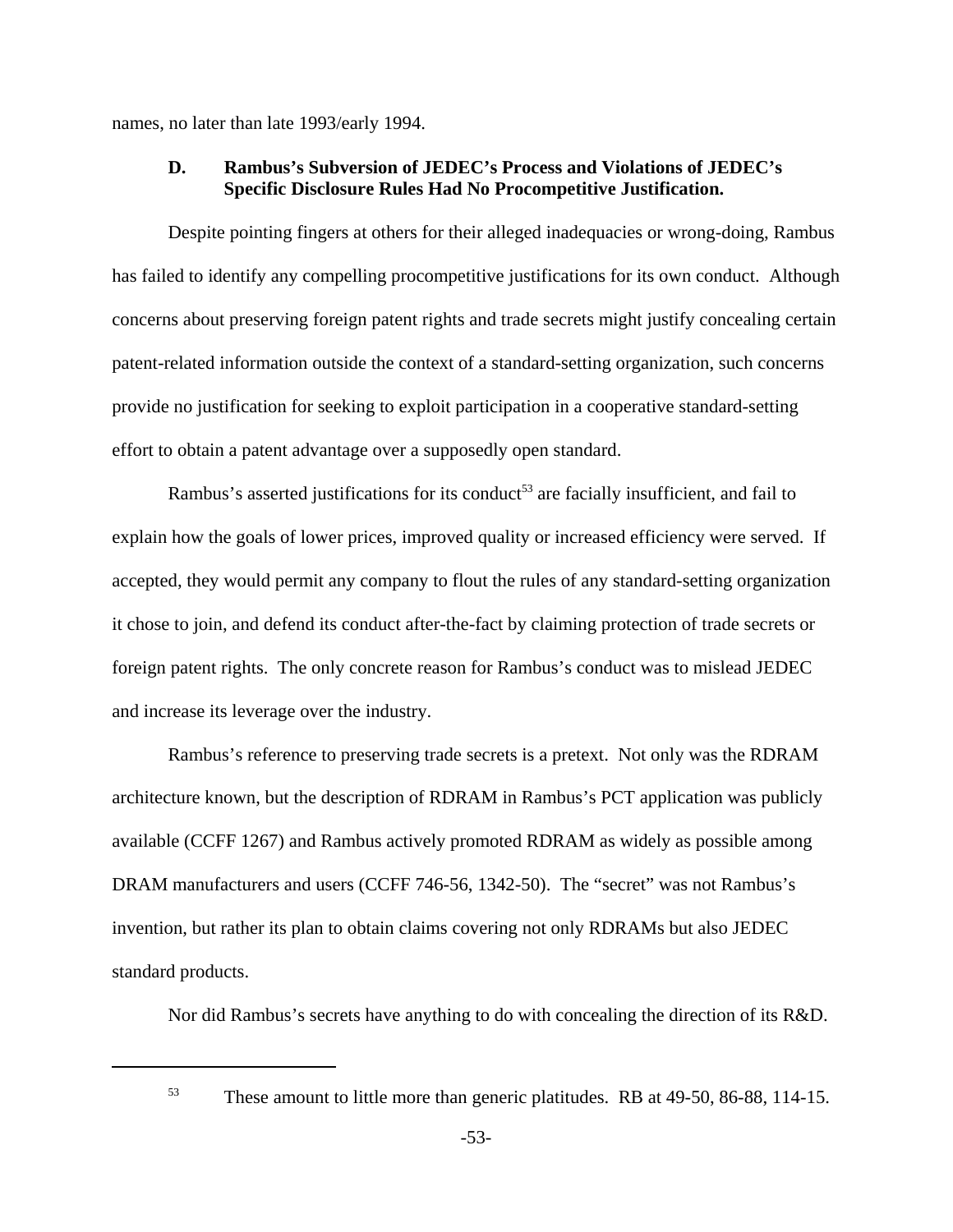Rambus was not concealing newly-filed applications relating to on-going research, but amendments relating back to its original '898 application filed years earlier. CCFF 725-31. These amendments added claims covering other companies' work presented at JEDEC and observed by Rambus. Rambus can hardly claim an interest in maintaining "trade secrets" relating to work performed and presented publicly by other companies.<sup>54</sup>

The legitimacy of Rambus's conduct is impeached by Rambus's constantly shifting stories. Initially, rather than explain its conduct, Rambus denied it ever happened. Believing that communications with outside counsel would remain secret, Rambus claimed that it was trying to obtain patents covering only RDRAM, and denied that it was pursuing patents directed at JEDEC-compliant SDRAMs. Rambus went so far as to submit a formal white paper to FTC staff asserting repeatedly that Rambus never sought patents covering the SDRAM standard while it was a JEDEC member:

> Rambus . . . was not seeking any patents that covered the SDRAM standard during the time that the standard was being considered by JEDEC.

CX1883 at 11; *see also id*. at 12 ("Rambus never even sought [a patent covering the SDRAM

standard] while it was a member of JEDEC.").

Rambus' early patent applications were directed to protecting the Rambus architecture that Rambus was seeking to have the industry adopt.

CX1883 at 15.

<sup>&</sup>lt;sup>54</sup> Rambus also refers vaguely to protecting foreign patent rights. RB at 87-88. However, Rambus's PCT application, filed in 1991 (CCFF 1117), gave Rambus priority over any other filer in over 40 member countries. U.S. Patent & Trademark Office, Manual of Patent Examining Procedure, Chapter 1800 (Rev. 2, 2004), available at http://www.uspto.gov/web/offices/pac/mpep/mpep\_e8r2\_1800\_508.pdf. Moreover, publication of the PCT application acted as prior art that could invalidate later-filed applications worldwide. CX1454.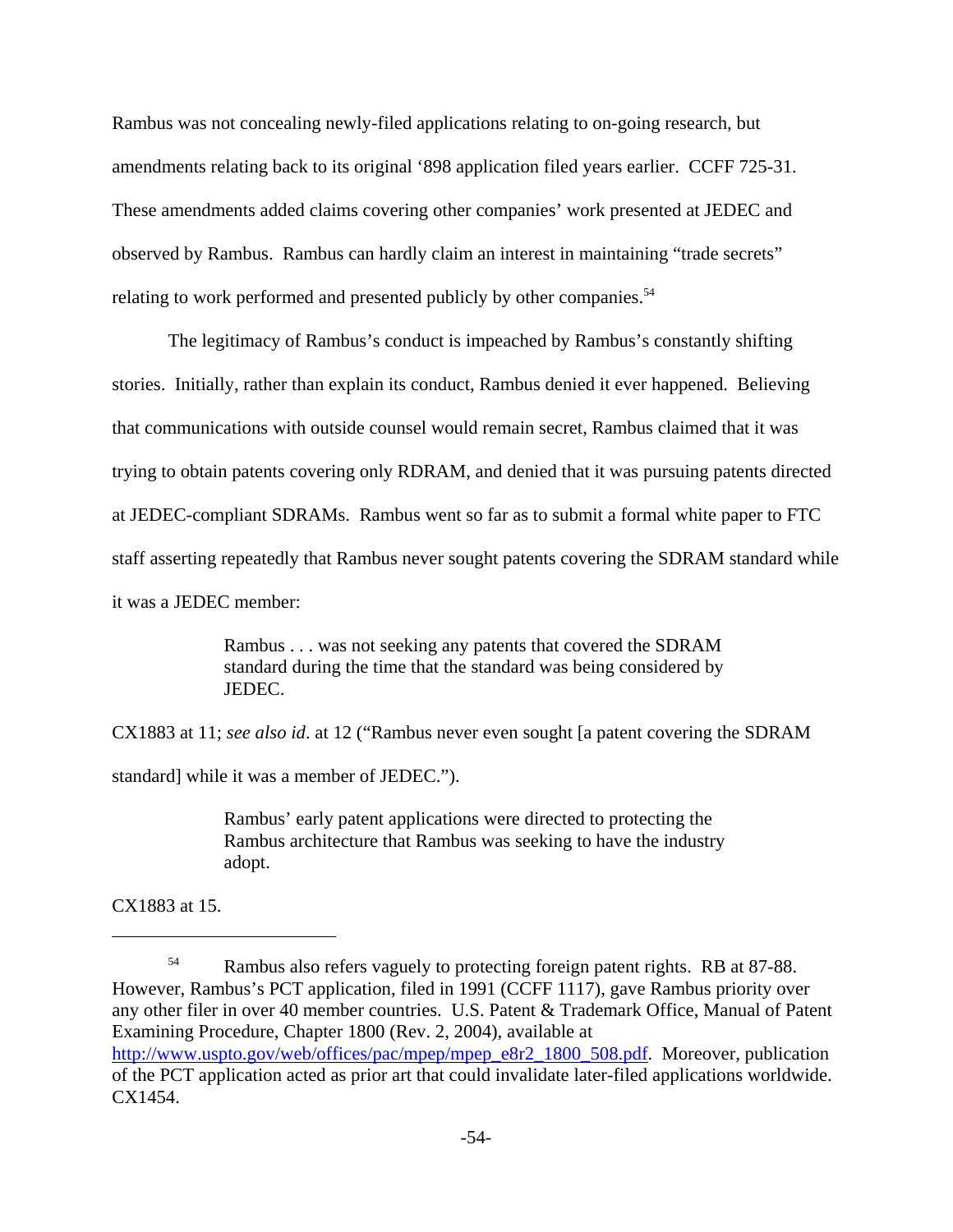Then, in March 2001, Judge Payne pierced the attorney-client privilege under the crime-

fraud doctrine. The resulting materials belied Rambus's statements in its White Paper to the

FTC staff – while it was a JEDEC member Rambus had, in fact, pursued amendments to its

pending applications specifically directed at SDRAMs and future SDRAMs.<sup>55</sup> After this came to

light, Rambus witnesses suddenly changed their tune. For the first time, they admitted that the

applications pursued by Rambus during this time-period were not limited to RDRAMs, but were

directed at SDRAMs as well:

# **Before Release of Crime-Fraud Materials:**

Mooring: "Q Okay. Now in '91, in '90, '91, '92, '93, '94, '95 and '96, Rambus had pending applications that related to the work of JEDEC, true or false?

# . . .

THE WITNESS: No. The pending applications related to the RDRAM." CX2054 at 165-166 (11/15/00)

#### **After Release of Crime-Fraud Materials:**

Tate: "I believed . . . that we were trying to get claims that covered our inventions and would read on synchronous SDRAMs." CX2092 at 139 (4/25/01)

Crisp: "My role [in discussions with outside patent counsel] was suggesting that we wanted to ensure that we had adequate coverage to protect our inventions.

Crisp: "Q . . .your intent was to make [the new claims] broad enough that they would cover an SDRAM using the features that you had seen at the prior [JEDEC] meetings.

<sup>55</sup> CX1941 at 1 (Vincent notes: "Jedec" and "need pre planning before accuse others of infringement"); CX1946 (Vincent notes: "Richard Crisp wants to add claims to the original application"); CX1949 at 1 (Vincent notes: "what to include in divisional applications . . . so cause problems w[ith] synch DRAM"); CX0702 (Ware e-mail: "This claim . . . is directed against SDRAMs."); CX1970 at 1 (Vincent notes: "Enforcement: Sync DRAMS"); CX0738 (Dillon e-mail proposing claims to "gain leverage over SDRAM and MOST."); CX0740 (Tate e-mail requesting list of claims "that read directly on current/planned sdrams"); CX0745 at 1 (Roberts note: "claims for the MOST/SDRAM defense."); CX0831 (Tate e-mail requesting staff to send "JEDEC meeting reports, etc" to help "strengthen our IP position relative to competition").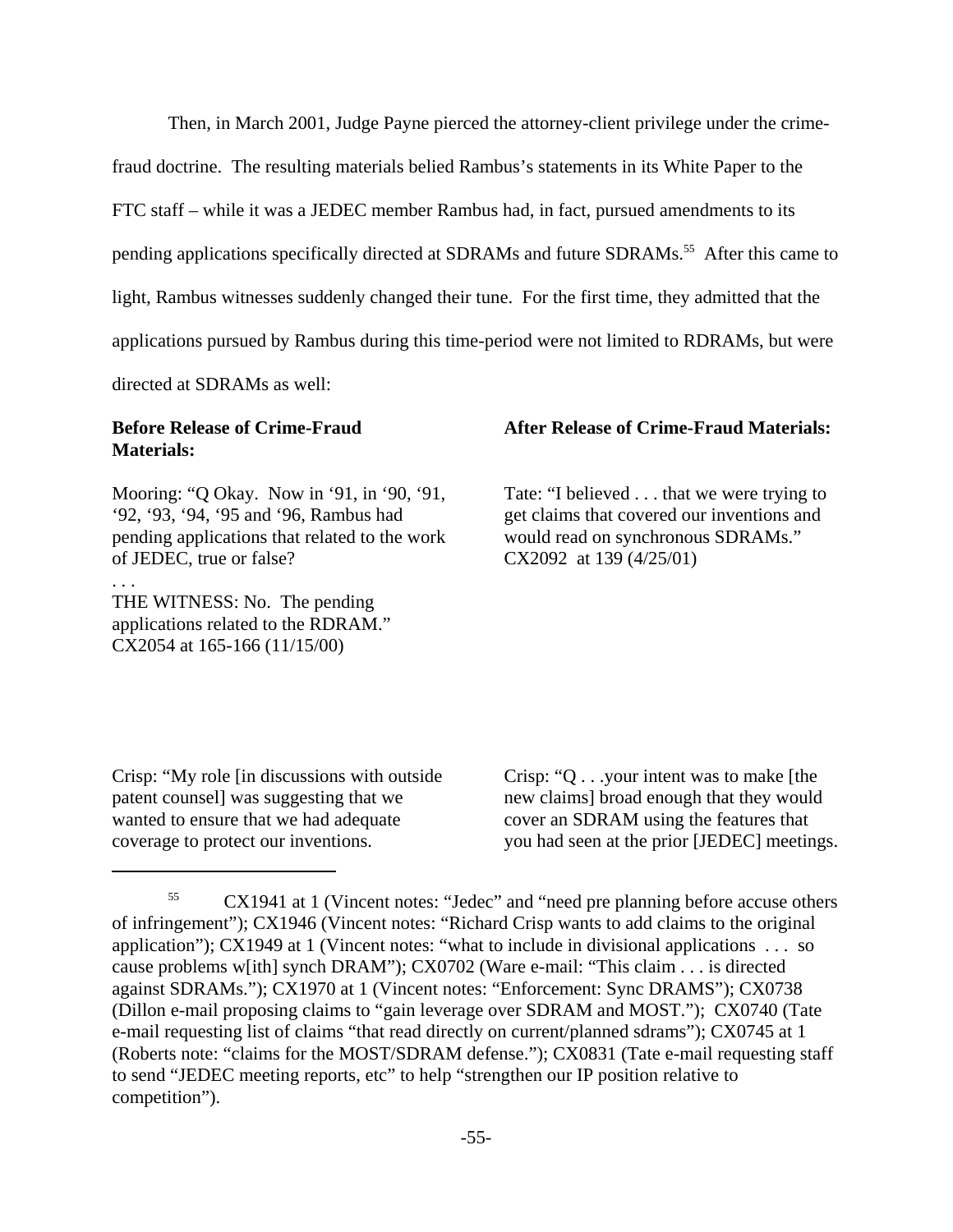Q. And by 'our inventions' what did you mean? A. I meant the inventions of Rambus, the RDRAMs." CX2053 at 397 (11/9/00)

Isn't that a fact? A In some cases that was true." CX2092 at 72 (5/2/01)

Crisp: "in every case I was always looking at this from the perspective of our [RDRAM] devices with the narrow bus and the packet oriented configuration." CX2053 at 456 (11/9/00)

Crisp: "Q Am I right, sir, that Rambus was intentionally drafting claims to intentionally cover JEDEC SDRAMs? A Partially true, yes." CX2092 at 191-192 (5/2/01)

Crisp: "I wasn't thinking in terms of SDRAM." CX2053 at 404 (11/9/00)

Crisp: "Q So it is your testimony that you were telling the board of directors in October of 1992 that the Rambus patent strategy was to broaden the claims to cover SDRAMs, you just didn't mention the word JEDEC? Is that – do I understand your testimony correct? A I think that was part of what I discussed." CX2092 at 162 (5/2/01)

Judge Payne found that Rambus's explanation for the shifting stories – that Messrs. Crisp and Tate "suffered from a memory lapse" – "simply strains credulity," and that these witnesses "simply did not admit the truth." *Rambus, Inc. v. Infineon Tech.*, 155 F.Supp 2d 660, 682-83 (E.D.Va.. 2001), *reversed on other grounds*, 318 F.3d 1081 (Fed. Cir. 2003). He found that Rambus committed "litigation misconduct" based on such "false or misleading testimony" by Rambus representatives, as well as Rambus's destruction of documents and other discovery misconduct. *Id.* at 680-81.56

<sup>56</sup> Based in part on Rambus's "litigation misconduct," Judge Payne awarded Infineon attorneys fees in excess of \$7 million. *Infineon*, 155 F.Supp 2d at 682, 691. The Federal Circuit did not disturb this holding of litigation misconduct, although it remanded for reconsideration the fee award. *Infineon*, 318 F.3d at 1106.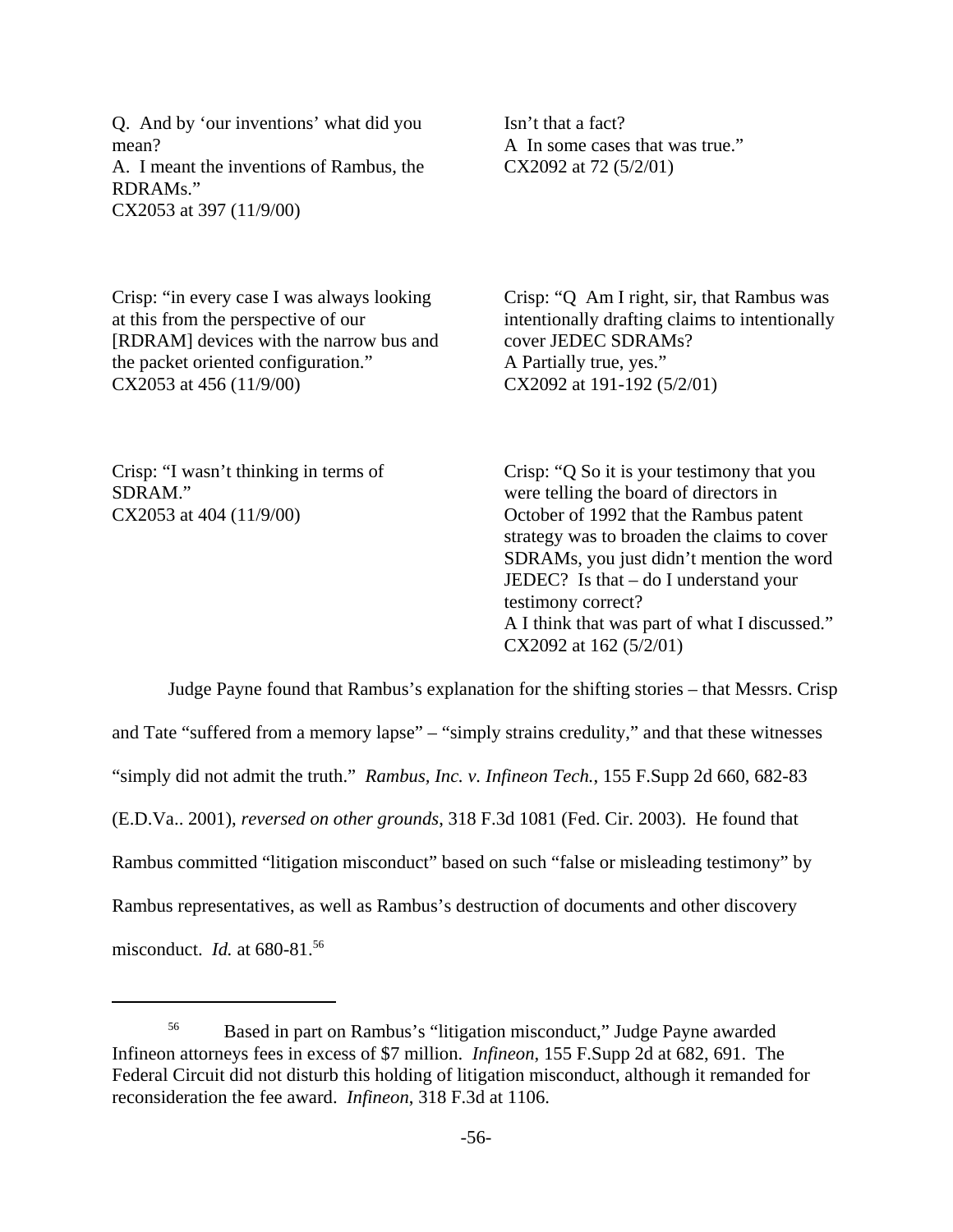This document destruction campaign also belies the assertion of a legitimate business justification. Rambus attempts to portray its two-year campaign, which involved shredding over 20,000 pounds of documents in a single day, as entirely innocent. But two recent opinions by Judge Payne found otherwise. Based on an *in camera* review of over 4,600 allegedly privileged documents, Judge Payne concluded that Rambus's destruction of documents "was accomplished as part of the same ongoing litigation strategy of which its document retention program was an integral part" and "included many of the kinds of documents usually generated in the course of business that contain information that is useful in ascertaining truth and in testing the validity of positions taken in litigation . . . as well as information about activities at JEDEC." Memorandum Opinion (Payne, J.), *Rambus, Inc. v. Infineon Tech. AG*, Civil Action No. 3:00cv524 (May 18, 2004) at 43, 46 (Attachment A). In other words, documents that would have shown Rambus's true motives in pursuing its conduct with respect to JEDEC were precisely the documents that Rambus destroyed.57

Rambus's current proffered after-the-fact justifications are inconsistent with reality, as were its earlier shifting stories. The contemporaneous evidence shows that sound business considerations should have led Rambus away from its actual conduct, to avoid the risk that its

Memorandum Opinion (Payne, J.), *Rambus, Inc. v. Infineon Tech. AG*, at 18 (E.D. Va., May 18, 2004) (Attachment B). Based on its review of these documents, Judge Payne determined that Rambus extracted and used selected pages from a document never produced in full to the FTC in an effort to persuade the ALJ of an argument contradicted by documents it withheld. *Id.* at 8.

<sup>&</sup>lt;sup>57</sup> In a separate opinion issued the same day, Judge Payne stated:

Those documents [withheld by Rambus] contradict the assertions made by Rambus in the FTC proceeding and here that its document retention program was conceived, adopted, and implemented for benign and legitimate purposes. Instead, the documents quite strongly indicate that . . . the document retention policy was part and parcel of the company's litigation strategy.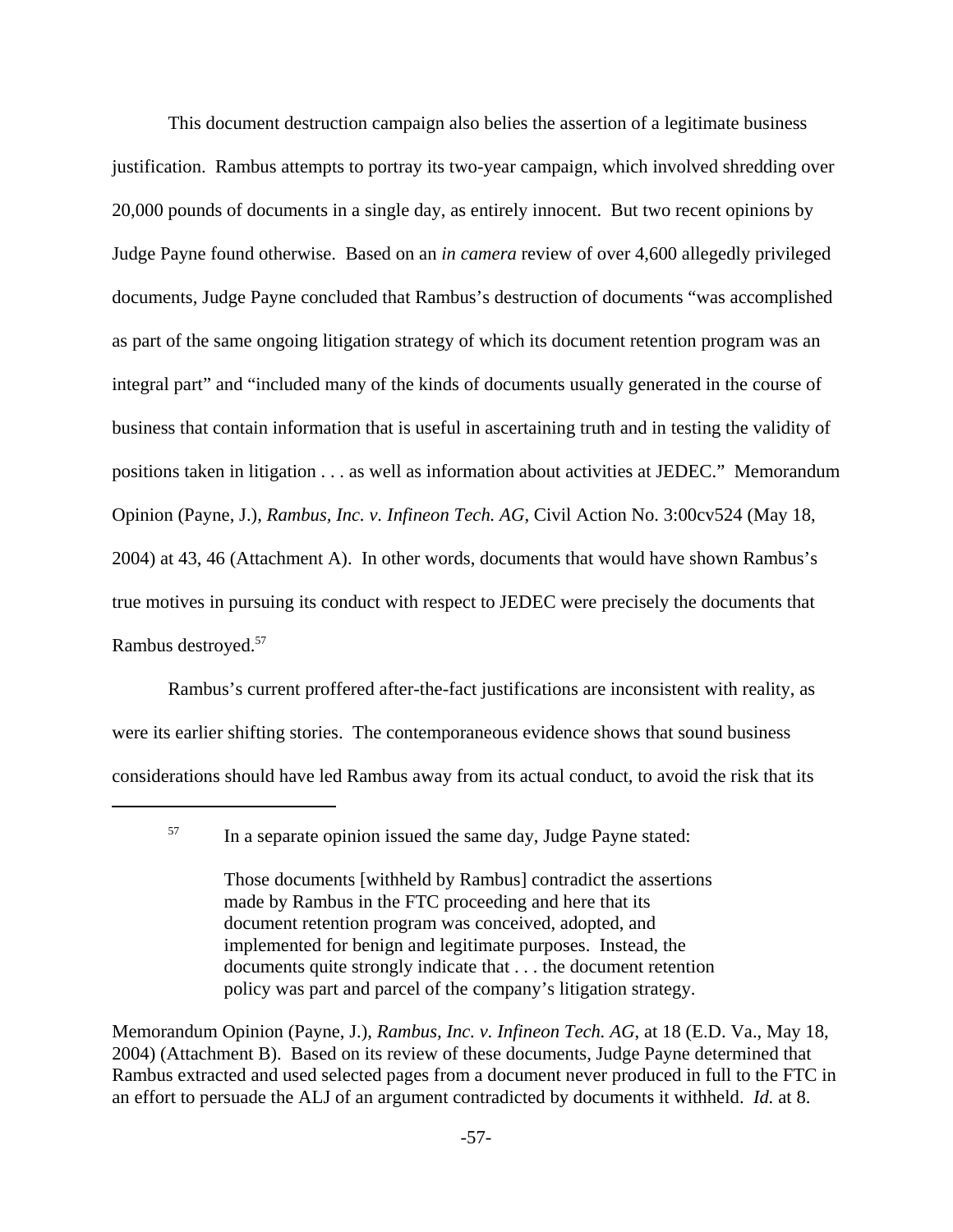patents might become unenforceable. CCAB at 55-56; Tr. 7170-71, 7500-05 (McAfee); CX3125 at 320-21 (Vincent); CCFF 850-51. Rambus deliberately chose to conceal relevant applications, not out of concern over interference proceedings or loss of foreign patent rights, but to avoid JEDEC members considering alternative technologies before they were locked in to the Rambus technologies. *See* CX0711 68 at 73 ("it makes no sense to alert them to a potential problem they can easily work around."); CX0919 ("do \*NOT\* tell customers/partners that we feel DDR may infringe – our leverage is better to wait"). Rambus sought to obscure the true motivation for its conduct by destroying relevant documents and lying – until it got caught. The Commission should disregard Rambus's self-serving, after-the-fact justification.

# **II. Rambus's Exclusionary Conduct Contributed to Rambus's Unlawful Acquisition of Durable Monopoly Power.**

### **A. Rambus's Acquisition of Monopoly Power Arose from its Exclusionary and Deceptive Course of Conduct.**

Rambus does not contest that it holds monopoly power. It asserts, however, that Complaint Counsel has failed to prove that Rambus's decade-long course of conduct was the but-for cause of its acquisition of that power. Rambus's argument is wrong on the law, wrong on policy, and wrong on the facts.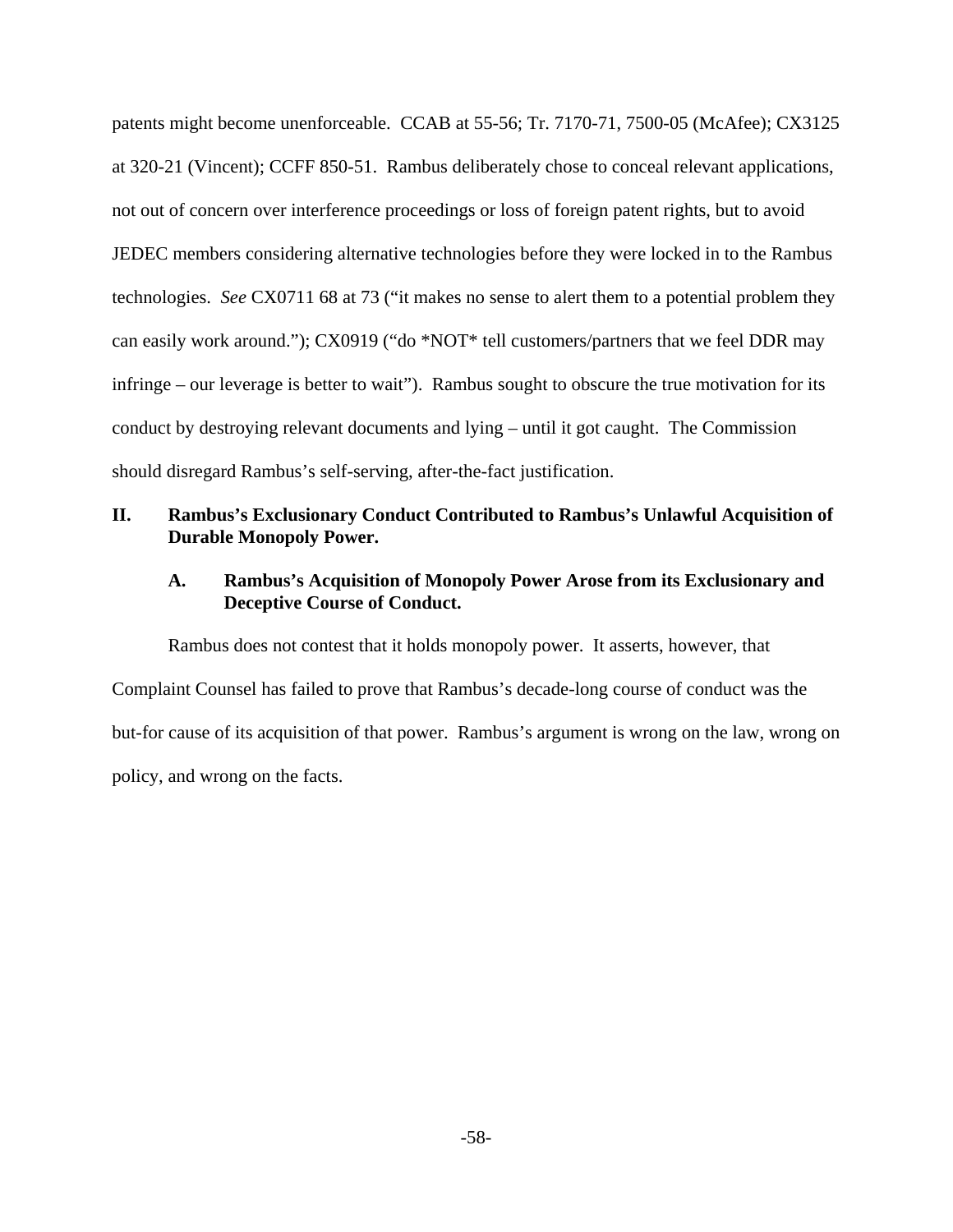### **1. The Appropriate Focus Is Whether Information Withheld by Rambus Was Material.**

The requisite "causal link" between a monopolist's conduct and anticompetitive harm is satisfied if the monopolist's conduct "reasonably appear[s] capable of making a significant contribution to creating or maintaining monopoly power." 3 Philip Areeda & Herbert Hovenkamp, *Antitrust Law* ("Areeda & Hovenkamp") ¶ 651f, at 83-84 (2002); CCAB at 74. The *Microsoft* court, quoting this formulation with approval, specifically rejected the proposition that § 2 liability (as opposed to damages) should turn on "a plaintiff's ability or inability to reconstruct the hypothetical marketplace absent a defendant's anti-competitive conduct." *Microsoft*, 253 F.3d at 79.

Rambus's discussion of *Microsoft* tracks the correct framework for causation analysis. Rambus explains that, in *Microsoft*, the government proved the first link in the causation chain – that Microsoft engaged in a "pattern of . . . exclusionary conduct that had the purpose and effect" of denying Netscape's access to the most effective means of distribution. RB at 121. According to Rambus, the *Microsoft* court then found that "Netscape might have flourished" and, if it had, its product "might have served as a middleware platform" to erode Microsoft's monopoly. RB at 122 (emphasis added). Complaint Counsel has proven far more. We proved that Rambus successfully engaged in a decade-long "pattern of . . . exclusionary conduct that had the purpose and effect," *id*., of securing patent coverage over JEDEC's standards and denying JEDEC and its members information about that conduct. We further proved that, had Rambus disclosed, JEDEC and its members not only might, *id.*, but likely would, have adopted alternative technologies, or at a minimum negotiated in advance, so as to prevent Rambus's exercise of monopoly power. *See* CCAB 77-103; pages 72-84 *infra*. *Microsoft* establishes that, having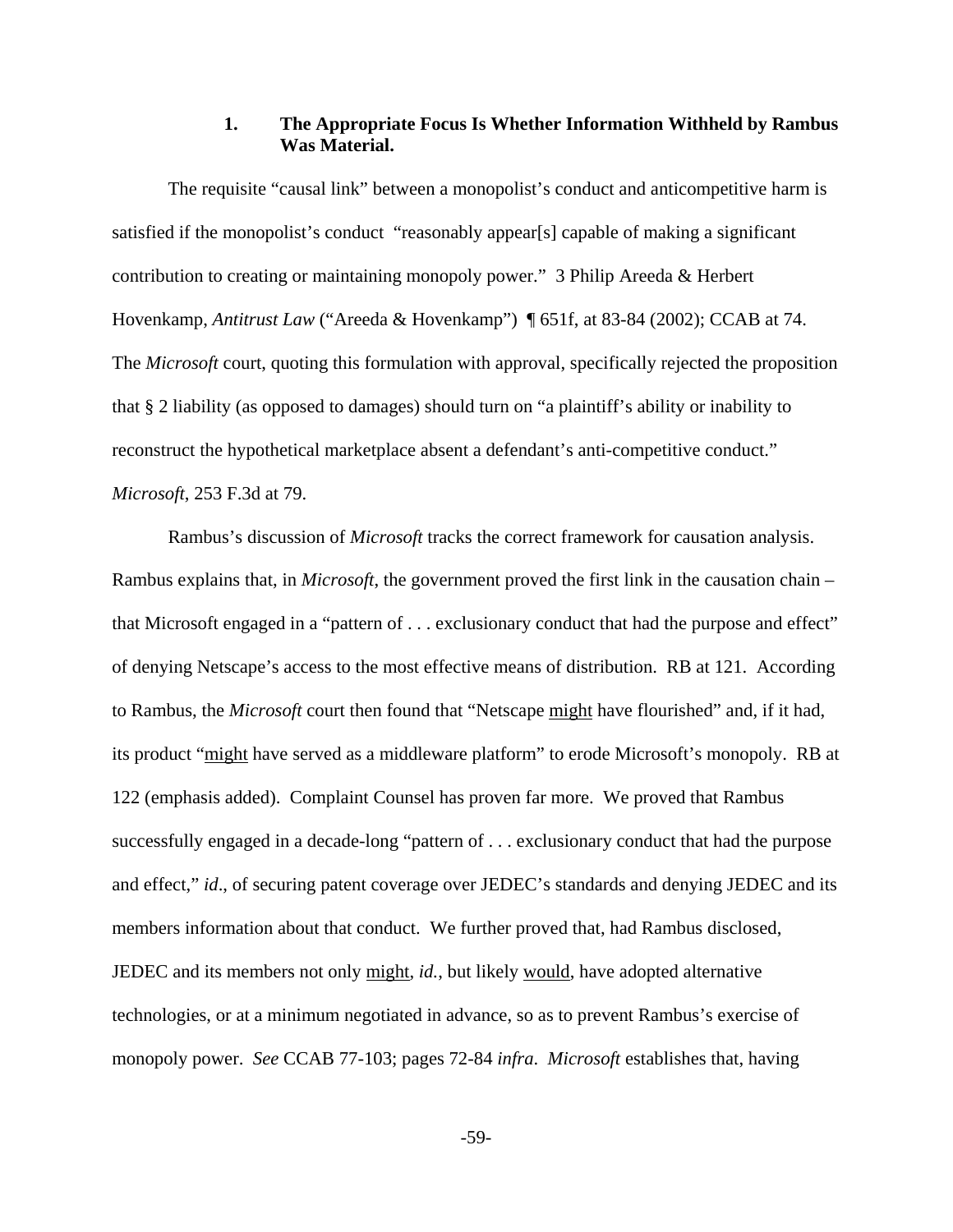shown Rambus's exclusionary conduct caused JEDEC's lack of material knowledge, a finding that JEDEC and its members "might" have acted differently suffices to establish antitrust liability in a government action for injunctive relief.<sup>58</sup>

Rambus also quotes highly probative language from Areeda & Hovenkamp: "'[B]efore [an inference] can properly be used against the defendant, it must at least appear plausible' that the challenged conduct 'could have had, or would probably have, a *significant relationship* to the defendant's monopoly.'" RB at 123 (quoting Areeda & Hovenkamp, ¶ 651c at 78 (1996) (emphasis added by Rambus)). Rambus omits the conclusion in the very next sentence – that exclusionary behavior is conduct other than competition on the merits "that reasonably appear[s] capable of making a significant contribution to creating or maintaining monopoly power," Areeda & Hovenkamp ¶ 651 at 83-84, and instead tacks on its own wholly unsupported and contradictory language to the end of the passage. RB at 123. Areeda & Hovenkamp explain why, particularly in a government enforcement action seeking injunctive relief, the appropriate standard of causation is whether the conduct "reasonably appear[s] capable of making a significant contribution to creating or maintaining monopoly power." Areeda & Hovenkamp, ¶ ¶ 650a at 67-68, 651d at 79-81, 651f at 83-84.

Rambus conflates the causation standard in a government action for injunctive relief with the requirement that a private plaintiff has to prove antitrust injury. RB at 116-120. But Rambus

<sup>58</sup> Rambus also attempts to distinguish *Microsoft* on the grounds that, in *Microsoft,* the subsequent potential events that might have occurred had no historical precedents. RB at 123. Again, this case is no different. There is no precedent for knowing precisely how JEDEC members would have evaluated each of the technologies in question compared with the various available alternatives with full knowledge of Rambus's patent position. Indeed, the rule flouted by Rambus was designed to avoid just such second-guessing. The available evidence strongly indicates, however, that JEDEC would have selected alternate technologies or, at a minimum, members would have negotiated beforehand with Rambus. CCAB at 77-103.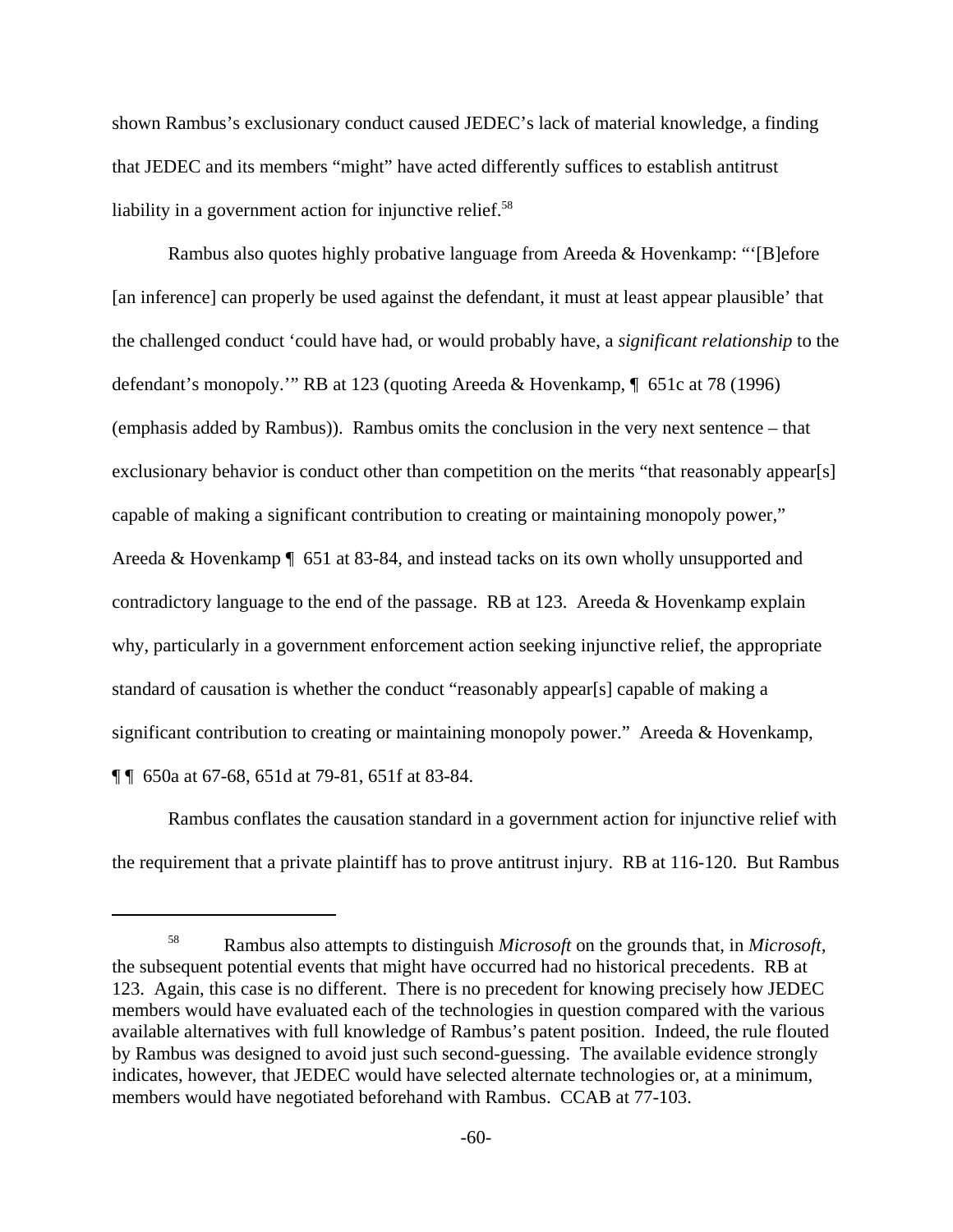cannot avoid the court's conclusion in *Microsoft* that there was no precedent "standing for the proposition that, as to § 2 *liability* in an equitable enforcement action, plaintiffs must present direct proof that a defendant's continued monopoly power is precisely attributable to its anticompetitive conduct." *Microsoft*, 253 F.3d at 79. *See* Areeda & Hovenkamp ¶ ¶ 653b at 98- 100, 653i at 105-06, 656c at 110-11, 657a at 112-14.

Rambus tries to evade this authority by wrongly equating the proposed relief to partial divestiture. RB at 124. The proposed relief, however, is a tailored injunction preventing Rambus from continuing to enforce its improperly acquired power over JEDEC-compliant products. This remedy would not forfeit *any* intellectual property rights unrelated to Rambus's conduct at JEDEC. *See* pages 96-97, 105 *infra*. In any event, the heightened causation requirement urged by Rambus does not relate to whether the conduct is illegal; as the *Microsoft* Court stated, "these issues go to questions of remedy, not liability." *Microsoft*, 253 F.3d at 80.

Rambus continues to try to graft onto the standard for antitrust liability a requirement that Complaint Counsel prove that JEDEC's 60+ members actually relied on Rambus' deceptive conduct. RB at 116.<sup>59</sup> Rambus is wrong on the law: Complaint Counsel need not show reliance. Rambus is wrong on the policy: JEDEC's disclosure rule serves the purpose of a reliance test. Rambus is also incorrect on the facts: JEDEC and its members in fact relied on Rambus's omissions and misstatements.

To support its position, Rambus relies on cases involving false advertising and fraud on the patent office, where the reliance requirement has been imported from analogous tort cases. Courts require a showing of actual reliance because buyers recognize disparagement as "non-

<sup>&</sup>lt;sup>59</sup> Rambus does not even try to defend the ALJ's erroneous adoption of a "reasonable reliance" standard. ID at 304-05; CCAB at 76 n.75.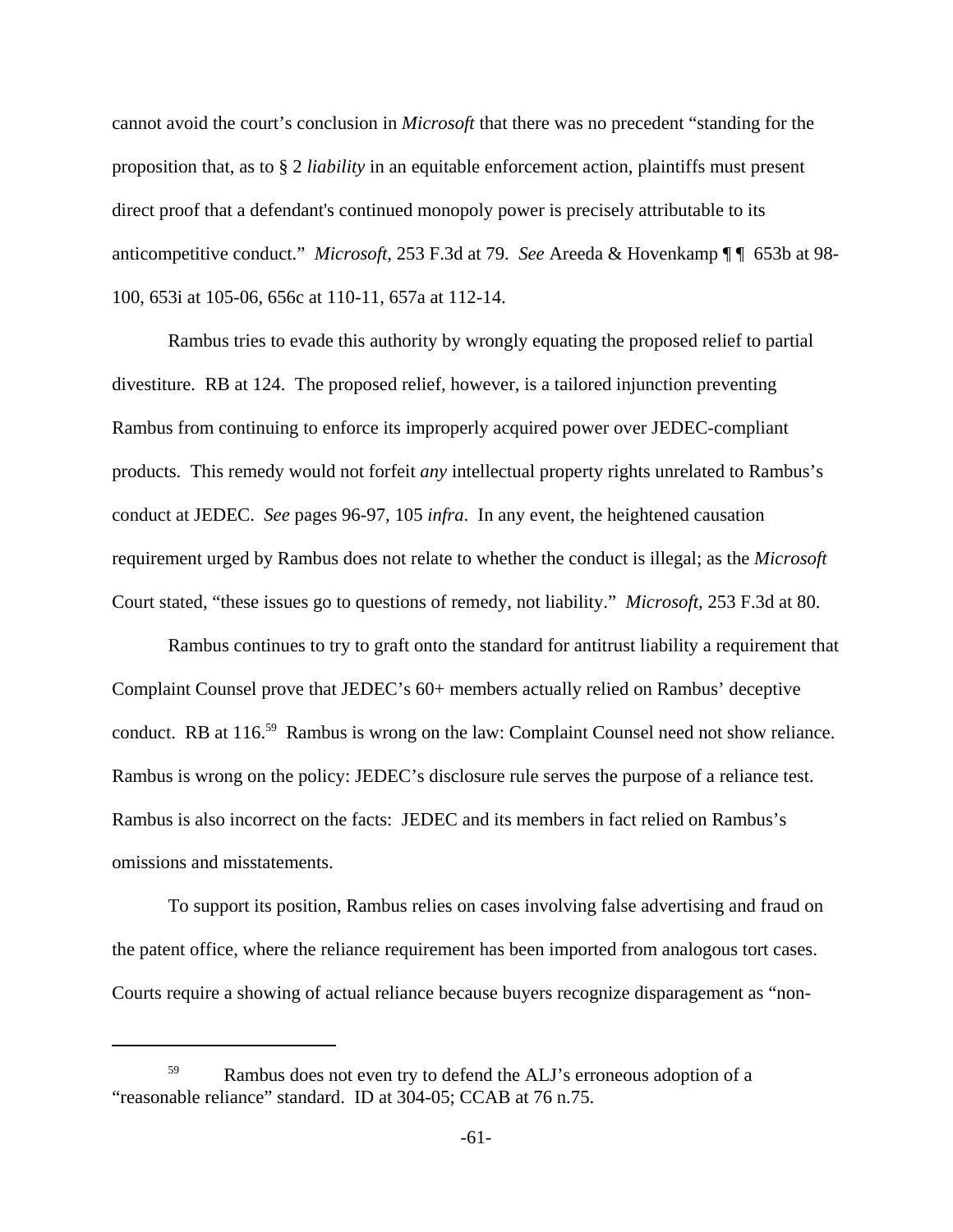objective and highly biased" so that "buyer distrust of a seller's disparaging comments about a rival seller should caution us against attaching much weight to isolated examples of disparagement." *American Prof'l Testing Service, Inc. v. Harcourt Brace Jovanovich Legal and Prof'l Publications, Inc.*, 108 F.3d 1147, 1152 (9th Cir. 1997). The causation requirement is heightened for fraud on the patent office because such antitrust claims "servel" as a sword" by subjecting patent holders to treble damages. *Nobelpharma AB v. Implant Innovations, Inc.*, 141 F.3d 1059, 1070 (Fed. Cir. 1998). In contrast, a patent holder may be stripped of its patent rights and subject to attorneys' fees if it has engaged in inequitable conduct before the patent office, which may be based on "a lesser misrepresentation or an omission, such as omission of a reference that would merely have been considered important to the patentability of a claim by a reasonable examiner." *Id.* Here, the remedy sought is not damages or disgorgement, but rather enjoining future patent enforcement against JEDEC-compliant products.

Rambus's argument does not fit the standard-setting context. JEDEC's insistence on disclosure demonstrates the materiality of patent-related information. Its rules and procedures create the presumption that members relied on disclosures – and omissions. Under such circumstances, there is no efficiency-enhancing reason to condition challenge of a monopolist's acquisition of monopoly power through intentional misconduct on complex after-the-fact proof that 60+ JEDEC members actually relied on such conduct.

But even if the Commission were to require proof of reliance, Rambus is wrong on the facts – JEDEC members did rely on Rambus's conduct. *See* pages 72-84 *infra*.

-62-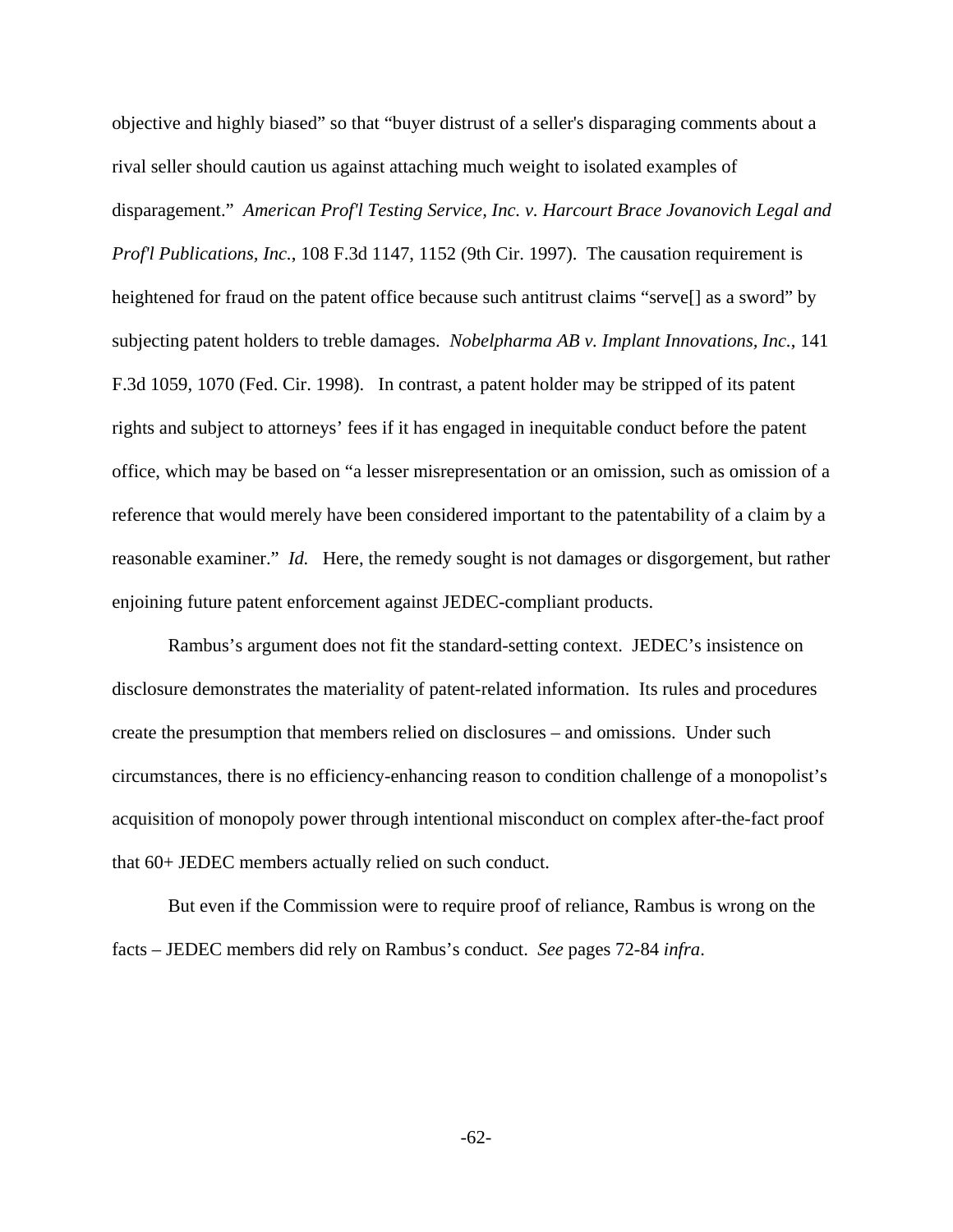# **2. Rambus's Course of Conduct Was More Than Capable of Contributing To Its Monopoly Power, and the Record Establishes that It Did Just That.**

Rambus does not even attempt to refute the fundamental premise underlying its decade-

long course of conduct. The scope of its potential patent rights was material to JEDEC and its

members, and Rambus representatives believed concealing that information would contribute to

its monopoly power. CCAB 77-89. Rambus does not contest that:

- Rambus failed to disclose its patent or applications relating to on-going JEDEC work or its efforts to extend its patent rights;
- multiple alternatives to each of the technologies at issue existed at the time of JEDEC's work;
- even absent disclosure by Rambus, leading companies in the industry vigorously promoted alternatives at JEDEC;
- the one time JEDEC recognized that a proposal might encroach on Rambus's patents, JEDEC immediately dropped the proposal; and
- multiple witnesses testified that they and/or their companies would have made different choices had they been informed of Rambus's patent rights.

Instead, Rambus argues that both its deception and JEDEC's rules were irrelevant because JEDEC would have adopted Rambus's technologies no matter what Rambus disclosed or charged. The main basis for this is Rambus's paid experts' claims that: Rambus would have abandoned its business strategy and agreed to a RAND commitment; the alternatives were inferior; there might have been other patents relating to 3 out of 23 proposed alternatives; postlock-in events in 2000 allegedly show that JEDEC used the same technologies; and the royalty rates are reasonable and consistent with RAND. Rambus's assumptions, inferences and arguments are contradicted by the overwhelming weight of the evidence.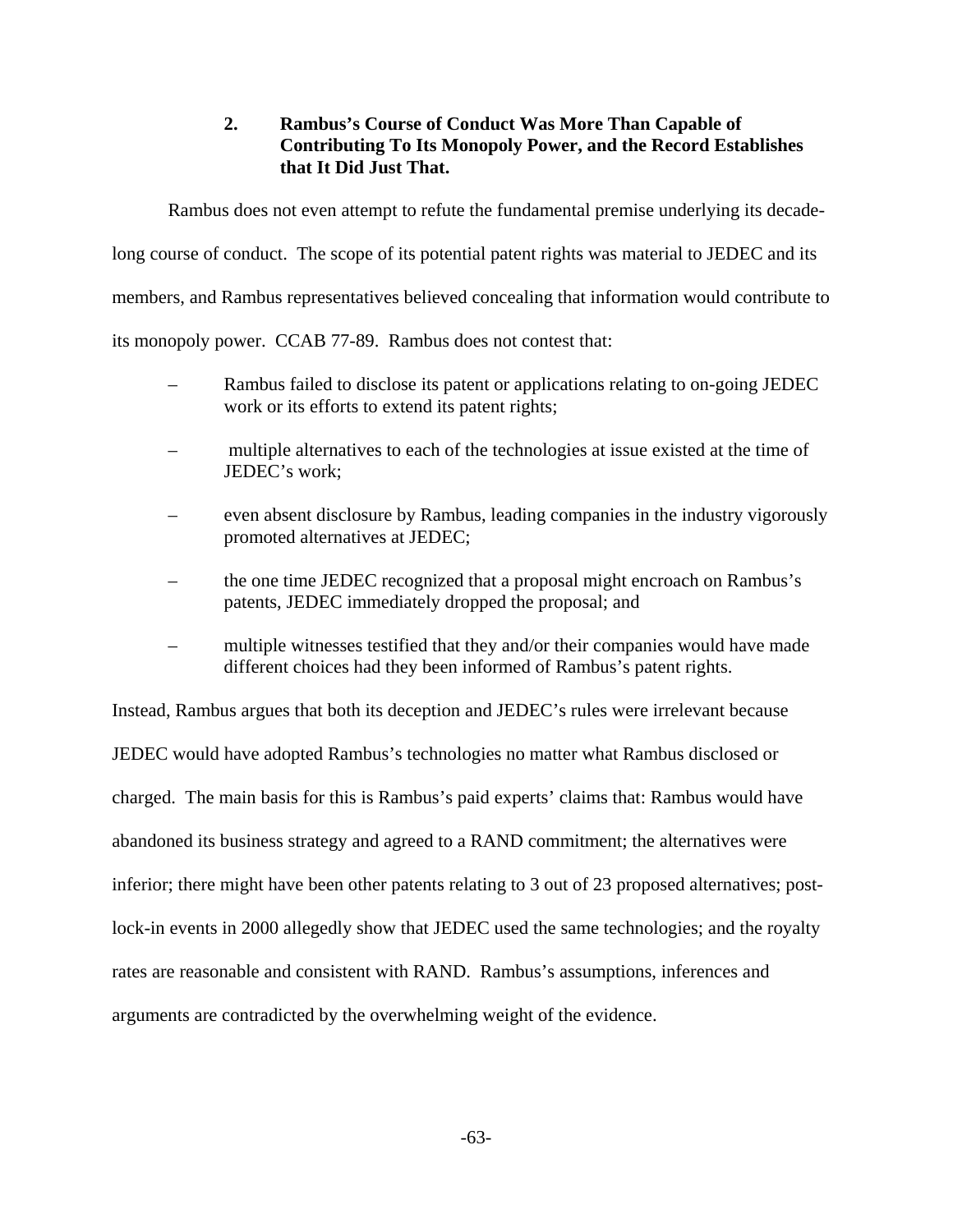# **a) Had Rambus Disclosed, JEDEC Could Not Have Adopted the Technologies Because Rambus Refused RAND Terms.**

*Q . . . Did Rambus ever . . . at any time, give JEDEC a RAND assurance letter? . . .*

*THE WITNESS: Well, the short answer is no.*

*CX2112 at 213 (Deposition of David Mooring)*

*[S]tandards bodies often said they wanted licenses under a reasonable, nondiscriminary basis. And my best recollection is that Rambus licenses, that was not the basis for them. . . . That [Rambus] did not necessarily have to license everybody, they could license who they wanted to.*

*CX3129 at 488-89 (Deposition of Lester Vincent)* 

Rambus's hypothetical argument that, had it disclosed, JEDEC nevertheless would have adopted the same technologies (RB at 67) founders on a fundamental point: Even had JEDEC members wanted to adopt those technologies, JEDEC rules *prohibited* them from doing so absent a RAND commitment from Rambus.<sup>60</sup> And Rambus refused to commit to RAND. CCAB at 100-01; CX2112 at 213.

Relying entirely on Dr. Teece, Rambus argues that, but for Rambus's "real world confusion" about what RAND entailed, Rambus would have agreed to RAND terms (which would be "consistent with Rambus's real-world conduct"). RB at 69-70. Dr. Teece based his opinion entirely on theory, however, with no record support. Tr. 10709-12 (Teece).Had he considered the factual evidence, Dr. Teece would have understood that Rambus's refusal to

<sup>&</sup>lt;sup>60</sup> JX0053 at 11; JX0054 at 9 ("No program standardization shall refer to a patented item or process unless . . . the committee chairman has received a written expression from the patent holder" to license without charge or on RAND terms); CX0208 at 19; Tr. 1874, 1884-87 (J. Kelly: "it is a firm, absolute requirement. . . . [I]f the patent owner does not give the assurances, the committee is basically – cannot move forward to standardize along the lines of the patented technology."); Tr. 349-50 (Rhoden: there is "no case" where a patented technology would be included in a standard absent a RAND commitment. "That would not happen.").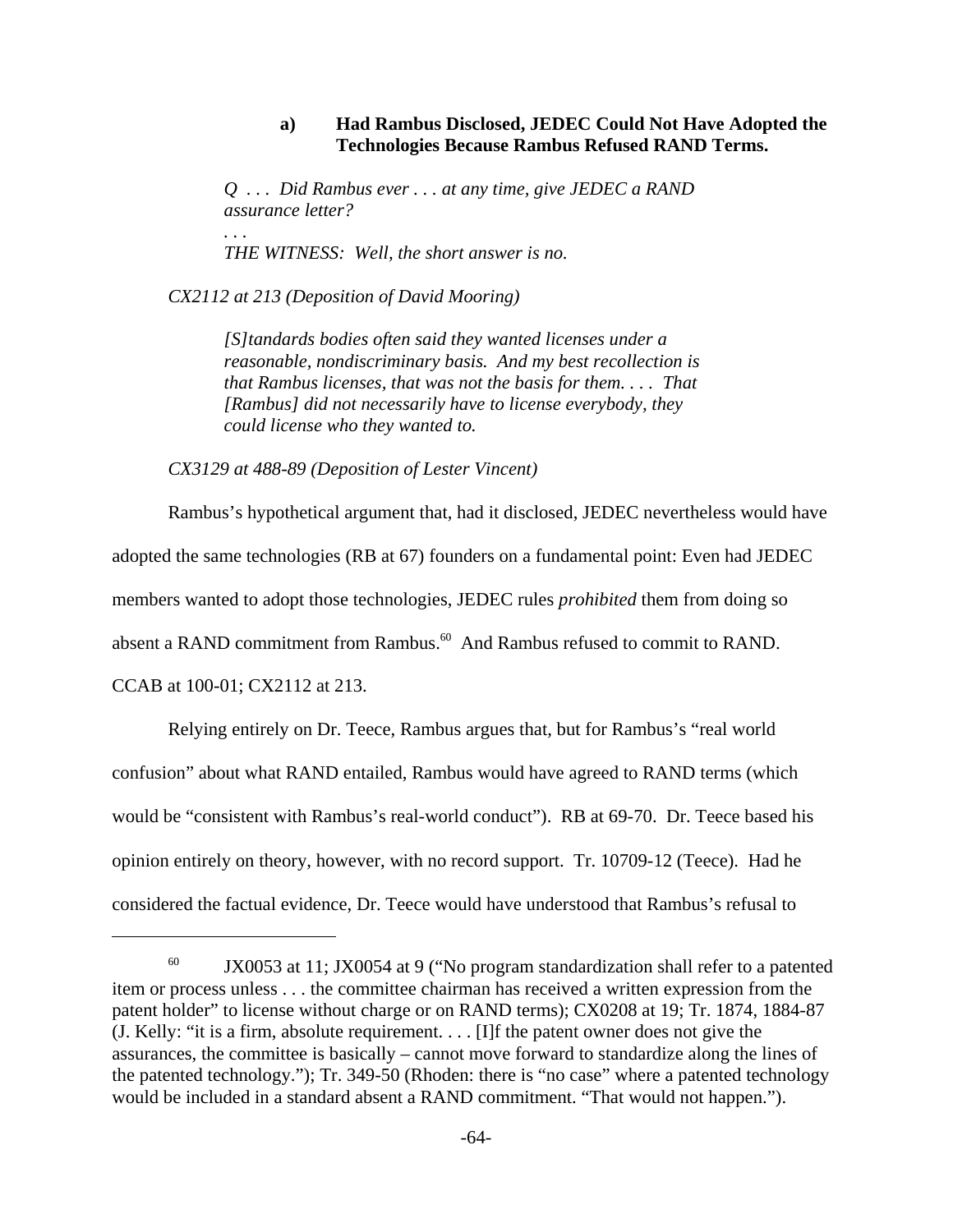agree to RAND was no mistake, but part of Rambus's carefully-calculated business strategy. Rambus refused RAND specifically because it wanted to refuse to license some companies, and to license companies at different rates, in order to manipulate supply and demand. CX2083 at 98 (Davidow: Rambus believed it "could license the technology selectively"); CX2109 at 106 (Davidow advocated licensing only one U.S., one Japanese and one European company and maybe Samsung); *id*. at 229 (Davidow thought Rambus should "license DDR restrictively to increase value and leverage"); CX3129 at 488-89 (Vincent). Rambus deliberately refused RAND terms when it withdrew from JEDEC.<sup>61</sup>

Rambus also speculates that maybe JEDEC would have disregarded its rule. RB at 67- 69. Rambus cites to a single instance – the Echelon case – where JEDEC knew that Echelon was attempting to delay passage of a standard by falsely claiming to have relevant patents. Tr. 2135 (J. Kelly). On its face this situation in no way suggests that JEDEC would have waived RAND assurances for valid Rambus patent claims, had they been disclosed. Rambus also cites to the notation "patent alert" in the March 1993 minutes, RPF 1228-32, with no indication as to what the alert was, what company's patents were involved, whether there was any basis to conclude that any patents might cover the standard, or, if so, whether the patent-holder provided a RAND commitment. The record is clear, however, that, whatever discussion occurred, JEDEC members believed that the resulting SDRAM standard was free of known patents. CX2089 at 151-52 (Meyer); Tr. 528-29 (Rhoden); Tr. 1454-55 (Sussman); Tr. 2592-93 (G. Kelley); Tr. 5813-14, 5880-81 (Bechtolsheim).

These two simple facts – JEDEC prohibited adopting patented technologies without a

 $61$  Rambus also argues that it believed that JEDEC's policy was onerous until it made inquiries. RB at 70. But it fails to mention that it refused to accept RAND terms *after* RAND was explained by JEDEC members. CX0873; CX0874; CX0853 at 2.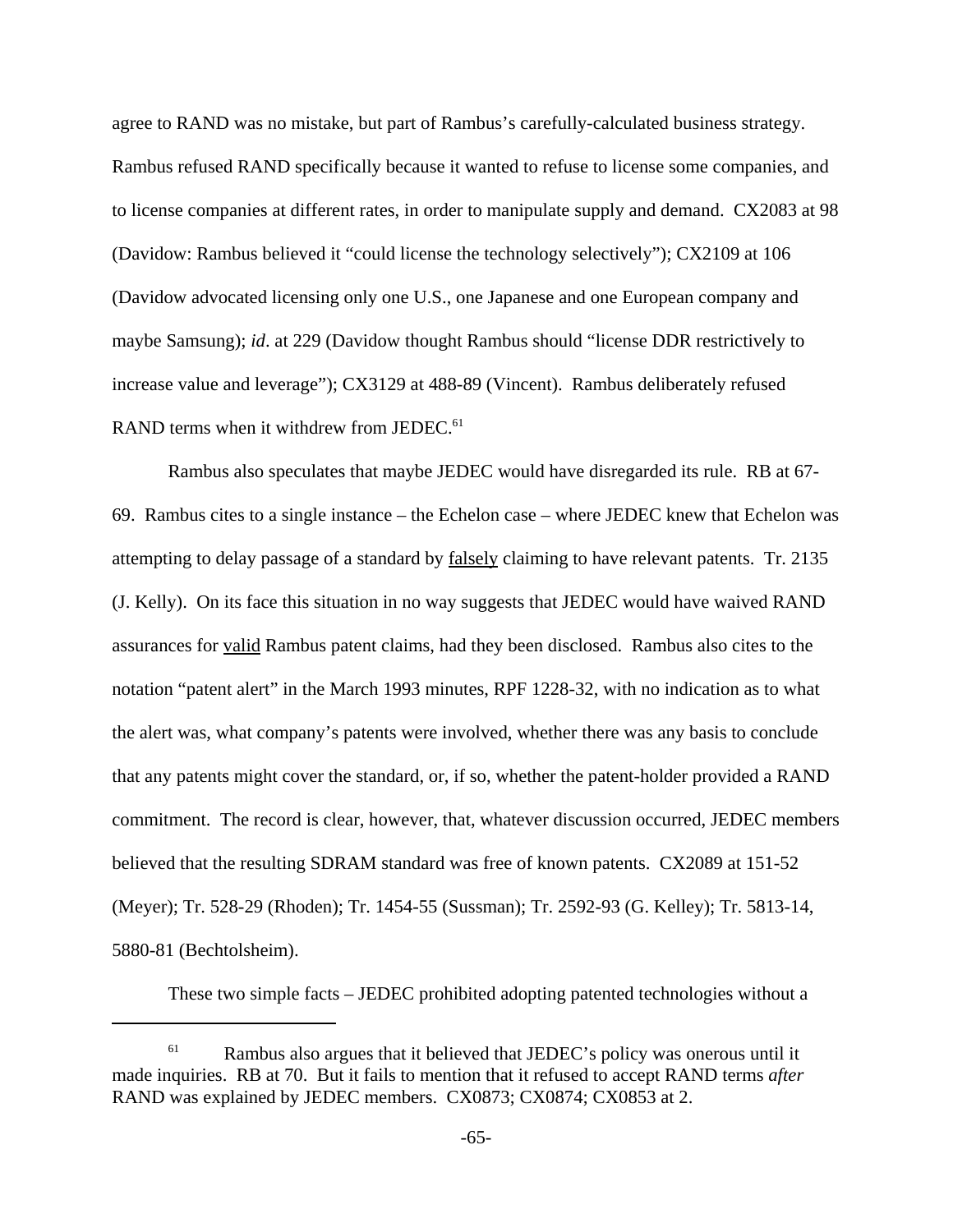RAND commitment, and Rambus's strategy was not to provide a RAND commitment – defeat

all of Rambus's speculation about the but-for world. Had Rambus disclosed on a timely basis,

JEDEC would have adopted different technologies.

# **b) Rambus's Argument That All Alternatives Were More Costly and Technically Inferior Is Contradicted by the Overwhelming Weight of Reliable Evidence.**

*I think that technologists always look and say, oh, well, this is . . . a techn[ically] superior solution and everybody's going to want it. And customers . . . say, oh, well, I've got all kinds of trade-offs I can make and, you know, I don't need the world's fastest widget if I can, you know, save a little money or have a little bit more security or have an extra source of supply or something like this. So it's – I think that it's very important to appreciate all the tradeoffs that can be made.*

*CX2109 at 113-14 (Deposition of William Davidow)*

*I'm always amazed at how many technological alternatives there are to getting things done and still ending up with a satisfactory competitive solution.*

*CX2109 at 116-17 (William Davidow)* 

Rambus also asks the Commission to find that, had Rambus disclosed, JEDEC would

have adopted the same technologies and accepted Rambus's royalty demands because available

alternatives were technically inferior and more expensive. RB at 61-67.

This argument ignores the most important evidence concerning the viability of

alternatives – the competition among these alternatives that actually occurred within JEDEC.

CCAB at 82-88. The argument also ignores evidence from leading industry sources. In addition

to Professor Jacob, who testified at length as an expert on this subject (Tr. 5363-458), an

extraordinary range of witnesses representing leading companies from all sectors of the industry

identified specific viable alternative technologies: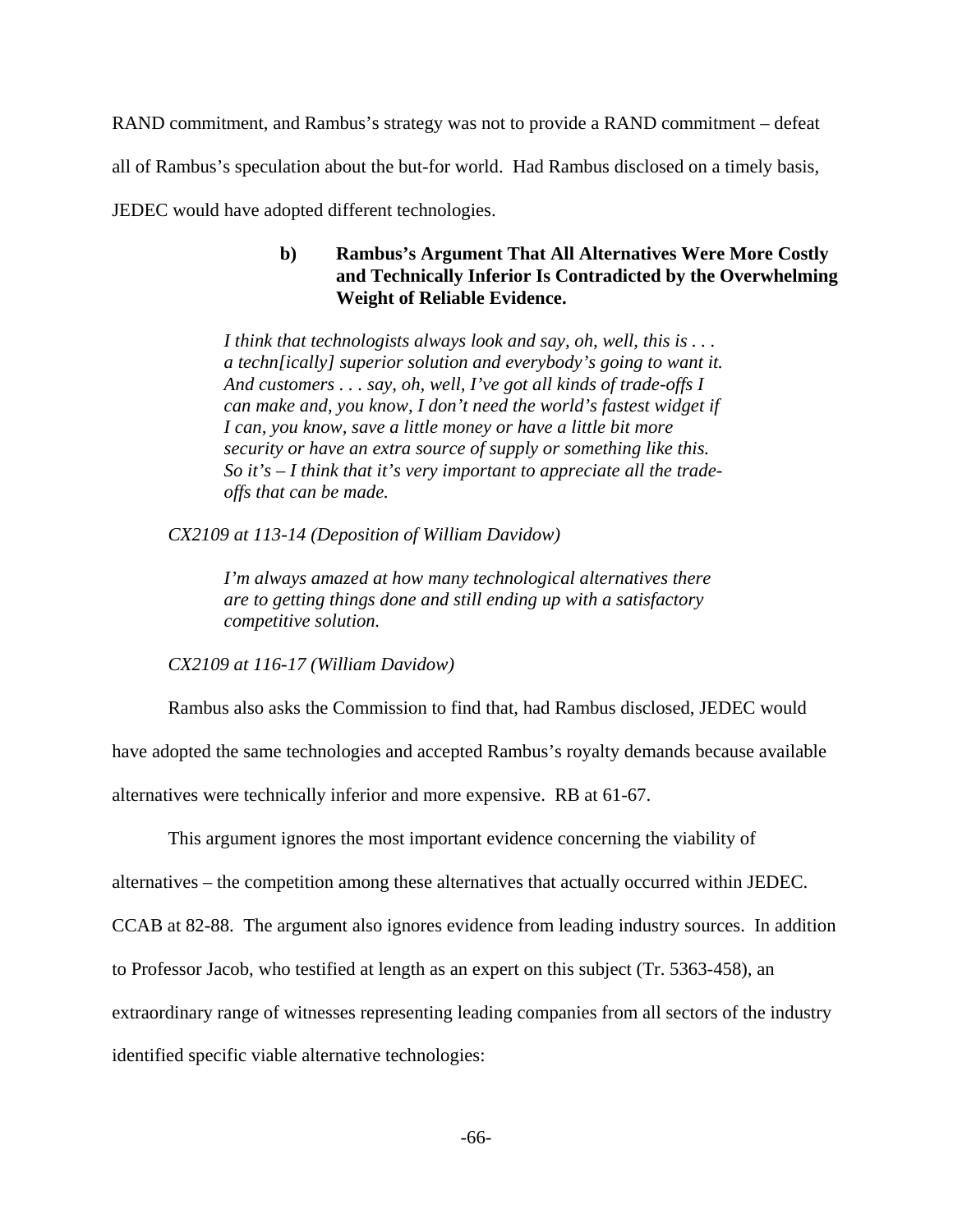**Andreas Bechtolsheim**, founder of Sun Microsystems with responsibility for hardware design from 1982 to 1995, and Vice President Cisco Systems for the past eight years (Tr. 5776-78, 5785-86, 5808-13);

**Mark Kellogg**, a Distinguished Engineer with 29 years of experience at IBM (Tr. 5100- 04, 5110-11, 5117-32, 5137-46, 5154-70, 5176-88);

**Terry Lee**, Executive Director of Advanced Technology and Strategic Marketing at Micron with 20 years experience in the field (Tr. 6625-38, 6645-55, 6663-86, 6691, 6710-17);

**Joe Macri**, Director of Engineering at ATI (a manufacturer of graphics controllers) with 18 years experience at Digital Equipment Corporation, Silicon Graphics and ArtX/ATI (Tr. 4760-81 (*in camera*));

**Peter MacWilliams**, Director of Platform Architecture at Intel, with 25 years of experience at that company (Tr. 4918-20);

**Desi Rhoden**, an engineer with 17 years of experience at Hewlett-Packard, VLSI (a chipset manufacturer) and AMI International (Tr. 425-35, 475-77, 505-18);

**Howard Sussman**, an engineer with 27 years of experience at Mostek (a former memory manufacturer), NEC and Sanyo (Tr. 1363, 1370-71, 1379-80).

Every one of these witnesses, and numerous contemporaneous documents, confirmed the

viability of specific alternatives to the technologies contained in the standards. CCAB at 82-89.

Rambus hopes the Commission will ignore these leading industry figures, who actually

were involved in evaluating these technologies at the time and most of whom participated in the

JEDEC selection process. Instead, it offers its experts' unsupported opinions. RB at 61-64. Not

only are the assumptions of each contradicted by the record, but the experts compounded their

errors by relying on one another.

The testimony of Rambus's technical experts is fatally flawed on at least eight different

levels:

1. Rambus's technical experts lack appropriate expertise. Dr. Soderman's expertise is software and non-DRAM devices known as programmable logic. Tr. 9337-44. His last DRAM design experience was in 1978, on a DRAM for typewriters. Tr.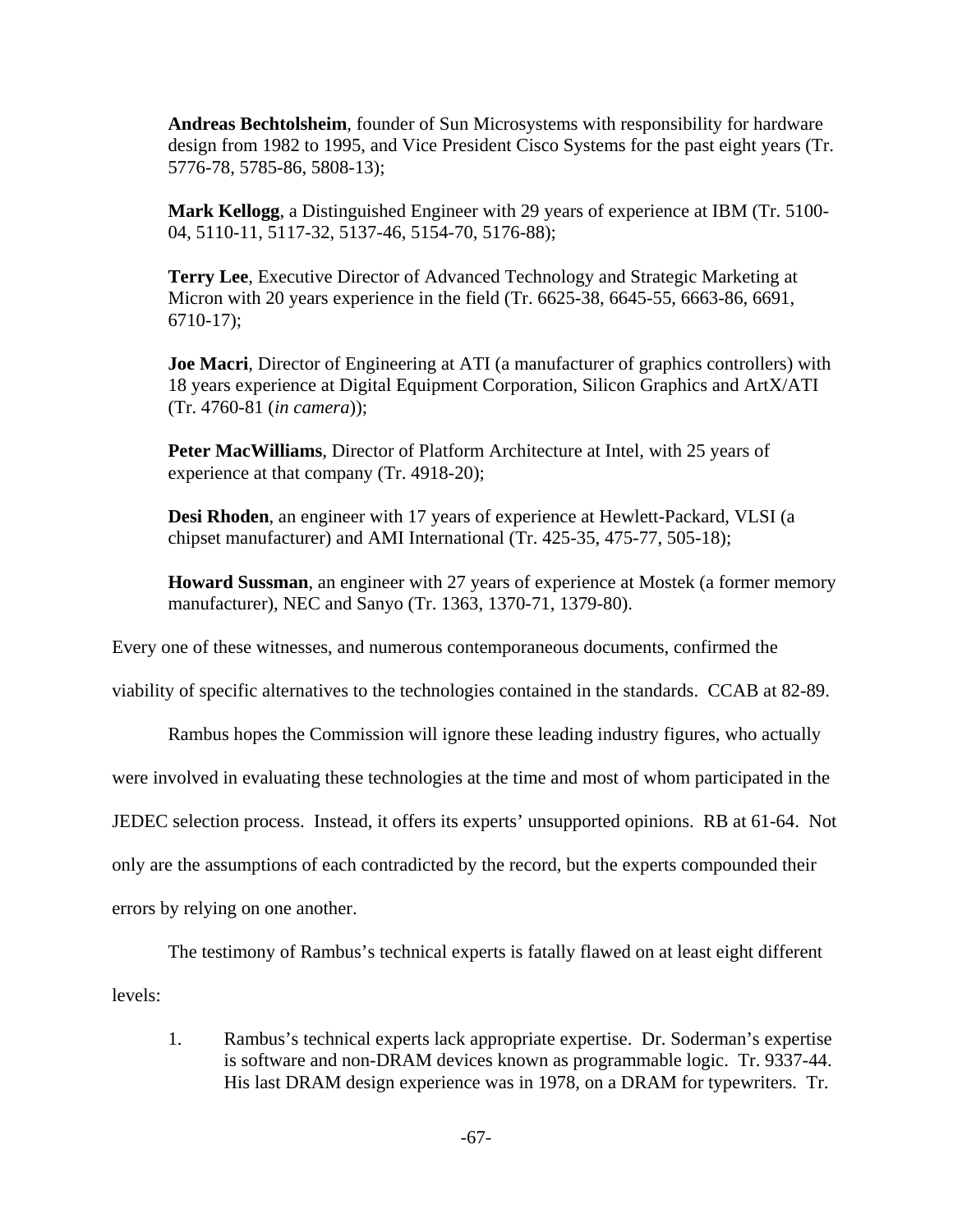9342-43, 9423-28, DX 296. Mr. Geilhufe has not designed a DRAM since 1978, or contributed to a DRAM design since the 1980's. Tr. 9625-28. His only recent manufacturing experience involved evaluating use of an out-of-date DRAM facility "to produce other products." Tr. 9628-31.

- 2. Rambus's technical experts addressed the wrong question. Mr. Geilhufe admitted he didn't know whether his analysis corresponded to JEDEC's method of selecting technologies. Tr. 9622 ("I don't even know whether the questions I was asked to answer were ever asked at JEDEC"), 9674 ("I have no knowledge of how JEDEC folks did their analysis or if they did an analysis").
- 3. Rambus's technical experts lacked understanding of the JEDEC standards. For example, Dr. Soderman did not understand WCBR.<sup>62</sup> Tr. 9467-69, 9469-70. Similarly, Mr. Geilhufe didn't fully understand the burst length description in the SDRAM standard. Tr. 9744.
- 4. Rambus's technical experts failed to consider much of the evidence. Dr. Soderman apparently failed to review any fact witness testimony. Tr. 9427, 9432- 35, 9440, 9450, 9488-89, 9492, 9494, 9499, 9503, 9506-10, 9525-28. He could not recall a single presentation of alternate technologies at JEDEC.<sup>63</sup> Tr. 9484-86, 9490-91, 9493-94, 9498, 9504. Mr. Geilhufe could recall reviewing only the testimony of Dr. Peisl and Henry Becker.<sup>64</sup> Tr. 9619-21 ("Yes, I vaguely remember reading that."), 9729-31. *See also* Tr. 9440, 9491, 9498, 9503, 9506- 07, 9622, 9729.

5. Rambus's technical experts omitted work essential to reliable opinions. Mr. Geilhufe admitted, "I would have wanted to see cost documents from a number of companies." Tr. 9617-18. Rambus never conducted discovery to obtain the necessary documents. Tr. 9666-67. Instead of using actual cost information, Mr. Geilhufe used unverifiable estimates, information from web sites and telephone calls to unidentified companies for unidentified parts, and unidentified information derived at some past time from an unidentified company. Tr. 9665 ("All the information is estimated."), 9693-95, 9697-98, 9711-15.

 $62$  JEDEC adopted programmable CAS latency and burst length in part because they were comfortable with the command sequence used to initiate the programming – known as "write-enable, CAS before RAS," or "WCBR". Tr. 1382-83 (Sussman); Tr. 5109-10 (Kellogg); CCFF 534.

<sup>&</sup>lt;sup>63</sup> Indeed, Professor McAfee understood the disadvantages of dual-edge clocking better than Dr. Soderman. *Compare* Tr. 7589-90, 9505.

<sup>&</sup>lt;sup>64</sup> Although Dr. Peisl's deposition testimony contradicted almost every one of Mr. Geilhufe's conclusions, this had no effect on Mr. Geilhufe's opinions. Tr. 9680-91, 9695-96, 9698-9700.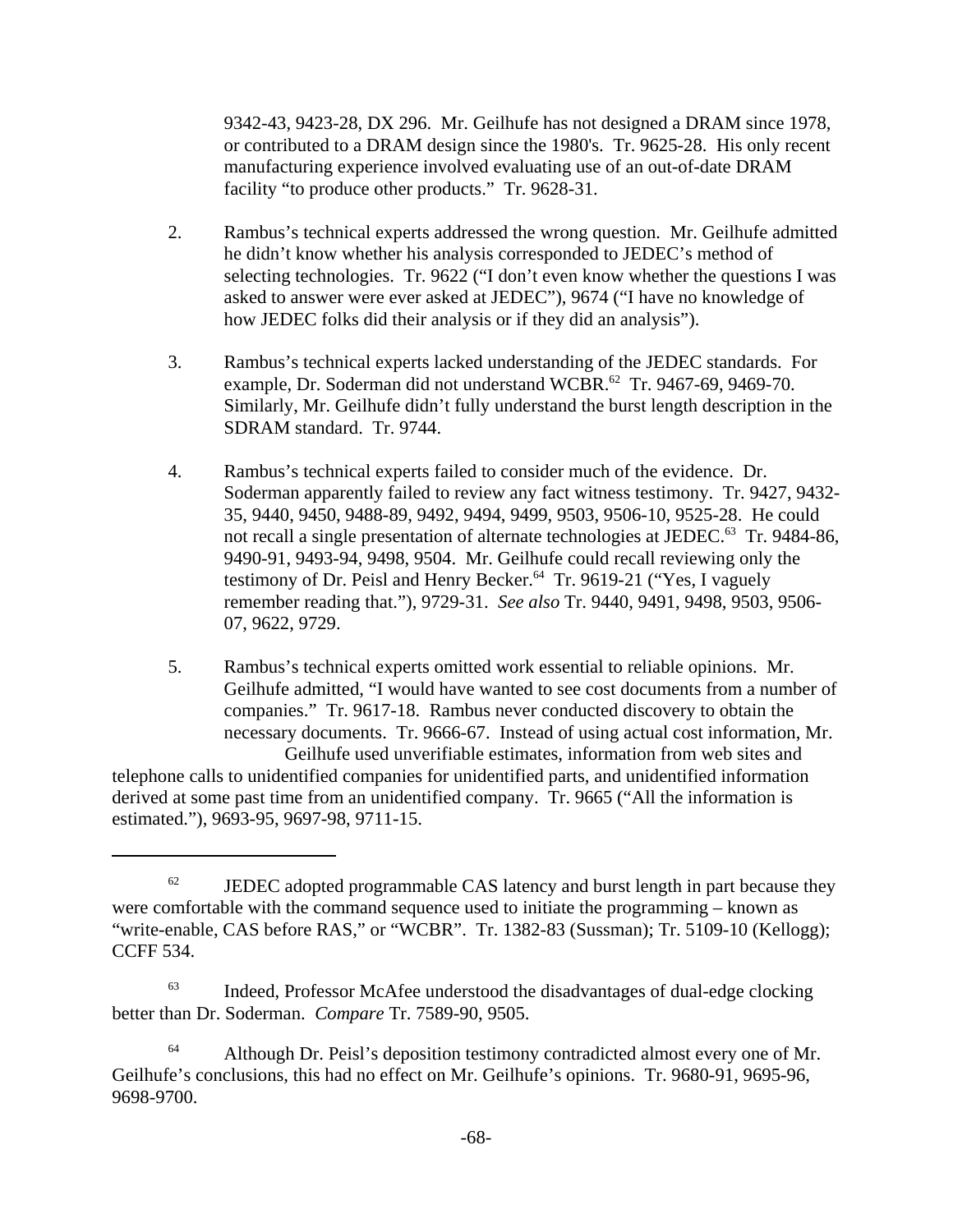6. Unfamiliar with the record, Rambus's technical experts made fundamental errors in their factual assumptions. For example:

– Mr. Geilhufe allocated design costs over assumed runs of 20 million units per DRAM product, rather than approximately 900 million units, Tr. 10997- 11002, thus inflating his estimates of design costs by as much as a factor of 45.

– Mr. Geilhufe assumed that an on-module PLL would cost \$3.80 per unit, instead of **{{ }}** (*in camera*), Tr. 11179, inflating this cost by **{{ }}** (*in camera*).

– Mr. Geilhufe assumed that alternatives would have had to accommodate 12-15 combinations of CAS latency/burst length, rather than one or at most four (Tr. 11002-08, 11013-15, 11018-19), thus inflating these cost estimates by 3-12 times.

– Dr. Soderman erroneously assumed DRAM manufacturers do not use electrically-blown fuses. Tr. 9441. However, **{{** 

 **}}** (*in camera*).

– Dr. Soderman and Mr. Geilhufe both assumed that additional pins, and thus cost, would be required to set CAS latency and burst length. In fact, two unused pins were available (one to set latency, one to set burst length). Tr. 11026-37 (Lee); Tr. 11104-06 (Jacob).<sup>65</sup>

- 7. The results of Rambus's technical experts' analysis cannot be verified. Mr. Geilhufe suggested a DRAM manufacturer might be able to verify his model, but he made no effort to have one do so. Tr. 9665-67.
- 8. Rambus's technical experts' conclusions require finding that Samsung, Mitsubishi, Cray, Sun Microsystems, Micron, IBM, Silicon Graphics, Intel and Texas Instruments, among others, acted irrationally by deliberately proposing or supporting allegedly inferior and more expensive technologies at JEDEC. Indeed, if Dr. Soderman is correct that dual-edge clocking had no disadvantages whatever, Tr. at 9505, the entire JEDEC membership acted irrationally in rejecting use of dual-edge clocking for the SDRAM standard.

Dr. Rapp, Rambus's principal economic expert, incorporated the errors of Dr. Soderman

and Mr. Geilhufe (Tr. 9778-79), and added his own.

<sup>&</sup>lt;sup>65</sup> For evidence of 25 specific erroneous assumptions made by Dr. Soderman, Mr. Gelihufe, or both, *see generally* Tr. 10995-11055, 11161-79 (Lee) and 11101-24 (Jacob).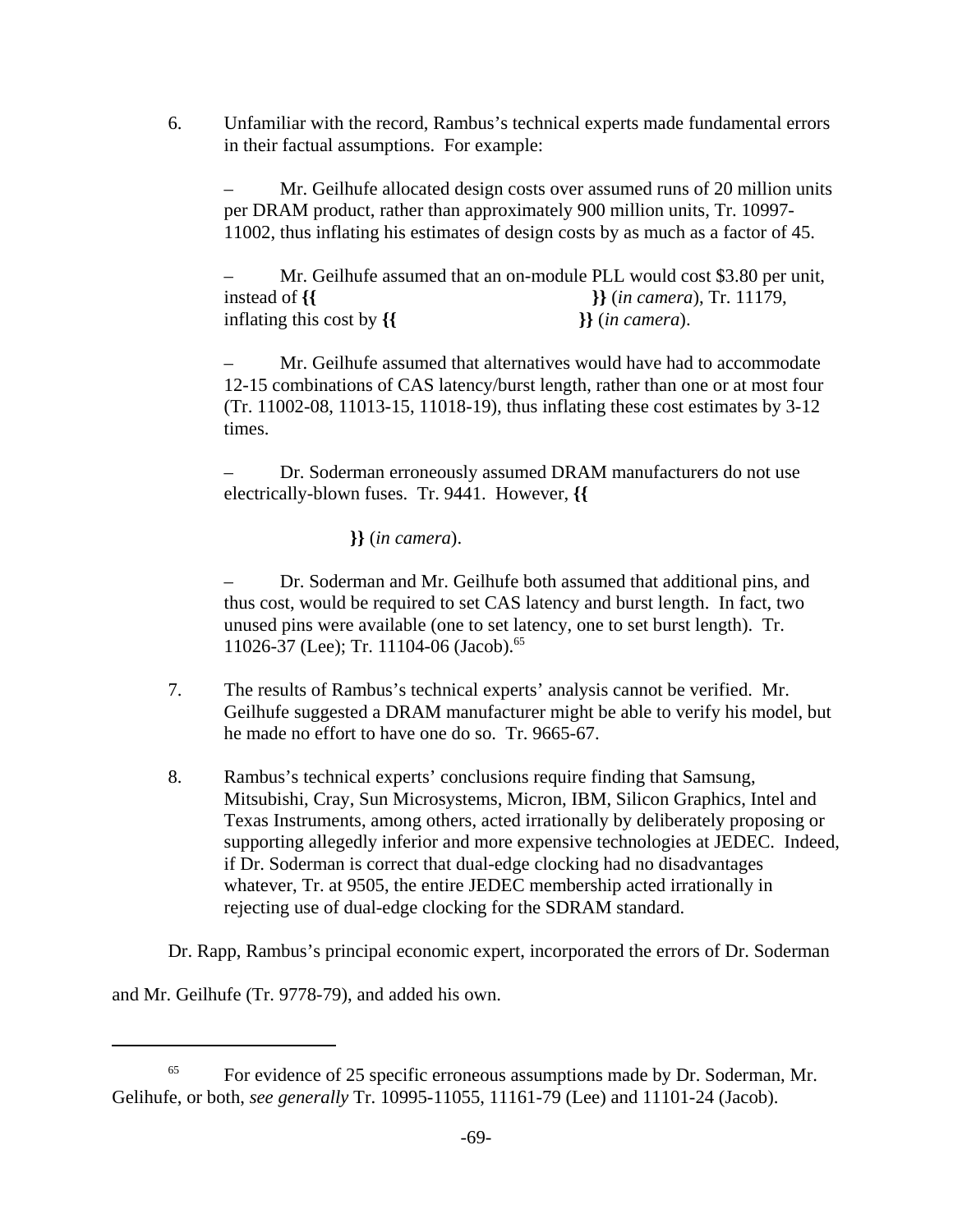First, Dr. Rapp premised his analysis on a determined ignorance of how JEDEC operates. CCFF 2828-31, 2835-45, 2851; CCRF 726-28.

Second, Dr. Rapp failed to analyze viable alternatives for programmable CAS latency/burst length and dual-edge clocking because Dr. Soderman opined that they infringed Rambus's patents.<sup>66</sup> CCFF 2872-76. Dr. Rapp thus never analyzed the least expensive alternatives to programmable CAS latency and dual-edge clocking, and the second-least expensive alternative to programmable burst length. Tr. 11252-66; DX 366-67.

Third, Dr. Rapp failed to distinguish between royalty and manufacturing costs. CCFF 2860. In the DRAM industry, manufacturers typically can drive costs down substantially over time. Royalty costs, by contrast, are outside the manufacturer's control, are subject to hold-up after lock-in occurs, and do not decline over time. CCFF 2861-62. Consequently, Dr. Rapp overstated the future manufacturing costs of alternatives in comparison to royalty-burdened designs. CCFF 2870, 2879-83.

Finally, Dr. Teece adopted the errors of Rambus's other experts (Tr. 10365), and added yet more. *See, e.g.*, Tr. 10370-71 ("[A] technology that is price-constraining is certainly not an economic substitute.").

The Commission should disregard these experts' conclusions that JEDEC would have selected the four technologies at issue regardless of Rambus's patent rights. The contemporaneous documents and testimony of numerous highly-experienced engineers with first-hand knowledge show that JEDEC had multiple acceptable alternatives that it considered in choosing its standards. Had JEDEC known of Rambus's patent rights, it plainly could have

<sup>&</sup>lt;sup>66</sup> Dr. Soderman's opinion is inherently unreliable and actually demonstrates that Rambus's patents don't cover the alternatives. *See* pages 71-72 *infra*.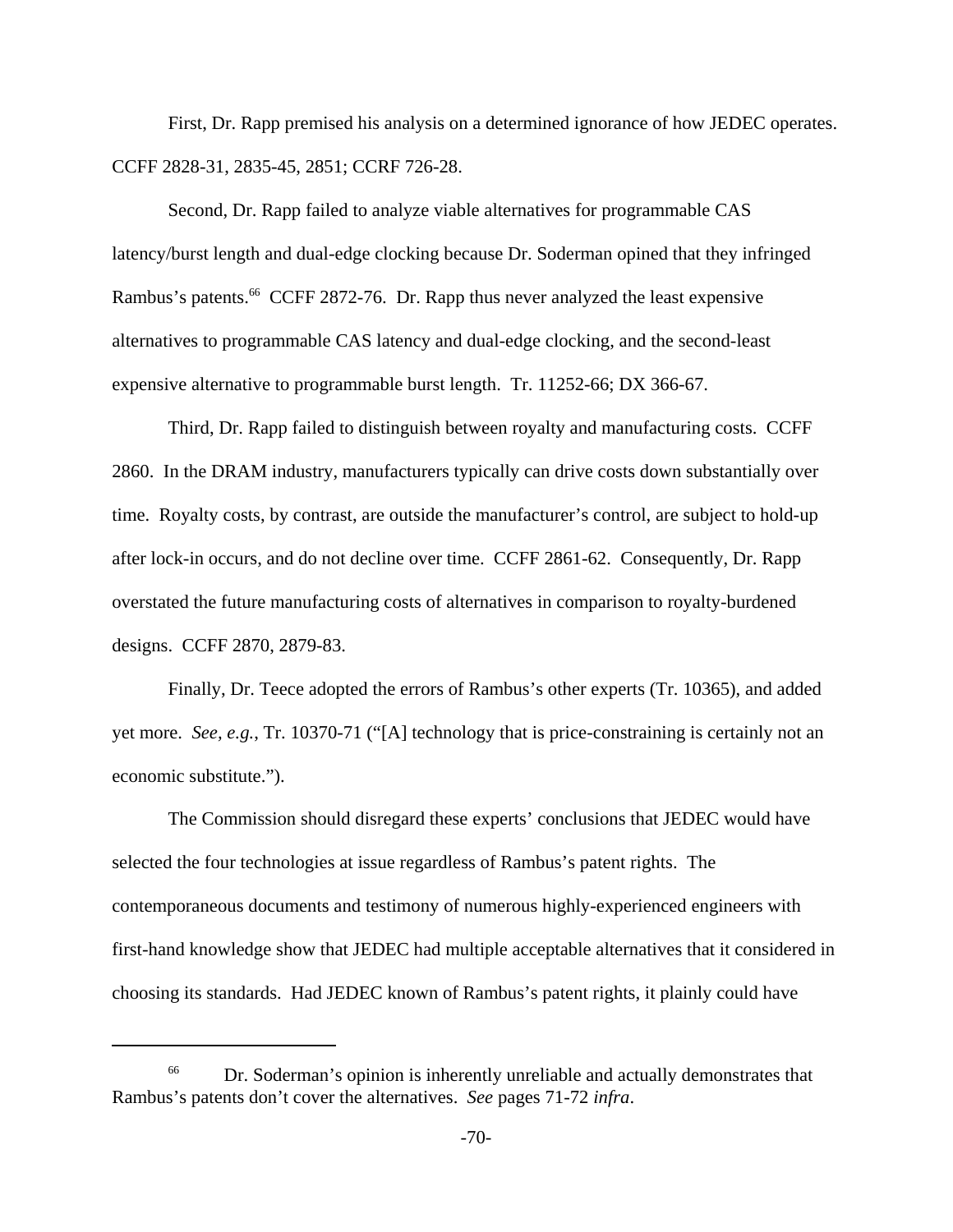selected alternative technologies. CCAB at 89-100.

## **c) Rambus Failed to Present Credible Evidence of Blocking Patents on Alternatives.**

Rambus failed to present any credible evidence that it or others hold blocking patents relating to some of the potential alternatives identified at trial. *See* RB at 80. 67 Relying entirely on the testimony of Dr. Soderman, Rambus argues that its patents might have covered three of the 23 potential alternatives identified at trial – scaling CAS latency with clock frequency, using a pin to set burst length, and identifying burst length in the read command. Tr. 9359, 9371-74. These assertions have no merit for multiple reasons.

First, Dr. Soderman admitted that others were better qualified to determine infringement. Tr. 9457-58.

Second, in contrast to the element-by-element claim analyses of Professor Jacob and Mr. Nusbaum, Dr. Soderman performed virtually no claims analysis whatsoever. Tr. 9359 (storing information on a DRAM is "like a mode register. That's one of the things that is covered under the Rambus patents."); 9372-73 ("It just says receiving block size information the memory device responds by generating a certain number of bits. So it's covered by this."). Also unlike Professor Jacob and Mr. Nusbaum, Dr. Soderman neither followed the standard practice of consulting technical dictionaries, treatises, and other standard works (Tr. 9478-79) nor checked whether his results were consistent with the patent specifications. Tr. 9466.

Third, Dr. Soderman's testimony disproves Rambus's argument. Each claim he

 $67$  Rambus wrongly assumes that any patent applicable to an alternative would permit the patent holder to capture the same degree of monopoly power as the Rambus patents covering the adopted technologies. This does not follow. The validity of a patent applicable to an alternative might be susceptible to challenge (for example, if there is prior art in the field), or infringement might be unclear, thus either defeating altogether any attempt to extract royalties or permitting negotiation of greatly reduced royalty rates.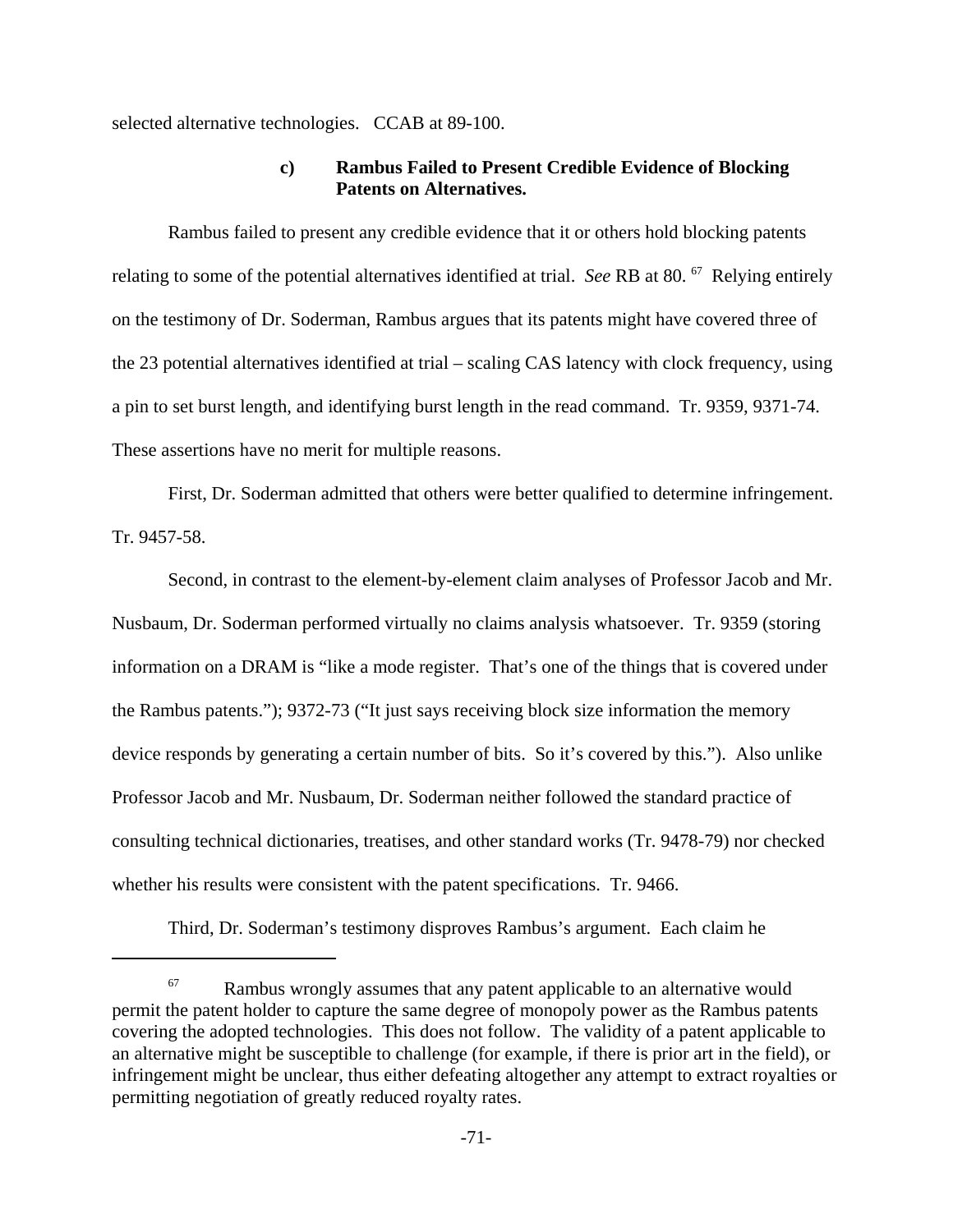identified contains the term "operation code," which is part of the "protocol packet" transmitted to the DRAM. Tr. 9456-57. Thus, his own interpretation establishes that the claims in question are limited to a packetized system, such as RDRAM, and do not apply to SDRAMs.<sup>68</sup>

Rambus also alludes to alleged patents of third parties (RB at 64), but its evidence is virtually non-existent. Rambus failed to establish that the alleged third-party patents even apply to any alternatives, let alone whether they are blocking or implementation patents. Furthermore, Rambus incorrectly assumes that a third-party patent would automatically disqualify an alternative. Even if an alternative were covered by a third party's blocking patent, it could be a viable if the royalty charged were less than that charged by Rambus. Any patents held by a manufacturer with extensive cross-licenses would present no obstacle, since most companies would have royalty-free use of the patent.

#### **d) JEDEC Members Would Have Adopted Alternatives.**

Rambus asks the Commission to step into JEDEC's shoes, "deconstruct[] the decisionmaking process" (RB at 118), and determine how JEDEC would have analyzed competing technologies. Rambus in effect asks the Commission to relieve it of liability by reaching a hypothetical conclusion that 60+ engineers, representing companies with widely differing interests, viewing a number of highly technical options for achieving a particular objective, would have reached precisely the same outcome if Rambus had permitted competition to operate effectively. CCAB at 77-103.

The Commission should not attempt to substitute its judgment for that of JEDEC, and

<sup>&</sup>lt;sup>68</sup> Dr. Soderman also assumed that some burst-length alternatives required a register, which is "like a mode register," some of which are covered by Rambus patents. Tr. 9359. In fact, the alternatives required a latch, not a register (Tr. 5393 (Jacob); Tr. 5126-27 (Kellogg)) which would not be covered by Rambus patents.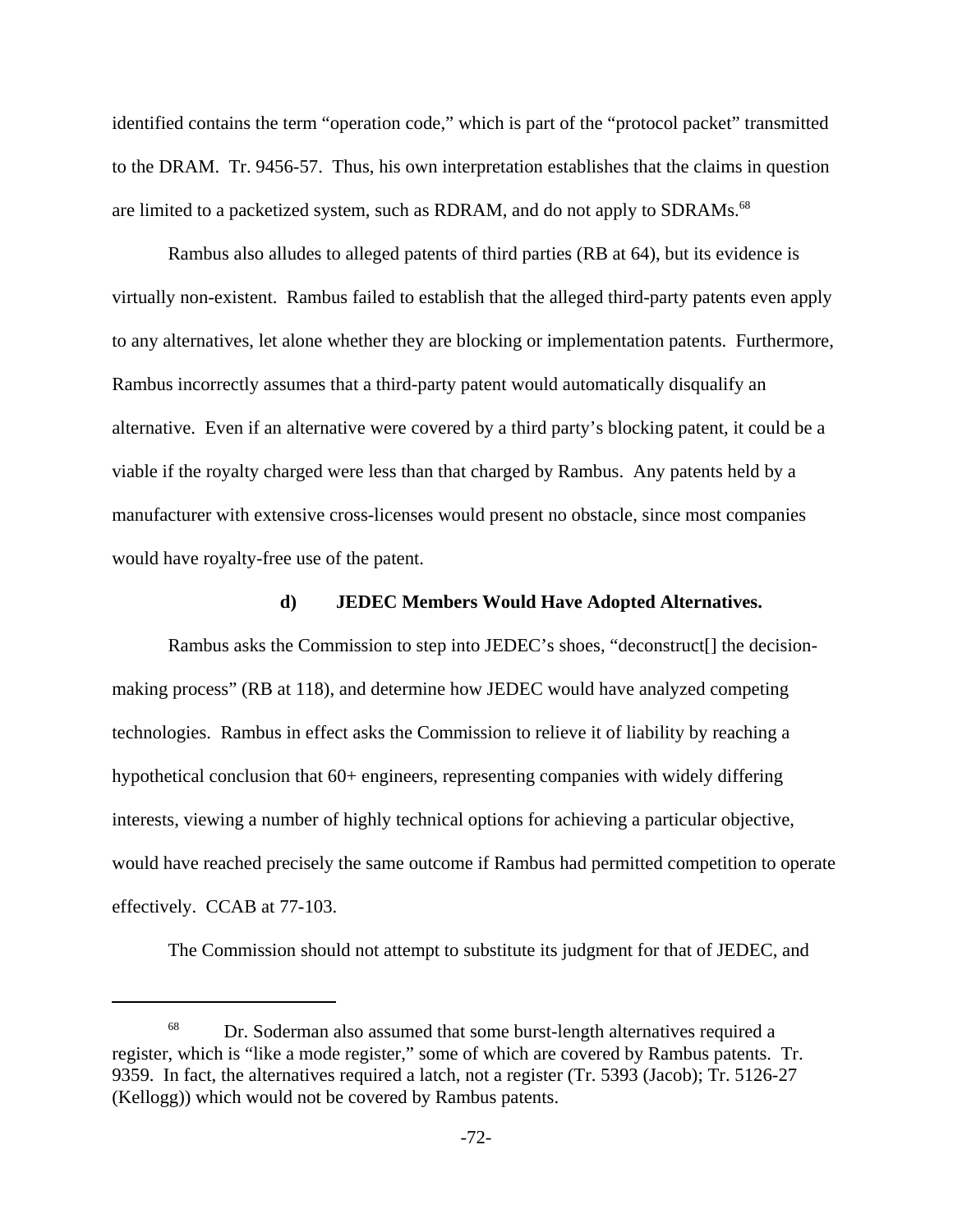determine what course of action it thinks JEDEC members would have followed had Rambus made timely disclosures. Even accepting this invitation to second-guess the JEDEC process, however, Rambus's arguments do not hold up to scrutiny as a matter of logic or evidence.

# **i) Rambus's Misinformation and Failure to Disclose Led JEDEC Members to Believe Rambus Had No Relevant Patent Claims.**

*I don't believe we ever specifically stated that we had intellectual property that applied to – outside of the Rambus-compatible area.*

*CX2070 at 47 (Deposition of Gary Harmon)*

*. . .*

*Q When was the first time that you know of that Rambus advised any sync DRAM manufacturers that Rambus had claims that covered features of sync DRAMs?*

*A I think it was in 2000. Maybe 1999, but I think 2000.*

*CX2079 at 157 (Deposition of David Mooring)*

Rambus's argument that "DRAM manufacturers and others were put on notice of the nature of Rambus's inventions" (RB at 36-38) is contradicted by the overwhelming weight of the evidence. Rambus's invention, as described by Rambus to industry participants and in Rambus's publicly-available PCT application, was a narrow-bus, multiplexed, packetized system that was fundamentally different from JEDEC work. CCAB Attachment 1; CX3132 at 256-58 (Farmwald); CX2086 at 191 (Crisp); CX2070 at 38 (Harmon). Nothing notified JEDEC members that Rambus would seek or had filed claims covering technologies used in JEDEC's wide-bus, non-multiplexed, non-packetized architecture. CX2109 at 150 (Davidow); CX2070 at 47 (Harmon); CX2079 at 157 (Mooring); CX2074 at 504-07 (Tate); Tr. 8732-33 (Hampel); Tr. 521-22, 400-04 (Rhoden); Tr. 1019-20 (Calvin); Tr. 1431, 1435-36, 1439, 1454-55 (Sussman); Tr. 2537-38, 2546, 2562 (G. Kelley); Tr. 4431 (Peisl); Tr. 5050, 5053 (Kellogg); Tr. 5813-14,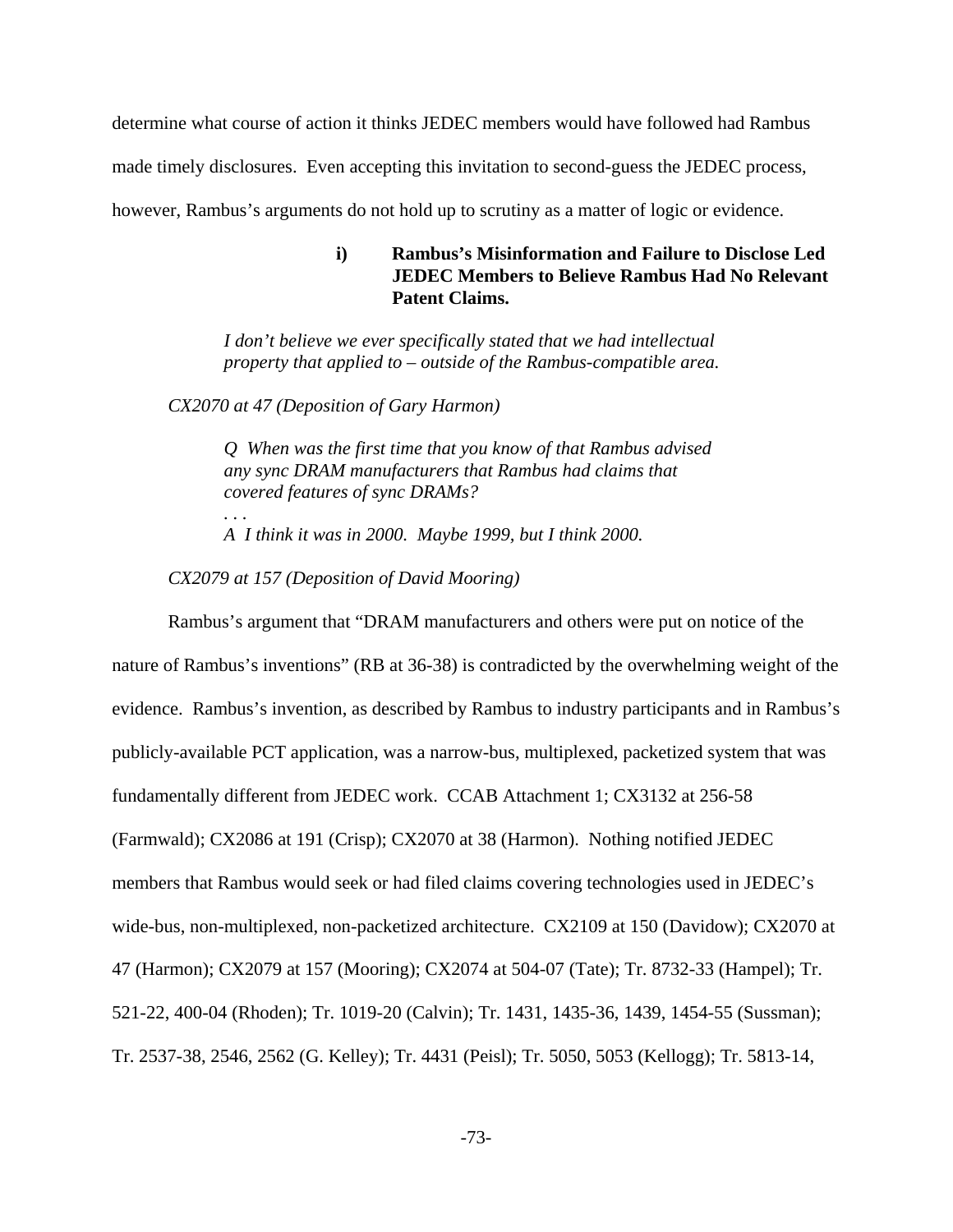5824, 5828-29 (Bechtolsheim); Tr. 6348, 6385-86 (Appleton); Tr. 6602-04, 6610-11 (Lee); CX2089 at 147-48, 152 (Meyer); CX2107 at 69, 76-77 (Oh); *see also* Tr. 3686-87 (Heye); Tr. 5460-5502 (Jacob: explaining why engineers wouldn't have understood that Rambus's patent application supported claims covering SDRAMs or DDR SDRAMs); CX1320 at 1, 5; CX1309 at 28; CX1069; CCAB at Attachment 1.<sup>69</sup> Indeed, even Richard Crisp first thought Rambus's patent application was designed to cover RDRAM and was limited to narrow configurations with shared data and address lines, a packetized bus, and a loop clock; only later (apparently when he started working with patent counsel in 1992) did he understand that it could also cover features in other architectures. Tr. 2926-28.

Effectively conceding that industry members did not in fact understand the scope of Rambus's potential patent rights, Rambus argues that the Commission should infer, *as a matter of law*, that the availability of the '898 application satisfied Rambus's JEDEC disclosure requirement. Rambus bases its argument on Complaint Counsel's alleged concession that Rambus's patents are valid and satisfy the written description requirement of 35 U.S.C. § 112. RB at 39-40.

Rambus's theoretical argument misinterprets the written description requirement. The specification portion of an application contains a written description of the invention and its uses in general terms, and often describes the invention in the context in which it will be used. Patent claims in the same or later application that claim priority based on the original application must be based on the description contained in the original specification. But as Rambus's own patent

 $69$  One exception was Intel; in late 1997 or 1998, Rambus informed Intel that it "might have some patent applications that related to DDR technology." But because Rambus said "nothing concrete," with "no specifics on what they had patent applications on," Intel could do little with the information. Tr. 4905 (MacWilliams).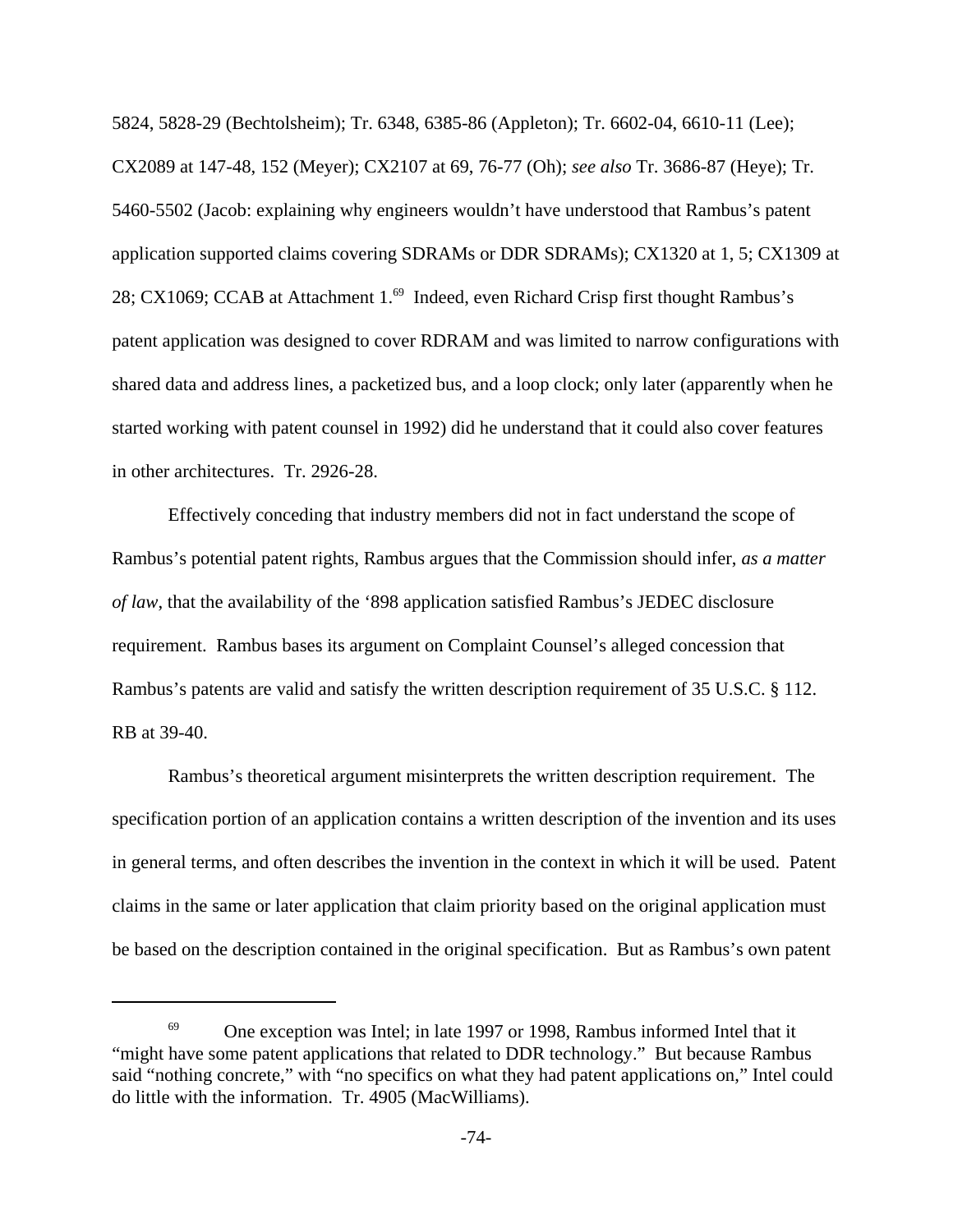expert explained, it does not follow that a knowledgeable engineer reviewing a specification could predict all the elements of the invention that may be patentable, or what limitations may be necessary to make the elements patentable. Tr. 8903 (Fliesler); *see* CCFF 1277-78; CCRF 706. The actual claims – which set the metes and bounds of the patent rights – provide crucial information that cannot be discerned from the specification alone, and the description of the invention from Rambus's '898 application could not inform JEDEC members of the scope of Rambus's potential patent claims. CCRF 94-95; CCFF 1278; Tr. 8901-02 (Fliesler).

Rambus also argues that because a few JEDEC members, at different times, in response to different rumors, were "aware of [the] prospect" that Rambus might obtain patents concerning different technologies, JEDEC as a whole must have had accurate knowledge of the potential scope of Rambus's patents and nevertheless adopted the technologies in question. RB at 36-42. Even accepting at face value Rambus's evidence,<sup>70</sup> Rambus asks the Commission to assume, despite evidence to the contrary, that (1) a vague suspicion is equivalent to knowledge; (2) a marketplace rumor is equivalent to an informed disclosure; (3) concern about one technology is equivalent to information about all Rambus technologies; (4) concern by a few companies is equivalent to knowledge by all  $60+$  JC-42.3 members;<sup>71</sup> and (5) JEDEC would have disregarded

There is no evidence that any of the following JC-42.3 Committee members suspected that Rambus patents might apply to ongoing JEDEC work:

| 3D <sub>O</sub>                     | Motorola               |
|-------------------------------------|------------------------|
| <b>Advanced Micro Devices (AMD)</b> | National Semiconductor |
| AMP Inc.                            | Nippon Steel           |
|                                     |                        |

 $70$  Rambus's evidence is questionable. For example, Rambus's argument concerning Mitsubishi (RB at 40-41) relies on Rambus's interpretation of largely handwritten Japanese documents, of which only small portions were translated by a translator who apparently had trouble reading the document, and as to which no witness ever testified who had any knowledge concerning the preparation of the document or the subject matter. *See* RX 406; RX 2214A; RX2213A; CCRF 671-72, 676-77.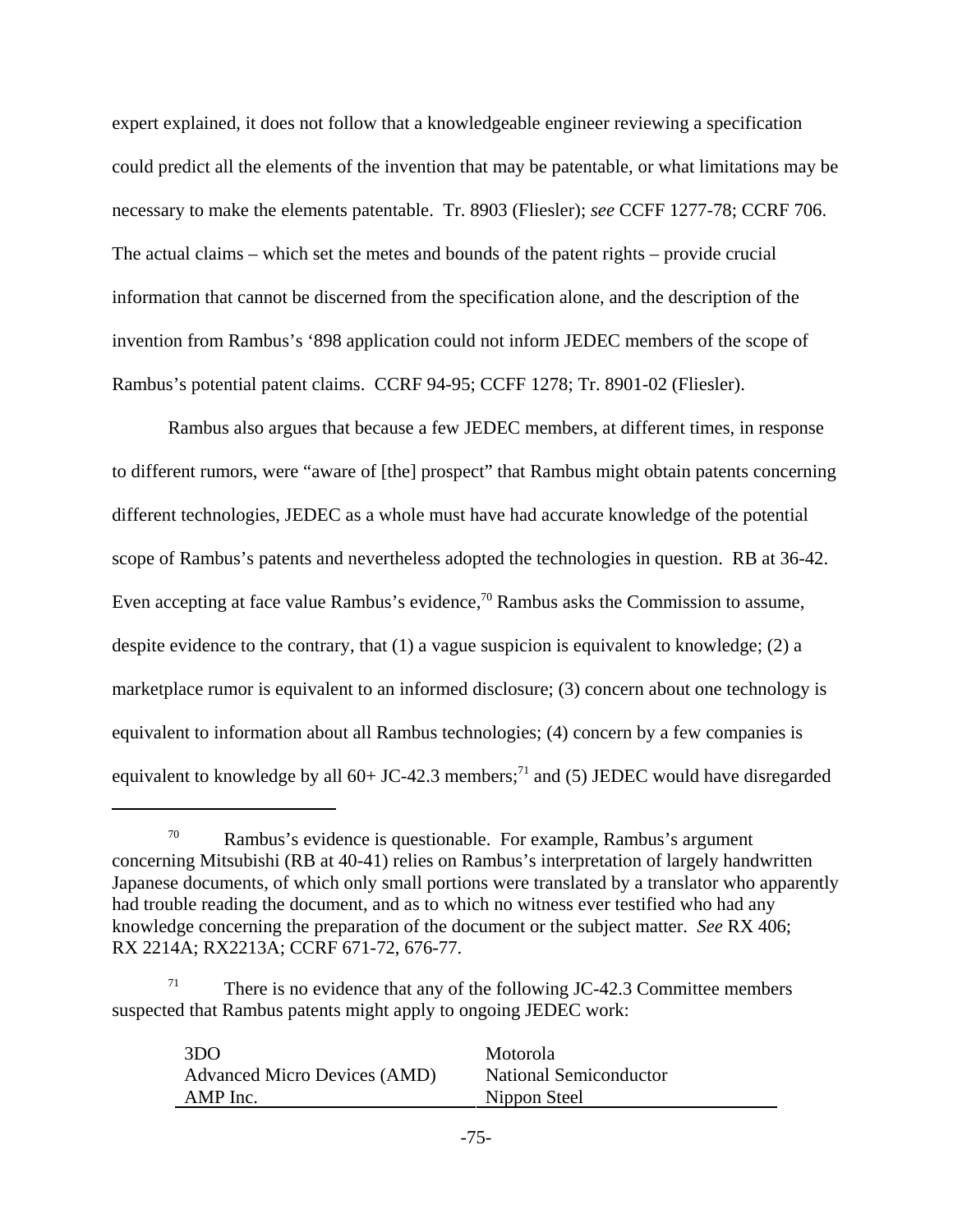its own rules and adopted the relevant technologies despite Rambus's unwillingness to commit to RAND terms. None of these assumptions is supportable. *See* CCAB at 96-100.

In fact, the evidence confirms that information regarding the scope of Rambus's patent rights was highly material to JEDEC members, and those with suspicions about Rambus patents were misled by Rambus's omissions and misstatements. Each of the five current major DRAM manufacturers relied on Rambus's omissions or misstatements, each in a different way.

Willi Meyers of Infineon (formerly part of Siemens) raised concerns about Rambus patents, focused primarily on dual-bank technology, at the May 1992 JEDEC meeting. When

> Apple Computer Northern Telecom Augat Panasonic Cirrus Logic Philips Cisco Systems PNY Electronics Compaq Quality Semiconductor Cray Research Raytheon Cubic Memory S3 Cypress Sanyo Data I/O Semiconductor Insights Digital Equipment Corp. SGS Thomson Electronic Designs Sharp Eltron Tech Inc. Silicon Graphics EMC Corp. Silicon Storage Tech. Fujitsu Smart Modular Harris Sony Hitachi Sun Microsystems Hyundai Teradyne **IDT** Texas Instruments Kingston Tech Unisys LSI Logic Vanguard Memory Strategies VLSI Microchip Tech Western Digital Mosel Vitalic Xerox Mosaid Xilinx

JX0027 at 1-3; JX0028 at 1-3. Had Rambus disclosed, even a small number of these members could have prevented JEDEC from adopting the Rambus technologies. CCFF 249-50, 254-55.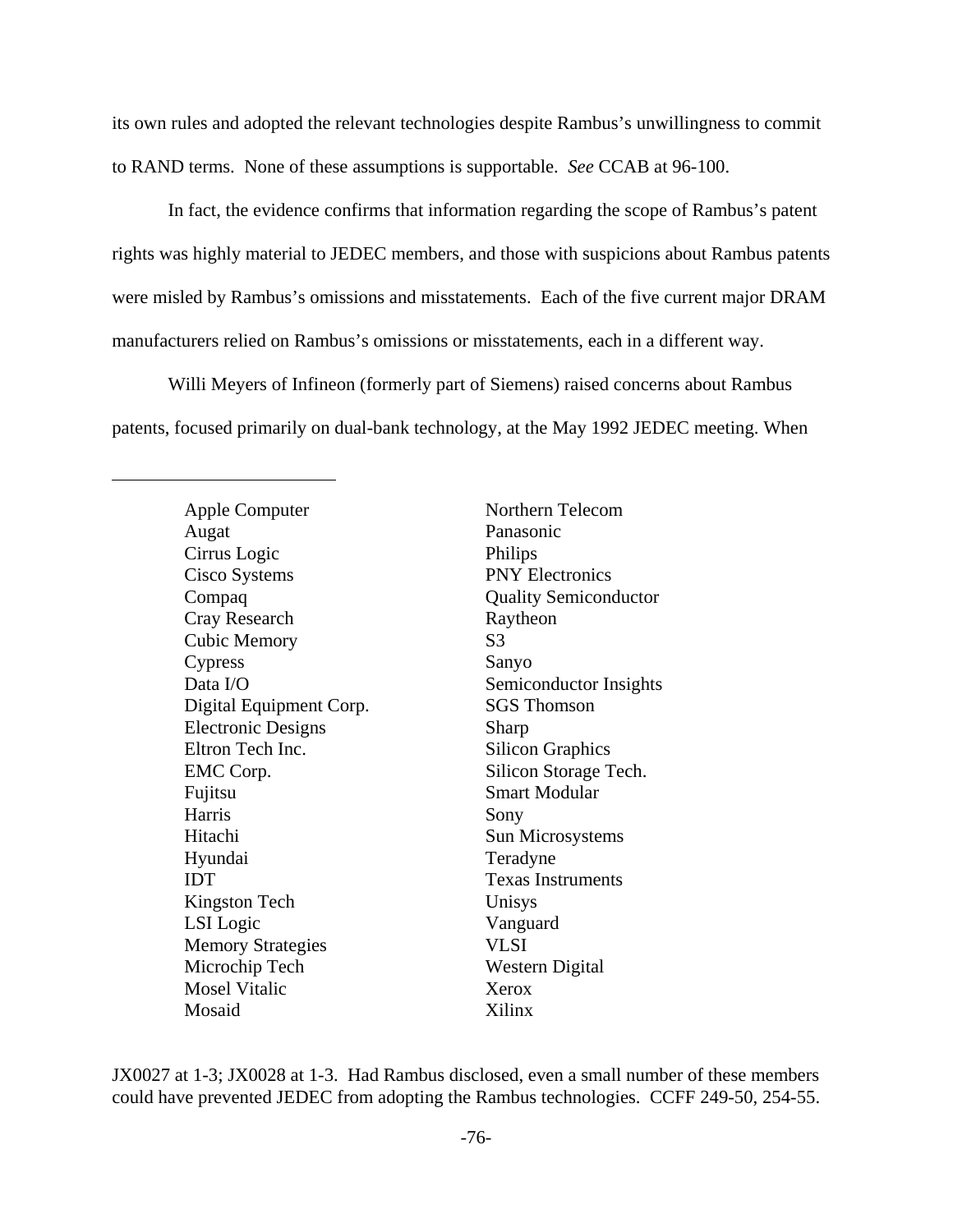asked whether Rambus had anything to say, Richard Crisp shook his head "no." CCFF 902-909. Thereafter, Mr. Meyer watched Rambus representatives attend meetings, observe Mr. Townsend's patent presentations, vote on ballots, and participate through the final adoption of the SDRAM standard, all without making any patent-related disclosure. Mr. Meyer also observed Mr. Crisp disclose Rambus's '703 patent, which did not impact JEDEC's SDRAM work. CX 2089 at 147-48 (Meyer). From this, Mr. Meyer concluded that Rambus "seemed to follow the [JEDEC disclosure] policy," that it "had nothing to report which related . . . to the work of our committee," and that JEDEC had "managed to define a public domain version" SDRAM standard that was not "covered by somebody's intellectual property." *Id*. at 149, 151- 52. Mr. Meyer documented his understanding in a presentation in October 1993. *Id*.

In 1993, Mitsubishi (today part of Elpida) reviewed Rambus's international PCT patent application. RX2213A. Somebody apparently noted that a claim in the application covered programmable access time in RDRAMs, with some similarity to programmable CAS latency in SDRAMs. *Id*. at 27. Absent any Rambus disclosure, however, Mitsubishi apparently concluded that Rambus's patent rights were limited to the unique RDRAM narrow-bus architecture. In January 1997, Mitsubishi urged the SyncLink Consortium: "Concentrate on wide-bus approach. Narrow-bus is Rambus look alike." RX0853 at 1.

In 1994, Samsung apparently worried Rambus might have patent rights somehow relating to SDRAMs. During license negotiations, Samsung insisted that it obtain some protection from Rambus IP beyond RDRAMs. Rambus reluctantly agreed. CX0763; CX0765 at 1-2. Samsung received protection against unintentional infringement in SDRAMs, and other products. CX1592 at 19. By 1996, however, absent a Rambus disclosure relating to SDRAMs or future SDRAMs (CX0770), Samsung accepted a renegotiated license restricted to RDRAM uses only.

-77-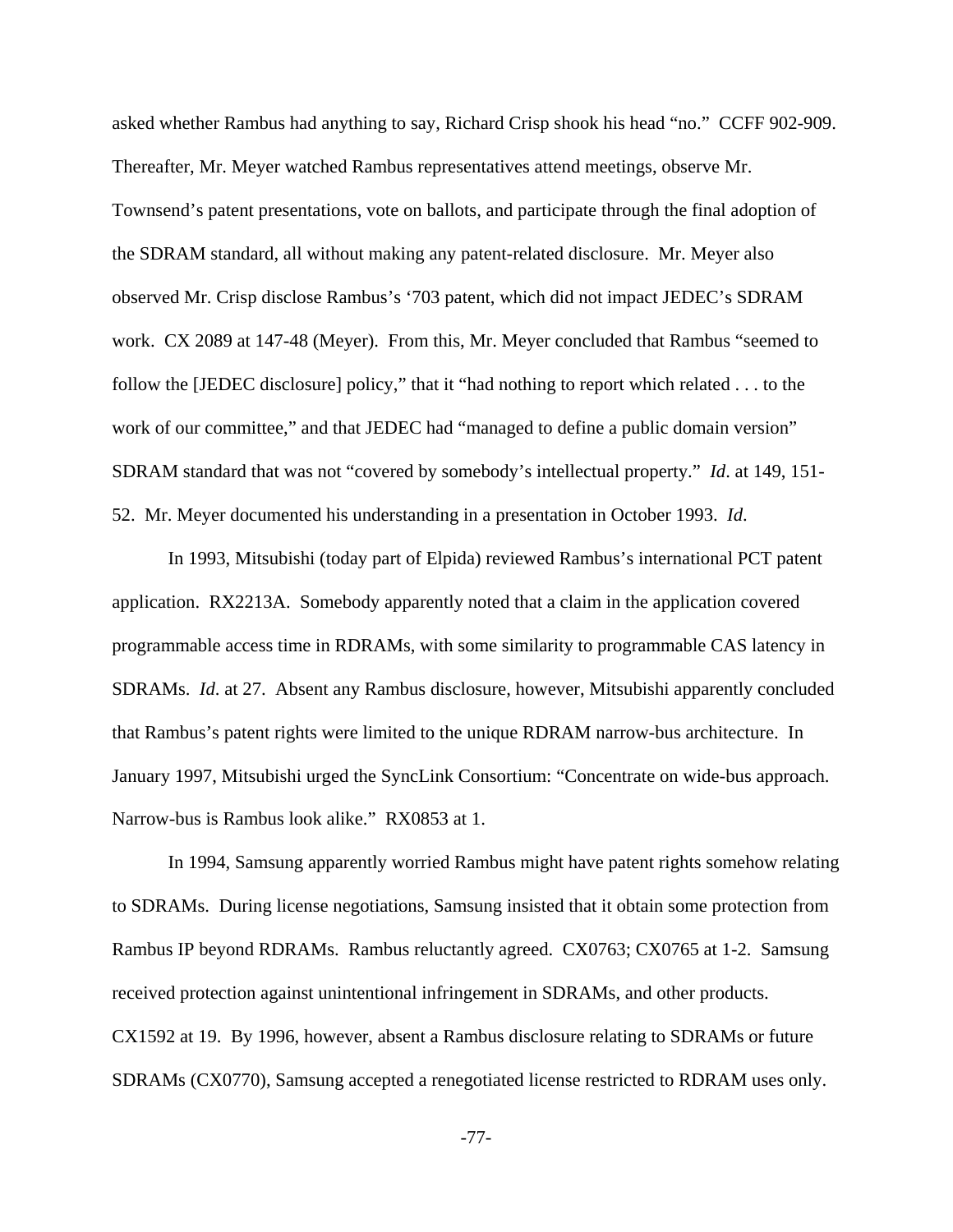Had Samsung retained its broader rights from its 1994 agreement, it would not have been subject to patent ambush in 2000.

In 1995, after Rambus said it might have patents relating to SyncLink, Hynix (then known as Hyundai) negotiated rights to use Rambus technologies in "Other [non-RDRAM] DRAMs." CX1599 at 3, 12. Although Hynix focused on SyncLink, this agreement would have capped royalty rates for DDR SDRAMs. CCFF 1264-65, 1544-53. In 1999, however, Hynix merged with Lucky Goldstar. **{{** 

CX2105 at 265-68 (Mooring) (*in camera*). With SyncLink effectively dead, and Rambus having provided no indication that its patents had any relevance to SDRAMs or DDR SDRAMs, **{{** 

 **}}**

 **}}** *Id.* Within months, Rambus accused Hynix of patent infringement (CCFF 1956), later seeking treble damages and an injunction to prohibit Hynix from manufacturing JEDEC-compliant DRAMs. CCFF 2019.

In April 1997, Micron heard a rumor from a low-level graphics engineer at Intel that Rambus might have patents relating to dual-edge clocking as proposed for DDR SDRAMs. *See* RX0920. Micron insisted that SSO's take particular care to avoid Rambus patents. CX0488 at 2. That same month, responding to a JEDEC proposal resembling the loop-back clock in Rambus's previously disclosed '703 patent, Terry Lee of Micron proposed an alternative clocking scheme specifically to avoid that patent. Tr. 6697-99 (Lee); CX0368 at 2. Terry Lee did not pursue the rumor from the Intel graphics engineer because Rambus had said nothing at JEDEC, where it had an obligation to disclose such patent rights, or during the Rambus-Micron license negotiations, when they had an economic incentive to do so. Tr. 6700-09 (Lee).

Contemporaneous documents capture the result of DRAM manufacturers' reliance on

-78-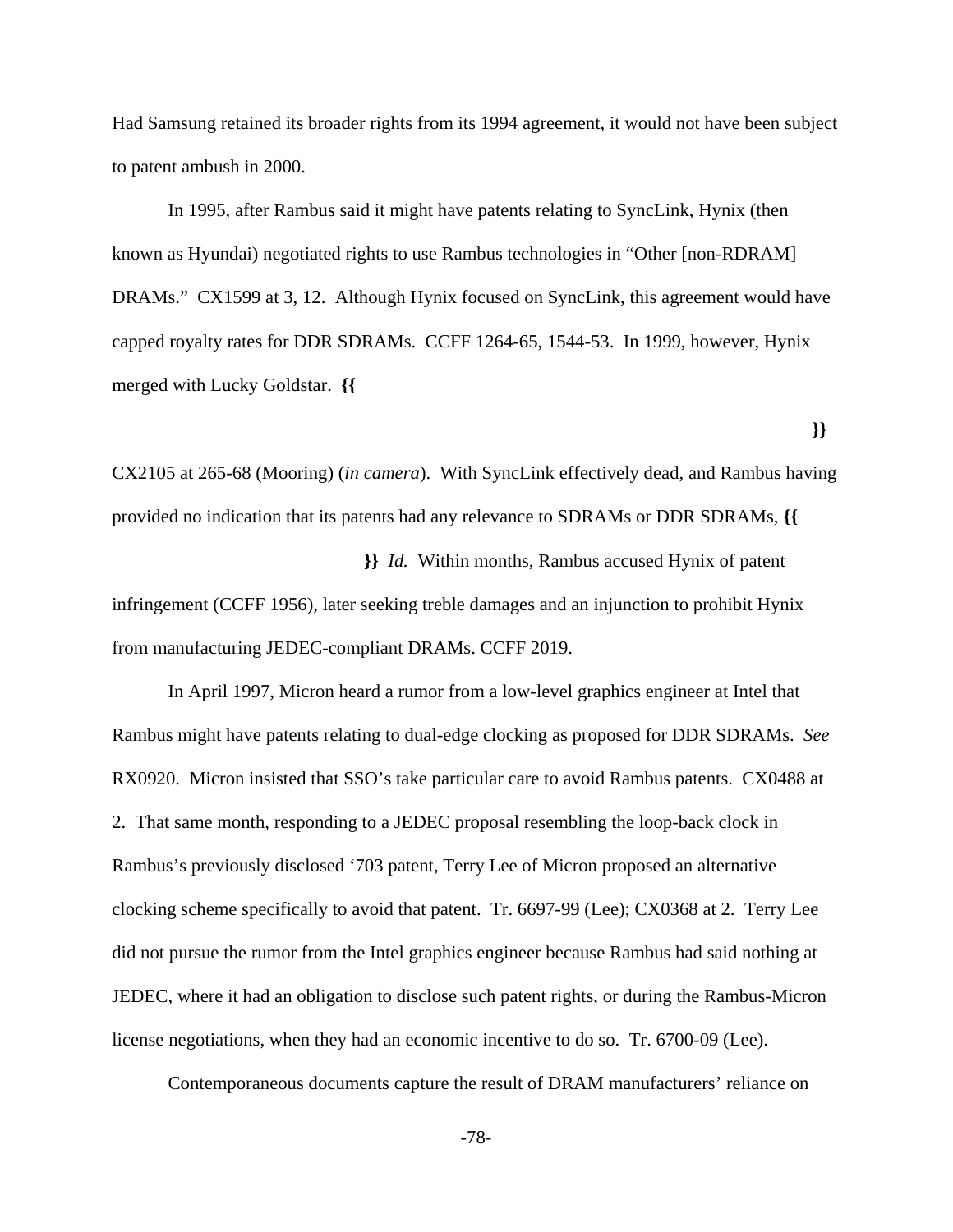Rambus's omissions and misrepresentations: they believed that SDRAM and DDR SDRAM were free of patents and royalties. For example, a 1998 Micron presentation describing DDR SDRAM explained "Why DDR Is Cost Effective:" the top reason was "No Royalties." CX2726 at 7; *see also* CX2737 at 56. Similarly, Hynix documents from 1997 list DDR SDRAM strengths, including "Most cost effective next generation DRAM – Open architecture without royalties or fees." CX2294 at 15; CX2297 at 79; *see also* CX2264 at 2 ("open standard spec:" Direct RDRAM "poor", DDR SDRAM "good"); CX2303 at 16, 18 ("Open Standard (JEDEC)"); CX2334 at 25, 27. An Infineon presentation provides a side-by-side comparison describing Rambus as "Proprietary standard of Rambus/Intel ==> payment of royalties," but DDR SDRAM as "Open standard ==> no royalties." CX2451 at 9; *see also id*. at 13. Witnesses confirmed that these documents accurately reflected their companies' understanding that JEDEC's standards were open and patent-free. *See, e.g.*, Tr. 4430-31 (Peisl: Infineon understood that JEDEC's standards were open, "free, [and] could be used by everyone without any royalty payments."); Tr. 4472-73 (Peisl: Infineon believed "the JEDEC standard doesn't include any royalties"); CX2107 at 136-38 (Oh: Hynix understood that DDR SDRAM "requires no royalty or no fees at all,"); *id.* at 158-60. The evidence is fully consistent: Whatever isolated, occasional suspicions a few individuals may have had, Rambus's scheme was successful: JEDEC members failed to understand that the JEDEC standards would be subject to Rambus patents until late 1999 or 2000, when Rambus launched its enforcement campaign. Tr. 1454-55 (Sussman, NEC/Sanyo); Tr. 2593 (G. Kelley, IBM); Tr. 528-29 (Rhoden, Hewlett-Packard/VLSI); Tr. 5880-81 (Bechtolsheim, Sun); Tr. 6384-85 (Appleton, Micron); CX2108 at 229-30 (Oh, Hynix).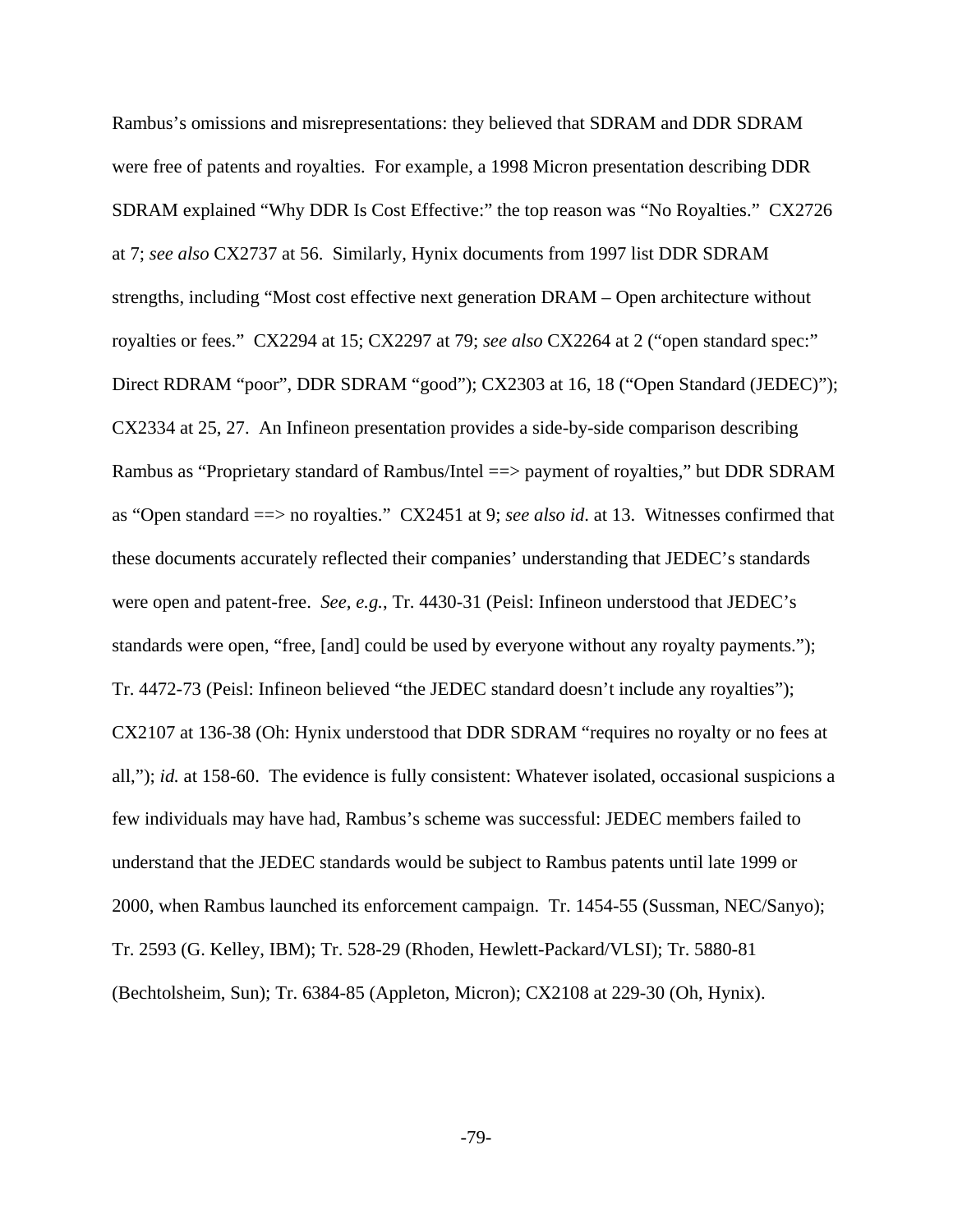# **ii) Three Individuals' Speculation About Prior Art Says Nothing About JEDEC's Likely Response to a Rambus Disclosure.**

Rambus asks the Commission to assume that, because three witnesses speculated about possible prior art relevant to certain aspects of Rambus's patents (RB at 41-42), that (1) those three witnesses were convinced that prior art would protect JEDEC work against Rambus patents, (2) a disclosure by Rambus would not have inspired any further investigation by those individuals, (3) those companies' legal departments and management would not have investigated, (4) all other JEDEC members and their companies would have done the same, and (5) JEDEC would have abandoned its rule prohibiting adoption of patented technologies without considering technical justification or a RAND commitment. The last two assumptions are facially implausible and lack record support; the first three are easily disproved.

Howard Sussman's testimony disproves the first assumption. Based on what he heard from Rambus and his own brief review, Mr. Sussman thought that Rambus's key inventions were a packetized system, a loop-back clock, and a low-voltage CMOS driver. Tr. 1431-36. Nothing caused Mr. Sussman to understand that Rambus would pursue claims independent of these three key features. Tr. 1445-46, 1453-56. Absent any specific disclosure to the contrary, Mr. Sussman's general understanding of prior art confirmed that these were the key Rambus innovations and likely patented technologies. Had Rambus disclosed the scope of its potential patent rights, Mr. Sussman would have favored alternative technologies. Tr. 1416-17.

Micron representatives' actions disprove the second Rambus assumption. When NEC proposed to use a return clock similar to the loop-back clock in Rambus's '703 patent, Micron representatives (who were aware of prior art) did not rely on that prior art and permit the proposal to proceed. Rather, as discussed below, Micron (along with many others) insisted that

-80-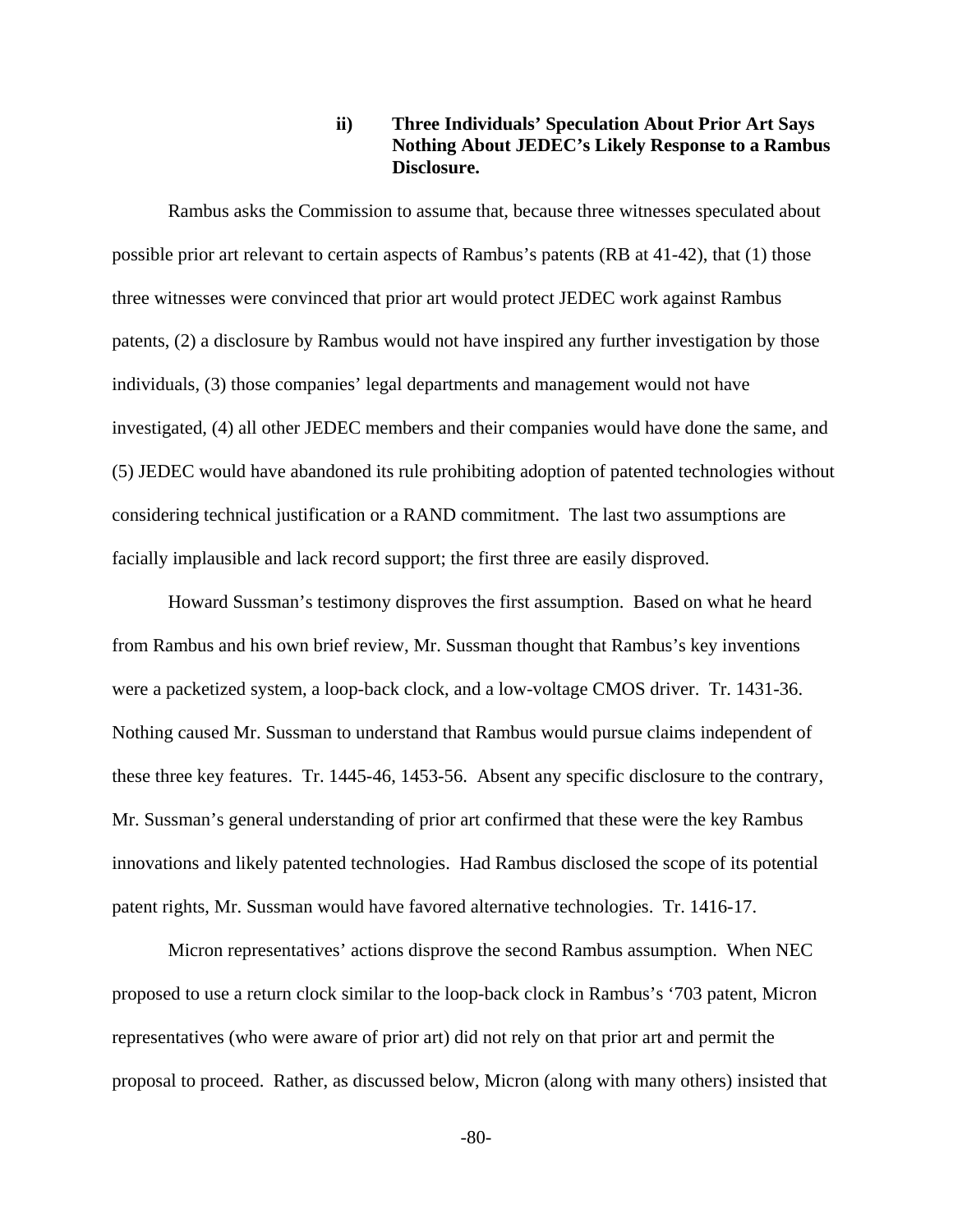JEDEC drop the proposal.

The actions of Infineon and Micron regarding RDRAM disprove Rambus's third assumption – that companies' management and legal departments would have relied on prior art. Despite speculation about the validity of Rambus's patents, Infineon and Micron signed license agreements and paid to use those patents. CX1617; CX1646.

#### **iii) Reactions in 2000 Do Not Reflect How JEDEC Would Have Reacted in the Early-to-mid 1990's.**

The clearest evidence of JEDEC's likely reaction to a Rambus disclosure is the natural experiment inadvertently set up by Rambus's disclosure in 1993 of its '703 patent at JEDEC. In March 1997, when NEC proposed a return clock resembling the loop-back clock in Rambus's '703 patent, JEDEC members rejected the proposal. CCAB at 91; Tr. 6692-99 (Lee: "It looked like the '703 patent . . . and I objected that I thought this . . . looked similar to the Rambus patent. Many other people in the room also objected."); Tr. 527-28 (Rhoden); CX0368 at 2.

Rambus asks the Commission to ignore this natural ex-ante experiment, and instead rely on the industry's ex-post decision not to change technologies in the DDR2 standard after having spent 3-5 years planning for, designing and manufacturing DRAMs, components and endproducts using the technologies in SDRAM and DDR SDRAM, and having spent almost two years further building upon these technologies in the DDR2 standard. The DDR2 standard in fact disproves Rambus's lock-in argument – despite the previous existence of viable alternatives, by 2000 the majority of JEDEC members had become committed to using and building upon the four technologies in question.

The record demonstrates that:

– JEDEC began DDR2 standard-setting work in April 1998 (CCFF 3230-31);

-81-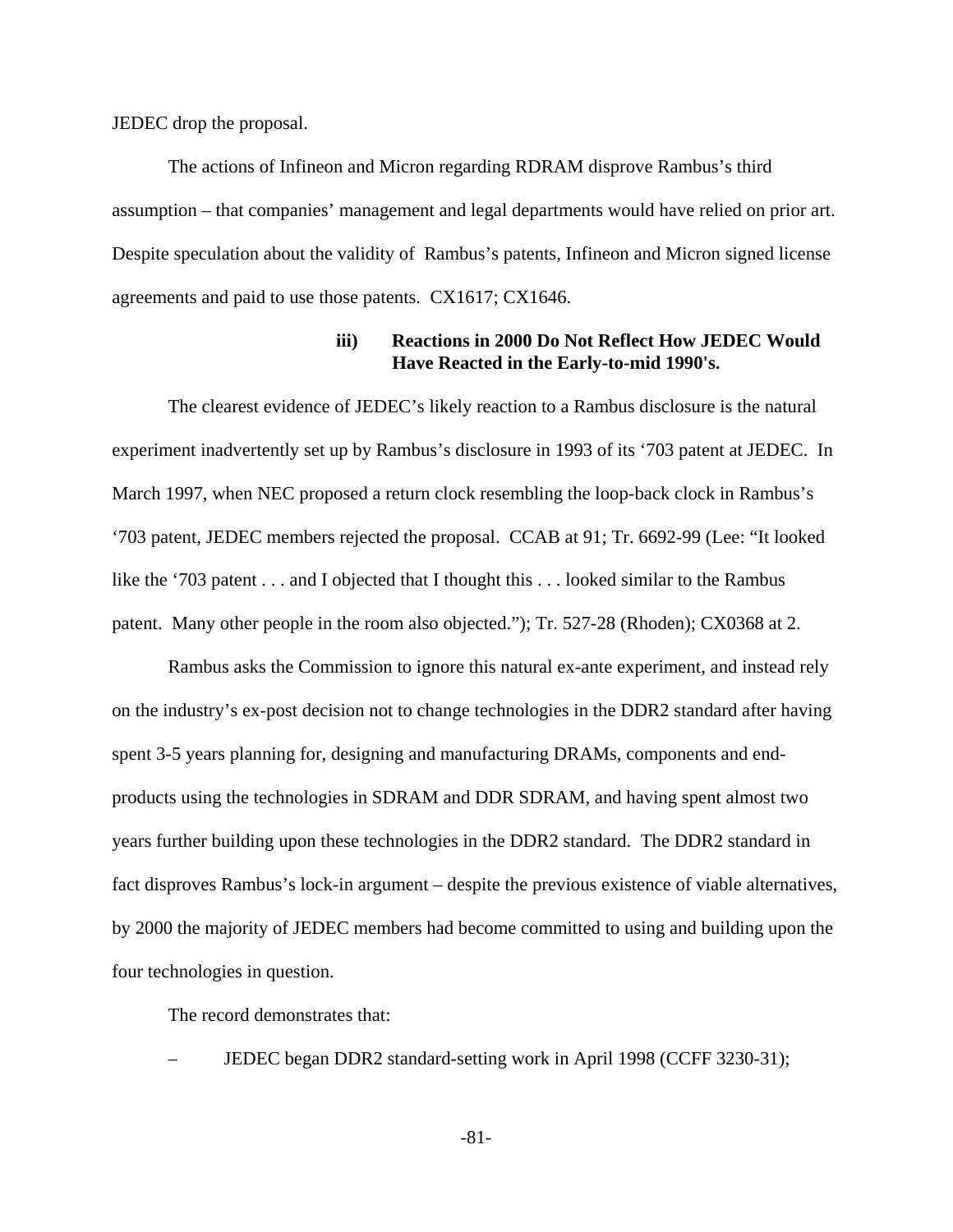- JEDEC planned that DDR2 would be DDR-based and incorporate the technologies of DDR SDRAM (CCFF 3236-37);
- JEDEC's overarching goal was to maintain compatibility with SDRAM and DDR SDRAM to facilitate adoption of the new standard (CCFF 3244-50);
- by 2000, certain DRAM manufacturers and component manufacturers had sunk substantial costs into the developing DDR2 standard (CCFF 3238-43, 3252, 3255, 3257-58); and
- JEDEC members were concerned that changing the DDR2 standard to avoid Rambus's patents would have delayed the standard substantially, jeopardizing industry adoption (CCFF 3231, 3251-61).

Specifically, the record shows that, beginning in 1998, the DDR2 committee used the

DDR SDRAM standard as the basis for DDR2 because of the need for backward compatibility.

CX0397 at 2 (describing DDR2 as an "Evolutionary design, building on tradition of [SDRAM]

and DDR SDRAM"); CX2717 at 8 ("Need to overlap generations, e.g. SDR[AM] to DDR,

therefore change [ DDR2] must be evolutionary"),<sup>72</sup> *id.* at 13 ("One controller supports DDR and

[DDR2]"); Tr. 408 (Rhoden: The industry "wanted to base [DDR2] off of the current generation

memory" and "use[d] DDR as the baseline"); Tr. 5191-93 (Kellogg: IBM wanted "a level of

consistency" between DDR and DDR2); Tr. 4611-13 (Macri: "We [didn't] want to change

everything such that when you would design a new system for [DDR2], that it would be

absolutely incompatible with the past."); Tr.  $6771-72$  (Lee).<sup>73</sup>

 $72$  The advantages of evolutionary standards are described in the record: Tr. 3977 (Polzin: easier to improve performance by "tweaking the design a little bit over time" than by "throwing everything out and starting over again"); RX1839 at 8 ("Evolutionary allows infrastructure to advance at a natural pace."); *see also* Tr. 4378-79 (Peisl: evolutionary design kept the costs down for the industry generally), 4429; Tr. 6759-60 (Lee: SDRAM to DDR SDRAM was an evolutionary improvement; a chipset could support both); Tr. 408 (Rhoden: "we just evolve one to the next, to the next, with as little changes as possible, because it's much easier to bring the whole industry along when you make minor changes.")

<sup>73</sup> Rambus argues that the Committee's mere consideration of alternative starting points for DDR2 proves that backwards compatibility was not a significant goal. RB at 57-58.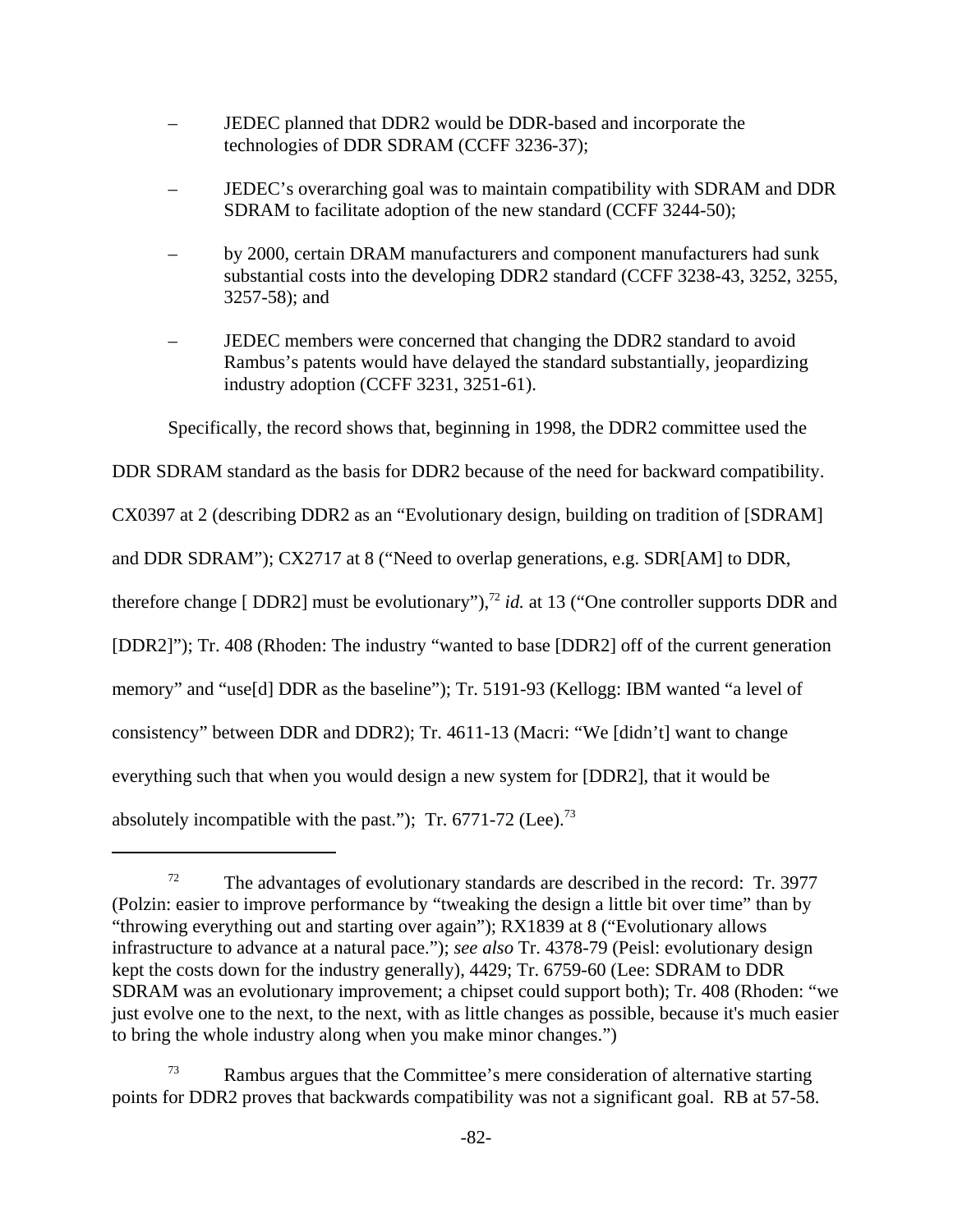Two years later, proposals to switch technologies in the DDR2 standard were rejected because they would have disrupted DDR-DDR2 compatibility and companies' ongoing DDR2 design work. Tr. 4633-35 (Macri) (programmable CAS latency, burst length, dual-edge clocking and on-chip DLL in DDR2 because they were in DDR SDRAM), 4623-24 (DDR2 preserved DLL for backward compatibility), 4641-42 ("I wanted to keep the same [dual-edge] clocking scheme [for DDR2] that DDR1 had for compatibility reasons"), 4647 (different clocking "is a huge incompatibility'), 4649-50 (switching technologies would have forced companies to redesign); Tr. 6801-03 (Lee: single-edge clocking rejected because "it wasn't like DDR"); Tr. 5199-5201 (Kellogg: change to single-edge clocking would have delayed schedule and been a significant change from DDR); Tr. 4454-55 (Peisl: changing DDR2 would have been painful for companies already designing in that direction).

Rambus also cites to the development of RLDRAM (RB 59-60), a non-standardized niche product with sales volumes that do not even register in DRAM market calculations. Tr. 7427-31 (McAfee); Tr. 5866-67 (Bechtolsheim); DX 141; DX 219. The price of RLDRAM is "several times higher than commodity DRAM." Tr. 5870 (Bechtolsheim). RLDRAMs have higher performance, and are used in specialty applications, such as high-speed routers. Tr. 5867, 5870-71 (Bechtolsheim). Willingness to use patented technologies for small-volume, highperformance niche products says nothing about the industry's willingness to use patented

In fact, the Committee did not "waste time" considering other options. *Id.* A consensus for using backwards-compatible technologies was reached at the very first meeting, and the matter was settled by the second meeting in the summer of 1998. CCFF 3236-37.

Rambus argues that JEDEC would not have tentatively adopted fixed burst length for DDR2 had backwards compatibility been a concern. RB at 58. But the record is clear that the committee reversed this decision and reinstated programmable burst length specifically because it discovered that use of fixed burst length would have caused backward-compatibility problems. CCFF 3243, 3251-53.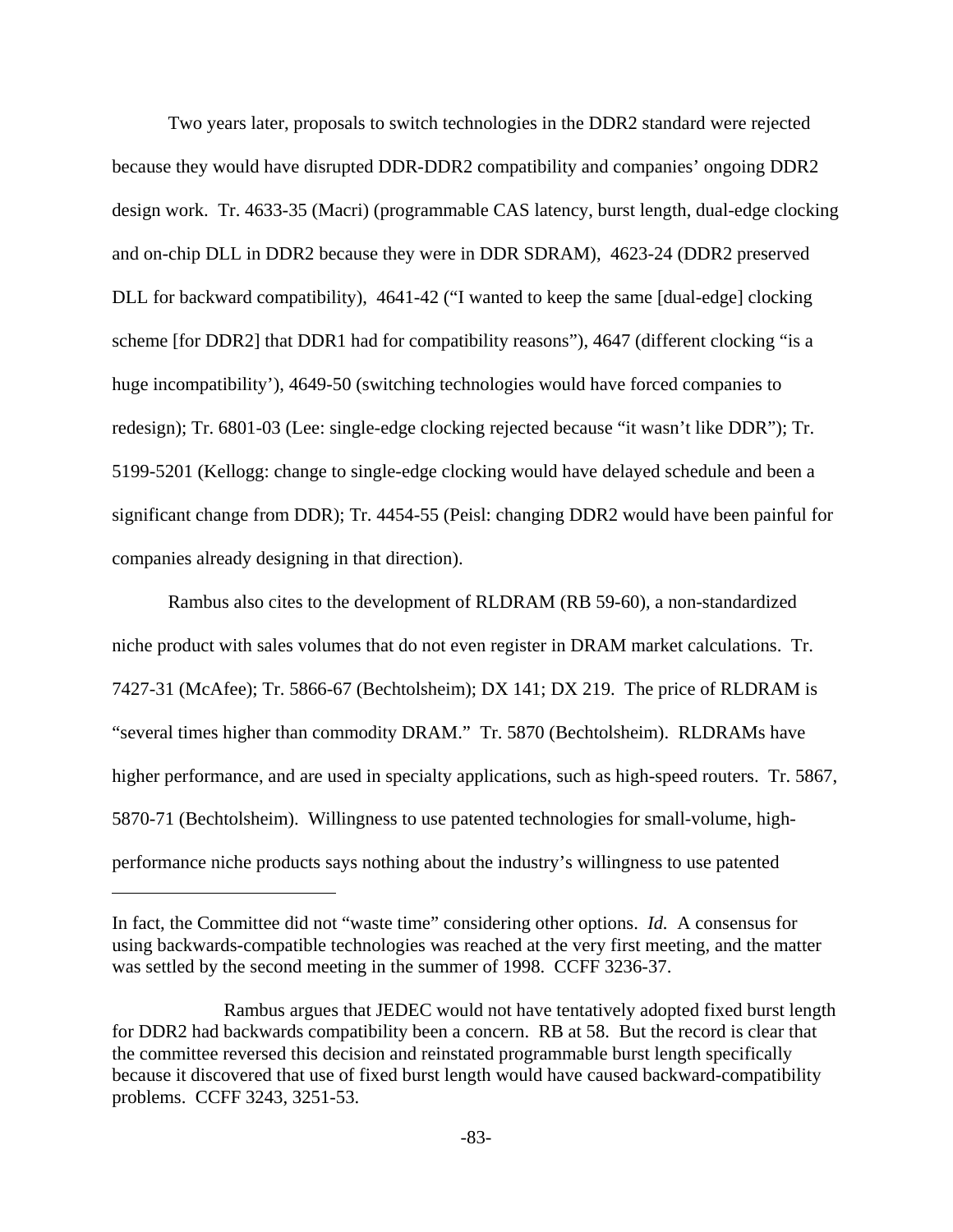technologies in high-cost, high-volume, low cost commodity  $DRAMs.<sup>74</sup>$ 

 In sum, the law does not require the Commission to trace a chain of but-for causation and determine exactly what JEDEC and its members would have done had Rambus disclosed. Evidence that the patent-related information concealed by Rambus was material to JEDEC and its members in selecting among various alternatives is sufficient to establish liability. Should the Commission desire to determine how JEDEC would in fact have reacted had Rambus disclosed, the best evidence is provided by the reaction of the same 60 JEDEC members to the potential relationship of Rambus's '703 patent with claims covering the loop-back clock: JEDEC promptly acted to avoid Rambus's patent.

# **e) Rambus's Argument That Its Royalties Are Consistent With RAND Lack Any Reasonable Basis in the Record.**

Rambus also argues, relying almost entirely on Dr. Teece, that at most, JEDEC would have required Rambus to commit to RAND, that Rambus would have agreed to RAND, that no JEDEC member would have negotiated royalty rates in advance, and that Rambus's royalty rates today are reasonable. As a result, asserts Rambus, its royalty rates had it disclosed would be identical to those charged by Rambus today. RB at 69-74.

Rambus errs at every step in this argument. As explained at pages 64-66 *supra*, Rambus's assertion that it would have provided JEDEC with a RAND commitment is directly contrary to the evidence. The record also demonstrates that other steps in the reasoning are

 $74$  Additionally, non-standardized niche products generally adopt as many features of the standard as possible. Mr. Wagner explained that when Nvidia defines non-standardized devices, "[w]e try to make them as close as possible to whatever the next standard in JEDEC is going to be." Tr. 3835-36. Thus, when Nvidia defined its GDDR2 DRAM, another specialty DRAM, it incorporated the main features of DDR2. Tr. 3837-38 (Wagner); *see also* Tr. 3845-47 (Wagner: Nvidia wanted to "take advantage of the same basic technologies that [] JEDEC was working on for their next generation. We wanted to be compatible in general with what JEDEC was doing").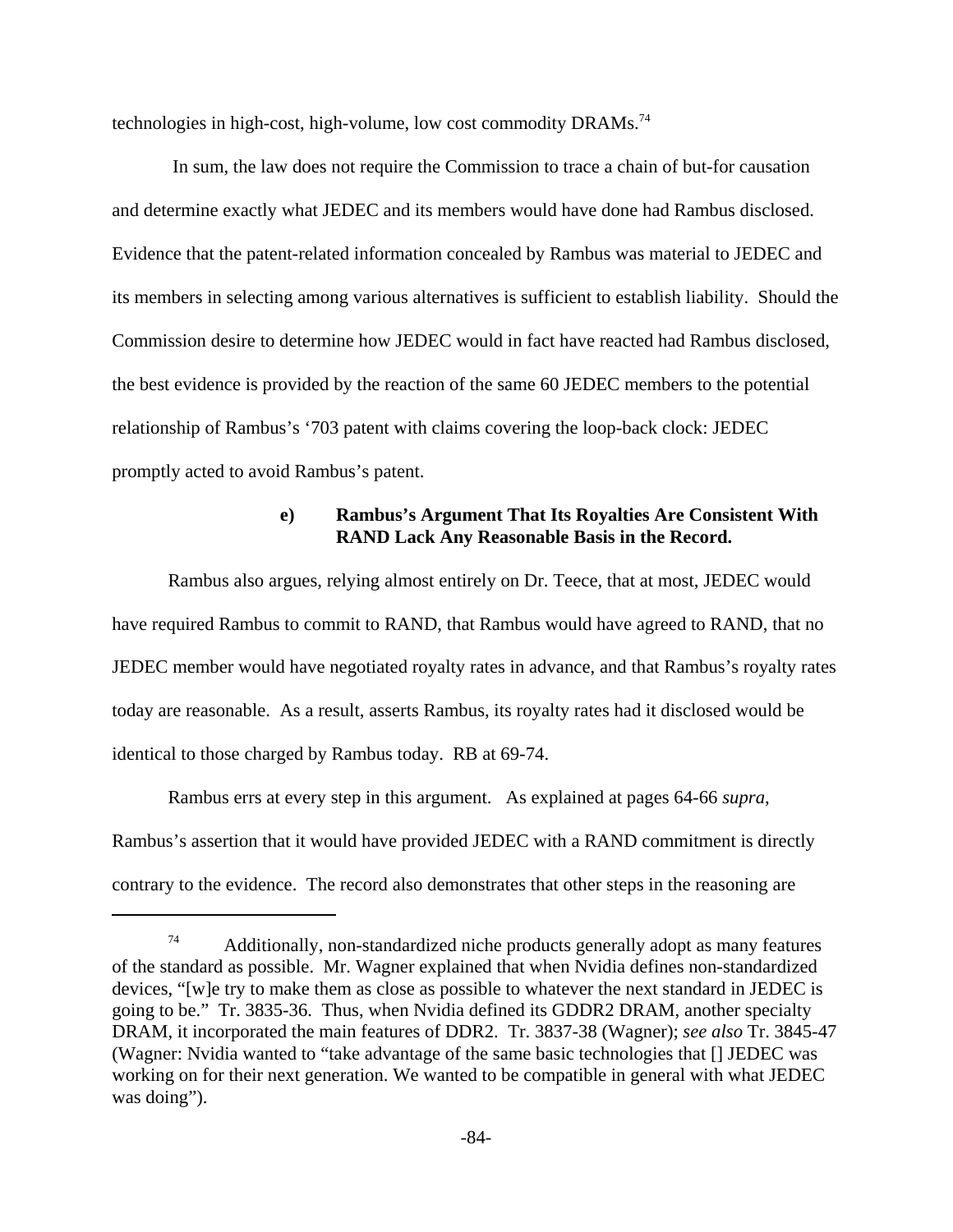contradicted by the evidence.

## **i) JEDEC Would Have Selected Alternate Technologies.**

JEDEC's clear preference was to avoid patented technology whenever possible. CX0208 at 19; JX0054 at 9; CX0903; Tr. 2396 (G. Kelley); Tr. 6598 (Lee). While JEDEC could use patented technology "if technical reasons justify the inclusion" (CX0208 at 19), such a decision had to be based on the specific technology and alternatives available. Tr. 1868-69. It is impossible to extrapolate from a JEDEC decision regarding one technology, with its own specific attributes and alternatives, what JEDEC would do with respect to a completely different technology, with totally different attributes and alternatives. Indeed, JEDEC reached very different decisions with respect to different technologies: in some instances, JEDEC adopted a patented technology subject to a RAND commitment because of the technical merit of that particular technology, whereas in other instances JEDEC rejected a patented technology and instead adopted an alternative. Tr. 5046-49 (Kellogg); CX3135 at 104-05 (Chen).

For each of the technologies in question, multiple alternatives existed. CCAB at 82-89. For each Rambus technology, witnesses saw no technical reasons that required its inclusion in the standard; had Rambus's patent position been known they would have selected alternatives. Tr. 1416-17 (Sussman); Tr. 9022-23 (Prince); Tr. 6635-36, 6717, 6686 (Lee); Tr. 5135-36, 5146, 5170, 5187 (Kellogg); CX2107 at 137 (Oh); CX2058 at 224-25 (Meyer).

Rambus also asks the Commission to assume that JEDEC members would have reacted identically to a patent held by Rambus or any other JEDEC member. The evidence shows otherwise. Although JEDEC members preferred avoiding all patents, they nevertheless had less concern about patents held by manufacturing companies, because most members could obtain royalty-free or low-cost cross-licenses that would allow inexpensive access to the patent. Tr.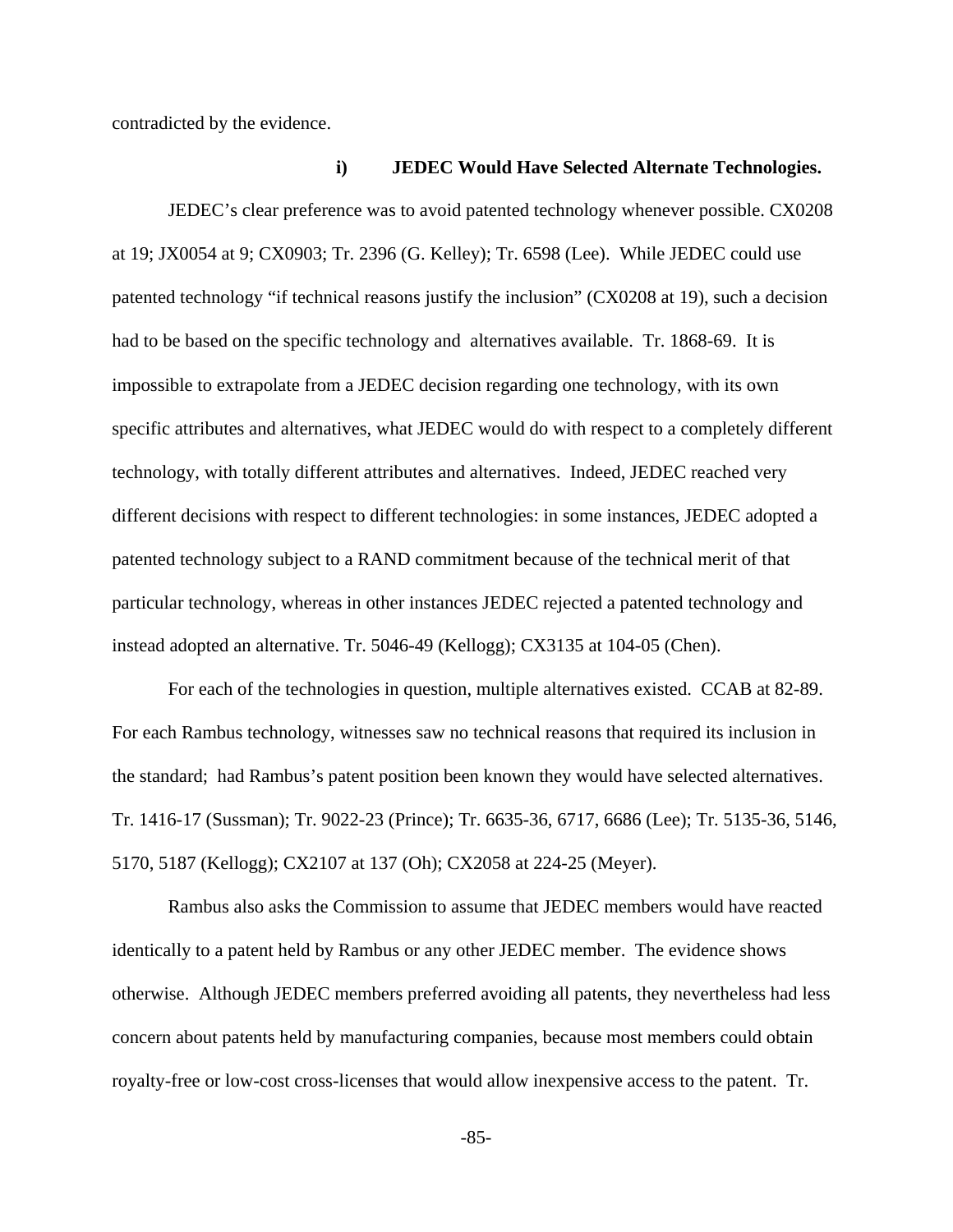6716-17 (Lee). By contrast, JEDEC members were particularly concerned about patents held by licensing companies, which would most likely require significant royalties, and were particularly wary of Rambus's reputation for charging very high royalty rates. Tr. 6337-38 (Appleton); Tr. 7045-48 (Lee); RX0488A at 1; CX1041 at 2. Hence JEDEC's reaction to NEC's return clock presentation; when confronted with a technology potentially covered by Rambus's patents, JEDEC members didn't seek RAND assurances – they sought alternative technologies.

# **ii) Some JEDEC Members Likely Would Have Negotiated Ex-Ante.**

Relying on the opinion of Professor Teece, Rambus argues that, had it disclosed, no prior negotiations over royalty rates would have occurred. RB at 71-72. However, Professor Teece failed to consider the specific factual circumstances.

First, contrary to Dr. Teece's opinion, prior negotiations regarding patent applications do occur, even in connection with standard-setting. *See, e.g.*, *Townshend v. Rockwell Int'l Corp.*, 2000 U.S. Dist. LEXIS 5070, \*3-\*7 (N.D. Cal. 2000) (patent-holder negotiated license before the issuance of patents).

Second, prior negotiations were likely because DRAM manufacturers were already negotiating RDRAM licenses with Rambus. Many DRAM manufacturers were concerned about inadvertently exceeding the limited scope-of-license proposed by Rambus (CX2079 at 84-85 (Mooring)) and would have insisted on broader licenses had Rambus disclosed. CCAB at 101- 02.

# **iii) The Royalties Demanded By Rambus Are Far From Reasonable.**

*=> JEDEC would license @ 1% royalty CX1941 at 1 (handwritten notes of Lester Vincent, 3/25/92)*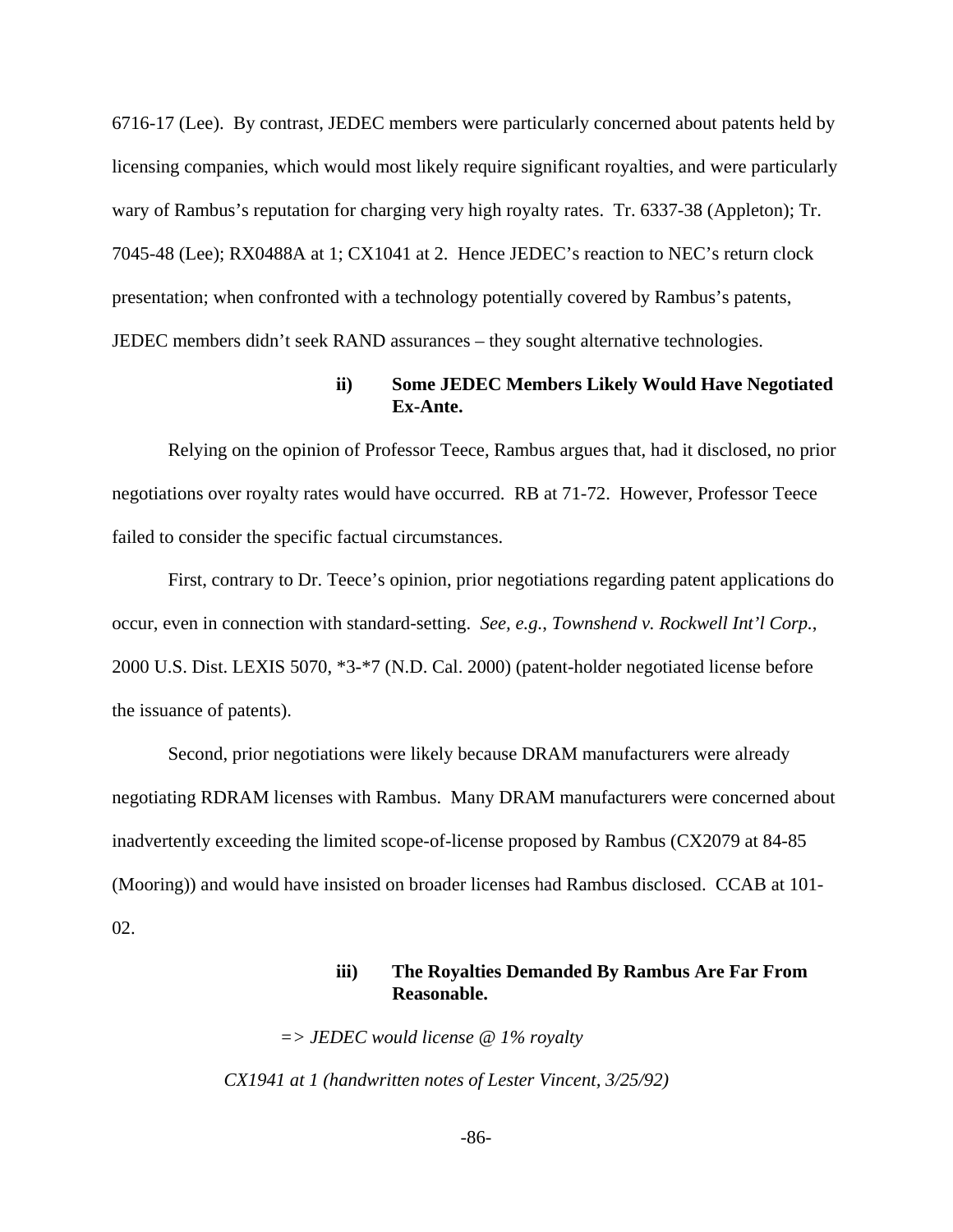Relying again on the unsupported opinions of Dr. Teece, Rambus argues that the royalty rates it has collected, and the yet-to-be-announced royalty rates for its litigation opponents if it prevails, are reasonable. RB at 72-74.75 Dr. Teece's reasoning was flawed. His conclusions have no bearing on the particular patents or technologies at issue here, because they were based entirely on royalty rates for other patents, of unknown strength, covering unidentified technologies, that might or might not have had available alternatives, negotiated between largely unidentified companies, for products of unknown volume, in unknown market situations. As Rambus's CEO explained, such an approach has no validity:

> . . . it's apples and oranges. The royalty rate for one patent and the royalty rate for another patent, even in the industry, can vary tremendously based on the value of the patent and the [technical] applications involved.

CX2060 at 158 (Tate).

Dr. Teece's simplistic comparison of royalty rates for unrelated patents and technologies in different circumstances leads to unreliable results. As one example, the technologies covered by Rambus's patents make up only a portion of an SDRAM or DDR SDRAM, but Rambus collects a royalty based on the selling price of the entire DRAM. This is equivalent to charging a royalty for anti-lock braking technology based on the selling price of the entire automobile. Thus, Rambus's effective royalty rates on the four technologies themselves are far higher than the percentage rate on the entire DRAM. Yet Dr. Teece failed to control for this critical factor.

The evidence specific to these technologies, used in high-volume commodity DRAMs,

<sup>75</sup> This assumes that Rambus would even offer a license to its litigation opponents, which is by no means clear. *See* CX2109 at 106 (Rambus Chairman Davidow: "I was an advocate of not licensing this technology too broadly").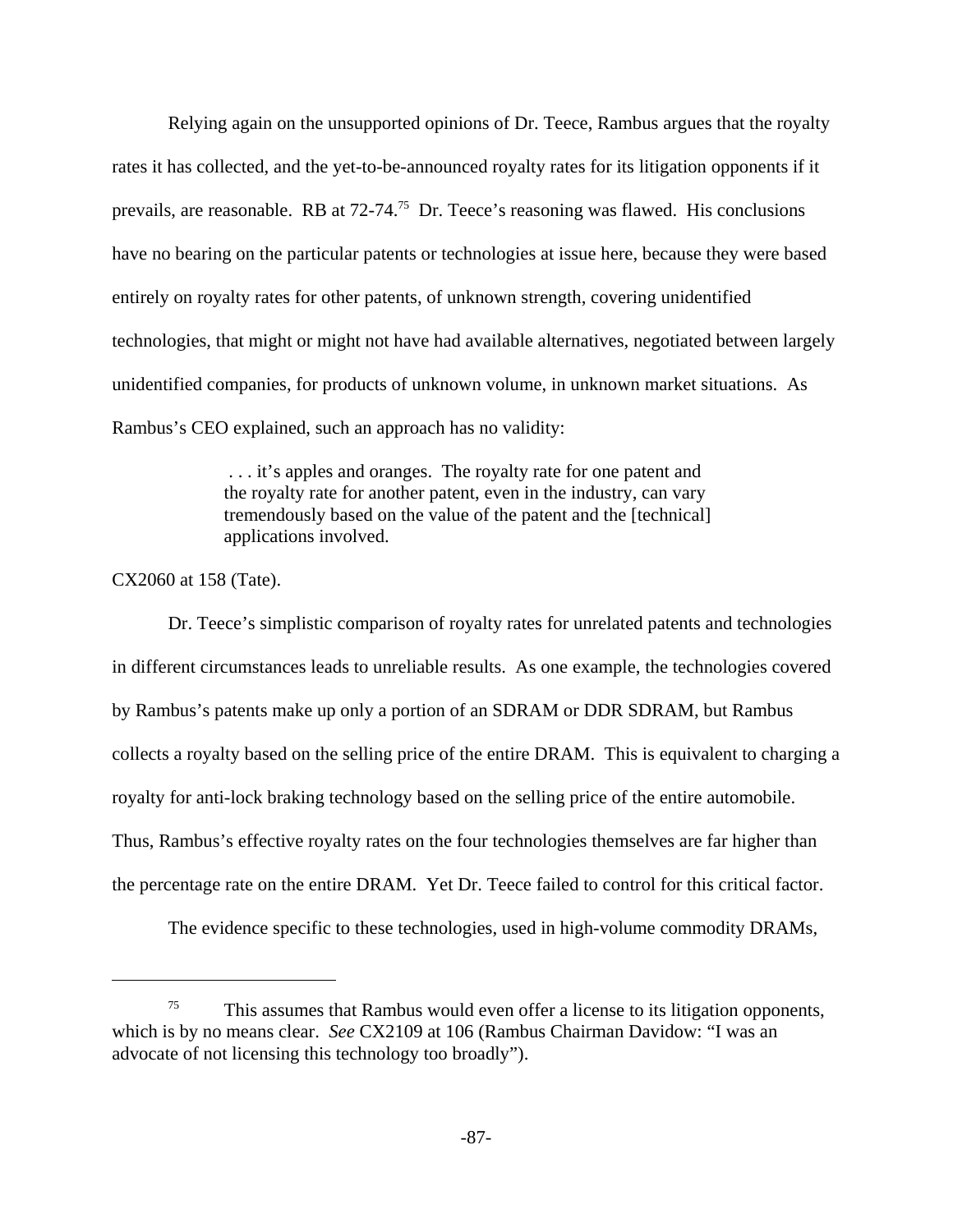by these same companies, and in this market, indicates that royalty rates would have been far lower before industry lock-in. The evidence of reasonable royalties for high-volume RDRAMs<sup>76</sup> ranged from 0.1% to 1.5%,<sup>77</sup> with a cluster between 0.5% and 1%.<sup>78</sup> The four relevant technologies were only a subset of the technologies used in RDRAM, and a license for SDRAMs did not involve any Rambus support or know-how. Thus, the reasonable royalty rate for SDRAMs and DDR SDRAMs would have been substantially less than the rate for RDRAMs. The evidence specific to these technologies indicates that the pre-lock-in royalty rate for SDRAMs and DDR SDRAMs – assuming that JEDEC had not selected alternate technologies – likely would have been significantly less than 0.5%.

# **B. Rambus Possesses Durable Monopoly Power in the Relevant Technology Markets.**

Rambus says the industry is not locked in to the JEDEC standards. RB at 74-79.

Asserting that DRAM manufacturers, component manufacturers and OEMs could all switch technologies smoothly, efficiently and painlessly, Rambus asks the Commission to ignore the vast evidence that replacing the four technologies would cost DRAM manufacturers, component manufacturers and users huge amounts of money, cause substantial delays in the introduction of

<sup>76</sup> Companies often agreed to higher rates for small volumes, but insisted on lower rates for high-volume commodity products. Rambus's license agreements sometimes contained a sliding scale, with the royalty rate declining as volume increased. Because SDRAMs and DDR SDRAMs are the highest-volume DRAM products in the market, the lowest volume-adjusted rates would be appropriate. CCFF 108-11, 2453, 2462.

<sup>77</sup> CX0855 at 1; CX1612 at 5.

<sup>&</sup>lt;sup>78</sup> CX0952 at 2 ("they [Intel] want us to have license deals that  $\dots$  have long term reduction of royalty based on volume going to less than ½% for rdrams . . . we are encouraging them [to invest in alternative solutions] at our 1%+ royalty levels"); CX0961 at 1 (meeting regarding Intel request "to lower our rdram royalties to <0.5%"); CX1592 at 23 (Samsung license agreement: 1.0% royalty on all units over 10,000,000; after 5 years, 0% royalty).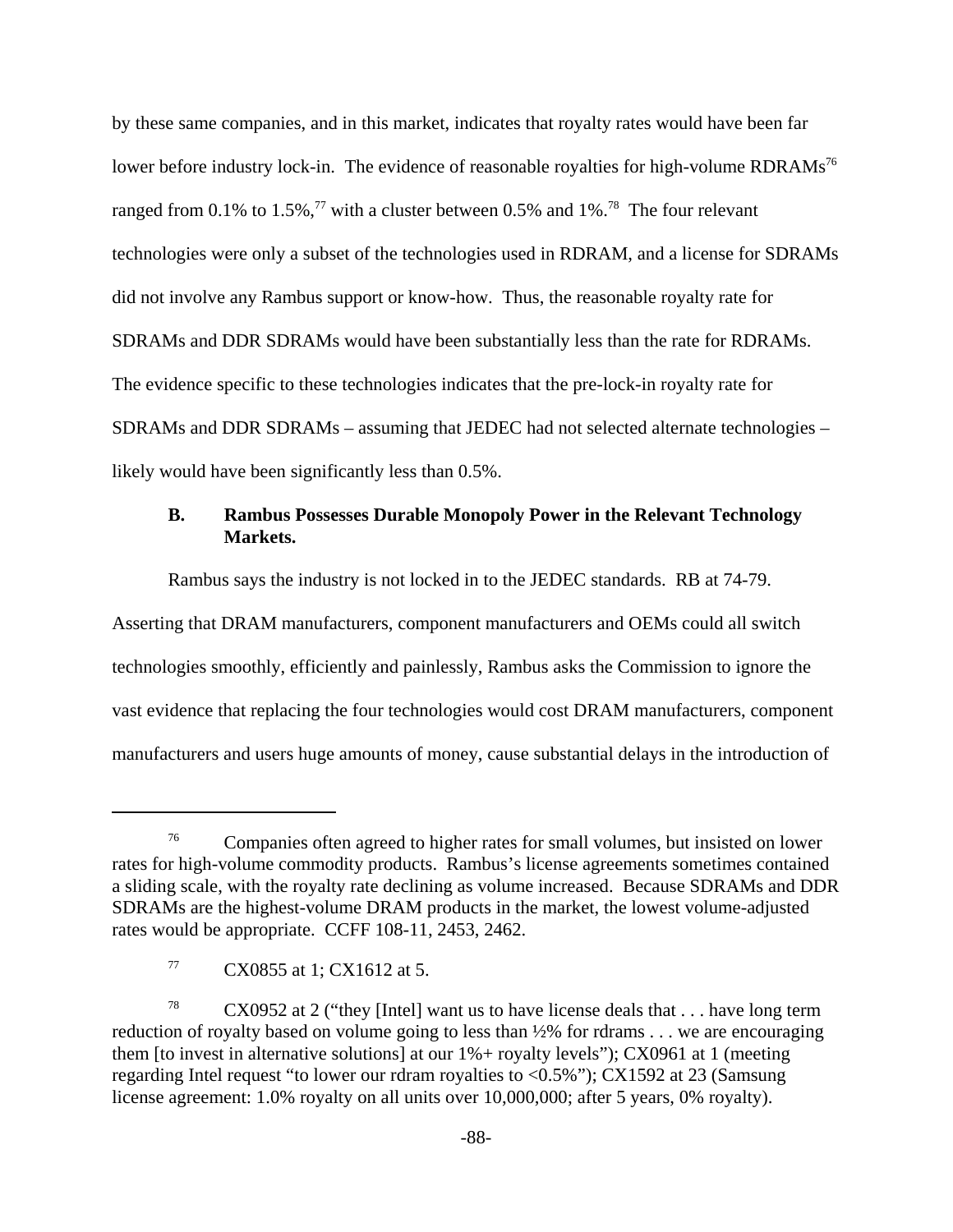new products, and create significant inefficiencies due to the loss of evolutionary development and backwards compatibility. CCAB 65-71.

Rambus's argument borders on the comical, considering that its business strategy was fundamentally premised on the fact that the industry would be locked in to the JEDEC standard, and that, as Rambus's CEO said, "our leverage is better to wait." CX0919.

## **1. Rambus's Arguments Rely on Flawed Assumptions and a Misunderstanding of Lock-In.**

The record is uncontested that in 2000, after learning that Rambus was asserting patents against JEDEC-compliant products, certain industry members proposed switching technologies in JEDEC standards to avoid Rambus's patents. Tr. 532-33 (Rhoden); Tr. 6777-78 (Lee). Those efforts failed. Tr. 533 (Rhoden); Tr. 6785-86, 6793 (Lee). Most JEDEC members, including IBM, Hewlett-Packard, AMD, Nvidia and **{{ }}** *(in camera),* opposed proposals to change technologies. Tr. 5198-5200 (Kellogg); Tr. 2781-84, 2794-95 (Krashinsky); Tr. 3732, 3733-34 (Heye); Tr. 3862-63, 3869 (Wagner); Tr. **{{ }}** *(in camera)*; *see also* Tr. 5881-82 (Bechtolsheim: concern about impact on Cisco of switching technologies); Tr. 4443-44 (Peisl); CX2108 at 231-32 (Oh). The resistance was not to the technologies themselves, but rather to the disruption, costs and delays that switching would cause.

Rambus nevertheless insists that the industry theoretically could still switch.<sup>79</sup> Rambus's hypothetical arguments are misplaced, for multiple reasons.

First, Rambus ignores the type of changes involved. Adding new features to create a new

 $79$  Rambus obscures the central issue: would switching technologies now be sufficiently more difficult, costly or time-consuming – compared to adopting different technologies initially – that companies would be willing to pay higher royalties ex-post. There is no dispute that companies could switch; the issue is the cost of doing so.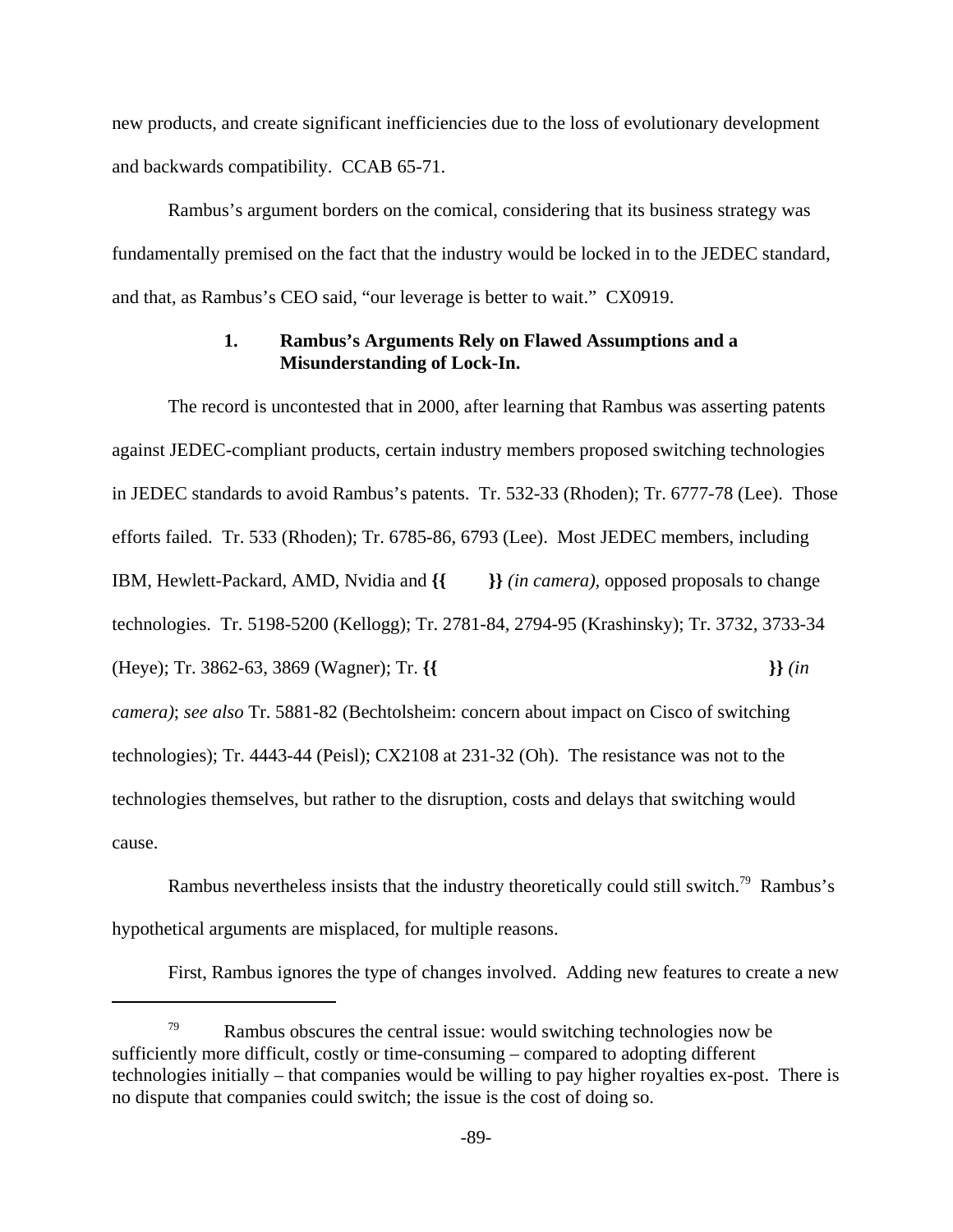standard, although not easy, is far less difficult than subtracting or replacing features that companies have come to rely upon. Tr. 4449-57 (Peisl); Tr. 3993-94 (Polzin); Tr. 7450-52 (McAfee) (difficulties to AMD of fixed burst length of 4); Tr. 4771-72 (Macri) (**{{** 

 **}}**(*in camera*)). Thus, changing standards after-the-fact is far more difficult than setting them in the first place.

Second, Rambus ignores the coordination difficulties, and resulting delay, inherent in switching technologies. Any replacement of interface technologies would require coordination among DRAM manufacturers, component makers and OEMs, and thus could only be accomplished by changing the standards in JEDEC. Tr. 4385-86, 4448-49 (Peisl); Tr. 3742-43 (Heye); Tr. 2783-84 (Krashinsky); Tr. 4767-68 (Macri) (*in camera*); Tr. 5563-80 (Jacob). Reaching consensus within JEDEC takes time,<sup>80</sup> and would be particularly difficult in the *ex-post* world because of members' differing positions and interests.<sup>81</sup> Tr. 3735-36 (Heye); Tr. 7446-52 (McAfee).

Third, Rambus ignores the additional 18-24 months needed after any revision to the JEDEC standards, and additional expense incurred, for DRAM manufacturers, component manufacturers and OEMs to implement the revised standard. *See generally* testimony of Brian

<sup>&</sup>lt;sup>80</sup> Rambus implies that Intel and unidentified "others" could resolve delays by "step[ping] in." RB at 77 n.41. Rambus mischaracterizes Intel's role. Intel has never unilaterally selected technologies for JEDEC standards; rather, once technologies were chosen and the JEDEC SDRAM standard completed, Intel helped define parametrics, or minor implementing details, for application of that standard. Tr. 4910-11, 4913-18 (MacWilliams).

<sup>&</sup>lt;sup>81</sup> Rambus incorrectly assumes that lock-in effects must be uniform. According to Rambus's reasoning, if it can find one or two companies that did not believe themselves to be locked in, then nobody was locked in. RB at 75. But lock-in is a matter of degree, and varies from company to company. Tr. 7447-52 (McAfee); Tr. 4649 (Macri: "basically the earliest adopters would have had to go back to the design stage."). This is why some companies were willing to consider switching technologies in 2000, but most were not.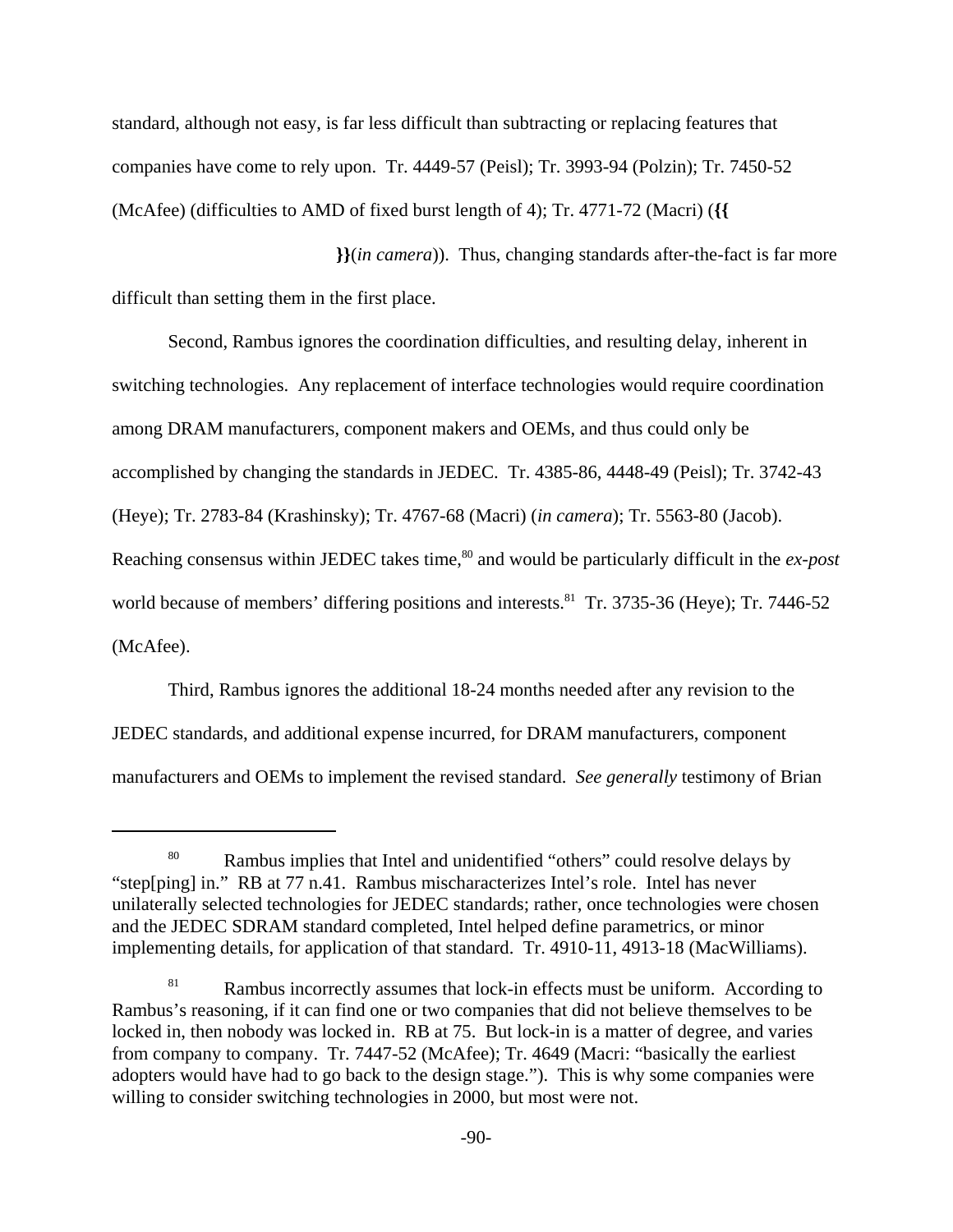Shirley, Werner Reczek; Tr. 6401-02 (Appleton); Tr. 3733-34 (Heye); Tr. 5882-84

(Bechtolsheim).<sup>82</sup> Rambus cites to a Micron document for the proposition that DRAM manufacturers could switch DRAM designs. RB at 75-76. This is undisputed. Fully consistent with the time frames and expense described by Messrs. Shirley, Appleton, Heye and Reczek, the document also indicates that such a switch must start with the DRAM design, and might require purchase of different assembly and test equipment. RX0836 at 3.

Rambus argues that this cost is lower if the industry doesn't "suddenly turn-on a dime" but rather implements changes over time. RB at 74-75. This is no doubt correct. But this does not change the fact that switching technologies would still incur substantial new design, testing, qualification and ramp-up costs. Rambus also argues, relying solely on a paid technical expert, that DRAM manufacturers could "piggyback" changes on other redesigns. RB at 76. In fact, DRAM manufacturers do not combine interface design changes with shrinks or density changes specifically because doing so would increase the cost, complexity and duration of such changes. Tr. 4304-05 (Reczek); CX2108 at 254 (Oh). In other words, switching technologies would cause increased costs and delays, regardless of whether it is combined with shrinks or density changes or implemented independently.

Fourth, Rambus ignores the opportunity cost of switching technologies. Taking resources off other projects to design replacements for the technologies in question would delay the introduction of other products. Tr. 5882-83 (Bechtolsheim); Tr. 4767 (Macri) (*in camera*);

<sup>&</sup>lt;sup>82</sup> Contrary to Rambus's assertion that Hynix transitioned from SDRAM to DDR SDRAM in only nine months, documents indicate that it took Hynix 15 months. CX2334 at 20 (April 1999 Hyundai presentation showing that mass production of the 64M DDR SDRAM did not begin until March 1999, six months after the date claimed by Rambus). Even then, Hynix's experiences were unusual; most companies required 18-24 months to transition. Tr. 4377-78 (Peisl); *see also* 5013-16 (IBM took three years to introduce its first server using DDR SDRAM).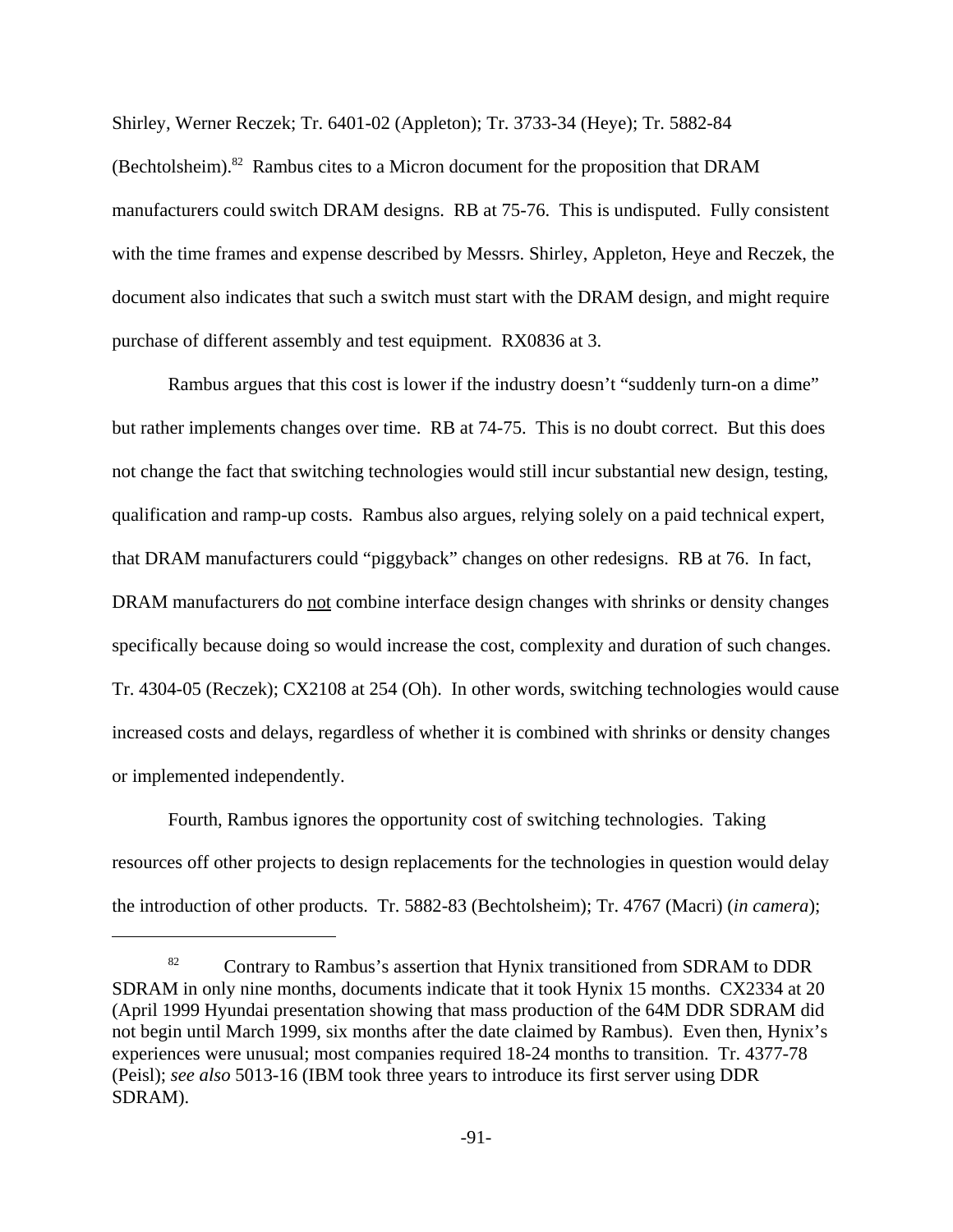Tr. 6402-03 (Appleton).

Fifth, Rambus overlooks the increased design costs of future products if companies cannot reuse elements of past designs. Tr. 5835 (Bechtolsheim: companies with experience in a particular design tend to stay with it); Tr. 4780-81 (Macri: **{{** 

 **}}** (*in camera*); Tr. 5570-71 (Jacob: "Future designs would not be able to use already generated designs or, rather, existing designs"); Tr. 5576, 5580 (Jacob: "Future designs would need [to be] redesigned from scratch").

Finally, Rambus ignores the fundamental point that all the costs, disruptions and delays involved in switching technologies would not lead to any improvement in product performance, but only to products that replicate the performance of products existing today. Tr. 6399-6403 (Appleton: the cost and effort would not advance technology – it would only "move sideways"). It is understandable that the industry is reluctant to undertake such an effort.

Rambus also argues that the industry followed a gradual evolution over a period of years within the SDRAM and DDR SDRAM standards (PC66-PC100-PC133 and DDR200-DDR266- DDR333-DDR400), and asks the Commission to assume that ripping technologies out of the interface standards would be equivalent. RB at 77-78. Rambus's argument is highly misleading. Most fundamentally, Rambus mischaracterizes the PC speed grades. PC66, PC100 and PC133 all correspond to *the same DRAM design* that, happen to run at different speeds. *See* Tr. 3676-77 (Heye: SDRAM at different speeds); Tr. 4908 (MacWilliams); Tr. 1142 (Becker); CX2728 at 2 (PC133 is "just a new speed grade (same die and module [as PC100]"). 83

<sup>83</sup> Indeed, identical DRAMs are tested for speed after manufacture and sorted according to speed grade. Tr. 1132-35 (Becker: there is "a distribution [of speeds] across the wafer;" they do "speed-sorting, to bin them into the different various speed specifications"); Tr.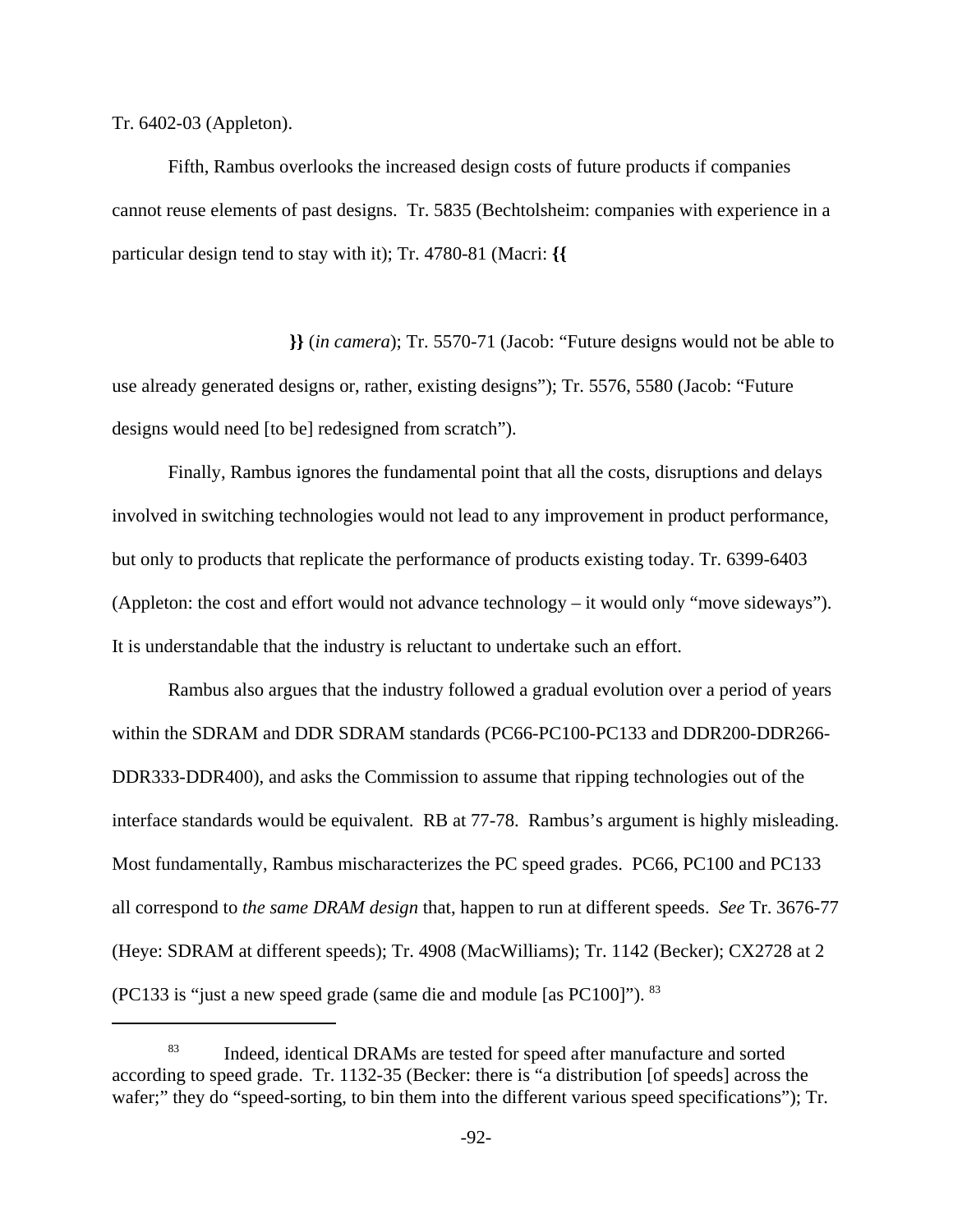OEMs assemble processors, chipsets, DRAMs and other components that are rated for a particular speed grade (i.e., PC133) to create a system that functions at that speed, but are backwards compatible. CX2728 at 2 ("most laptops support PC100 but often run at 66"); Tr. 4886-87 (MacWilliams), 5958-59 (Bechtolsheim). 84

From 1995 to 2002, OEMs introduced new designs from time to time, as did certain component manufacturers. But the PC66-PC100-PC133 evolution involved no changes to (and thus no redesign of) the DRAM interface. *See, e.g.,* CX2403 at 1 (512MB+ SDRAM datasheet showing compatibility with PC100, PC133 and PC166). The DRAM interface changed with the transition to DDR SDRAM, but again, there were no interface changes (and thus no interface redesign) involved in DDR200-DDR266-DDR333-DDR400. *See* CX2408, CX2410. Thus, the PC66-PC100-PC133 and DDR200-DDR266-DDR333-DDR400 evolutions have no bearing whatsoever on the length of time, difficulty or expense involved in replacing technologies in the DRAM interface.

The past 15 years have seen only three changes to the JEDEC standard DRAM interface:  $EDO \Rightarrow SDRAM (1988-93); SDRAM \Rightarrow DDR SDRAM (1993-98); and DDR SDRAM \Rightarrow$ DDR2 (1998-2003). The impact of changing the DRAM interface to replace the four technologies in question would be a major change on par with those efforts. Tr. 3732, 3733-34 (Heye); Tr. 4449-53, 4455 (Peisl); Tr. 4767, 4776-77, 4780-81 (Macri); Tr. 2788 (Krashinsky); Tr. 4304 (Reczek); *see also* Tr. 408 (Rhoden).

<sup>3831 (</sup>Wagner); Tr. 9588 (Geilhufe); CX2728 at 2 (in 1999, 40% of Micron production expected to run at PC133, most of the remainder at PC100, with "little fallout to PC66").

Indeed, speed grades are sufficiently unimportant that Hewlett-Packard designed a system using fully JEDEC-compliant parts that ran at its own designated speed of 125 MHz. Tr. 2810 (Krashinsky).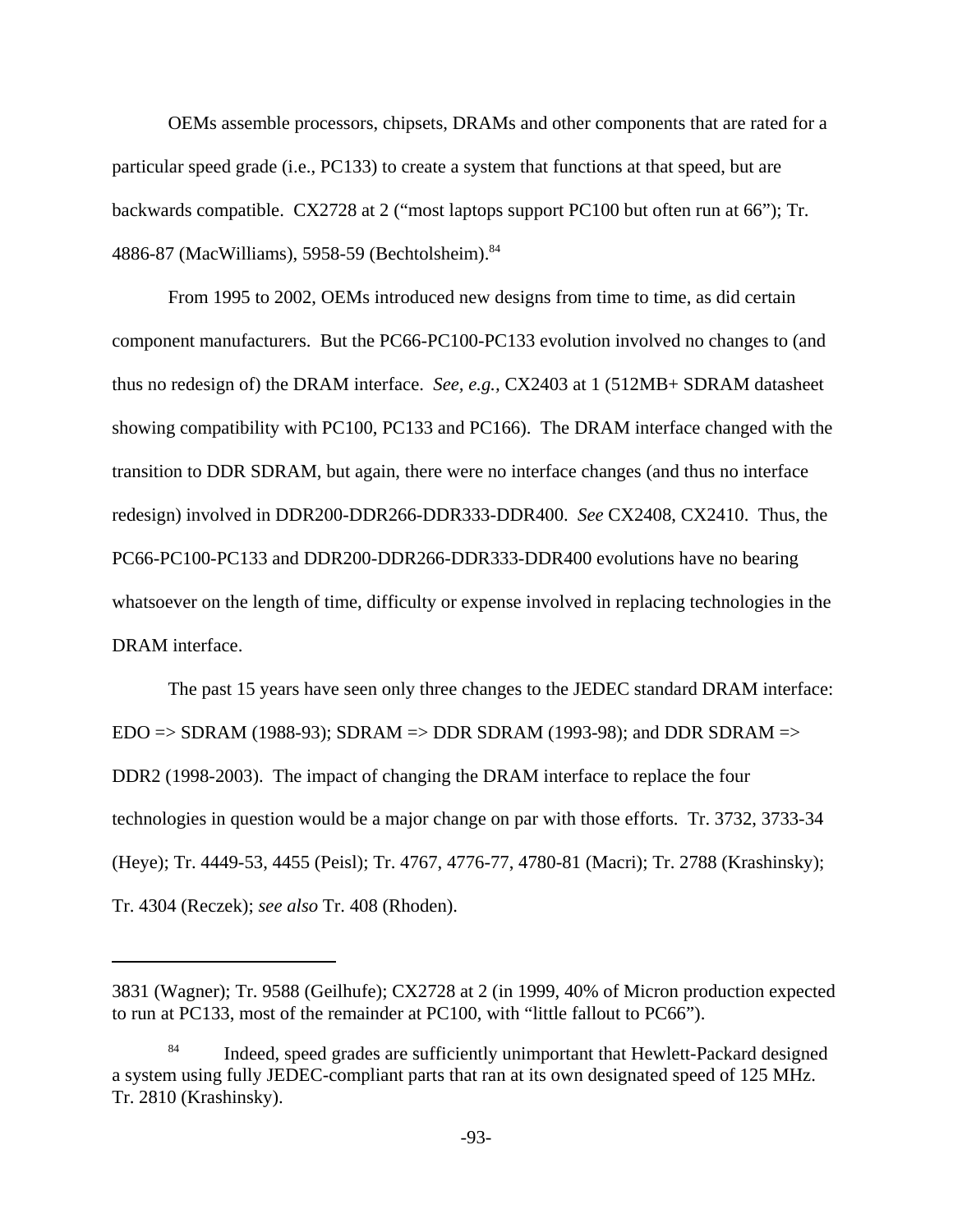#### **2. Rambus Ignores Its Own Conduct.**

*A . . . [E]ven though this feature is not fundamental, it's simply convenient. Once the controller is using it . . . it becomes more difficult to not use it once you have put it in your design.*

*Q It becomes more difficult for who not to use it?*

*A The controller company, makes it more difficult for them to change and not use it.*

*CX2115 at 134 (Deposition of Fred Ware).*

In addition to ignoring the most telling evidence on lock-in – the fact that efforts to change the technologies in the JEDEC standards failed – as well as the testimony of Messrs. Bechtolsheim of Cisco, Heye of AMD, Krashinsky of Hewlett-Packard, Kellogg of IBM, Macri of ATI, MacWilliams of Intel, Wagner of Nvidia, Rhoden of AMI2, Appleton, Shirley and Lee of Micron, Drs. Peisl and Reczek of Infineon and Dr. Oh of Hynix, Rambus completely disregards its own conduct.

Rambus took great pains to conceal the scope of its patent rights precisely because it understood that changing technologies after a standard is adopted and implemented is far more difficult than initially choosing a different technology, and thus Rambus's leverage over the industry would increase after the standard was implemented. CX0919 ("do \*NOT\* tell customers/partners that we feel DDR may infringe – our leverage is better to wait"); CX0711 at 73 ("it makes no sense to alert them to a potential problem they can easily work around"); CX0533 at 15 ("Once a DRAM or vend[or] [has] committed to an architecture [it is] unlikely to change.").

Indeed, Rambus's "forsaking" of royalties on SDRAMs (CX2105 at 105 (Mooring)) makes sense only if it could later obtain higher royalties because the cost of switching would be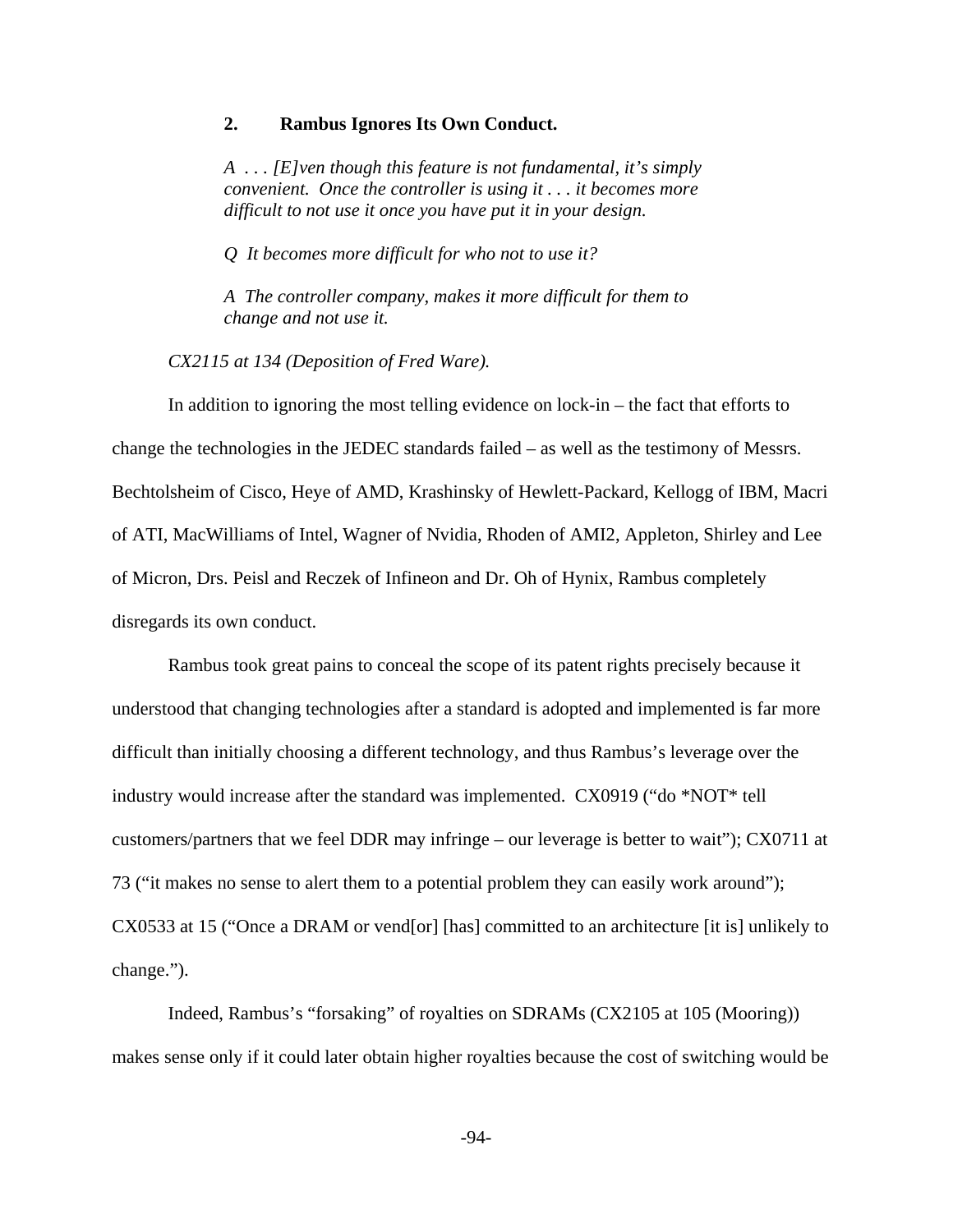greater.

#### **III. Restoration of Competition Requires Entry of the Proposed Order.**

 The Commission is charged with restoring competition to markets distorted by anticompetitive conduct, and has wide latitude in crafting a remedy to accomplish that end. Rambus's arguments opposing the remedy (RB at 128-133) are flawed.

## **A. The Proposed Remedy Falls Well Within the Commission's Broad Remedial Powers.**

Restricting Rambus's use of its intellectual property falls squarely within the Commission's remedial authority. "[T]o restore so far as is practicable competitive conditions to at least the state of health which they might have been expected to enjoy but for the unlawful conduct," the Commission may utilize the "complete array of essentially equitable remedies," even if it causes economic hardship to the respondent. *In re Ekco Prods. Co.*, 65 F.T.C. 1163, 1213, 1216-17 (1964), *aff'd, Ecko Prods. Co. v. FTC*, 347 F.2d 745 (7th Cir. 1965). *See also Jacob Siegel Co. v. FTC*, 327 U.S. 608, 611 (1946); *In re Firestone Tire & Rubber Co.*, 81 F.T.C. 398, 467 (1972), *aff'd*, 481 F.2d 246 (6th Cir. 1973).

The Supreme Court has held that the Commission's broad discretion includes the ability to limit, and even to ban entirely, a respondent's use of intellectual property when necessary to remedy violations of the FTC Act. *See, e.g., Ford Motor Co. v. United States*, 405 U.S. 562 (1972) (upholding FTC order limiting Ford's use of its trade name because it was designed to restore competition); *Jacob Siegel Co.,* 327 U.S. at 611-13. Contrary to Rambus's suggestion that the proposed remedy constitutes a forfeiture (RB at 132 n.91), the Supreme Court explained in *Ford* that "[e]ven constitutionally protected property rights such as patents may not be used as levers for obtaining objectives proscribed by the antitrust laws." 405 U.S. at 562 n.11 (citations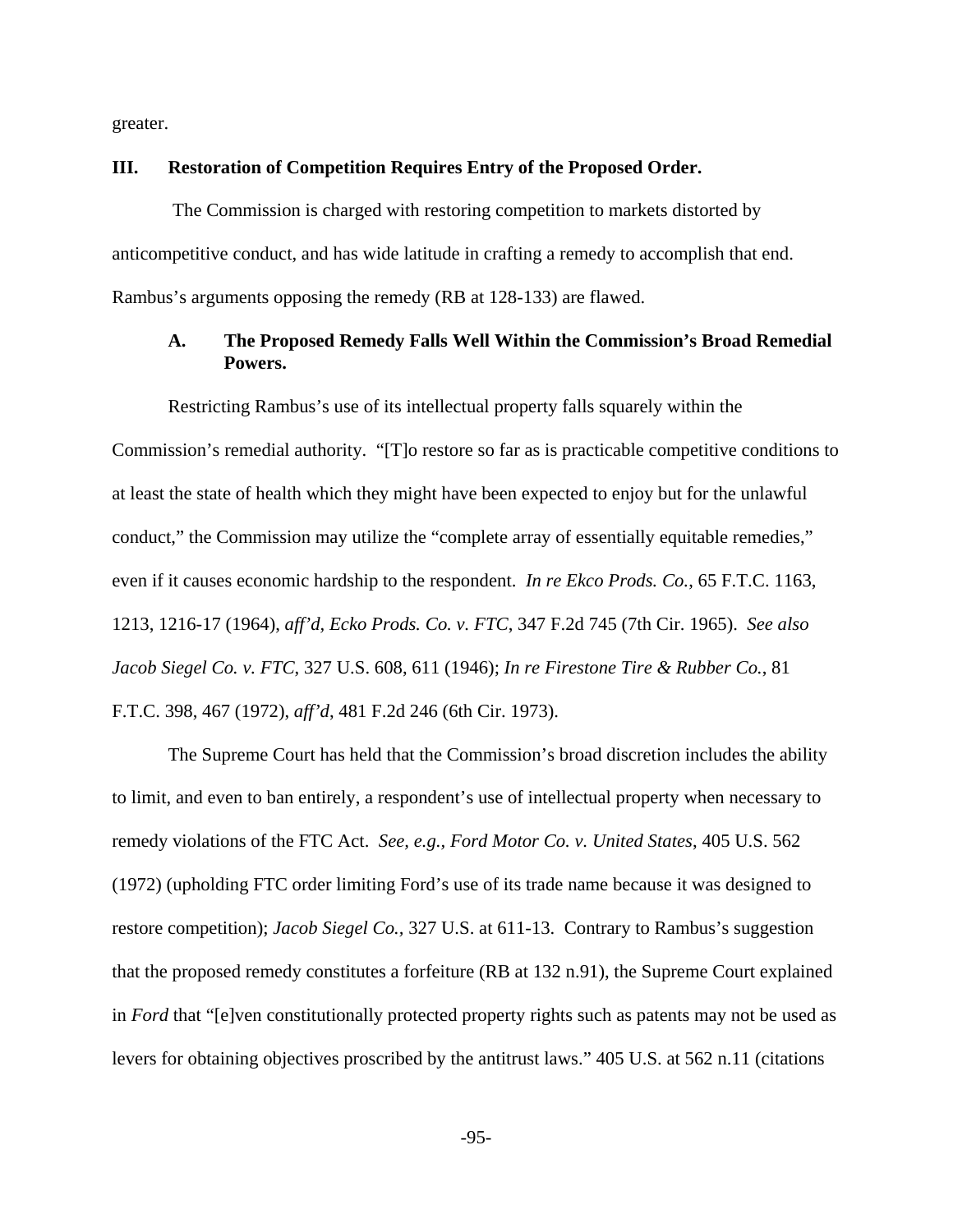omitted).<sup>85</sup>

Contrary to Rambus's assertions (RB at 129) the proposed remedy is not tantamount to compulsory royalty-free licensing. It does not prohibit all royalties, but rather seeks to prevent enforcement of Rambus's patents beyond what would have been possible absent Rambus's conduct. CCFF 3103-12. Nor does the remedy implicate any of the specific concerns sometimes associated with compulsory licensing.<sup>86</sup> The Commission has recognized that the proper analogy is the relief courts impose in equitable estoppel cases. *See In re Dell Computer Corp.*, 121 F.T.C. 616 (1996) (consent order).

Courts routinely preclude future enforcement of patents for failure to disclose the existence of the patents or misleading conduct suggesting that patent would not be enforced. *See, e.g.*, *Scholle Corp., v. Blackhawk Molding Co., Inc.*, 133 F.3d 1469, 1471 (Fed. Cir. 1998); *Stambler v. Diebold, Inc.*, 11 U.S.P.Q.2d 1709, 1714-15 (E.D.N.Y. 1988), *aff'd mem.*, 878 F.2d 1445 (Fed. Cir. 1989) (unpublished table opinion); *see also Mercoid Corp. v. Mid-Continent Inv.* Co., 320 U.S. 661, 670 (1944) (denying relief to patentee found to be "using the patent privilege contrary to the public interest."); *Morton Salt Co. v. G.S. Suppiger Co.,* 314 U.S. 488, 491 (1942) (denying relief to patentee engaged in improper tying.)

The Commission has recognized its authority to order compulsory, royalty-free licensing.

<sup>85</sup> Rambus cites *FTC v. Mylan Lab, Inc.*, 62 F.Supp.2d 25 (D.D.C. 1999), to support its assertion that the proposed remedy, restricting Rambus's future enforcement of certain patents, amounts to disgorgement. RB at 132. *Mylan,* however, stands only for the proposition that the FTC can seek disgorgement in federal court, not that an order to cease and desist is the same as disgorgement of past profits.

<sup>86</sup> Rambus asserts that compulsory licensing is controversial, citing William E. Kovacic, *Designing Antitrust Remedies for Dominant Firm Misconduct*, 31 Conn. L. Rev. 1285, 1304 (1999). RB at 130, n.88. Yet, enjoining enforcement of patents covering standardized technologies would not implicate the issues raised there, *e.g.,* the need to convey know-how and oversight of compliance with licensing terms.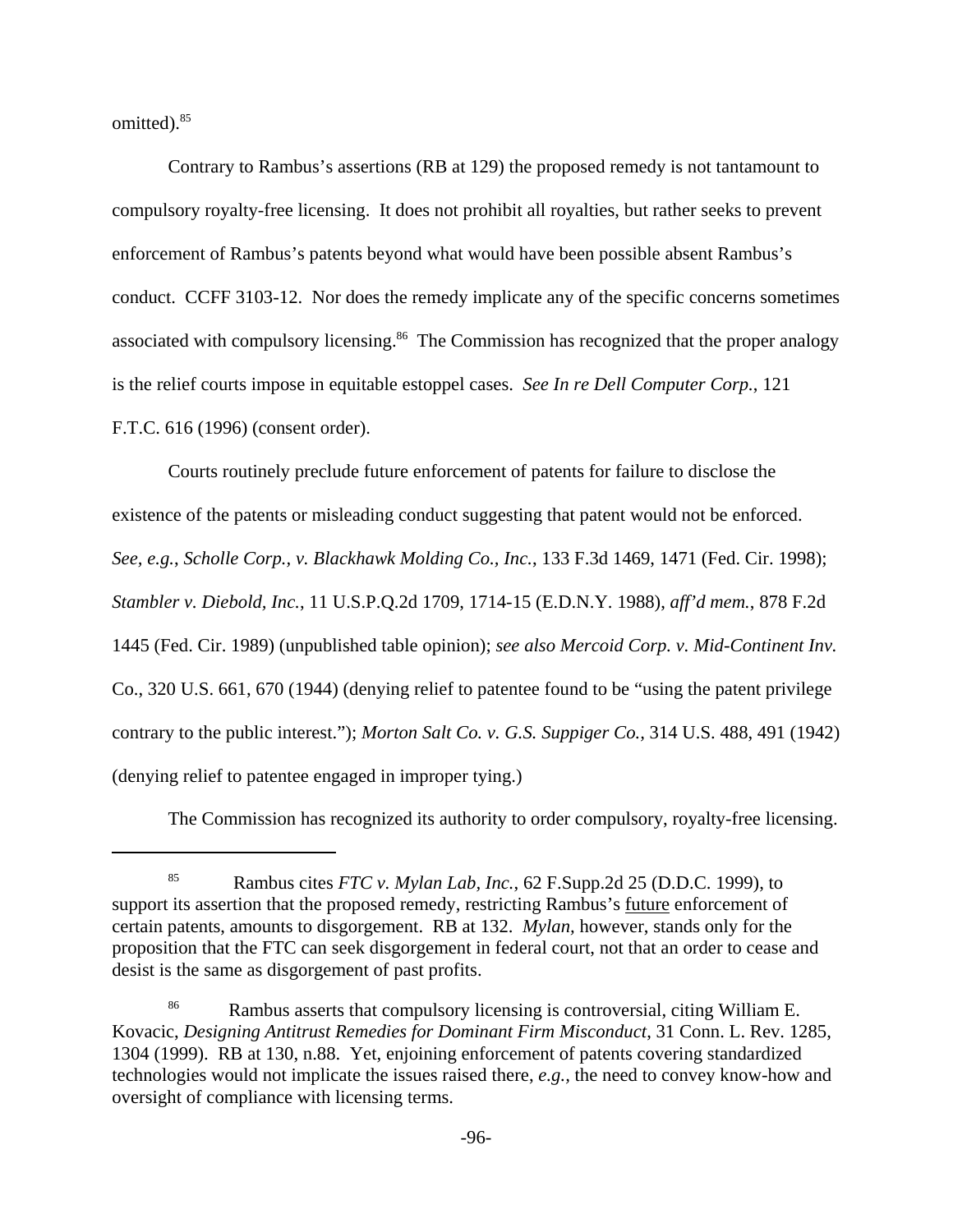*See In re American Cyanamid Co.,* 72 F.T.C. 623, 690-91 (1967)*, aff'd sub nom.*, *Charles Pfizer & Co. v. FTC*, 401 F.2d 574 (6th Cir. 1968). The remedy has been specifically recognized as an appropriate antitrust remedy in industries like the DRAM industry, where price competition and narrow profit margins prevail (*see* CCFF 96-100, 107-11). *See United States v. General Electric Co.*, 115 F. Supp 835, 844 (D.N.J. 1953). *See also In re Bristol-Myers Squibb Co.*, 2003 FTC LEXIS 34 (consent order); *In re Eli Lilly & Co.*, 95 F.T.C. 538, 546-52 (1980) (consent order); *In re Xerox Corp.,* 86 F.T.C. 364, 373-83 (1975) (consent order).

## **B. The Proposed Relief Is Necessary to Remedy Rambus's Unlawful Conduct and Restore Competition to the Affected Markets.**

The uncontested testimony of Professor McAfee demonstrates that the proposed remedy is necessary to undo the anticompetitive harm resulting from Rambus's conduct. CCFF 3103- 12; Tr. 7511-12, 7517, 7522 (McAfee); *see also* Tr. 5881-89 (Bechtolsheim); Tr. 536-38 (Rhoden); Tr. 2474-77 (G. Kelley). Although it is not possible to completely restore competitive conditions to those that would have existed absent Rambus's conduct, the proposed remedy will restore competitive pricing and mitigate other anticompetitive effects. Tr. 7511-12, 7517, 7522 (McAfee). Rambus offers no contrary evidence showing that any lesser remedy would effectively restore competition.

The remedy properly extends to Rambus patents beyond those that it has so far chosen to enforce against the JEDEC standards. It is well-recognized that the Commission's remedial authority extends beyond the exact practices, the exact products, or the exact assets involved in the violation. *See FTC v. Ruberoid Co.*, 343 U.S. 470, 473 (1952); *FTC v. National Lead* Co., 352 U.S. 419 (1957); *Niresk Indus., Inc. v. FTC*, 278 F.2d 337, 343 (7th Cir. 1960); *Ekco Prods.*, 65 F.T.C. at 1216; *OKC Corp. v. FTC*, 455 F.2d 1159 (10th Cir. 1972). The Commission also

-97-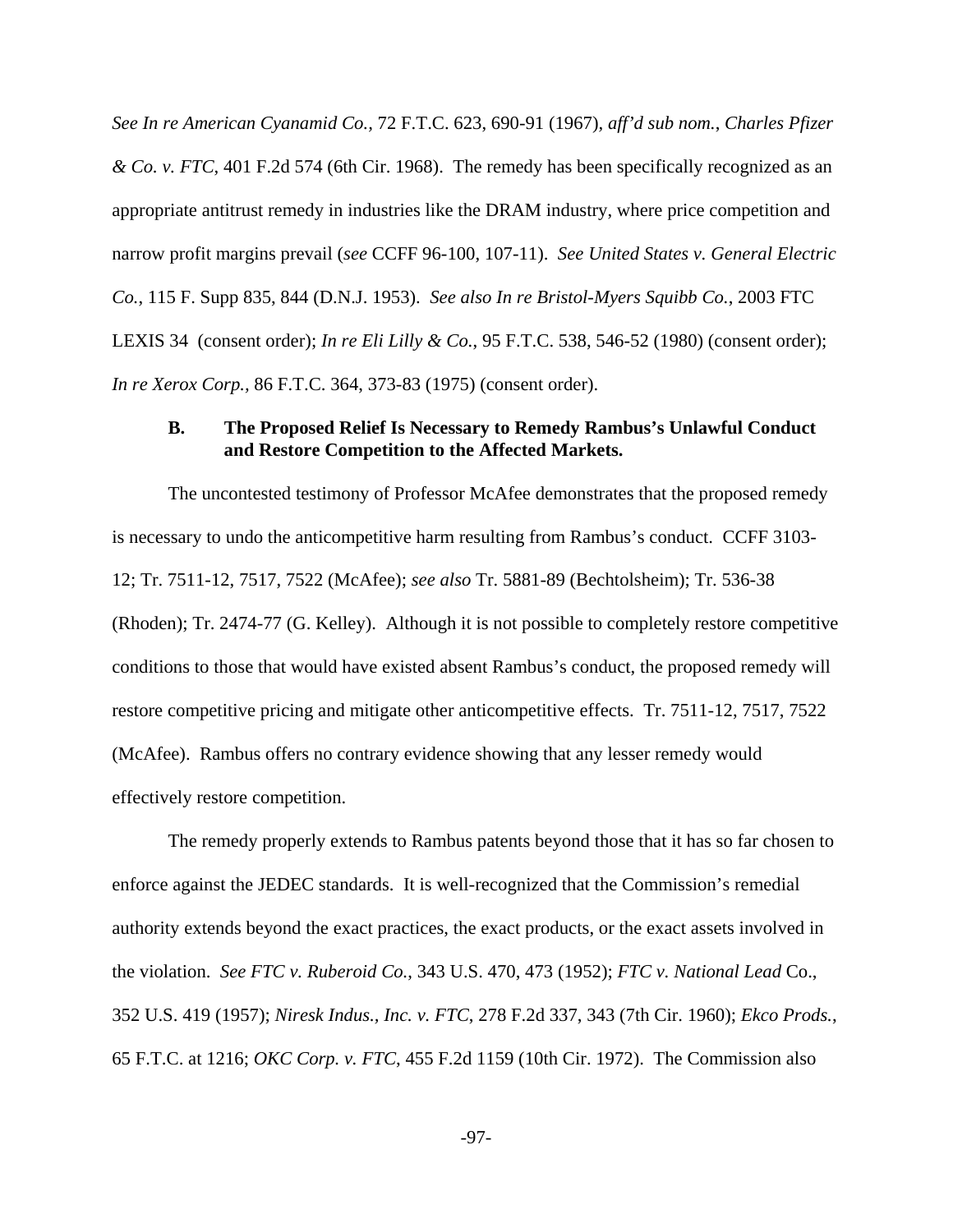has the power to forbid acts that are lawful, when necessary "to prevent a continuance of the unfair competitive practices found to exist." *FTC v. National Lead Co.,* 352 U.S. at 430.

## **1. The Proper Remedy Applies to All Rambus U.S. Patents Claiming A Priority Date Before June 17, 1996.**

To be effective, the remedy must reach any patents that are based on applications pending while Rambus participated in JEDEC. A remedy limited to specific patents would permit Rambus to enforce future-issued patents (based on a string of applications that have been pending since 1990) against JEDEC-compliant products. Answer ¶ 101; CX1888; CX1403 at 30; CCFF 1631-74, 3116, 3220, 3225. Had Rambus properly disclosed its patent rights, JEDEC would have avoided using, or at a minimum obtained favorable rights to use, the technologies in question, and would be free from hold-up from all Rambus patents, present and future.<sup>87</sup>

To be effective, the relief also must incorporate any future generations of the JEDEC SDRAM and DDR SDRAM standards, such as the DDR-2 SDRAM standard. The evidence demonstrates that JEDEC's standards are evolutionary; each incorporates previous generation standard. CCFF 127-28, 653, 2569-73. The DDR-2 SDRAM standard embodies this evolutionary process. *See* pages 49-50, 81-83 *supra*. Had JEDEC adopted alternative technologies in the SDRAM and DDR SDRAM standards, DDR-2 SDRAM likewise would have used alternative technologies, and would not be subject to Rambus hold-up. CCFF 3227; Tr. 7519-20 (McAfee).

#### **2. The Remedy Will Not Be Effective If It Does Not Apply to the**

<sup>&</sup>lt;sup>87</sup> Contrary to Rambus's assertions (RB at 133), the parameters of a patent misuse defense in an infringement case have no bearing on the proposed relief. Rambus did not misuse an individual patent, but committed misconduct with respect to its entire patent family relating to multiple technologies in JEDEC standards. Rambus should not be rewarded for its crafty foresight in pursuing multiple patents on these technologies to ensure its success in reaping monopoly rents from DRAM consumers.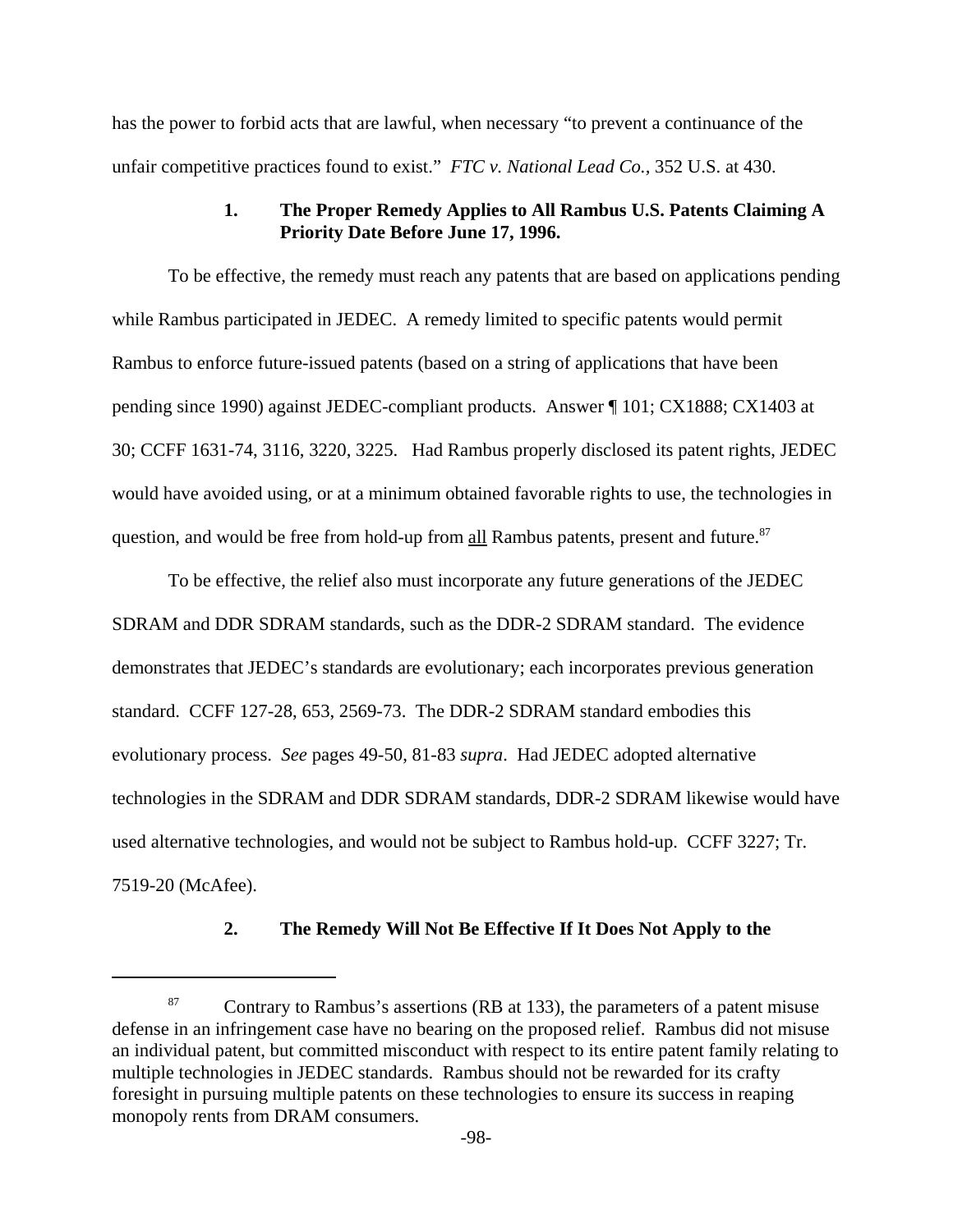#### **Relevant Foreign Patents**

The relief must also reach Rambus's foreign patents to the extent they affect U.S. imports or exports. By failing to disclose its U.S. patent rights, Rambus denied JEDEC the opportunity to consider alternatives that would have avoided infringement of Rambus's foreign patents. Rambus has strategically pursued patents in foreign countries from the outset, and continues to do so today. CX1888; CCFF 1115-20, 3200-08, 3226.

Absent a remedy reaching foreign patents, U.S. consumers likely will still pay Rambus's monopoly rents. JEDEC-compliant DRAMs are manufactured and shipped worldwide. Substantial quantities of JEDEC-compliant DRAMs, and downstream products containing DRAMs, are imported into and exported from the United States. *See* CCFF 3183, 3188-98; Tr. 6267-70 (Appleton); CX2107 at 16-20 (Oh). Absent the proposed remedy, Rambus could enforce its foreign patents against JEDEC-compliant DRAMs or downstream products imported into or exported from the United States. CCFF 3185; Tr. 7521-22 (McAfee: because the United States is a significant net importer of DRAM, foreign patent enforcement could harm U.S. consumers); Tr. 6396-98 (Appleton); Tr. 5886 (Bechtolsheim).

The cases cited by Rambus (RB at 133) observe that U.S. and foreign patents confer different rights, and only a foreign court can determine validity or infringement of a patent issued in that country. But the remedy is consistent with these holdings. It in no way affects foreign courts or foreign patent interpretation, but rather is directed at Rambus's conduct in furtherance of its patent rights, whatever those may be. Should Rambus seek to enforce foreign patents against manufacturers or users of JEDEC-compliant DRAM, the proposed order would require Rambus to carve out from its enforcement efforts DRAM imported into or exported from the United States. The remedy's international component falls well within the FTC's subject

-99-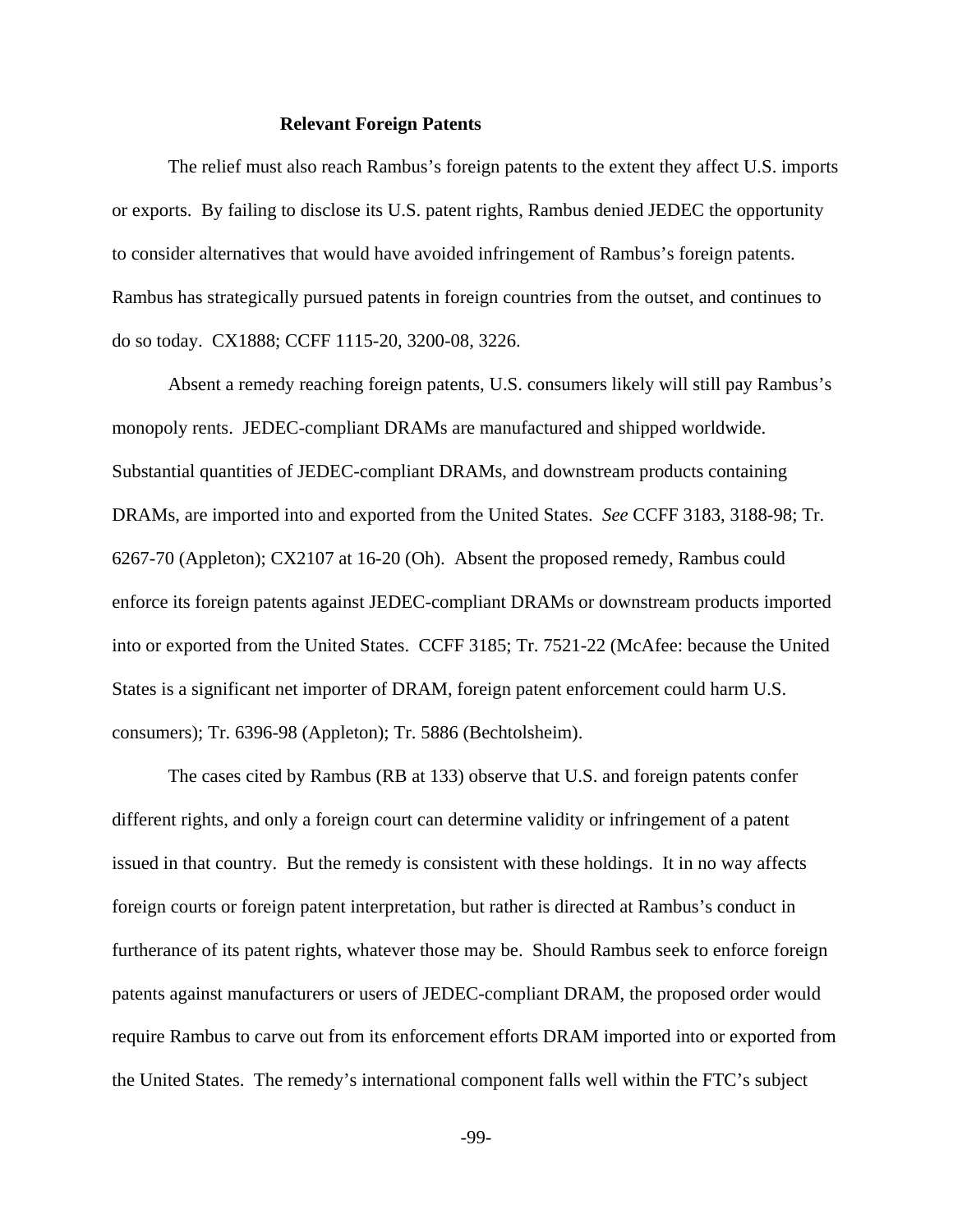matter jurisdiction, U.S.C. § 45(a), and is firmly supported by comity considerations. S*ee, e.g., United States v. National Lead Co.*, 332 U.S. 319, 337 (1947) (upholding injunction against enforcing foreign patents); *United States v. General Electric Co.*, 115 F. Supp at 851 (requiring grant of immunity for foreign patent use); *see also* U.S. Department of Justice and Federal Trade Commission, Enforcement Guidelines for Int'l Operations ¶ 3.10 (April, 1995), available at http://www.usdoj.gov/atr/public/guidelines/internat.htm.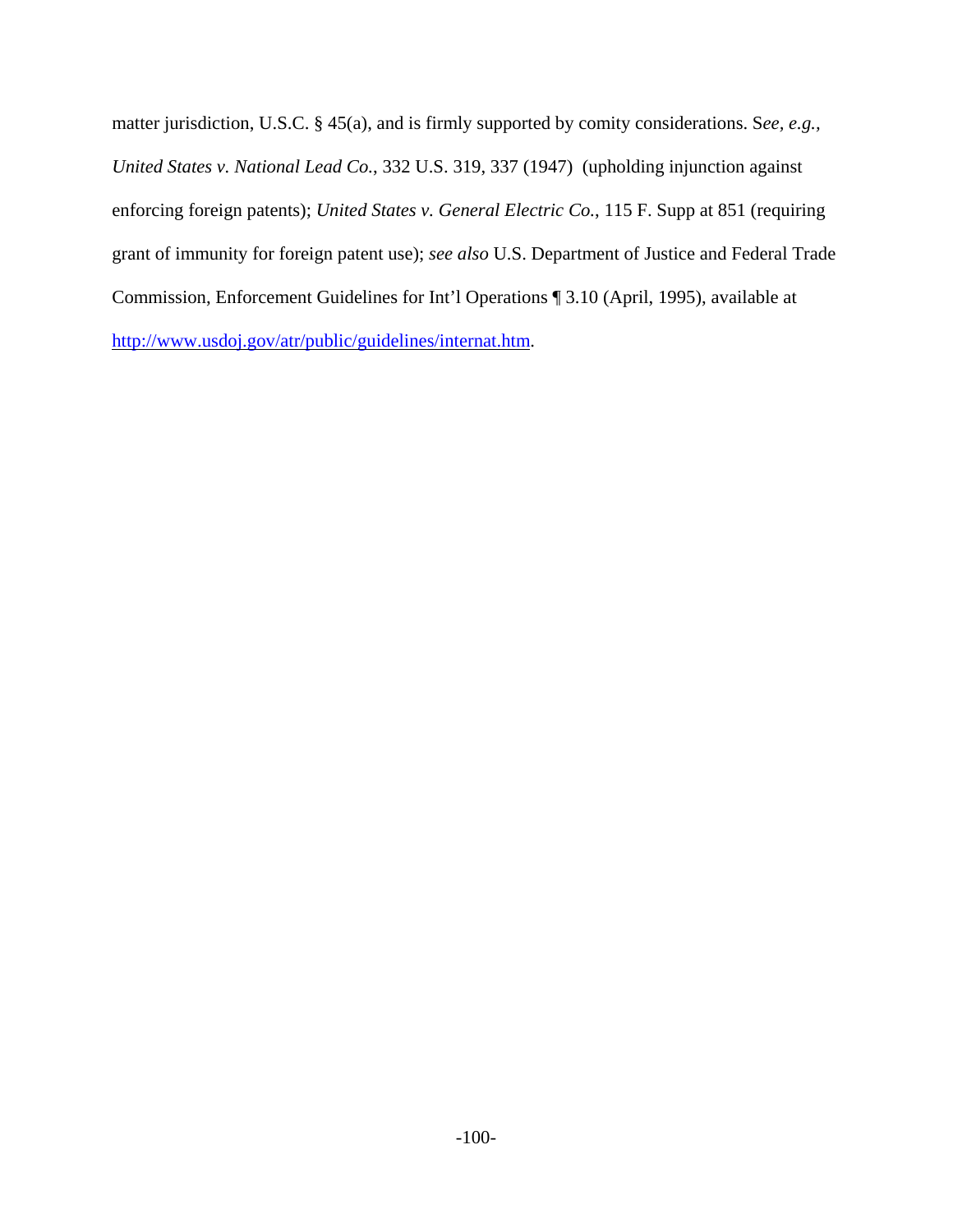### **CROSS-APPEAL**

### **The Rambus Cross-Appeal Should Be Denied.**

Complaint Counsel's reply to the Rambus cross-appeal<sup>88</sup> is limited to a single issue: Whether the evidence in this case should be judged under a "preponderance" standard, as the ALJ held (ID 243), or under a "clear-and-convincing" standard, as Rambus contends. RB at 134. Rambus's view is unsupported, and its cross-appeal should be denied.

As Rambus acknowledges, the burden of proof it seeks is more stringent than that applicable in "most formal adjudicative agency proceedings" like this one. RB at 134. Indeed, as the ALJ recognized (ID 241), the preponderance-of-the-evidence standard typically governs in FTC enforcement actions. *E.g.*, *In re Adventist Health System/West,* 117 F.T.C. 224, 297 (1994); *FTC v. Abbott Lab.*, 853 F. Supp. 526, 535 (D.D.C. 1994); *In re Bristol-Myers Co.*, 102 F.T.C. 21, 182 (1983) (Initial Decision); *In re Washington Crab Ass'n.*, 66 F.T.C. 45, 53 (1964) (Initial Decision).

The rule in FTC cases comports with the general rule that litigants in civil cases are required to prove facts by a preponderance. *See, e.g.,* Kenneth S. Broun *et al.*, McCormick on Evidence §339 (5th ed. 1999). The Supreme Court has held that this general standard applies specifically both to civil antitrust suits, *Herman & MacLean v. Huddleston*, 459 U.S. 375, 390 (1983), and to civil actions brought by the government, *Price Waterhouse v. Hopkins,* 490 U.S. 228, 253 (1989). Exceptions to this standard are uncommon.

Rambus relies on two arguments to contend that the prevailing "preponderance" rule

<sup>88</sup> Complaint Counsel confines its reply to the Rambus Cross-Appeal to the following section of this brief, which responds to the single issue of law that Rambus perfected in its Cross-Appeal contained at pages 134-140 of the Rambus Answering Brief.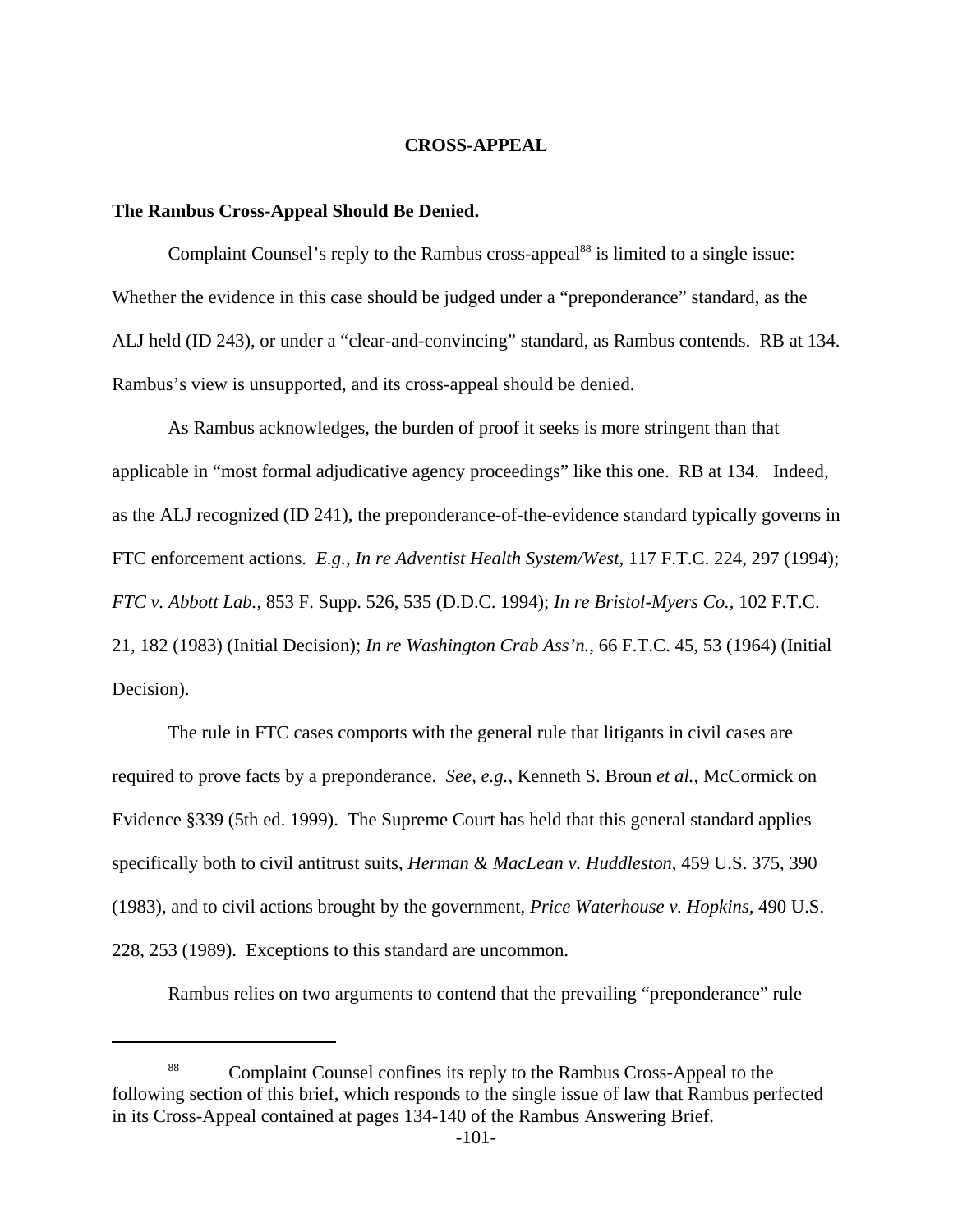should be disregarded: First, it attempts to invoke a burden of proof applicable to cases involving challenges to patent validity (RB at 136), and second, it argues that the nature of the relief requires a heightened burden of proof (RB at 139). Neither argument warrants deviation from the basic "preponderance" burden in FTC cases.

#### **A. This Case Does Not Challenge the Validity of the Rambus Patents.**

As Rambus recognizes explicitly, "Complaint Counsel do not contend that Rambus's patents are invalid or were obtained improperly." RB at 1. Yet Rambus's argument for a higherthan-usual burden relies principally on cases that base their claim of antitrust violation on precisely such allegations of misconduct in the procurement of the patent. *Id.* at 135-137, *citing, e.g., Walker Process Equipment, Inc. v. Food Machinery & Chemical Corp.,* 382 U.S. 172 (1965); *In re American Cyanamid Co.*, 63 F.T.C. 1747 (1963); *In re VISX, Inc.*, FTC Dkt. No. 9286 (Initial Decision, May 27, 1999) (http://www.ftc.gov/os/1999/06/visxid.pdf)

The clear-and-convincing standard discussed in these so-called *Walker Process* antitrust cases is borrowed from specific evidentiary rules developed in the realm of patent infringement suits and cancellation proceedings to assess challenges to patent validity based on allegations of fraud on the PTO. *See, e.g., American Cyanamid*, 63 F.T.C. at 1851 n.43. The heightened burden reflects a recognition of the complexity of the patent procurement process and related concerns, such as the statutory presumption of patent validity and deference due to the PTO's technical expertise in issuing patents. *See, e.g., Cataphote Corp. v. De Soto Chemical Coatings, Inc*., 450 F.2d 769, 772 (9th Cir. 1971)*; American Hoist & Derrick Co. v. Sowa & Sons, Inc.*, 725 F.2d 1350,1359-61 (Fed. Cir. 1984); *Handgards, Inc. v. Ethicon, Inc.*, 601 F.2d 986, 996 (9th Cir. 1979); *Walker Process,* 382 U.S. 172 (Harlan, J., concurring)*.* The rule, therefore, is based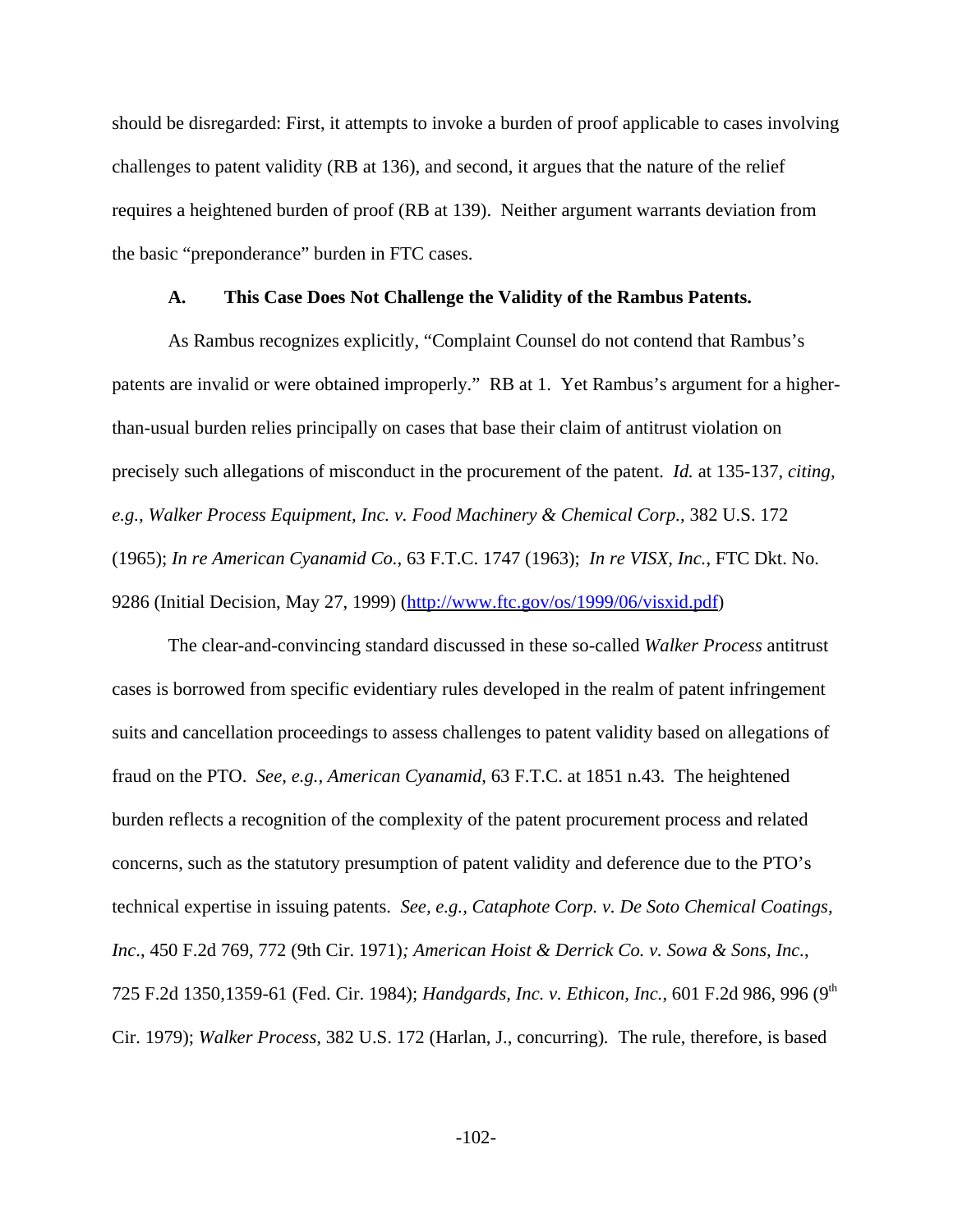on the specific policy and procedural context of the patent procurement process.<sup>89</sup>

In asserting that the policy underlying the heightened standard in *Walker Process* cases applies here, Rambus relies on *Handgards, Inc. v. Ethicon, Inc.*, 601 F.2d at 996, and *Zenith Elecs. Corp. v. Exzec, Inc.*, 182 F.3d 1340 (Fed. Cir. 1999) (which cites *Handgards*). RB at 135. Significantly, however, in discussing the rationale for the heightened burden, the *Handgards* court explicitly distinguished cases such as ours – in which patent enforcement forms just part of "a larger overall scheme to monopolize" – from the two categories of patent/antitrust cases in which a heightened burden is warranted: (1) *Walker Process* cases; and (2) bad faith patent enforcement cases.90 *Handgards*, 601 F.2d at 987, 994. The oft-cited *Handgards* opinion explains that the "overall scheme" cases do not warrant a heightened burden to reconcile the inherent tension between antitrust and patent law, or to protect the honest patentee, precisely because such cases, like ours, require proof of an overall scheme to monopolize independent of the procurement or assertion of patents. *Id.* at 996. It goes on to clarify that the heightened burden "is not one intended to be utilized in antitrust litigation generally." *Id.*

The misconduct here – Rambus's overall scheme to monopolize technology markets by subverting an open standards process – does not implicate the PTO's patent-granting process,

<sup>&</sup>lt;sup>89</sup> Even in its proper context, the application of the standard Rambus seeks to import has been challenged as overly broad. *See, e.g.,*American Intellectual Property Association, AIPLA Response to the October 2003 Federal Trade Commission Report (April 21, 2004) at 5- 17, available at

www.aipla.org/Content/ContentGroups/Issues\_and\_Advocacy/Comments2/Patent\_and\_Tradema rk\_Office/2004/ResponseToFTC.pdf, (under "well-reasoned precedent" the "clear-andconvincing" standard should apply only to proof of facts, not to their persuasive force). Rambus's radical view, that given the "inherent tension" between patent and antitrust laws, the presence of a patent in the fact pattern of *any* antitrust case mandates a heightened burden of proof as to the legal conclusion (RB at 134-35), has no support in law or policy.

<sup>&</sup>lt;sup>90</sup> Such cases allege that a patentee brought an infringement suit believing that its patent was invalid or had not been infringed. This case alleges neither.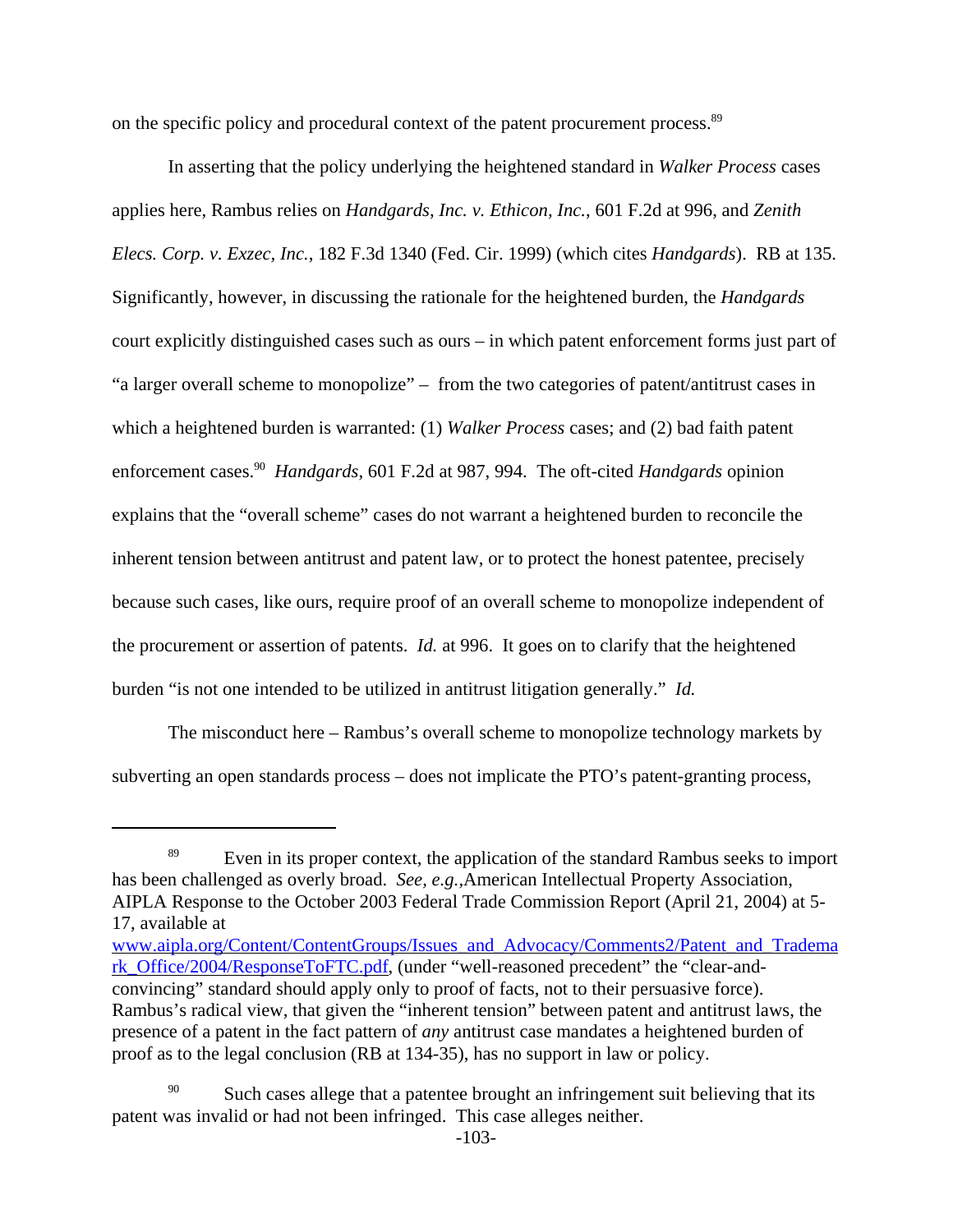challenge the validity of Rambus's patents, or threaten to chill patent enforcement by honest patentees. Accordingly, the policies underlying a heightened burden in the cases cited by Rambus have no relevance here.

The only relevant similarity between this case and a *Walker Process* case is that each involves the intersection of patent law and antitrust law. This alone does not trigger a heightened burden. *See, e.g., United States v. U.S. Gypsum Co.*, 333 U.S. 364, 388 (1948) (finding "the preponderance of evidence at the conclusion of the government's case indicated a violation of the Sherman Act" through the use of industry-wide patent license agreements); *In re The Roberts Co.*, 56 F.T.C. 1569, 1606 (1960) (finding proof of conspiracy through, *inter alia*, threatening patent infringement suits "sustained by reliable probative evidence.").Indeed, the Commission's Intellectual Property Guidelines state explicitly "[t]he Agencies apply the same general antitrust principles to conduct involving intellectual property that they apply to conduct involving any other form of tangible or intangible property."<sup>91</sup>

In short, the rationale for a heightened burden set forth in *Walker Process* and related cases has no application here.

# **B. The Relief Sought under the Proposed Order Does Not Require a Heightened Burden of Proof.**

Rambus also argues that a heightened burden is required "because of the nature of the remedy sought," because the proposed order "seek[s] to strip Rambus of its right to recover for the use of its inventions and its right to have access to the courts to obtain judicial relief against infringers." RB at 139. Rambus mischaracterizes the proposed relief and cites no authority that

 $91$  U.S. Department of Justice and Federal Trade Commission, Antitrust Guidelines for the Licensing of Intellectual Property ¶ 2.1 (1995), available at http://www.usdoj.gov/atr/public/guidelines/ipguide.htm .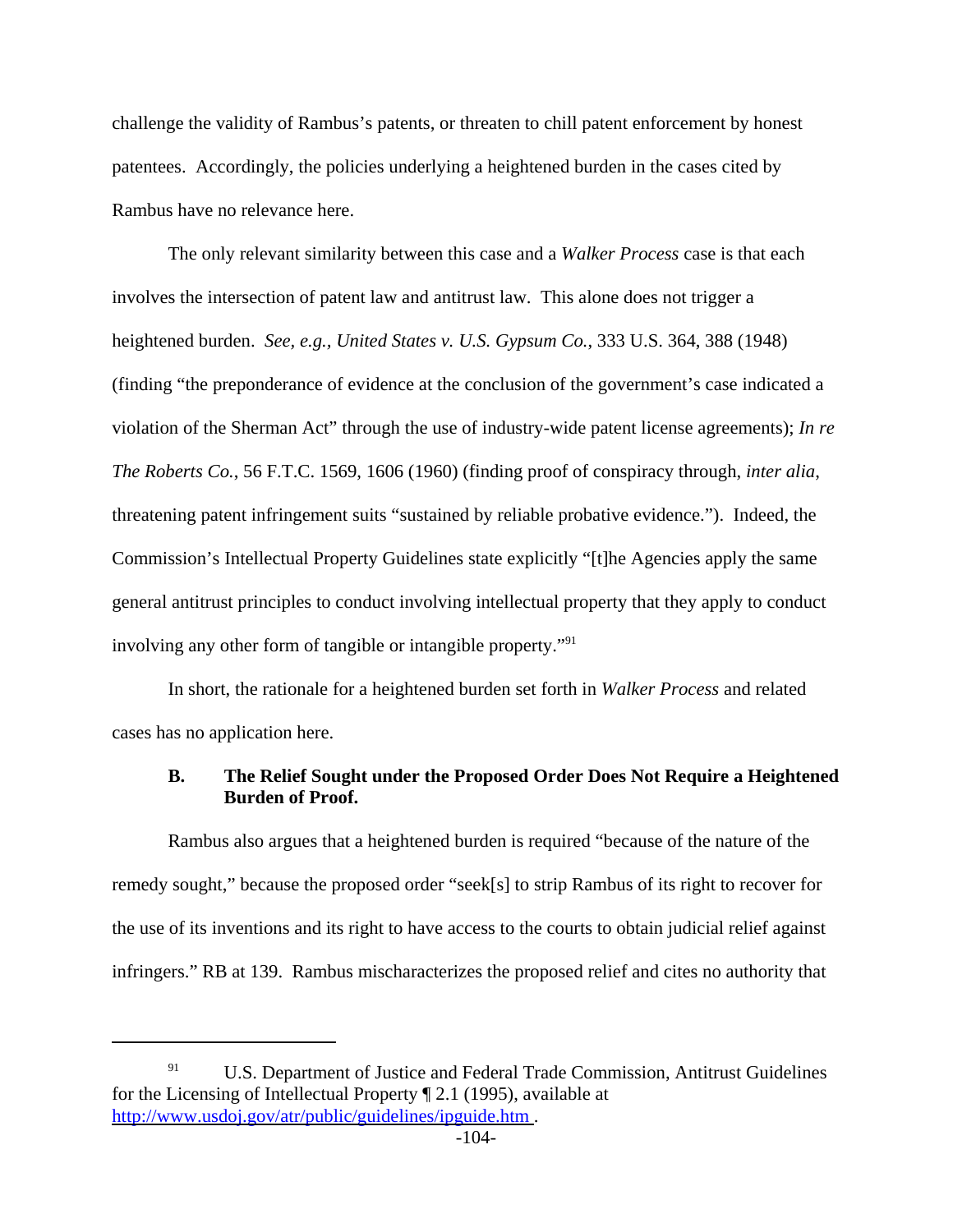supports this proposition.

The Order would not invalidate Rambus patents or preclude their enforcement. It would not interfere with Rambus's ability to enforce any of its patents regarding Rambus architecture memory (*e.g.*, RDRAM) or any other non-JEDEC-compliant technology. It would also not apply to Rambus patents unrelated to its conduct at JEDEC. The remedy would leave Rambus free to collect royalties for all of its technologies to the extent that they have been accepted in the marketplace through legitimate competition.

Rambus cites no supporting precedent.<sup>92</sup> As the Supreme Court has explained, "Exceptions to [the preponderance-of-the-evidence] standard are uncommon, and in fact are ordinarily recognized only when the government seeks to take unusual coercive action – action more dramatic than entering an award of money damages or other conventional relief – against an individual." *Price Waterhouse,* 490 U.S. at 253. The proposed remedy here is in no way unusually coercive, implicates no individual interests or rights, and otherwise does not merit a heightened standard. Indeed, as the Commission has recognized, the remedy sought here – precluding Rambus from enforcing its patents against JEDEC-compliant DRAM – is analogous to the relief courts routinely impose to remedy equitable estoppel. S*ee Dell Computer*, 121 F.T.C. at 624-625.

Neither of the arguments upon which Rambus rests its cross-appeal<sup>93</sup> is sound. This case

<sup>92</sup> Rambus relies only on *CVD, Inc. v. Raytheon Co.*, 769 F.2d 842, 849 (1st Cir. 1985), RB at 139, which discusses bad faith patent enforcement and does not suggest that the nature of relief should determine the burden of proof.

<sup>93</sup> Rambus also contends, citing the *Infineon* decision, that a heightened burden is appropriate because of "the strong public policy considerations arising from the importance of standard-setting organizations in today's high-tech economy" (RB at 140). However, the *Infineon* court required clear-and-convincing evidence to prove fraud only because this standard is required by Virginia's fraud law, not because Rambus's misconduct was in the standardsetting context. *See Rambus Inc. v. Infineon Tech. AG*, 318 F.3d at 1096. In fact, evaluation of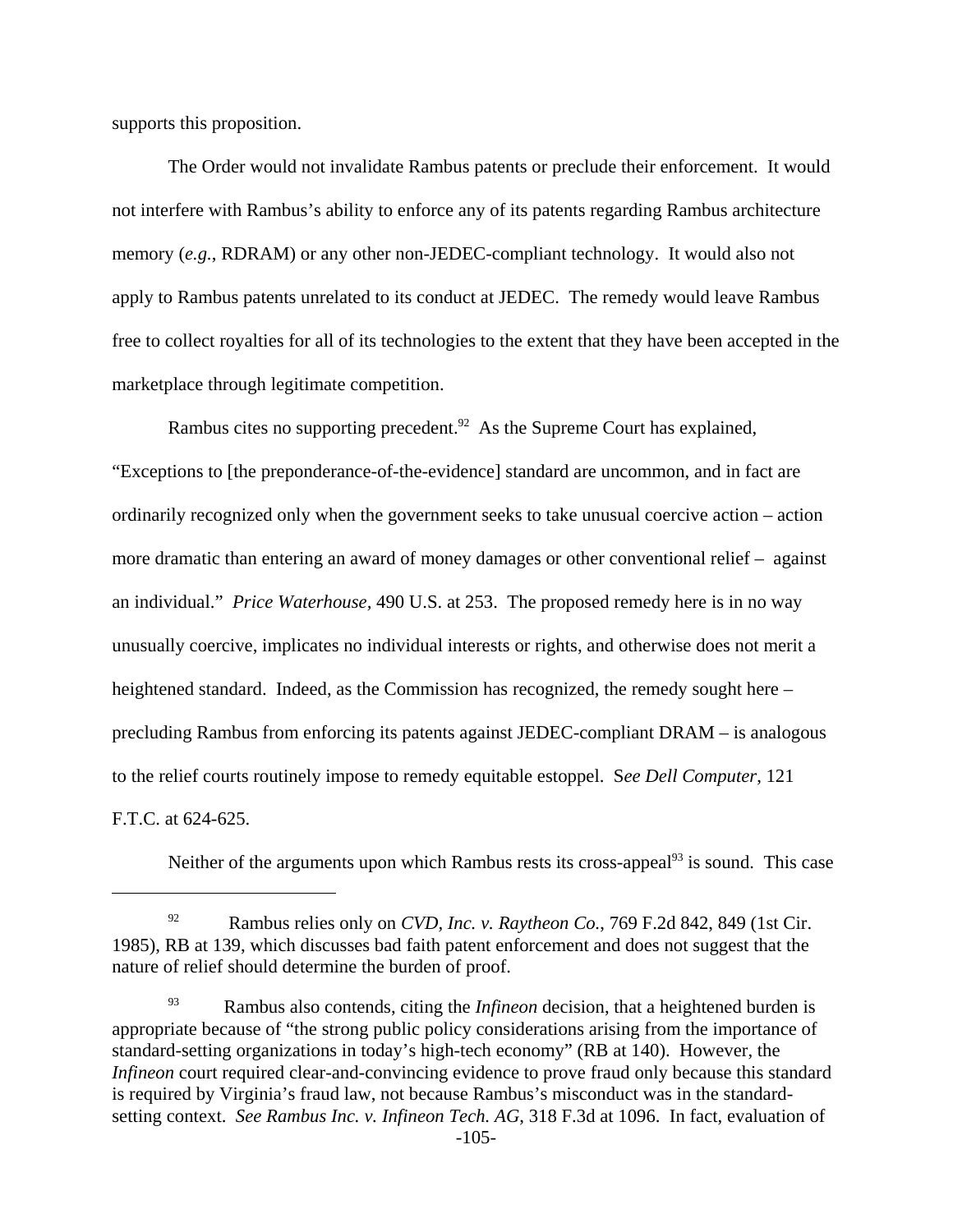does not allege patent invalidity through fraud on the patent office, or bad faith enforcement of patents, for which there might be arguable basis for heightening the usual "preponderance" burden. Neither does the proposed relief exceed that commonly imposed for equitable estoppel, which is evaluated under the same "preponderance" standard applicable to civil antitrust claims. Rambus's cross-appeal should be denied.

anticompetitive behavior within a standards-setting organization, including the effect of the behavior on the legitimate goals and purposes of the organization, has been evaluated under the antitrust rule of reason, as discussed elsewhere in this brief. *E.g., Allied Tube,* 486 U.S. 492. In that case, the courts did not require proof of anticompetitive conduct by clear-and-convincing evidence.

Finally, Rambus's argument that the passage of time warrants a higher burden (RB at 140) is undermined by the fact that FTC actions – governed by the preponderance standard – are not bound by a statute of limitations. *See, e.g., In re Simeon Mgt. Corp.*, 87 F.T.C. 1184, 1222 (1976) (the Commission can act "whenever it has reason to believe that doing so would be 'to the interest of the public' (15 U.S.C. § 45)"). *Accord*, *In re Internat'l Harvester Co.*, 104 F.T.C. 949, 1068 (1984). Moreover, proving this case in no way depends on strained or faded memories – volumes of contemporaneous record evidence demonstrate Rambus's misconduct.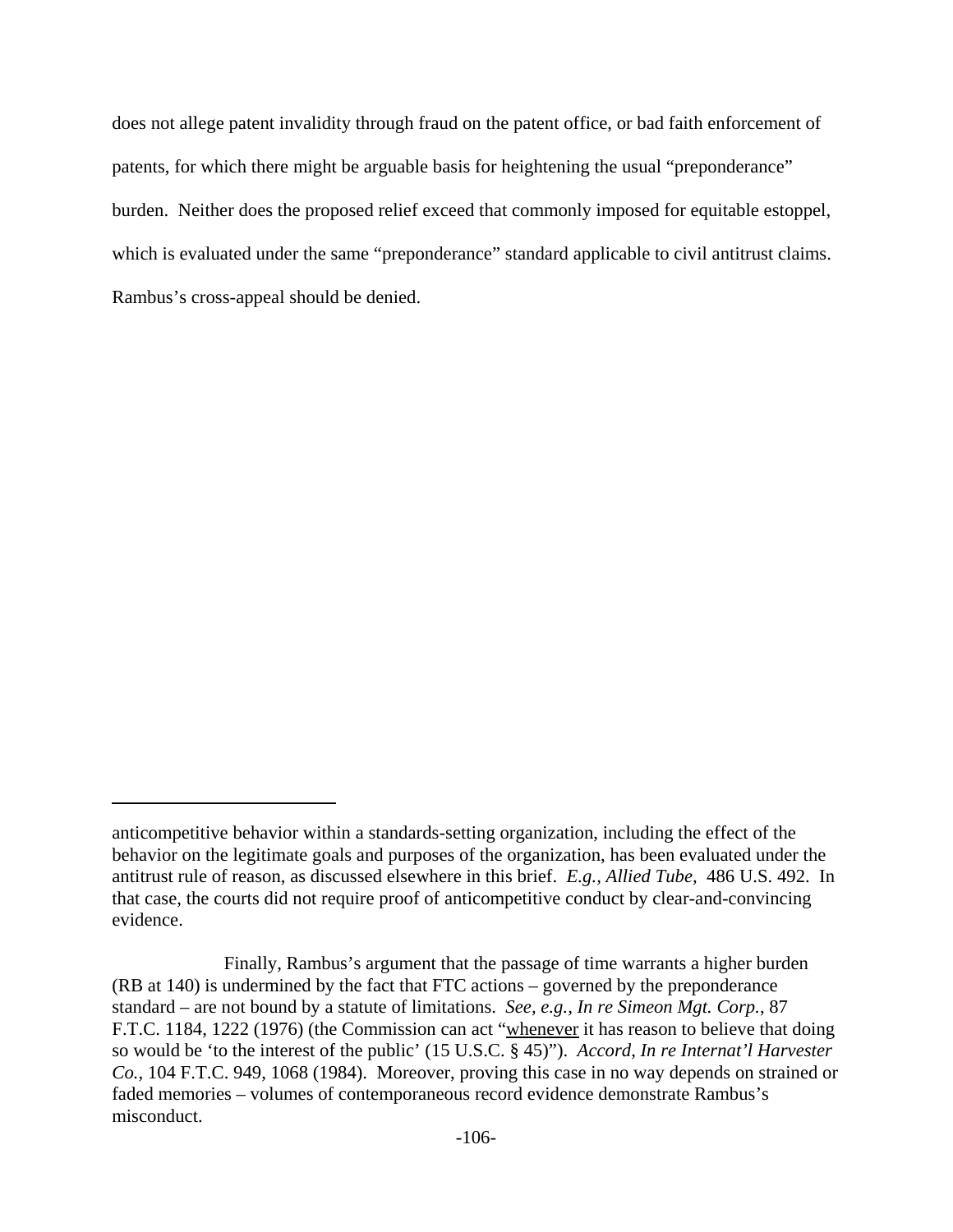## **CONCLUSION**

For the reasons set forth in Complaint Counsel's Appeal Brief and above, the

Commission should find that Rambus violated Section 5 of the FTC Act and enter the proposed

order.

Respectfully submitted,

D. Bruce Hoffman *Deputy Director*

Richard B. Dagen *Assistant Director*

Thomas G. Krattenmaker *Office of Policy & Coordination*

Bureau of Competition Federal Trade Commission Washington, DC 20580

Geoffrey D. Oliver Patrick J. Roach Robert P. Davis Lisa D. Rosenthal

*Counsel Supporting the Complaint*

\_\_\_\_\_\_\_\_\_\_\_\_\_\_\_\_\_\_\_\_\_\_\_\_\_\_\_

Hiram R. Andrews *Non-Attorney Staff*

Dated: July 7, 2004